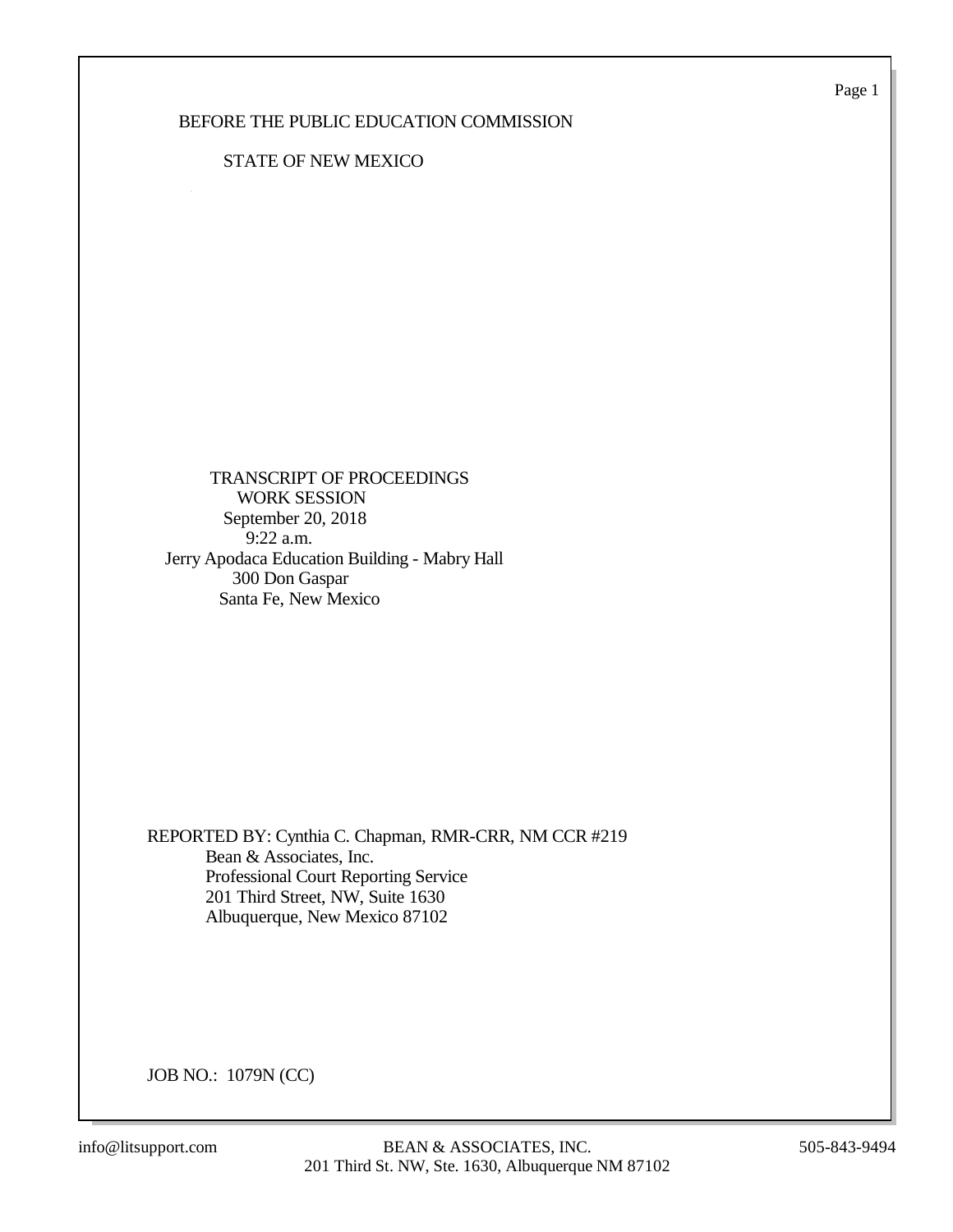### 2 (Pages 2 to 5)

|                | Page 2                                                                 |                | Page 4                                               |
|----------------|------------------------------------------------------------------------|----------------|------------------------------------------------------|
|                | APPEARANCES                                                            | 1              | sheets that are loose are from Tim Field.            |
| $\overline{2}$ | <b>COMMISSIONERS:</b>                                                  | $\overline{2}$ | <b>COMMISSIONER ARMBRUSTER:</b> It was not           |
| 3              | MS. PATRICIA GIPSON, Chair                                             | 3              |                                                      |
|                | MR. GILBERT PERALTA, Vice Chair                                        |                | through an e-mail.                                   |
| 4              | MS. KARYL ANN ARMBRUSTER, Secretary                                    | 4              | THE CHAIR: It was not. It was through an             |
| 5              | MR. JAMES CONYERS, Member<br>MR. TIM CRONE, Member                     | 5              | e-mail to Baylor and myself. So Beverly copied it    |
|                | MS. DANIELLE JOHNSTON, Member                                          | 6              | off. So that's why Beverly copied it off this        |
| 6              | MR. DAVID ROBBINS, Member                                              | $\tau$         | morning.                                             |
|                | MS. TRISH RUIZ, Member                                                 | 8              | And we're going to take a look at the                |
| 7              | MS. CARMIE TOULOUSE, Member                                            | 9              | renewal application process. And we're going to do   |
| 8<br>9         | PED STAFF:                                                             | 10             | that probably two ways. And first up is going to be  |
|                | BAYLOR DEL ROSARIO, Ph.D., Deputy Director,<br>Options for Parents and | 11             | a discussion on lines of communication and how       |
| 10             | <b>Families</b>                                                        |                |                                                      |
| 11             | MS. BEVERLY FRIEDMAN, PED Custodian of Record                          | 12             | things are -- Cindy, can you hear?                   |
|                | and Liaison to the PEC                                                 | 13             | THE REPORTER: Yes, ma'am.                            |
| 12             |                                                                        | 14             | THE CHAIR: Because I know my mic's not               |
| 13             | PEC COUNSEL:                                                           | 15             | on.                                                  |
|                | MS. AMI JAEGER, Counsel to the PEC                                     | 16             | THE REPORTER: I can hear you clearly.                |
| 14             |                                                                        | 17             | THE CHAIR: Thanks. So there is -- we                 |
| 15             |                                                                        | 18             | thought that this would be a really good opportunity |
| 16             |                                                                        |                |                                                      |
| 17             |                                                                        | 19             | to have a discussion about who's -- because there    |
| 18<br>19       |                                                                        | 20             | are some, I guess -- I think, gaps, and also some    |
| 20             |                                                                        | 21             | questions as to if someone needs to do something,    |
| 21             |                                                                        | 22             | who do we -- you know, who do we reach out to, who's |
| 22             |                                                                        | 23             | doing what, to some extent, who is who, and some     |
| 23             |                                                                        | 24             | concerns that we have in terms of some of the work   |
| 24             |                                                                        | 25             | that was done. And, most recently, we definitely     |
| 25             |                                                                        |                |                                                      |

#### Page 3

1 THE CHAIR: Okay. So thank you, all, and 2 we'll bring to order this Work Session. It is --<br>3 what is it? It's Thursday. September 20th, and what is it? It's Thursday, September 20th, and it's 4 9:22 a.m. So thank you, all, for coming.<br>5 We have a pretty hefty agenda for 5 We have a pretty hefty agenda for today.<br>6 But because there's a number of things that we 6 But because there's a number of things that we need<br>  $\frac{7}{10}$  to start, a couple of things we need to finish up --7 to start, a couple of things we need to finish up --<br>8 and Lapologize because I didn't look close enough and I apologize because I didn't look close enough 9 on this -- because on the Work Session agenda, the 10 closure didn't set put on there. And I didn't --10 closure didn't get put on there. And I didn't  $-11$  but we are going  $-$  we can't. 11 but we are going -- we can't.<br>12 (Chair consults with consults) (Chair consults with counsel.) 13 THE CHAIR: And that's -- you know, I 14 should have -- I skimmed it. 15 MS. FRIEDMAN: Yeah. I'm sorry. 16 THE CHAIR: And I didn't see it. So we're<br>17 not going to be able to do that. So that's not going to be able to do that. So that's 18 disappointing, and I'll own that.<br>19 But we do have to take a l But we do have to take a look at the 20 financial framework of work that we're going to be<br>21 overting And we'll look at that. 21 getting. And we'll look at that.<br>22 And Tim Field from Pub 22 And Tim Field from Public Impact, that all<br>23 of you remember, did send us some preliminary w 23 of you remember, did send us some preliminary work.<br>24 This is going to be a much shorter project than the 24 This is going to be a much shorter project than the<br>25 performance framework, the organizational. Those performance framework, the organizational. Those Page 5 1 have concerns over what was done with the renewal<br>2 application process. 2 application process.<br>3 DR. DEL ROS DR. DEL ROSARIO: Okay. No. I 4 understand. Now you can hear me? I see. I have my<br>5 mic on.  $\frac{5}{6}$  mic on. 6 Yeah. I mean, the communication piece<br>
7 actually, to be truthful, it was a concern for 7 actually, to be truthful, it was a concern for<br>8 myself as well, too. I'd like to say that, you myself as well, too. I'd like to say that, you 9 know, our -- I can't really say our predecessor, 10 because I'm actually just a Deputy Director; but our<br>11 Director: Katie, was severely gifted, and she knew 11 Director, Katie, was severely gifted, and she knew<br>12 lots of stuff, which I'm not. lots of stuff, which I'm not. 13 And I'll tell you that even initially 14 during this transition, I was -- as -- like you, 15 like you all, a bit confused as to who's 16 communicating what. And that's -- I'm glad you<br>17 brought this on to the -- the agenda so that we brought this on to the -- the agenda so that we 18 can -- we can talk about it. We've talked about it<br>19 as a team already how we think the communication as a team already, how we think the communication 20 should flow.<br>21 THE C 21 THE CHAIR: Okay. So do you want to give 22 us an idea? 22 us an idea?<br>23 DR. DR. DEL ROSARIO: Absolutely. Well, first 24 of all, good morning to everybody. I know -- I<br>25 thought about "Wow. Moriarty and rain." It's thought about, "Wow, Moriarty and rain." It's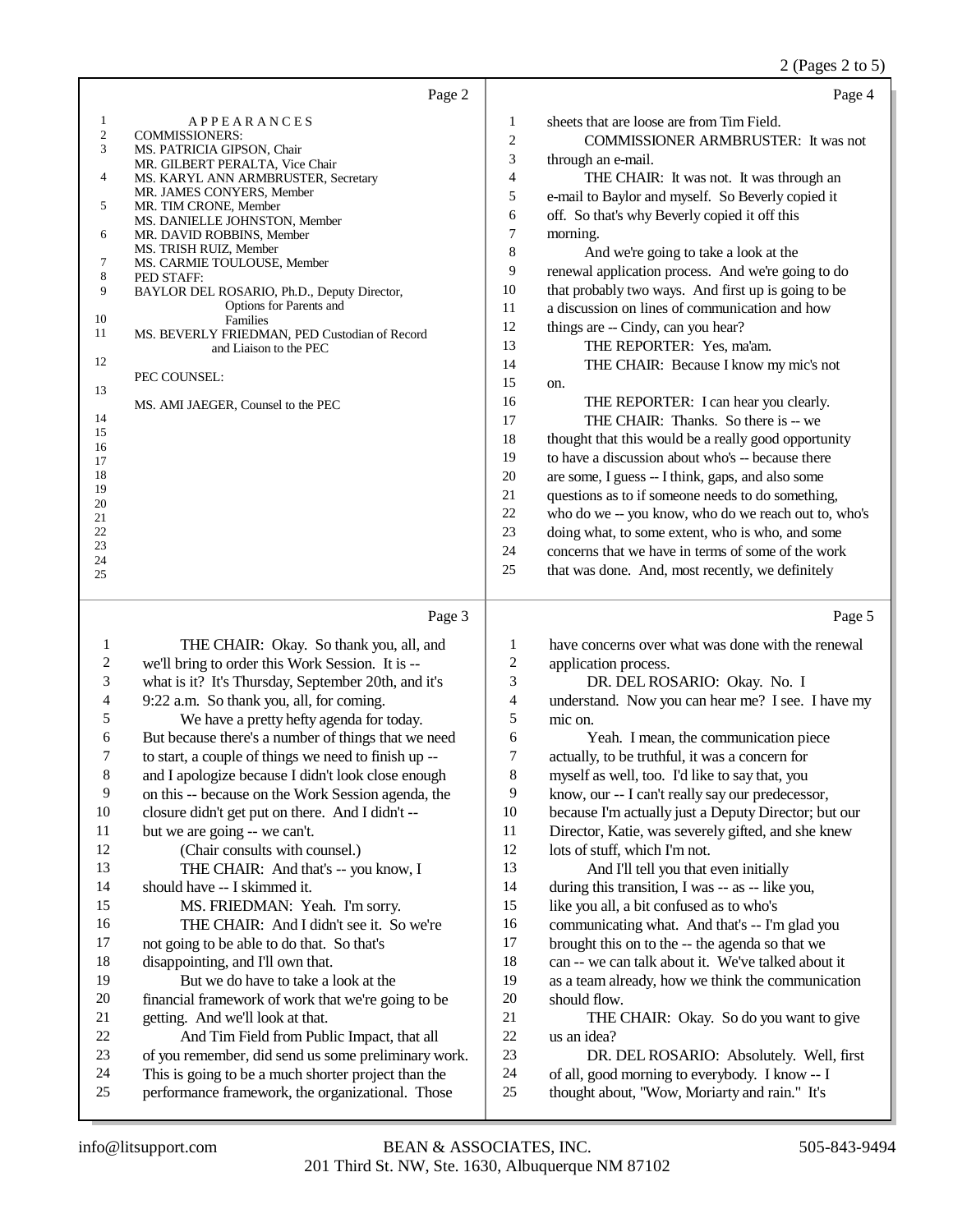3 (Pages 6 to 9)

|    | Page 6                                               |    | Page 8                                                |
|----|------------------------------------------------------|----|-------------------------------------------------------|
| 1  | probably not a good mix.                             | 1  | in all of our amendments, which I'm now handing back  |
| 2  | Anyhow, I think, plainly and simply, the             | 2  | down to Dylan.                                        |
| 3  | communication really does need to go through myself  | 3  | THE CHAIR: I'm sorry. Did you say                     |
| 4  | in terms of -- we have folks from the Technical      | 4  | amendments?                                           |
| 5  | Assistance, Authorizing team.                        | 5  | MS. MEGAN SHANNON: I was heavily involved             |
| 6  | THE CHAIR: Baylor, could we just                     | 6  | with that, and now I'm giving that down to Dylan.     |
| 7  | introduce everyone? Because I don't think everyone   | 7  | Writing reports in Web EPSS, maintaining              |
| 8  | is -- you know.                                      | 8  | communication with school leaders. Just doing our     |
| 9  | DR. DEL ROSARIO: Absolutely. Yeah, if we             | 9  | authorizing work.                                     |
| 10 | can introduce our Charter Schools Division staff     | 10 | MS. DOLORES ARCHULETA: My name is Dolores             |
| 11 | here, you all could just, you know, say your name,   | 11 | Archuleta. I am the Administrator Assistant to the    |
| 12 | what your role is, that would be great.              | 12 | Charter Schools Division. So I just plug in           |
| 13 | MS. MELISSA BROWN: I'll start. My name               | 13 | wherever I'm needed and assist the team wherever      |
| 14 | is Melissa Brown. I am the Technical Assistance and  | 14 | need be.                                              |
| 15 | Training Administrator. So I go out and do           | 15 | MS. LESLIE KELLY: And I'm Leslie Kelly.               |
| 16 | trainings across the state for our governing boards, | 16 | I'm the Charter School Program Grant Manager; so I    |
| 17 | our renewal applicants, our new applicants, and our  | 17 | manage the federal grant we received for              |
| 18 | implementation in schools.                           | 18 | \$22-and-a-half million, which includes the expansion |
| 19 | MS. KAREN WOERNER: Chairman Gipson and               | 19 | and replication subgrant competitions, the new        |
| 20 | Commissioners, my name is Karen Woerner. And I am    | 20 | schools subgrant competition, and then technical      |
| 21 | the Charter Schools Authorizing Supervisor; so on    | 21 | assistance and training around the authorizing work   |
| 22 | the authorizing side of the house doing site visits, | 22 | and also for charter schools.                         |
| 23 | renewal visits, documentation reports, working on -- | 23 | <b>COMMISSIONER CRONE: Madam Chair?</b>               |
| 24 | with the whole team. We're a good team.              | 24 | Is your name "Delores" or "Dolores"?                  |
| 25 | MS. LAUREL PIERCE: I'm Laurel Pierce. I              | 25 | MS. DOLORES ARCHULETA: "Dolores," D-O.                |
|    | Page 7                                               |    | Page 9                                                |

#### Page 7

 work with -- I'm under the Technical Assistance and Support; but I also provide assistance in tracking and reporting governing board changes and as well as a lot of just technical support for not only governing board members but school leaders and other business managers. MR. DYLAN WILSON: I am Dylan Wilson. I am the Authorizing Practices Coordinator. THE CHAIR: I'm sorry. We can't hear you. MR. DYLAN WILSON: I'm Dylan Wilson. I'm 11 the Authorizing Practices Coordinator. Get my teacher voice out. I help with the site visits. I'm also planning and prepping all the work before we go onto those site visits, and I track any changes that come in regarding the charter schools. THE CHAIR: So let me just say this. But everyone here is ultimately responsible -- DR. DEL ROSARIO: That's correct. 19 THE CHAIR: -- to you. DR. DEL ROSARIO: Yes. MS. MEGAN SHANNON: My name is Megan Shannon. I'm the Authorizing Specialist. My primary role is site visits. I worked heavily in the implementation year with our new schools that were going to be approved. I was heavily involved COMMISSIONER CRONE: D-O. Thank you. THE CHAIR: Okay, thanks. DR. DEL ROSARIO: Yeah. And I was remiss in introducing myself. I'm Baylor del Rosario. And I've been an Education Administrator in the Authorizing Teams portion of -- section of our division and have been elevated as Deputy Director. THE CHAIR: Okay. Thanks.  $9 \qquad \qquad$  So -- DR. DEL ROSARIO: Yeah. Like I had said, I'm just trying to wrap my -- my -- you know, my brain around this new role that I've assumed. We are short-staffed, including my -- by three individuals, including my current position that I left -- and, you know, try to understand and learn what was -- what Katie and Icela were doing at that end, the administrative leadership piece. Initially, I was relying a lot, and still am going to be relying a lot from our team to get that information, because my previous job was -- I'd say it was pretty narrow. It was authorizing, site visits, report writing. I didn't deal much with other aspects of the Charter Schools Division. So I'm having to learn that piece. But it'll be through our staff.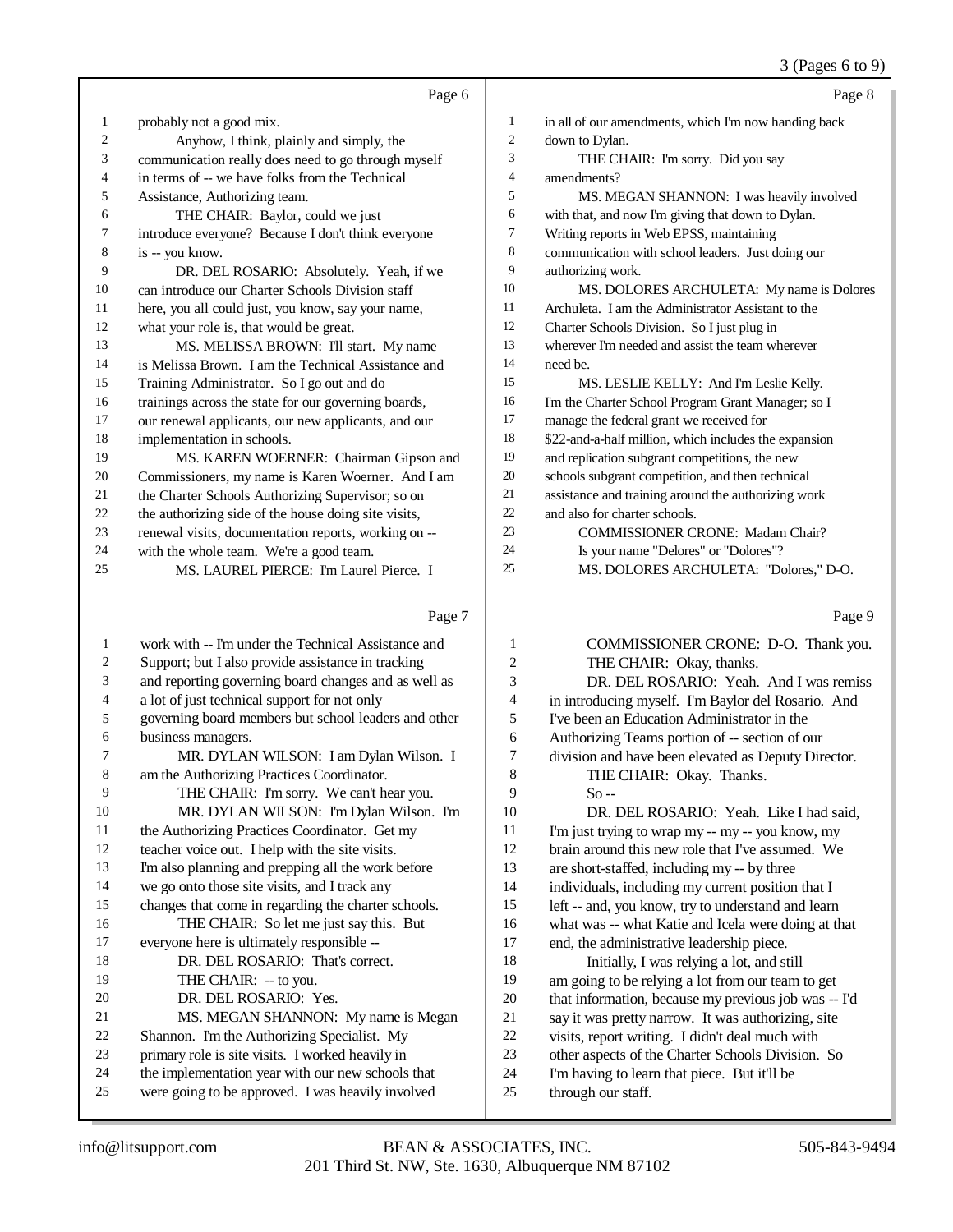4 (Pages 10 to 13)

|                | Page 10                                              |                | Page 12                                              |
|----------------|------------------------------------------------------|----------------|------------------------------------------------------|
| 1              | But everything's going to go through                 | 1              | for renewal/non-renewal," we -- you know, I got      |
| $\overline{c}$ | myself. If there's any kinds of concerns or          | $\overline{c}$ | that -- we got that -- as an instruction, as a       |
| 3              | anything like that, obviously, if you can let me     | 3              | directive, back in May.                              |
| 4              | know, and we'll -- we'll convey that to the          | 4              | It's new. We only had, quite honestly,               |
| 5              | appropriate individual -- you know, I feel pretty    | 5              | three years' worth of data, and we had not even      |
| 6              | strongly about, you know, the PEC being the          | 6              | completed the organizational site visit reports yet. |
| 7              | authorizer.                                          | $\tau$         | But I think the idea behind that was if a school was |
| 8              | You have -- you have incredible,                     | 8              | to renew at this point in time, this would be the -- |
| 9              | incredible responsibility. And to be quite frank,    | 9              | the PED's or the Charter School Division's           |
| 10             | I've been told that, "You work for the PED," which I | 10             | recommendation.                                      |
| 11             | do; yes, absolutely. But I feel pretty strongly      | 11             | I know that that was idea --                         |
| 12             | that, you know, the authorizer is that one body that | 12             | THE CHAIR: Let me stop you.                          |
| 13             | is -- is responsible for our State charters. And     | 13             | DR. DEL ROSARIO: Yes.                                |
| 14             | I'm going to do my very best to make sure, you know, | 14             | THE CHAIR: You're making that                        |
| 15             | we provide you that information so that you can make | 15             | recommendation, and you just said that you don't     |
| 16             | some -- make some quality decisions.                 | 16             | even have the whole performance framework done.      |
| 17             | THE CHAIR: Okay. And I think that's                  | 17             | DR. DEL ROSARIO: Correct.                            |
| 18             | where -- and you and I spoke briefly the other       | 18             | THE CHAIR: So you're making a                        |
| 19             | day -- because it creates a challenge when the --    | 19             | recommendation based on incomplete information.      |
| 20             | you work for the PED, but, statutorily, you act as   | 20             | DR. DEL ROSARIO: Yes. Yes.                           |
| 21             | our staff; so that when CSD goes out to a school,    | 21             | THE CHAIR: So -- and that -- and the                 |
| 22             | there is a -- there is an assumption by the schools  | 22             | assumption always is that that's what the PEC is     |
| 23             | that you're speaking for the PEC. And even though    | 23             | going to do. I don't know why the message was        |
| 24             | you may not think that's the way it's coming out,    | 24             | communicated to the school at that moment in time,   |
| 25             | that's the way it comes back to us.                  | 25             | prior to our even knowing that that's what was going |
|                | Page 11                                              |                | Page 13                                              |

|--|--|--|

| $\perp$        | And when information is provided to those             | 1              | to be communicated to the schools.                  |
|----------------|-------------------------------------------------------|----------------|-----------------------------------------------------|
| 2              | schools -- and I guess I'll jump into, as an          | $\overline{c}$ | That's -- so it was -- so it was your               |
| 3              | example, the renewal process right now -- when        | 3              | decision to tell the schools what your              |
| $\overline{4}$ | information is provided to the school that there is   | $\overline{4}$ | recommendation was going to be.                     |
| 5              | going to be a recommendation that they're not going   | 5              | DR. DEL ROSARIO: Yeah. Yes. And when I              |
| 6              | to be renewed, and we haven't seen any information    | 6              | say "we," yeah, the Division's, the Department's,   |
| 7              | and that has not been something that we have wanted   | 7              | yes.                                                |
| 8              | communicated to the school, we have a serious         | 8              | THE CHAIR: On -- okay. That's broad, you            |
| 9              | concern that that -- and we don't know that that --   | 9              | know. I'm looking for who made that decision.       |
| 10             | you know, I get it third-hand that there's a          | 10             | DR. DEL ROSARIO: Well, the Director made            |
| 11             | concern, it's, like, "We're not going to -- we're     | 11             | that decision at the time. You know, we followed -- |
| 12             | not going to be renewed."                             | 12             | you know, we followed her -- her, you know          |
| 13             | And that is certainly not a message that              | 13             | instructions, her directive. And, yeah, I mean      |
| 14             | we wanted communicated to the schools, certainly, at  | 14             | that -- I don't know what else to say, that in May, |
| 15             | that moment. And it's not anything that we've ever    | 15             | that's what happened. We followed that instruction, |
| 16             | done before.                                          | 16             | that directive that provided the schools, that      |
| 17             | So I'd like a discussion on how and why               | 17             | provided to the administrator and the governing     |
| 18             | and who decided that that was going to be             | 18             | council at the school.                              |
| 19             | communicated at this point in time.                   | 19             | THE CHAIR: In May.                                  |
| 20             | DR. DEL ROSARIO: As far as that specific              | 20             | DR. DEL ROSARIO: Yeah. I want to say                |
| 21             | item -- you're talking about the Part A renewal       | 21             | May, end of May, yes.                               |
| 22             | piece -- I did decide to obviously put that on the    | 22             | THE CHAIR: You communicated that in                 |
| 23             | agenda for this September. And, honestly, the         | 23             | May to the schools.                                 |
| 24             | preliminary Part A reports that included, for the     | 24             | DR. DEL ROSARIO: Yes, the Part A, we                |
| 25             | first time, what we call "preliminary recommendation" | 25             | provided that report, yes.                          |
|                |                                                       |                |                                                     |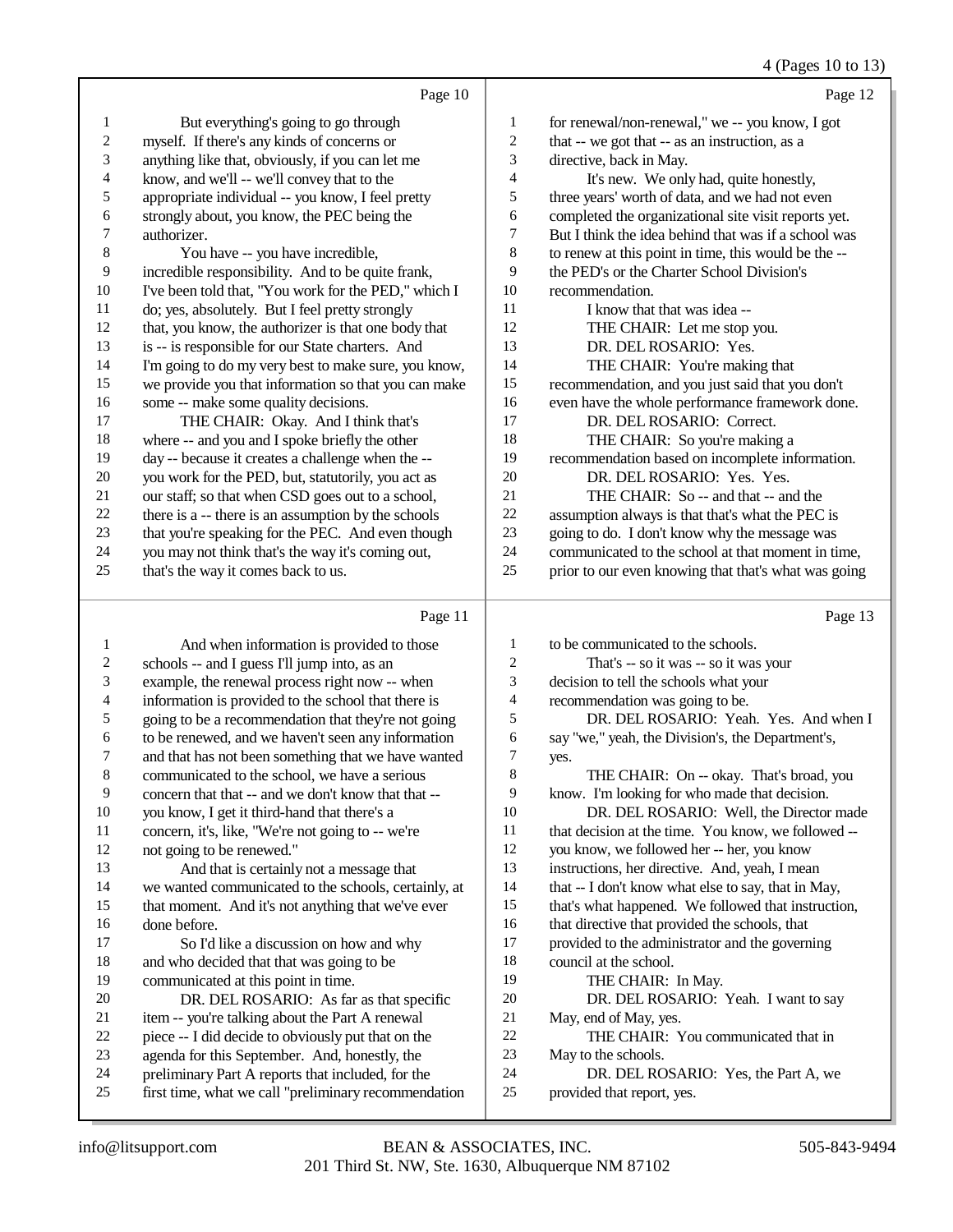### 5 (Pages 14 to 17)

|                | Page 14                                              |                | Page 16                                              |
|----------------|------------------------------------------------------|----------------|------------------------------------------------------|
| 1              | THE CHAIR: I'll be -- you know, I                    | 1              | State-chartered schools in Albuquerque in it.        |
| $\overline{c}$ | understand, 'cause I know we've had a discussion,    | 2              | And trust me. I hear -- and I've heard               |
| 3              | and, yes, we wanted the schools -- the idea with the | 3              | names -- and I'm not going to repeat them because    |
| 4              | new performance framework is at the end of every     | 4              | we're under a whole new approach to things and I'm   |
| 5              | year, the school has a roll-up report so that they   | 5              | not going to start with any complaints -- but I have |
| 6              | know where they're standing. I have no problem with  | 6              | heard them, and I feel them. 30 years in State       |
| 7              | that.                                                | 7              | government, 20 years in management, I'm very good at |
| 8              | So at the end of three years, we talked              | 8              | dealing with personnel complaints and diffusing them |
| 9              | about the fact that, you know, schools would have a  | 9              | and dealing with that.                               |
| 10             | summative report with no recommendation, just a      | 10             | But it's not right for the schools to feel           |
| 11             | summative report of that three-year data. We         | 11             | they're on the firing line all the time, because     |
| 12             | weren't asking for any kind of recommendation and/or | 12             | they are every time those kids walk into the         |
| 13             | communication to the school of -- that's their       | 13             | classroom, and they're dealing with parents and      |
| 14             | determination through their governing council        | 14             | they're dealing with everything.                     |
| 15             | discussion when they look at that summary report:    | 15             | And I just want to make sure going forward           |
| 16             | "This is where we stand. This is what it looks       | 16             | that the staff feels supported by the PEC, the PEC   |
| 17             | like."                                               | 17             | feels supported by the staff. And while your         |
| 18             | That's the information, just to be                   | 18             | paycheck may come through PED, I know, because the   |
| 19             | communicated, not, "We're recommending," and         | 19             | two people who sponsored the original amendment to   |
| 20             | certainly not in -- holy -- you know, I'm sorry.     | 20             | do this were Rick Miera, who I've known all my life, |
| 21             | For back in May, when the performance framework      | 21             | and have talked to any number of times before and    |
| 22             | hasn't even been completed, I don't know how you     | 22             | since, and Linda Lopez, who I think most of you know |
| 23             | make a decision like that and not -- and no one let  | 23             | is my cousin.                                        |
| 24             | us know as well, you know. I -- I'm at a loss right  | 24             | So I'm well aware of what went into this.            |
| 25             | now.                                                 | 25             | And the idea was it was worded that way because we   |
|                | Page 15                                              |                | Page 17                                              |
| 1              | <b>COMMISSIONER TOULOUSE: Madam Chair, I</b>         | 1              | weren't being given a budget. They assumed the       |
| $\overline{2}$ | asked for us to have a record today, because I       | $\overline{c}$ | 2 percent would be something we would be allowed to  |

| 2              | asked for us to have a record today, because I       | $\overline{2}$ | 2 percent would be something we would be allowed t   |
|----------------|------------------------------------------------------|----------------|------------------------------------------------------|
| 3              | wanted this discussion on the record for all of you, | 3              | budget; we'd be able to do our own work. But         |
| $\overline{4}$ | for us, and for going forward to the next            | 4              | because we wouldn't -- in small agencies, you don't  |
| 5              | administration. And I am glad Cindy is doing it,     | 5              | have your own personnel hiring. You don't -- it was  |
| 6              | because that's why I am here; otherwise, I had       | 6              | easier to create it where it was part of the whole   |
| 7              | intended to take it and write a critique. And we     | 7              | overall personnel and pay system of PED.             |
| 8              | have Cindy; so I have my ride.                       | 8              | It was never intended to be PED employees            |
| 9              | The wording -- this is where Katie and I             | 9              | acting for PED rather than acting for the PEC. And   |
| 10             | always disagreed. Wording in the law is very         | 10             | I just want to make sure that when I leave here,     |
| 11             | specific. It says, "The Charter School Division is   | 11             | everybody goes forward with the new Secretary, new   |
| 12             | created within PED to provide the staff for the      | 12             | Governor and whoever they are and all -- and a very  |
| 13             | Public Education Commission."                        | 13             | largely new Commission -- that people know that it's |
| 14             | It doesn't say, "It is provided as staff             | 14             | one team; it's not two.                              |
| 15             | for PED to, you know, communicate PED's              | 15             | And I have felt now for quite a while, it            |
| 16             | recommendation to the PEC."                          | 16             | was two groups within our Commission and another     |
| 17             | It's -- that wording is very clear when              | 17             | group out here. It was three different groups, not   |
| 18             | you look at it. And that's where Katie would say,    | 18             | always working for the same end. And I would like    |
| 19             | "Oh, there's room for interpretation."               | 19             | to see a legacy of mine that it becomes one -- one   |
| 20             | I didn't see that room for interpretation.           | 20             | group again.                                         |
| 21             | I'm concerned that over the years, we've gotten      | 21             | I mean, I realize, any Commission like               |
| 22             | farther and farther and farther apart. Now that I    | 22             | this, with people from all over the state, it's      |
| 23             | have my last few months, I want to use them the best | 23             | herding cats. And I understand that. But there       |
| 24             | I can, because, you know, the district I have in     | 24             | needs to be an "us," as all of us and the schools,   |
| 25             | Albuquerque has the largest number of                | 25             | rather than "them," "them," and "them." And I just   |
|                |                                                      |                |                                                      |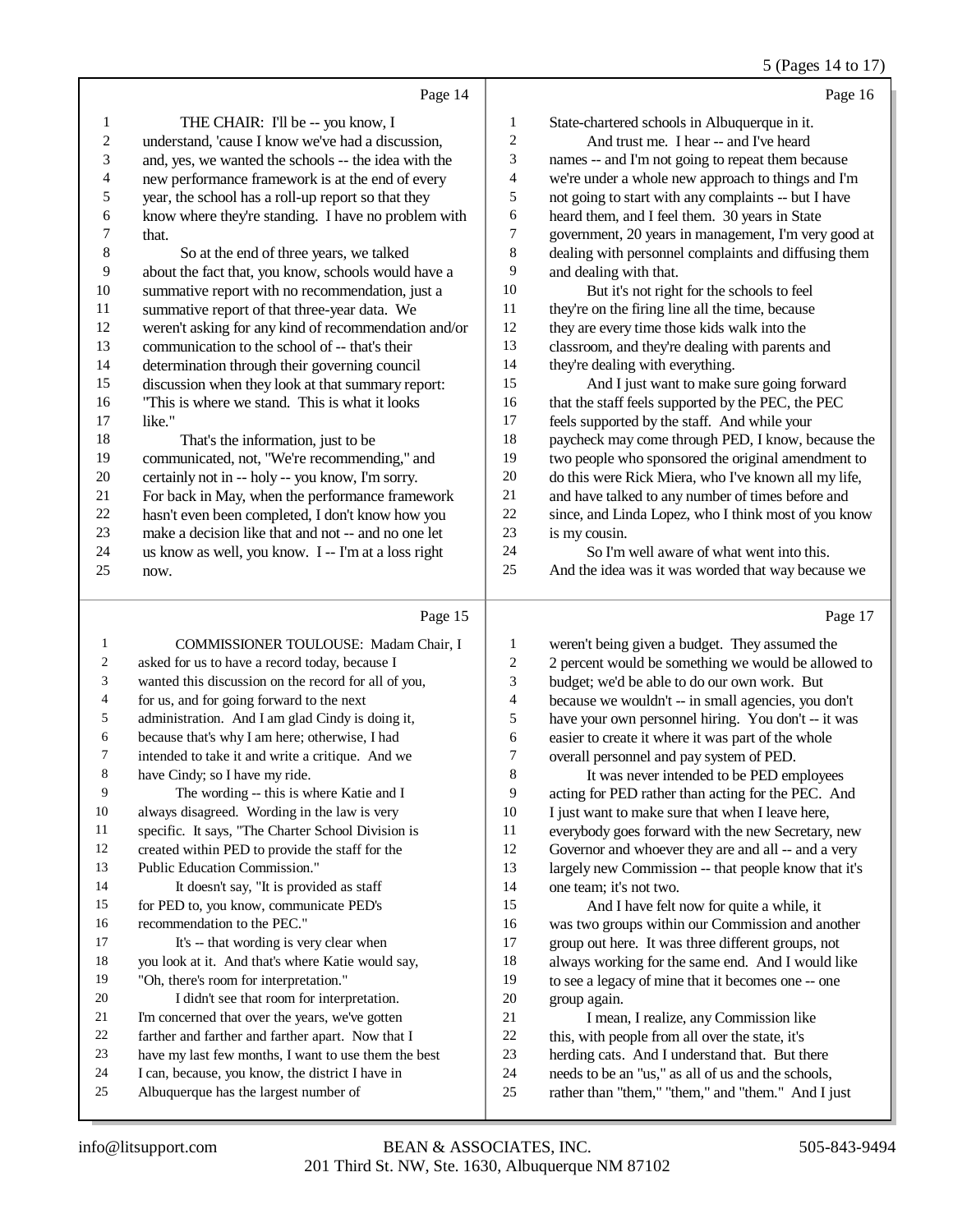# 6 (Pages 18 to 21)

|    | Page 18                                              |    | Page 20                                              |
|----|------------------------------------------------------|----|------------------------------------------------------|
| 1  | want us to look at that interpretation of what the   | 1  | be no recommendation, because -- and you can perhaps |
| 2  | legislation says and go forward with that.           | 2  | weigh in a little bit on that idea. Because the      |
| 3  | And I really welcome this discussion today           | 3  | thought was at that time that that written           |
| 4  | to also make everybody understand, you're part of    | 4  | recommendation could, in fact, create some issues    |
| 5  | our team. You really are. And without you, we        | 5  | through, you know -- through a possible appeal.      |
| 6  | couldn't do the job. But without us, you wouldn't    | 6  | So that the -- the desire by the                     |
| 7  | have a job.                                          | 7  | Commission -- I know, my first year, was that there  |
| 8  | So it's kind of a mutual deal. So that's             | 8  | be no final recommendation in the packet.            |
| 9  | what I did well for work. The clients would always   | 9  | MS. JAEGER: So Mark and I looked at the              |
| 10 | say to me, "Well, if I didn't need help that you're  | 10 | statute again. And it's very clear that CSD, which   |
| 11 | not going to give me because I've got too much       | 11 | staffs the PEC, shall make recommendations to the    |
| 12 | money, you wouldn't have a job anyway."              | 12 | Commission. So you do have that authority to make a  |
| 13 | I said, "No, I've got skills anyway. I               | 13 | recommendation, if the Commission asks for it.       |
| 14 | can go get another job."                             | 14 | But I think when things get really                   |
| 15 | But I wouldn't want you all to be saying             | 15 | complicated is when CSD is out making other kinds of |
| 16 | that. We've all got skills that we're in this        | 16 | determinations or recommendations, like with this    |
| 17 | together. So, anyway, thank you, Madam Chair.        | 17 | initial review, that the PEC has, number one, not    |
| 18 | THE CHAIR: When information like that is             | 18 | discussed in an open meeting that's been noticed --  |
| 19 | communicated to schools, especially without our      | 19 | the PEC, amongst the Commissioners, have not         |
| 20 | knowledge and when it's based on incomplete          | 20 | discussed the data and what it means -- and there's  |
| 21 | information, it also opens the door for appeals. So  | 21 | been a proper and detailed motion made by a          |
| 22 | it makes our decisions even -- and sometimes you tie | 22 | Commissioner and voted on by the Commission.         |
| 23 | our hands when information like that is communicated | 23 | So in that sense, CSD does not have so               |
| 24 | out and we've had no knowledge about it.             | 24 | much authority as they have taken in communicating   |
| 25 | So I think we have to -- we need to be               | 25 | recommendations I don't know on behalf of whom; but  |
|    | Page 19                                              |    | Page 21                                              |

#### Page 19 |

| 1  | clearer with that information, that -- because,      | $\mathbf{1}$   | it gets the PEC in a very difficult position,        |
|----|------------------------------------------------------|----------------|------------------------------------------------------|
| 2  | obviously, that was not anything that -- that we     | $\overline{c}$ | because of our duty to comply with the Open Meeting  |
| 3  | were ever aware of or had a discussion about that    | 3              | Act. And as we know through litigation, the judges   |
| 4  | that was going to be communicated to the schools,    | $\overline{4}$ | are very, very interested and looking at that        |
| 5  | especially at that moment in time.                   | 5              | process.                                             |
| 6  | There's an understanding that when the               | 6              | THE CHAIR: Oh, I'm sorry.                            |
| 7  | final analysis of the entire application comes       | 7              | COMMISSIONER ARMBRUSTER: Okay. I feel                |
| 8  | through, that there will be $-$ and $I - if - my$    | 8              | like I'm in the dark here, and I'm sure you all can  |
| 9  | first year, actually, on the Commission, which seems | 9              | enlighten me, which is why I'm asking this question. |
| 10 | like a long time ago now, there actually were no     | 10             | I don't know about anybody doing anything. So I      |
| 11 | recommendations that came through.                   | 11             | sort of missed that. I'm listening to what you       |
| 12 | Do you recall that?                                  | 12             | said.                                                |
| 13 | <b>COMMISSIONER TOULOUSE: No.</b>                    | 13             | So I have an idea that somehow some                  |
| 14 | THE CHAIR: That the determination at that            | 14             | schools, all schools, all 14 schools -- six, I don't |
| 15 | time was we prefer not to have CSD make a            | 15             | know -- had a preliminary, "Hello, how do you do,"   |
| 16 | recommendation. Just provide the analysis of the     | 16             | thing.                                               |
| 17 | information --                                       | 17             | THE CHAIR: Well, during this early fall,             |
| 18 | COMMISSIONER TOULOUSE: Okay. I do                    | 18             | they do renewal site visits.                         |
| 19 | recommend --                                         | 19             | COMMISSIONER ARMBRUSTER: Right. So                   |
| 20 | THE CHAIR: - to make that final                      | 20             | they've already done that and told them the results  |
| 21 | recommendation. It's up to us.                       | 21             | of what they're thinking? Is that -- am I correct    |
| 22 | COMMISSIONER TOULOUSE: I do remember that            | 22             | $in -$                                               |
| 23 | now, because the data was there and was pretty       | 23             | DR. DEL ROSARIO: Roughly.                            |
| 24 | clear.                                               | 24             | THE CHAIR: The communication was done in             |
| 25 | THE CHAIR: Right. Right. And that there              | 25             | May. I didn't know until just now.                   |
|    |                                                      |                |                                                      |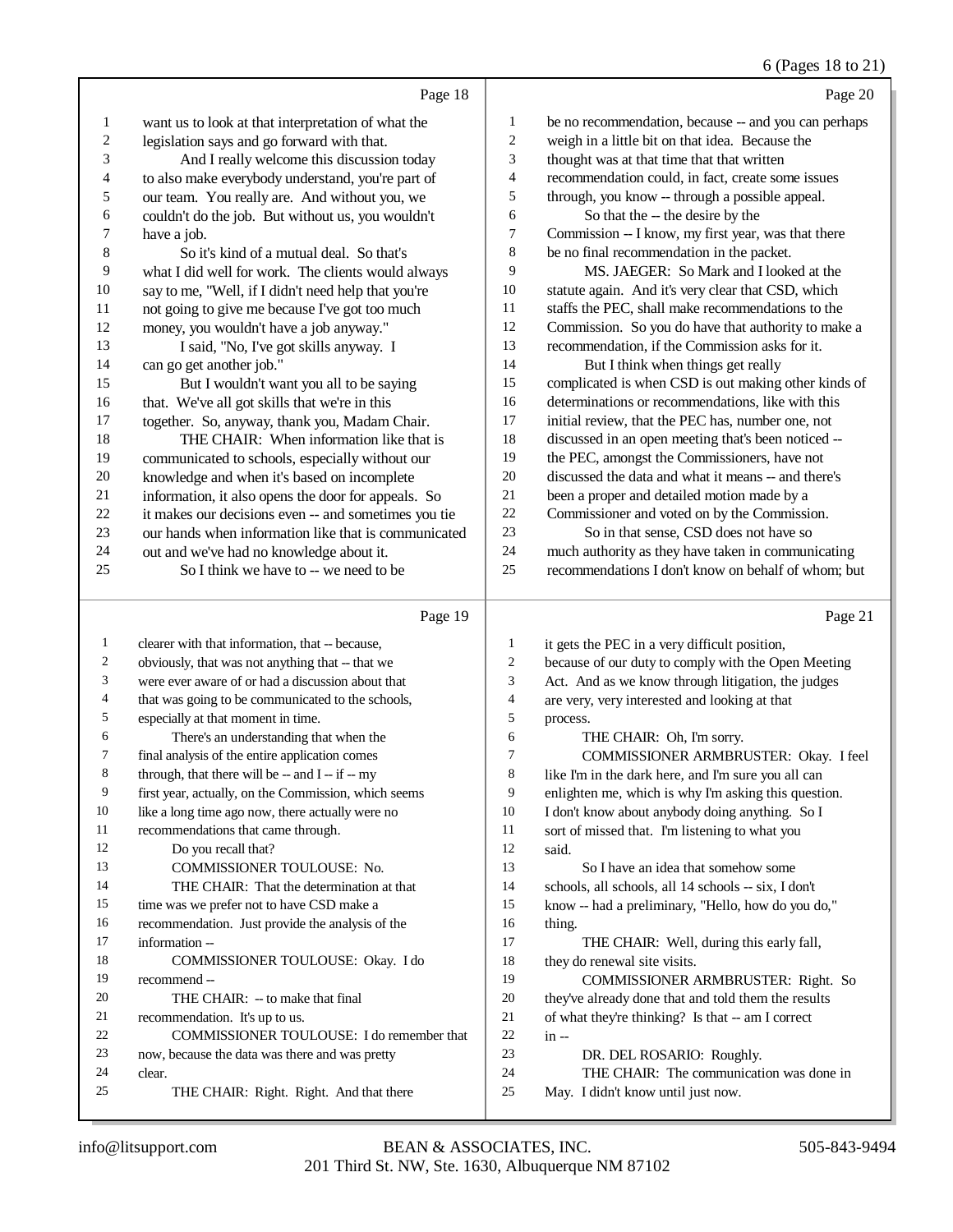7 (Pages 22 to 25)

|    |                                                                                                      |                | 7 (Pages 22 to 25)                                   |
|----|------------------------------------------------------------------------------------------------------|----------------|------------------------------------------------------|
|    | Page 22                                                                                              |                | Page 24                                              |
| 1  | COMMISSIONER ARMBRUSTER: Okay. Because I                                                             | $\mathbf{1}$   | all do, and they can or cannot make a                |
| 2  | don't know. That's why I just sort of lost it.                                                       | 2              | recommendation?                                      |
| 3  | THE CHAIR: Neither did I. That the                                                                   | 3              | I understand that we don't have to accept            |
| 4  | communica- -- my assumption initially was that                                                       | $\overline{4}$ | their -- their decision or recommendation; they're   |
| 5  | through the renewal site visit, the communication                                                    | 5              | not making a decision. We don't have to accept       |
| 6  | was that there's going to be a recommendation not to                                                 | 6              | their recommendation. But from what you were         |
| 7  | renew. Now, I understand that communication of                                                       | $\overline{7}$ | reading, I thought you said they could make a        |
| 8  | non-renewal happened in May, before even the year --                                                 | 8              | recommendation.                                      |
| 9  | the last year's performance framework was done. I                                                    | 9              | MS. JAEGER: CSD is able to make a                    |
| 10 | had no idea until just now it was done in May.                                                       | 10             | recommendation to the PEC. But the PEC should ask    |
| 11 | COMMISSIONER ARMBRUSTER: Oh. And that                                                                | 11             | for it. But in this case, the recommendation went    |
| 12 | was site renewal.                                                                                    | 12             | to the school.                                       |
| 13 | DR. DEL ROSARIO: The Part A document that                                                            | 13             | COMMISSIONER ARMBRUSTER: Yes. So are we              |
| 14 | we typically do --                                                                                   | 14             | talking also about what we want them to do in the    |
| 15 | THE CHAIR: It's the renewal packet. It's                                                             | 15             | future? Is that part of this conversation?           |
| 16 | the Part A of the renewal packet.                                                                    | 16             | THE CHAIR: Right. Because the concern                |
| 17 | <b>COMMISSIONER ARMBRUSTER: So those were</b>                                                        | 17             | was --                                               |
| 18 | done before the site and before the                                                                  | 18             | COMMISSIONER ARMBRUSTER: Okay. Sorry.                |
| 19 | end-of-the-school-year's grades. Is that it?                                                         | 19             | THE CHAIR: -- several-fold at this point             |
| 20 | DR. DEL ROSARIO: Yes.                                                                                | 20             | in time: That that recommendation was made with      |
| 21 | THE CHAIR: Yes.                                                                                      | 21             | incomplete data.                                     |
| 22 | COMMISSIONER ARMBRUSTER: Okay. So I got                                                              | 22             | COMMISSIONER ARMBRUSTER: Right.                      |
| 23 | that part.                                                                                           | 23             | THE CHAIR: I'm not saying they're not                |
| 24 | And so the next part, I guess, is maybe up                                                           | 24             | doing the data job correctly.                        |
| 25 | for discussion. But what I'm remembering is when                                                     | 25             | COMMISSIONER ARMBRUSTER: Okay.                       |
|    | Page 23                                                                                              |                | Page 25                                              |
| 1  | NACSA came -- and I remember them sitting, like,                                                     | $\mathbf{1}$   | THE CHAIR: But if that happened in May,              |
| 2  | right there. And I said, "Well, what we do" --                                                       | $\mathfrak{2}$ | the last -- there was still this huge gap.           |
| 3  | again, they don't have exactly the same organization                                                 | 3              | COMMISSIONER ARMBRUSTER: Right.                      |
| 4  | we have -- that they use their -- for want of a                                                      | $\overline{4}$ | THE CHAIR: -- and that recommendation was            |
| 5  | better word, their CSD people, and they trust them                                                   | 5              | then made too early.                                 |
| 6  | to -- because they're -- you're going out, and                                                       | 6              | COMMISSIONER ARMBRUSTER: Right. I just               |
| 7  | you're seeing, and you're hearing, and you're                                                        | 7              | didn't know anything about this; so I --             |
| 8  | discussing with the schools; so that they are                                                        | 8              | THE CHAIR: So -- and that's part of this             |
| 9  | authorizers.                                                                                         | 9              | discussion is what do we need so that we can see and |
| 10 | THE CHAIR: They don't have -- NACSA                                                                  | 10             | make that appropriate decision --                    |
| 11 | doesn't have authorizers.                                                                            | 11             | COMMISSIONER ARMBRUSTER: Okay.                       |
| 12 | COMMISSIONER ARMBRUSTER: Remember when                                                               | 12             | THE CHAIR: -- so that what we do need                |
| 13 | they were here talking to us, like, in August or                                                     | 13             | from them. But that we need to know, also --         |
| 14 | something of one year? The years are sort of                                                         | 14             | because as I said, when CSD makes that               |
| 15 | meshing together, and I feel like I have been here                                                   | 15             | recommendation, they're not saying, "The PEC is not  |
| 16 | forever, too. And I have not. But that they said,                                                    | 16             | going to."                                           |
| 17 | well, they take very, very, very seriously what                                                      | 17             | But the interpretation from the schools              |
| 18 | their staff has done, because that's what the                                                        | 18             | is, "I'm done," you know. "PEC" -- they've -- you    |
| 19 | staff's job is to do.                                                                                | 19             | know, most schools firmly believe that CSD speaks in |
| 20 | So I'm trying to go back with what you                                                               | 20             | the name of the PEC. So that in May, they're being   |
| 21 | were saying, Ami, because I don't want to be in any                                                  | 21             | told, "There's a recommendation we're not going to   |
| 22 | lawsuits or things. I'm tired of that already.                                                       | $22\,$         | renew you."                                          |
| 23 | So are you saying CSD can do all of their                                                            | 23             | <b>COMMISSIONER ARMBRUSTER: So I understand</b>      |
| 24 | site visits and their paperwork and talk to the<br>parents and all those millions of things that you | 24<br>25       | the May issue now.                                   |
| 25 |                                                                                                      |                | THE CHAIR: Right. Right.                             |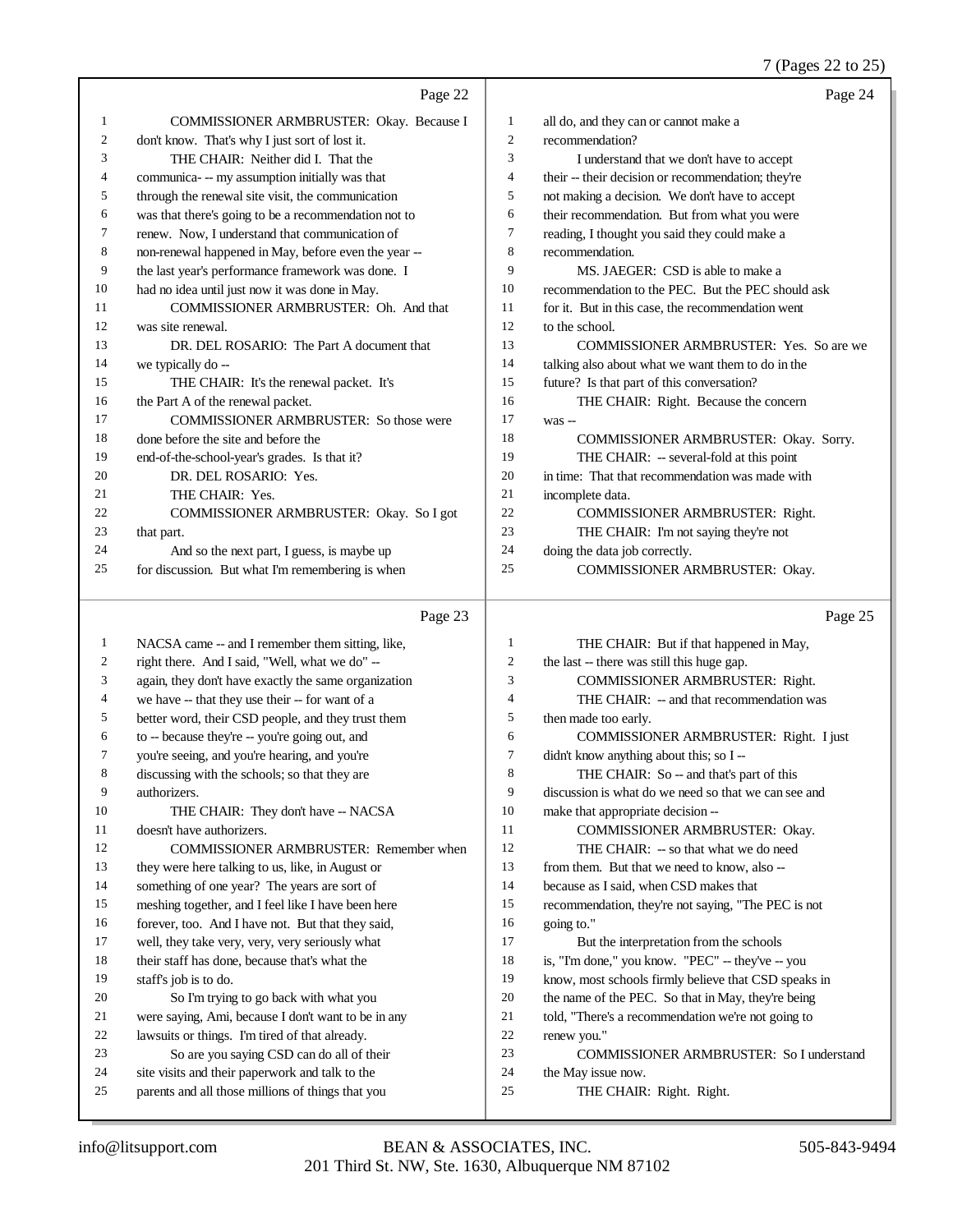8 (Pages 26 to 29)

|                | Page 26                                              |                | Page 28                                              |
|----------------|------------------------------------------------------|----------------|------------------------------------------------------|
| 1              | COMMISSIONER ARMBRUSTER: But -- sorry --             | 1              | incomplete.                                          |
| 2              | didn't know about it.                                | $\overline{2}$ | So I think we're kind of getting the cart            |
| 3              | THE CHAIR: Neither did I.                            | 3              | before the horse sort of thing. But we want to make  |
| $\overline{4}$ | <b>COMMISSIONER ARMBRUSTER: Just heard about</b>     | 4              | sure that -- and I think what I'm hearing is that    |
| 5              | it. Okay. Fine.                                      | 5              | any communication going to the school in terms of    |
| 6              | So going, then, to the next part of the              | 6              | recommendations, if you're just saying, "You didn't  |
| 7              | conversation, which I'm vaguely remembering -- but   | 7              | do this, you do this, this is our point score on     |
| 8              | to be honest, those first negotiations that we did,  | 8              | this aspect of your performance framework," that's   |
| 9              | you and I did, I was sort of like -- you know.       | 9              | fine.                                                |
| 10             | THE CHAIR: It wasn't the negotiations; it            | 10             | But making a recommendation, by statute,             |
| 11             | was the renewals that we did, which was -- we were a | 11             | sounds like it's supposed to come to us first before |
| 12             | year in.                                             | 12             | anything is communicated to the charters. And I      |
| 13             | COMMISSIONER ARMBRUSTER: So when we did              | 13             | think that's -- that's what it sounds like what      |
| 14             | that, it was the December one.                       | 14             | we're trying to get across here, what we're saying   |
| 15             | THE CHAIR: The December, right.                      | 15             | here.                                                |
| 16             | COMMISSIONER ARMBRUSTER: Did -- were you             | 16             | And we just wanted to make sure that that            |
| 17             | thinking or saying to me that -- so CSD didn't say,  | 17             | line of authority is there, is that, you know, the   |
| 18             | "These are our findings and these are our            | 18             | Commission is the duly elected body overseeing the   |
| 19             | recommendations"?                                    | 19             | charter schools, and that communications with the    |
| 20             | THE CHAIR: They left out the                         | 20             | charter schools on potential actions should be       |
| 21             | recommendation; they gave us the findings.           | 21             | through the PEC.                                     |
| 22             | COMMISSIONER ARMBRUSTER: And so are we               | 22             | Perhaps we direct CSD to make that actual            |
| 23             | discussing whether they should give us their         | 23             | communication; but it has to be with the approval of |
| 24             | recommendation now or not?                           | 24             | the PEC.                                             |
| 25             | THE CHAIR: No. No. I just threw that                 | 25             | THE CHAIR: Because we're also in a bigger            |

# Page 27

| -1 | out there as -- you know. But, no, we're not.        | $\mathbf{1}$ | conversation about authorizer shopping.              |
|----|------------------------------------------------------|--------------|------------------------------------------------------|
| 2  | COMMISSIONER ARMBRUSTER: They still                  | 2            | <b>COMMISSIONER ROBBINS: Right.</b>                  |
| 3  | may --                                               | 3            | THE CHAIR: And I'm getting some flak back            |
| 4  | THE CHAIR: At this point in time, yes.               | 4            | saying, "You're trying to dump your schools."        |
| 5  | COMMISSIONER ARMBRUSTER: Got it. I just              | 5            | And that's not what we're looking to do,             |
| 6  | had to $-$                                           | 6            | you know. And I wasn't even aware of what was going  |
| 7  | THE CHAIR: No. That's okay. That's                   | 7            | on when I get calls from legislators saying, you     |
| 8  | okay.                                                | 8            | know, "You've been talking about not wanting         |
| 9  | COMMISSIONER ROBBINS: I guess the thing              | 9            | authorizer shopping, but look at what you're doing.  |
| 10 | is, is they communicated this to several charters.   | 10           | You're trying to dump your schools."                 |
| 11 | Do we -- are we entitled to have that information?   | 11           | And it's, like, "I don't know what you're            |
| 12 | Because if charter schools are calling               | 12           | talking about."                                      |
| 13 | saying, "Hey, CSD is saying this," and everything,   | 13           | <b>COMMISSIONER TOULOUSE: Madam Chair?</b>           |
| 14 | we're unaware of it, it seems to me that at a        | 14           | THE CHAIR: And that certainly is not                 |
| 15 | minimum, we should have that information as soon as  | 15           | something that, you know, we're looking to do.       |
| 16 | possible now, and that in the future, going forward, | 16           | COMMISSIONER TOULOUSE: And, Madam Chair,             |
| 17 | recommendations -- as our legal counsel mentioned,   | 17           | I had an APS Board member who made that comment to   |
| 18 | the recommendation is made to the PEC.               | 18           | me.                                                  |
| 19 | And if that -- then it's up to the PEC to            | 19           | THE CHAIR: You know. So it's -- it                   |
| 20 | say whether or not that preliminary recommendation   | 20           | completely ties our hands, because we don't know     |
| 21 | or anything should be communicated to the charters,  | 21           | what's going on. And that was -- you know, that was  |
| 22 | because if it's incomplete, I think, my opinion      | 22           | never any intention or discussion by us to say, you  |
| 23 | would be is nothing gets communicated because it's   | 23           | know, "We want to -- we want to eliminate schools by |
| 24 | incomplete, and this is not going to be reviewed in  | 24           | forcing them to go with another authorizer," when    |
| 25 | terms of taking any action by the CSD because it was | 25           | we're in a greater conversation to try to stop that, |
|    |                                                      |              |                                                      |

Page 29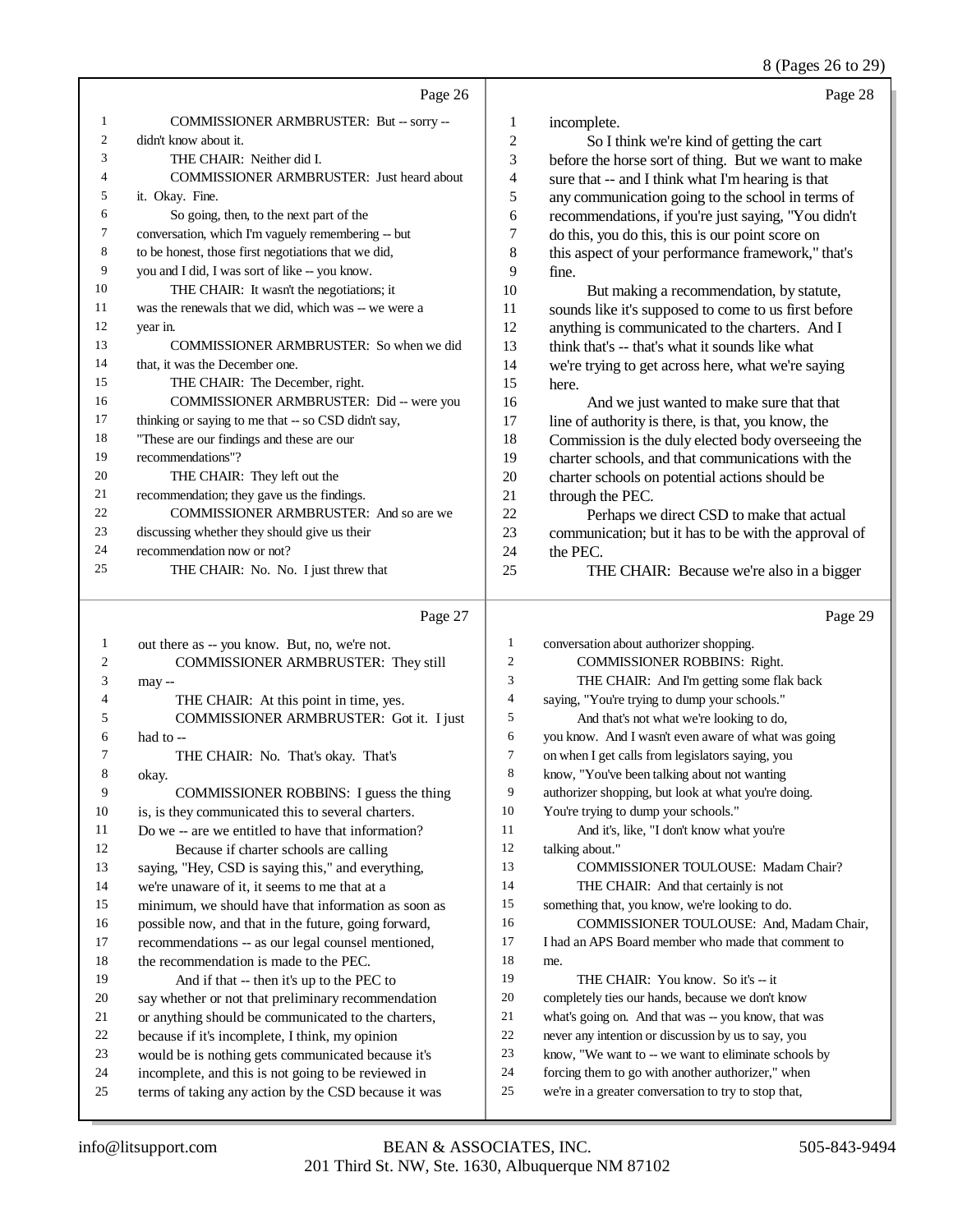|                          |                                                      |                | 9 (Pages 30 to 33)                                   |
|--------------------------|------------------------------------------------------|----------------|------------------------------------------------------|
|                          | Page 30                                              |                | Page 32                                              |
| $\mathbf{1}$             | and having schools that are, you know, maybe         | $\mathbf{1}$   | authority to do that.                                |
| $\overline{c}$           | marginally successful being able to jump ship with   | $\sqrt{2}$     | So just so that we're -- you know, we're             |
| 3                        | this authorizer to maybe get to another authorizer,  | 3              | clear on that, that that message -- the authority    |
| $\overline{\mathcal{L}}$ | you know.                                            | 4              | that you have is with the final application, when    |
| 5                        | And that's not -- that was never the                 | 5              | all the materials are in, November, when all that is |
| 6                        | intention; but that's the -- that is the end result  | 6              | in, you can make that recommendation with that       |
| $\overline{7}$           | at this point in time.                               | $\tau$         | summative report.                                    |
| 8                        | DR. DEL ROSARIO: I mean, just to respond,            | $\,8\,$        | But prior to that time, you don't have the           |
| 9                        | I -- you know, Chairwoman Gipson, I actually         | 9              | authority to make a recommendation for renewal or    |
| $10\,$                   | completely agree. Commissioner Toulouse, I           | 10             | non-renewal to -- to a school.                       |
| 11                       | couldn't -- I mean, we -- I just said earlier as     | 11             | And to address Commissioner Robbins, we              |
| 12                       | well, too, I couldn't agree more, probably at the    | $12\,$         | are trying, and we are reaching out to the schools.  |
| 13                       | risk of getting fired.                               | 13             | COMMISSIONER ROBBINS: Thank you.                     |
| 14                       | I -- I -- you know, at the time, I had a             | 14             | THE CHAIR: Yeah. Now that -- now that we             |
| 15                       | sinking -- I did have a sinking feeling, you know -- | 15             | know -- yeah. Commissioner Armbruster?               |
| 16                       | and I was help- -- I was helping write some of the   | 16             | COMMISSIONER ARMBRUSTER: Just a                      |
| 17                       | reports -- that at the very least, like Commissioner | $17\,$         | clarification. So CSD, for all -- only State         |
| 18                       | Robbins said, the PEC should at least be aware, at   | 18             | charters? Only our charters? --                      |
| 19                       | the very least.                                      | 19             | DR. DEL ROSARIO: State renewals, yes.                |
| $20\,$                   | And I just want to acknowledge that, heard           | 20             | State renewals.                                      |
| 21                       | on -- if not the Division's part, on my part,        | $21\,$         | <b>COMMISSIONER ARMBRUSTER: - has these</b>          |
| 22                       | because I knew about it, and I felt that there was   | $22\,$         | workshops.                                           |
| 23                       | not quite something right, including not just the    | 23             | THE CHAIR: Well, anybody can go to the               |
| 24                       | lack of communication, because that's what it was to | 24             | workshop; correct?                                   |
| 25                       | you all, but also the incompleteness of the data in  | 25             | DR. DEL ROSARIO: Yes.                                |
|                          |                                                      |                |                                                      |
|                          | Page 31                                              |                | Page 33                                              |
| 1                        | making a recommendation that early.                  | $\mathbf{1}$   | THE CHAIR: Anyone can go to the workshop.            |
| 2                        | You know, in my mind as well, why even               | $\sqrt{2}$     | COMMISSIONER ARMBRUSTER: So when is the              |
| 3                        | have a renewal site visit, I suppose, if you're just | 3              | date that someone -- the Carmie Toulouse Charter     |
| 4                        | going to make a recommendation? So I'm just being    | $\overline{4}$ | School can decide whether to stay with the PEC?      |
| 5                        | honest and being transparent. I totally feel --      | 5              | THE CHAIR: October.                                  |
| 6                        | actually, I can't feel your frustration, because I'm | 6              | COMMISSIONER ARMBRUSTER: So they have                |
| 7                        | not in your shoes.                                   | 7              | time to change. I mean, they -- after they've done   |
| 8                        | But I think I have an understanding that             | 8              | their stuff.                                         |
| 9                        | at least while I'm here, I can tell you that if I    | 9              | THE CHAIR: They haven't made a                       |
| 10                       | hear something moving forward, I will let you know.  | 10             | notification of who they're going to renew to at     |
| 11                       | I will let you know directly, as the Chairperson,    | 11             | this point in time.                                  |
| 12                       | because I think you're absolutely right. The         | 12             | COMMISSIONER ARMBRUSTER: And the deadline            |
| 13                       | communication has got to be better. It's got to be   | 13             | for that.                                            |
| 14                       | better.                                              | 14             | DR. DEL ROSARIO: October 1st.                        |
| 15                       | THE CHAIR: And I said the other day --               | 15             | COMMISSIONER ARMBRUSTER: So -- and                   |
| 16                       | and I apologize, because I'm shooting the messenger  | 16             | they've already started the renewal --               |
| 17                       | at this moment in time, and I don't want to lay it   | 17             | DR. DEL ROSARIO: Application.                        |
| 18                       | all on you.                                          | 18             | THE CHAIR: Oh, yeah.                                 |
| 19                       | But, unfortunately, you're the guy sitting           | 19             | COMMISSIONER ARMBRUSTER: They did that a             |
| 20                       | there right now. So this is -- and we're trying to   | 20             | long time ago. But the trainings themselves have     |

- fix this at this point in time, because it does --
- 
- 22 it is more -- it goes beyond just, "I'll make you<br>23 aware": vou have to have the authority to make
- 23 aware"; you have to have the authority to make that<br>24 recommendation to those schools. Not just a notice
- 24 recommendation to those schools. Not just a notice,<br>25 This is what we're going to do"; you don't have the "This is what we're going to do"; you don't have the
- 
- started?
- DR. DEL ROSARIO: They have, yes.
- 23 THE CHAIR: But I do know -- there's a
- number of -- as an example, there's a number of
- district authorizers that use our renewal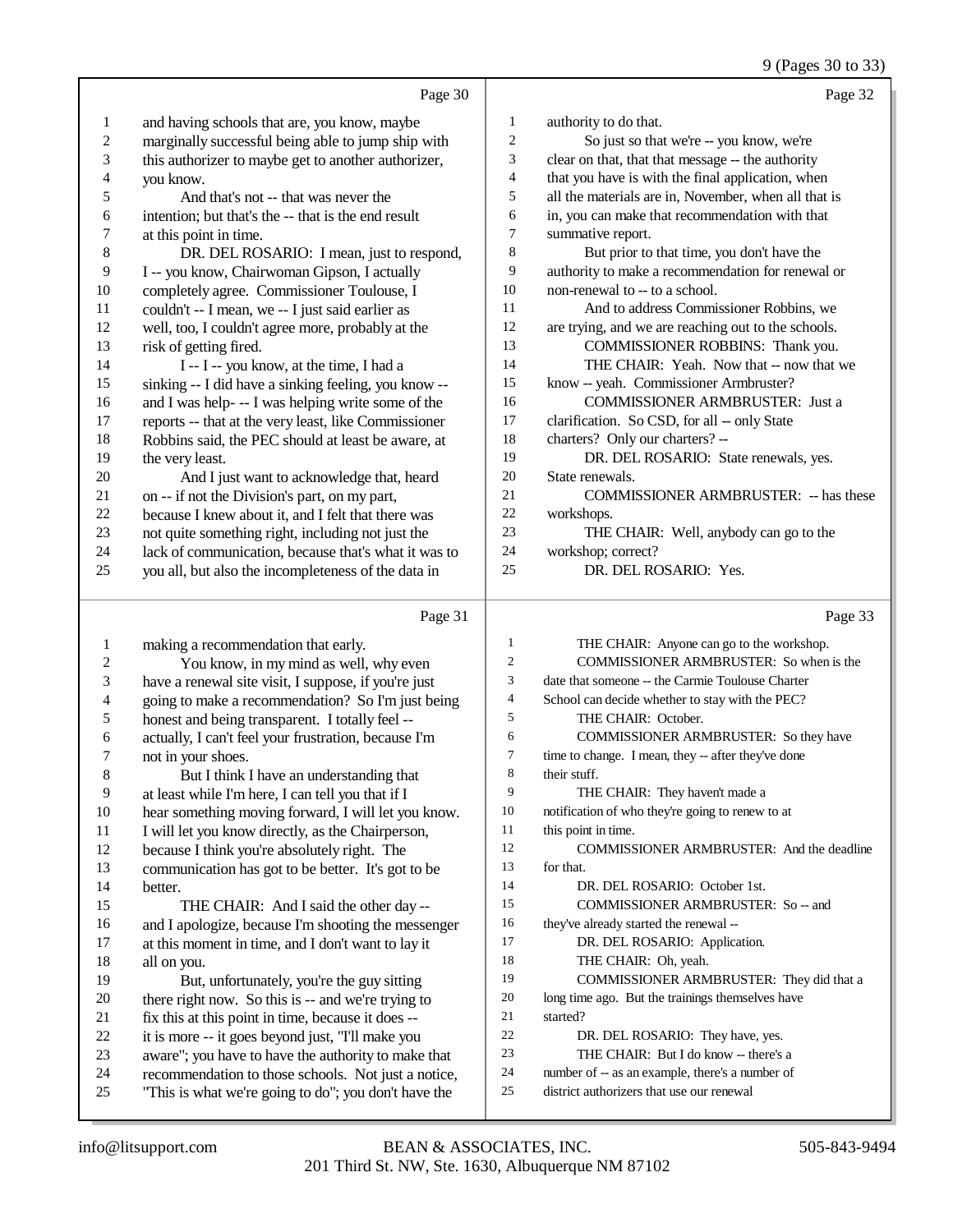10 (Pages 34 to 37)

|                | Page 34                                                                                                     |                     | Page 36                                                                                          |
|----------------|-------------------------------------------------------------------------------------------------------------|---------------------|--------------------------------------------------------------------------------------------------|
| $\mathbf{1}$   | application; because it's just -- it's there. Why                                                           | $\mathbf{1}$        | on purpose. But there's -- very rarely is there an                                               |
| $\mathfrak{2}$ | reinvent the wheel?                                                                                         | $\boldsymbol{2}$    | opportunity to get together, you know, and really                                                |
| 3              | DR. DEL ROSARIO: It's the same thing,                                                                       | 3                   | talk about this.                                                                                 |
| 4              | obviously.                                                                                                  | $\overline{4}$      | I do have -- I do have districts that call                                                       |
| 5              | THE CHAIR: So there are district schools                                                                    | 5                   | me that have singleton schools, and they've got a                                                |
| 6              | that do attend the training, because it's just --                                                           | 6<br>$\overline{7}$ | question, because they just don't understand much,                                               |
| 7<br>8         | you know, they're public trainings.                                                                         | 8                   | or they need some help. And it's, like, "You know,                                               |
| 9              | COMMISSIONER ARMBRUSTER: Yeah. And I                                                                        | 9                   | what can I do? What do you do? Can I see?"<br>And, you know, that's fine. And I                  |
| 10             | think that's -- just goes back to, in a sense,<br>for -- well, Danielle and Trish and Pattie and I          | 10                  | appreciate that.                                                                                 |
| 11             | have been at these NACSA meetings -- kind of goes                                                           | 11                  | But it really is -- this should be a                                                             |
| 12             | back to that, in a sense that, really, we should all                                                        | 12                  | broader conversation.                                                                            |
| 13             | be having pretty darn similar standards for renewal                                                         | 13                  | COMMISSIONER ARMBRUSTER: And,                                                                    |
| 14             | for acceptance of charters, where someone can't say,                                                        | 14                  | Madam Chair, I think -- you know, an example of what                                             |
| 15             | "Oh, I don't know if they're going to renew. I'll                                                           | 15                  | you're just saying is -- I want to say we had three                                              |
| 16             | go to this district, and they'll give it to me."                                                            | 16                  | schools, and we did take them in. They were from                                                 |
| 17             | I think that's a bad precedent to set.                                                                      | 17                  | Questa and someplace.                                                                            |
| 18             | And we know that it happens. I can name at least                                                            | 18                  | THE CHAIR: Two.                                                                                  |
| 19             | three just since I've been here who do that. And I                                                          | 19                  | COMMISSIONER ARMBRUSTER: Two of them?                                                            |
| 20             | think that's unfortunate. Or in the other                                                                   | 20                  | They were -- and it was like they had no idea what                                               |
| 21             | direction.                                                                                                  | 21                  | was going on. And no one had ever, from their local                                              |
| 22             | THE CHAIR: That's what we're trying to                                                                      | 22                  | district, checked on them to see what they were                                                  |
| 23             | stop, that authorizer shopping, so that you don't --                                                        | 23                  | doing. And it was very difficult when they came                                                  |
| 24             | "Oh, no, I'm not going to get the deal here, so I'm                                                         | 24                  | with us.                                                                                         |
| 25             | going to see what I can get."                                                                               | 25                  | THE CHAIR: It was. It was. And there's                                                           |
|                |                                                                                                             |                     |                                                                                                  |
|                | Page 35                                                                                                     |                     | Page 37                                                                                          |
| 1              |                                                                                                             | 1                   |                                                                                                  |
| 2              | And you're right; it's unfortunate. And I<br>think Leslie might be able to speak. In order to               | $\boldsymbol{2}$    | no doubt they were gambles. But we felt that<br>because the schools were asking for the help and |
| 3              | access that CSP grant, if it's a district-authorized                                                        | 3                   | could they be able to do it. Unfortunately, none of                                              |
| 4              | school, there are certain standards that they have                                                          | $\overline{4}$      | them made it. But it was --                                                                      |
| 5              | to -- in terms of application renewal or whatever it                                                        | 5                   | COMMISSIONER ARMBRUSTER: I think one did.                                                        |
| 6              | is, that they have to have -- there's a bar there,                                                          | 6                   | THE CHAIR: It was --                                                                             |
| 7              | or otherwise they can't access that grant money.                                                            | $\tau$              | COMMISSIONER ARMBRUSTER: Roots & Wings                                                           |
| 8              | COMMISSIONER ARMBRUSTER: Right.                                                                             | 8                   | came to us.                                                                                      |
| 9              | THE CHAIR: And that was kind of a way                                                                       | 9                   | THE CHAIR: Were Roots & Wings a district?                                                        |
| 10             | to -- it's a little bit of a cookie --                                                                      | 10                  | COMMISSIONER TOULOUSE: Yes.                                                                      |
| 11             | MS. LESLIE KELLY: Uh-huh.                                                                                   | 11                  | THE CHAIR: Okay. So they have -- yeah.                                                           |
| 12             | THE CHAIR: -- to dangle out there to try                                                                    | 12                  | COMMISSIONER TOULOUSE: And McCurdy came                                                          |
| 13             | to get districts to say, "Okay, we're just going to                                                         | 13                  | to us from Española Valley.                                                                      |
| 14             | use their performance framework, because they just                                                          | 14                  | THE CHAIR: Oh, yeah. That was before --                                                          |
| 15             | finished all that work, and it's -- it's got, you                                                           | 15                  | that was before.                                                                                 |
| 16             | know, quality, so we'll just -- we'll do that."                                                             | 16                  | COMMISSIONER TOULOUSE: But Cariños did                                                           |
| 17             | So it was a way of trying to entice the                                                                     | 17                  | not make it.                                                                                     |
| 18             | districts to -- to up it. And, yes, you're right.                                                           | 18                  | COMMISSIONER ARMBRUSTER: One of them                                                             |
| 19             | That NACSA conversation that we've been having is to                                                        | 19                  | closed, I don't remember, on their own.                                                          |
| 20             | try to get, you know, a baseline of what -- you                                                             | 20<br>21            | COMMISSIONER TOULOUSE: And, Madam Chair,                                                         |
| 21             | know, what standards should be for good authorizing.                                                        | 22                  | I also know that La Resolana, which I knew we would                                              |
| 22<br>23       | And it's certainly a conversation. Even                                                                     | 23                  | not be renewing, chose to go to APS. And I talked                                                |
| 24             | if nothing came out of it, if the conversation                                                              | 24                  | to the APS folks and said, "I think you're in<br>trouble with this one."                         |
| 25             | continues, that's important; because we don't -- as<br>authorizers, we really don't talk to each other, not | 25                  | And they did a one-year authorization,                                                           |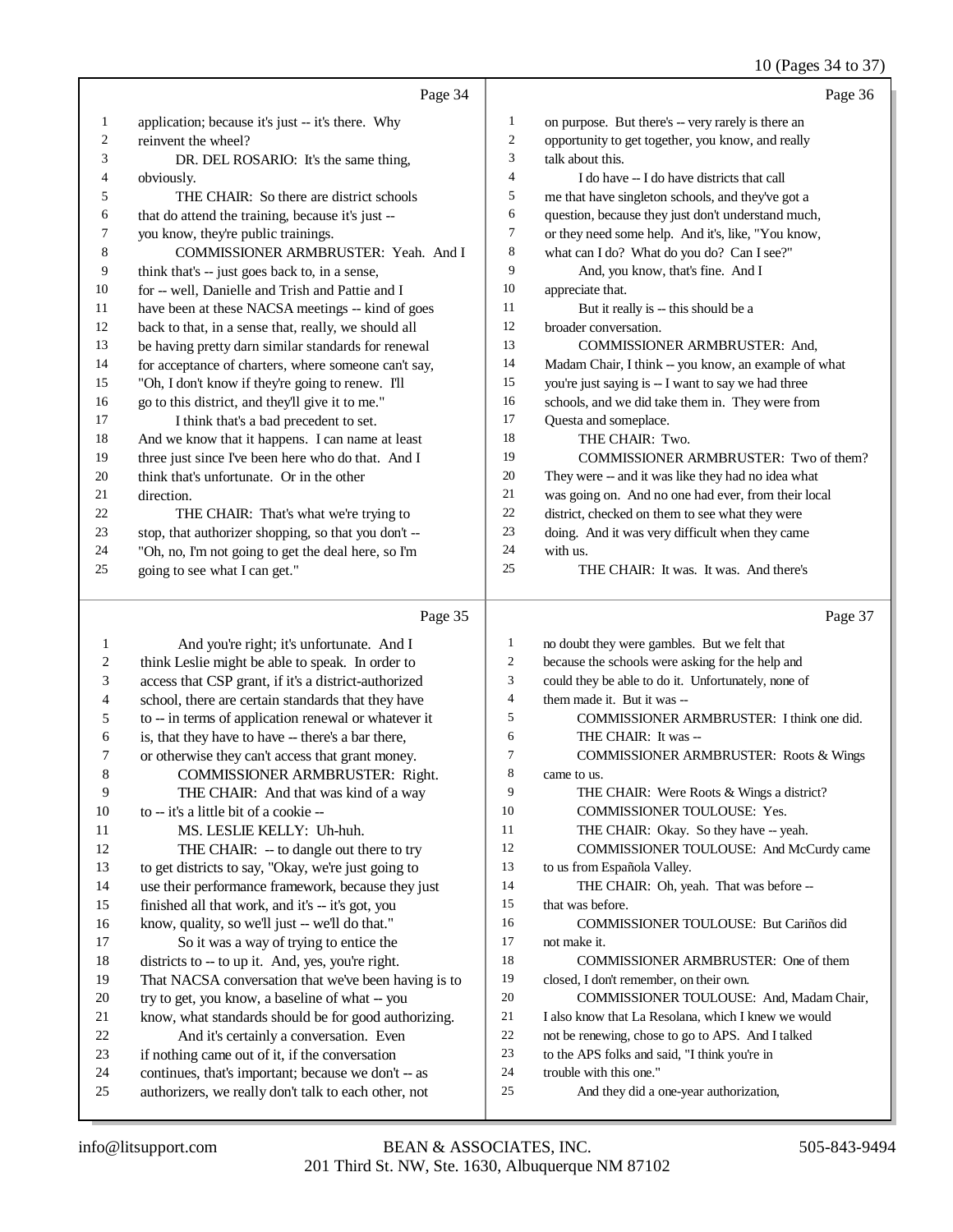### 11 (Pages 38 to 41)

|    | Page 38                                              |                | Page 40                                              |
|----|------------------------------------------------------|----------------|------------------------------------------------------|
| 1  | which didn't make any sense, and then closed them    | 1              | two charter schools authorized directly through APS, |
| 2  | this next year.                                      | $\mathfrak{2}$ | I really passionately believe that it's the charter  |
| 3  | And it's too bad, too, that the closure              | 3              | school's right to pursue the authorizer whom they    |
| 4  | had to go on like that, because nothing changed at   | $\overline{4}$ | choose. And that authorizer could change, because    |
| 5  | that school, that it just seems to me there needs to | 5              | there could be a change -- it could be a             |
| 6  | be a way that they stay.                             | 6              | State-authorized school. But realize that the        |
| 7  | But I know that there are legislators who            | 7              | benefits offered by a district the size of APS are   |
| 8  | are talking about two different, completely opposite | 8              | greater.                                             |
| 9  | things. One is to make all things                    | 9              | And I say that having been there. The                |
| 10 | district-authorized, and the other one, which I      | 10             | supports that I was able to receive from APS as a    |
| 11 | think has more of a movement behind it, is to make   | 11             | head of school that enabled me to reach safety goals |
| 12 | all schools State-authorized, in which case there    | 12             | and wellness goals were things that I valued         |
| 13 | needs to be a lot more staff and a budget.           | 13             | greatly. So I defend the right of the -- I don't     |
| 14 | I think down the road, there may be -- the           | 14             | see it as shopping. I see it as being a discerning   |
| 15 | Legislature is going to answer that part for us,     | 15             | leader and working within the district. That's just  |
| 16 | because a lot of the school districts don't want     | 16             | my statement.                                        |
| 17 | them. At least two APS School Board members have     | 17             | THE CHAIR: No. I just want to explain.               |
| 18 | told me very loudly they would rather not have to    | 18             | The authorizer shopping is not to prevent --         |
| 19 | deal with charter schools. They have enough to deal  | 19             | ultimately, is not to stop a school that's an "A," a |
| 20 | with with the regular schools.                       | 20             | "B," or a "C" school from making that decision. The  |
| 21 | <b>COMMISSIONER ROBBINS:</b> That's not true.        | 21             | authorizer shopping is referencing schools that are  |
| 22 | COMMISSIONER TOULOUSE: No. I'm aware of              | 22             | very low-performing that are -- that are choosing,   |
| 23 | it from before. I'm on this Commission, too. Now,    | 23             | thinking they're not going to get renewed because    |
| 24 | as an official Commissioner rather than as somebody  | 24             | standards are high here, "but I'm going to jump to   |
| 25 | who needed school board members. So it makes sense   | 25             | here, because I think I can probably make it with    |
|    | Page 39                                              |                | Page 41                                              |
|    |                                                      |                |                                                      |

 to have it all in one place and done the same way 2 and the same standard for our students.<br>3 But I think right now, we need to But I think right now, we need to get us 4 together as a unit. And I really, really want to<br>5 feel that I'm part of the Charter School Divisio 5 feel that I'm part of the Charter School Division,<br>6 too. And when I originally came on this board si 6 too. And when I originally came on this board six  $\frac{7}{7}$  vears ago. I felt that. 7 years ago, I felt that.<br>8 And over time And over time, that's eroded away until I 9 don't feel like I can talk to anybody, including<br>10 Katie. by the end of it. And I think that's too Katie, by the end of it. And I think that's too bad; because I'm the one up here whose name is on the -- you know, on the website and who gets the phone calls and who has the schools. And I just think it would be so much easier for the person who replaces me to have that relationship we had six 16 years ago, more or less.<br>17 I mean, there's alw I mean, there's always a little bit --18 there's always going to be a slight amount of<br>19 tension: but I think it just needs to be one wo tension; but I think it just needs to be one working 20 unit, not several.<br>21 THE CHA 21 THE CHAIR: Yes.<br>22 COMMISSIONER 22 COMMISSIONER JOHNSTON: Thank you,<br>23 Madam Chair. Madam Chair. Two points: The first one is, having been the head of this authorizer." So that there is -- so that's -- the right is there. But there is a concern about schools that 4 are low-performing, are surviving because they're<br>5 moving around. moving around. 6 COMMISSIONER JOHNSTON: And I understand<br>
7 and agree with that. And I--I sort of see that 7 and agree with that. And I -- I sort of see that<br>8 responsibility as falling to either the school responsibility as falling to either the school district or to we, as State charter authorizers, to strengthen our process even more, so that the 11 appeals that the attorneys have to handle are<br>12 substantiated in our denial of anything substantiated in our denial of anything. 13 I still see the school has that right; it's up to us to respond to that as we can. I have had no complaints. I've visited a couple of schools since May and have not heard anything. So this was the first I heard. I would like to -- I don't want to -- I would like to thank you for -- during the transition of the time that the Director was leaving until today, you have been working at top speed to make 22 the transition smooth.<br>23 It is  $\frac{1}{2}$  is a co It is -- it is a confusion to the charters when they hear that something has -- is not going to be approved, and they hear it before we even hear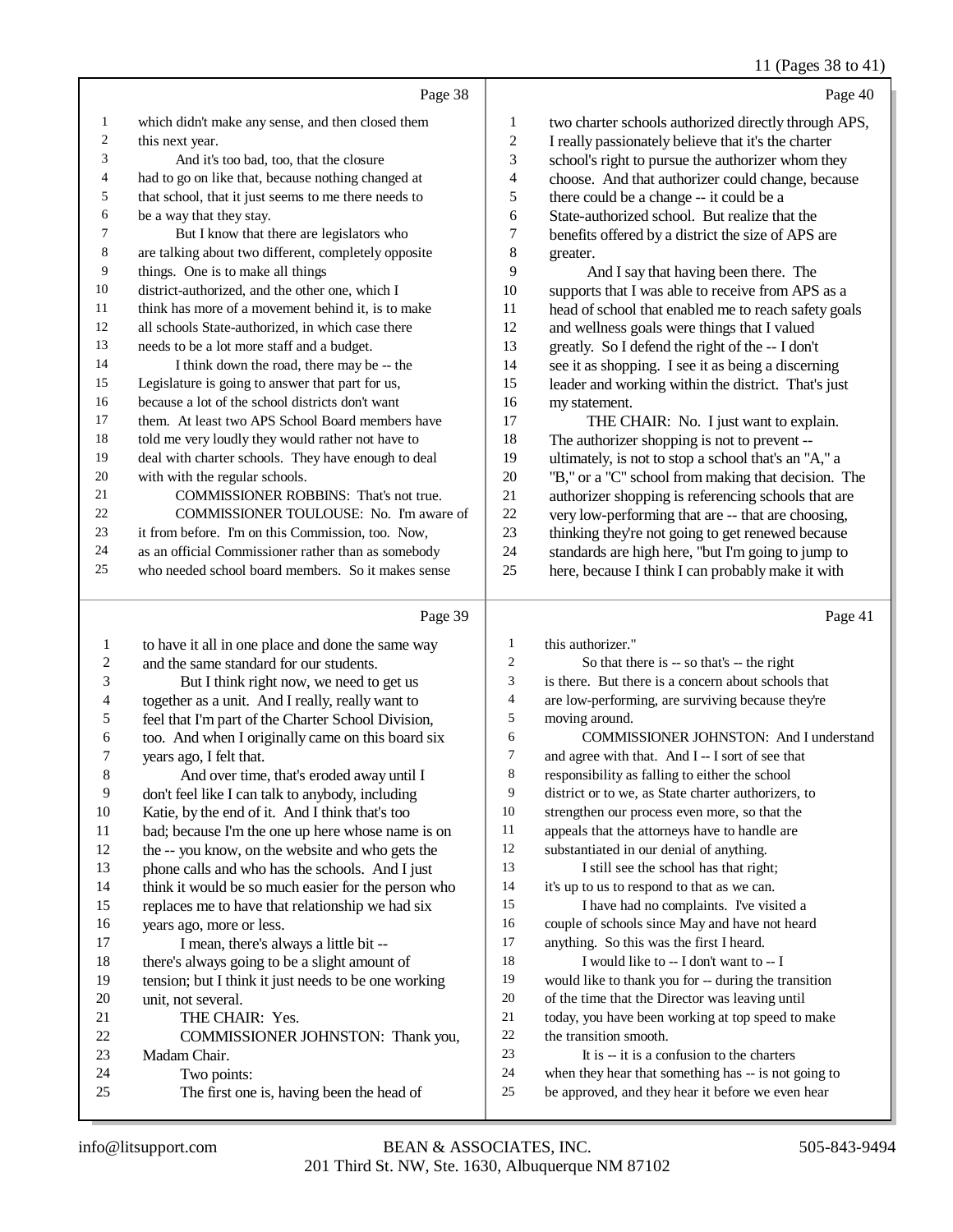#### 12 (Pages 42 to 45)

|                | Page 42                                              |            | Page 44                                              |
|----------------|------------------------------------------------------|------------|------------------------------------------------------|
| 1              | it. That's a confusion. But if you look at all of    | 1          | question on A to this individual"?                   |
| $\sqrt{2}$     | the work that you have done during that same time    | $\sqrt{2}$ | DR. DEL ROSARIO: Ah.                                 |
| 3              | frame -- and I say this, because I was looking at    | 3          | THE CHAIR: "Do I have to direct my                   |
| $\overline{4}$ | all of the charter renewals online that were sent to | 4          | question on -- like, financial concerns" --          |
| 5              | us, the packets, and I really appreciated the        | 5          | DR. DEL ROSARIO: Yes.                                |
| 6              | thoroughness and the completeness of those.          | 6          | THE CHAIR: -- "to this person? A                     |
| 7              | So I would like to thank you for the hard            | 7          | governance council to this person?"                  |
| $\,$ 8 $\,$    | work you have done as a staff. And it leaves you     | 8          | DR. DEL ROSARIO: Yes.                                |
| 9              | sort of rudderless when your leader leaves, and it's | 9          | THE CHAIR: Or is -- are they assigned a              |
| $10\,$         | so close to a change in government.                  | $10\,$     | person?                                              |
| 11             | I have never felt separate from each of              | 11         | DR. DEL ROSARIO: They're not assigned a              |
| 12             | you in this process and -- and I knew each one of    | 12         | person. We have this -- maybe it's the infamous      |
| 13             | you this morning when you were introducing           | 13         | charter.schools@state.nm.us e-mail. It's routed to   |
| 14             | yourselves. I'm still a little foggy on the          | 14         | whoever is -- it's checked every day, routed to      |
| 15             | complete definition; but I've known each one of you  | 15         | whoever is most appropriate to answer that question, |
| 16             | as you've made the transition and have been able to  | 16         | whether it's the technical assistance team or the    |
| 17             | work with you, to come to you and ask questions.     | 17         | authorizing site visit team, depending on what the   |
| $18\,$         | And I really appreciate that.                        | 18         | question is.                                         |
| 19             | That's from me, just, as a Commissioner.             | 19         | But we'll actually field -- myself, some             |
| 20             | You have done, to my way of thinking, a great job.   | 20         | other folks, will actually field phone calls         |
| 21             | And we'll get beyond this confusion. It's just part  | 21         | directly from the schools themselves, whether it's   |
| 22             | of that process of defining and having that          | 22         | site visits or a compliance issue, special --        |
| 23             | underlining that the Chair talked about, so that     | 23         | whatever it is, we'll definitely respond to them.    |
| 24             | people can't authorizer-shop. Or they can, but they  | 24         | Or if we can't answer it, we'll refer them to the    |
| 25             | don't get shot down. Because it's either way.        | 25         | bureau, appropriate bureau.                          |
|                | Page 43                                              |            | Page 45                                              |
| 1              | And that I hope that districts learn to              | 1          | THE CHAIR: Okay. So -- so I guess my                 |
| $\sqrt{2}$     | utilize the work that we've done in trying to make   | $\sqrt{2}$ | question still is, if I was a school --              |
| 3              | State authorizations stronger, to know that they can | 3          | DR. DEL ROSARIO: Yes.                                |
| 4              | lean on this process, because there are some         | 4          | THE CHAIR: -- am I best to write an                  |
| 5              | districts right now who are facing decisions about   | 5          | e-mail with that concern? Or if I was going to make  |
|                |                                                      |            |                                                      |

6 renewals that are uncomfortable for them.<br>
7 So that's -- that's my take on it. That

 So that's -- that's my take on it. Thank you. 9 THE CHAIR: So I guess we  $-$  can we take,<br>10 like, a five-minute break? I appreciate it. 10 like, a five-minute break? I appreciate it.<br>11 (Recess taken, 10:10 a.m. to 10:31) (Recess taken, 10:10 a.m. to 10:31 a.m.) THE CHAIR: Everyone can get off their devices now. (A discussion was held off the record.) THE CHAIR: Okay. So I just have a couple 16 of more questions, because they've come to me from<br>17 schools. And that's if a -- are schools really schools. And that's if a -- are schools really 18 clear, if they have a concern, who they make that<br>19 initial call to? initial call to? 20 DR. DEL ROSARIO: Like, if they have a<br>21 outstion on anything, or --

THE CHAIR: Do they know, "I direct my

- 21 question on anything, or --<br>22 THE CHAIR: Pretty 22 THE CHAIR: Pretty much, yeah. Like,<br>23 whatever they might have a question on. 23 whatever they might have a question on.<br>24 DR. DEL ROSARIO: Yeah. 24 DR. DEL ROSARIO: Yeah.<br>25 THE CHAIR: Do they know.
- e-mail with that concern? Or if I was going to make a call, who would I tell the school to call? DR. DEL ROSARIO: At the very least, if they don't know, I would say just e-mail us directly, that charter.schools@state.nm.us, yeah, and we can route it. We'll give them a call back if it's something urgent. At the very least, they should do that. THE CHAIR: Okay. So I guess, briefly, I'd like to take a look at what we need for the December renewal decisions; because there were some concerns that came up as a result of the new application. And what was included in the CSD packet to us went beyond the scope of data and went beyond the scope of anything that pertained actually to that application, so that I think what we're looking for is the data, so that we can take a look at it. And whatever analysis on the data CSD wishes to provide, I think is appreciated and more than appropriate. But to go beyond that scope, I think is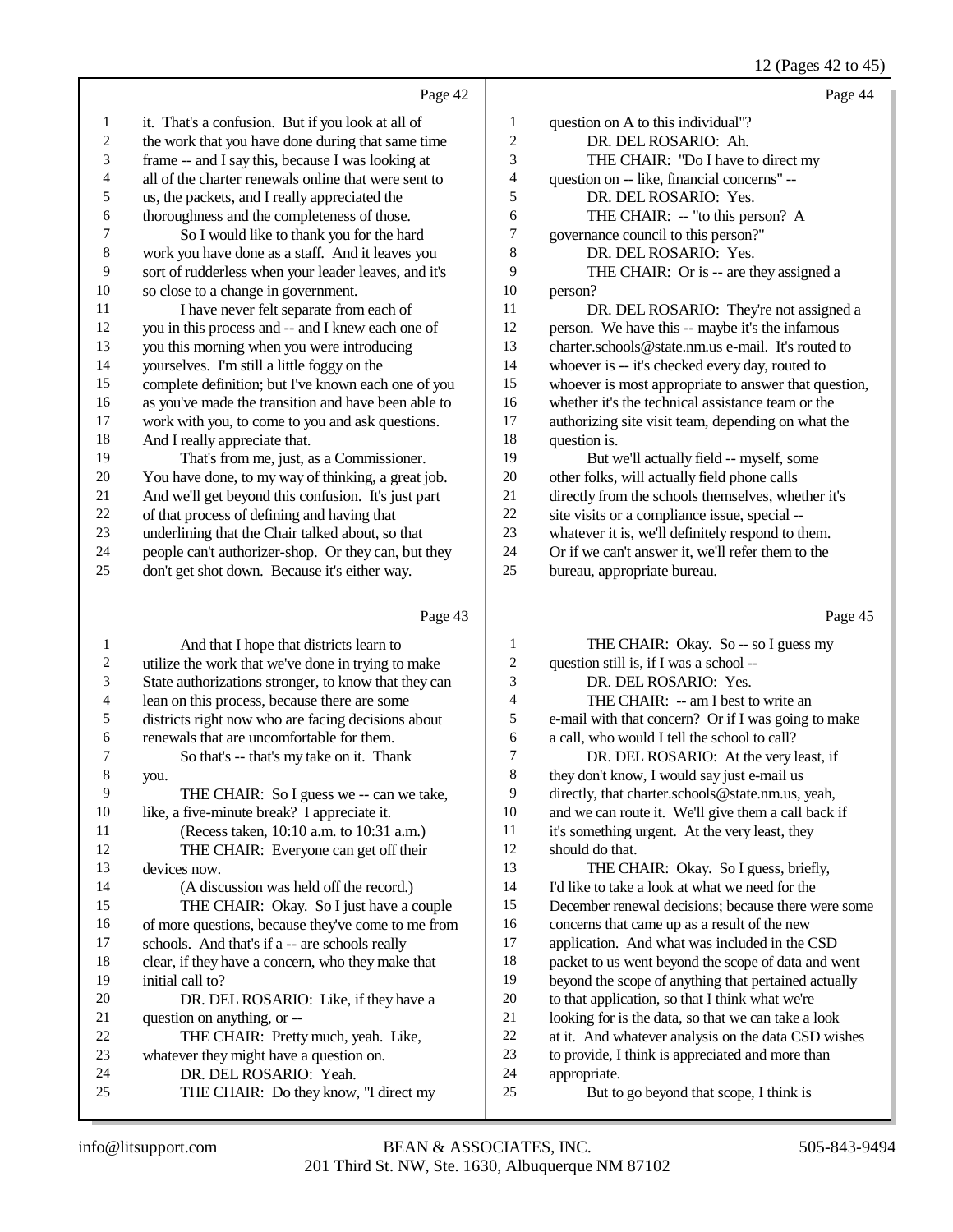13 (Pages 46 to 49)

|                |                                                      |                | $13 \text{ (}1 \text{ u} \text{s} \text{C} \text{s} \text{ to } 10 \text{ T}$ |
|----------------|------------------------------------------------------|----------------|-------------------------------------------------------------------------------|
|                | Page 46                                              |                | Page 48                                                                       |
| 1              | unnecessary and puts us in a position that makes it  | 1              | letter of that, so that CSD could send that out; but                          |
| $\overline{c}$ | very difficult for us in terms of being able to make | $\overline{c}$ | you've had a look at it so that we know what that                             |
| 3              | a decision that's going to be able to hold.          | 3              | says?                                                                         |
| 4              | So                                                   | $\overline{4}$ | MS. JAEGER: Yes. And so I think, you                                          |
| 5              | DR. DEL ROSARIO: Yeah, I agree with --               | 5              | know, if we could review the form letters -- I mean,                          |
| 6              | you know, make those recommendations to you when the | 6              | for the approvals, it's easier, because we're going                           |
| 7              | data comes in after the renewal site visits. Yes,    | 7              | to say, "You've been approved."                                               |
| 8              | agree.                                               | 8              | But if there's an approval with conditions                                    |
| 9              | THE CHAIR: Okay. Good. I appreciate                  | 9              | or a denial, then we are obligated to provide the                             |
| 10             | that.                                                | 10             | reasons for that.                                                             |
| 11             | If we could look briefly, as an example,             | 11             | DR. DEL ROSARIO: Yes. Okay.                                                   |
| 12             | on the agenda. So that when we set the agenda, we    | 12             | MS. JAEGER: And that needs much more                                          |
| 13             | didn't have the list of these schools. So a list of  | 13             | closer scrutiny between the data that was in the                              |
| 14             | the schools comes out after we've made the agenda,   | 14             | analysis by CSD, again, the discussion amongst the                            |
| 15             | and we don't know what the schools are.              | 15             | Commissioners, the detail in the motion that was                              |
| 16             | DR. DEL ROSARIO: Okay.                               | 16             | made, and the vote of the Commission. So all that                             |
| 17             | THE CHAIR: So from our perspective,                  | 17             | has to be reflected in the letter.                                            |
| 18             | that's a change in the agenda. So that if we -- if   | 18             | And if we -- if the Commission wasn't in                                      |
| 19             | we know what these schools are when we are making    | 19             | the motion, or they didn't discuss that part of the                           |
| 20             | the agenda, that would be appreciated and            | 20             | data, they can't add things to that letter. So if                             |
| 21             | appropriate.                                         | 21             | we can't --                                                                   |
| 22             | DR. DEL ROSARIO: So a list of schools by             | 22             | DR. DEL ROSARIO: That makes sense.                                            |
| 23             | name on the agenda itself.                           | 23             | MS. JAEGER: So we'll stay within what we                                      |
| 24             | THE CHAIR: Right. Right.                             | 24             | can do and what we've communicated during the open                            |

25 meeting to the school.

#### Page 47

1 THE CHAIR: The draft agenda. So that we 2 see it when that draft agenda goes out for approval.<br>3 DR. DELROSARIO: Yes. 3 DR. DEL ROSARIO: Yes. 4 THE CHAIR: So that if there are any<br>5 changes that are going to be made to that dra 5 changes that are going to be made to that draft<br>6 agenda, that we get noticed for that. 6 agenda, that we get noticed for that.<br>
7 DR. DEL ROSARIO: Will de 7 DR. DEL ROSARIO: Will do.<br>8 THE CHAIR: Okay Thanks THE CHAIR: Okay. Thanks. 9 Do we want to talk about who writes 10 letters? Yeah. letters? Yeah. 11 So I think we need to get it clear who's 12 writing what letters -- 13 DR. DEL ROSARIO: Okay. 14 THE CHAIR: -- so that there's not -- 15 there was a little bit of a confusion the last time, 16 just so that we're -- we know who's doing what.<br>17 DR. DEL.ROSARIO: Yes. DR. DEL ROSARIO: Yes. 18 THE CHAIR: Because some of them, we do<br>19 have time limits on have time limits on. 20 DR. DEL ROSARIO: Yes.<br>21 THE CHAIR: So we want t 21 THE CHAIR: So we want to make sure that 22 things are done that way. 22 things are done that way.<br>23 So that decision let 23 So that decision letters will be -- so let<br>24 me ask you. If it's just a "Yay, you've been 24 me ask you. If it's just a, "Yay, you've been<br>25 approved." do we want to have an agreed-un approved," do we want to have an agreed-upon form Page 49 1 DR. DEL ROSARIO: Is that -- so just to 2 get clear, you'd want -- you want us to continue<br>3 generating those letters? No. generating those letters? No. 4 THE CHAIR: I think the -- with conditions<br>5 or denial. 5 or denial.<br>6 MS 6 MS. JAEGER: Counsel will draft. We'll 7 work with the Chair for her approval, and then we'll 8 coordinate with you so that you guys are in the  $\begin{array}{c}\n 9 \\
 10\n \end{array}$  loop. 10 DR. DEL ROSARIO: Okay.<br>11 MS. JAEGER: And if you ha 11 MS. JAEGER: And if you have changes or<br>12 suggestions on an edit. I'm okay with that. But. 12 suggestions on an edit, I'm okay with that. But,<br>13 ultimately, that needs much closer scrutiny. And ultimately, that needs much closer scrutiny. And 14 the reason why is because there's so much litigation 15 that can happen if there are missteps. And it's 16 really just looking at it from a risk management<br>17 recreasive that we're compliant with what we perspective, that we're compliant with what we did 18 and what the statute allows and communicate clearly<br>19 to the school That's why to the school. That's why. 20 DR. DEL ROSARIO: Yes.<br>21 MS. JAEGER: Better to ha 21 MS. JAEGER: Better to have that 22 litigation on our shoulders. 22 litigation on our shoulders.<br>23 DR. DEL ROSARIO DR. DEL ROSARIO: I agree. 24 THE CHAIR: So I think if it's just a,<br>25 Congratulations, welcome aboard." we can "Congratulations, welcome aboard," we can get a

25 MS. JAEGER: The draft agenda.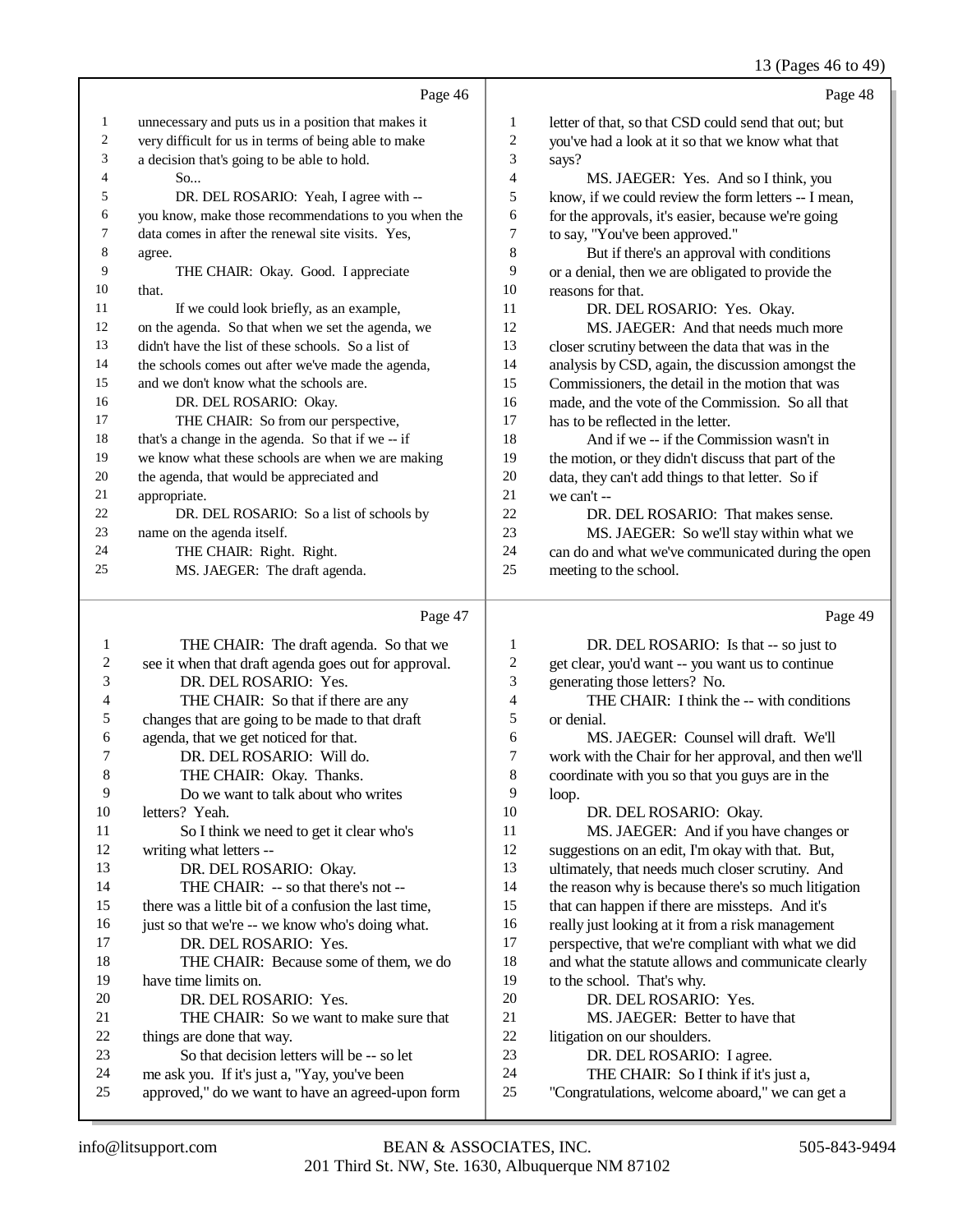14 (Pages 50 to 53)

| Page 52                                                  |    | Page 50                                            |    |
|----------------------------------------------------------|----|----------------------------------------------------|----|
| 1<br>THE CHAIR: Thanks. Okay. So you'll take             |    | $form -$                                           | 1  |
| 2<br>a look at that.                                     |    | DR. DEL ROSARIO: Yes.                              | 2  |
| 3<br>Okay. I think we can also easily generate           |    | THE CHAIR: -- that names can just be               | 3  |
| an agreed-upon form for the letters of concern that<br>4 |    | plugged into that. That can be agreed upon. And    | 4  |
| 5<br>go out.                                             |    | that's something that you could easily just send   | 5  |
| 6<br>DR. DEL ROSARIO: Yeah.                              |    | out.                                               | 6  |
| 7<br>THE CHAIR: So that, you know, I think it            |    | DR. DEL ROSARIO: Okay. Will do.                    | 7  |
| 8<br>should be -- you know, whatever -- there can be the |    | THE CHAIR: But the other ones have to be           | 8  |
| 9<br>general form, and then just plugged in what the --  |    | a little more nuanced.                             | 9  |
| what the concern is.                                     | 10 | DR. DEL ROSARIO: Scrutinized, make sure            | 10 |
| DR. DEL ROSARIO: Okay.                                   | 11 | it's what the Commission talked about and meet all | 11 |
| THE CHAIR: And that would get --                         | 12 | that.                                              | 12 |
| especially Ami would be copied on any letter before      | 13 | THE CHAIR: Right. Right. And that's --             | 13 |
| it got sent.                                             | 14 | I leave that up to them --                         | 14 |
| DR. DEL ROSARIO: Absolutely.                             | 15 | DR. DEL ROSARIO: Absolutely.                       | 15 |
| THE CHAIR: Just so that there -- she                     | 16 | THE CHAIR: -- you know, to figure all              | 16 |
| could flag something before it went out.                 | 17 | that out.                                          | 17 |
| DR. DEL ROSARIO: Absolutely.                             | 18 | MS. PATTY MATTHEWS: Can I -- this is sort          | 18 |
| THE CHAIR: Okay. So are we good?                         | 19 | of a related topic, and I don't know if you were   | 19 |
| All-righty. So let's take a look at the                  | 20 | planning to talk about it.                         | 20 |
| financial framework, which is somewhere.                 | 21 | Are you taking notes, Miss Cindy?                  | 21 |
| So there is -- provided by Tim Field from                | 22 | THE CHAIR: Yes.                                    | 22 |
| Public Impact -- he sent out a brief summary of what     | 23 | MS. PATTY MATTHEWS: Okay. I noticed in             | 23 |
| the steps are going to be, which is on the one-sided     | 24 | the contract -- and I know we're not changing the  | 24 |
| piece. So this is hopefully how this work is going       | 25 | contract. But you put in a -- you're talking about | 25 |
| Page 53                                                  |    | Page 51                                            |    |

| 1  | the written decision and all the work that needs to  | 1  | to be able to be accomplished.                       |
|----|------------------------------------------------------|----|------------------------------------------------------|
| 2  | go into that. And I understand the timing of that.   | 2  | We had -- and I'll be honest. I had to be            |
| 3  | But part of that litigation that you were            | 3  | refreshed, because I couldn't honestly remember      |
| 4  | referencing, the impact of the delays was also part  | 4  | doing anything on the financial framework; because   |
| 5  | of what we brought up in our -- in the appeals,      | 5  | we put it aside and then we plowed into the academic |
| 6  | which really had nothing to do with the Commission.  | 6  | and new organizational. And I didn't remember doing  |
| 7  | So -- but in your contract, you have a               | 7  | anything on the financial. And he brought it back    |
| 8  | difference between the timeline for that written     | 8  | up and said, "This is what you've done so far."      |
| 9  | decision and what's in the regulation, which is      | 9  | And I was, like, "Oh, wow. Yay, us."                 |
| 10 | $14$ days.                                           | 10 | So this is what he is planning. And just             |
| 11 | And there's a reason for that short time             | 11 | so that Commissioners are aware, this work is being  |
| 12 | frame. I understand that 30 -- I get it. And         | 12 | hopefully funded through the CSP grant. So that's    |
| 13 | particularly -- and I very much appreciate, and this | 13 | in help of authorizers, so that that grant money is  |
| 14 | is something Sue and I have tried to avoid for       | 14 | helping to fund this project, which also makes --    |
| 15 | years -- if you do your written decision correctly,  | 15 | there's $-$ I don't think he's $-$ if I remember     |
| 16 | then we don't have that due process argument. We     | 16 | correctly, I don't think he's even put in here him   |
| 17 | don't have the argument we had this morning; so --   | 17 | coming here. I think there's a possibility that he   |
| 18 | but this is a procedural thing you might want to     | 18 | may come to the Coalition workshop if he is able to  |
| 19 | take a look at in that contract and how to rectify   | 19 | present -- like he did last year, with the           |
| 20 | it.                                                  | 20 | performance framework, he came and he did two        |
| 21 | THE CHAIR: It says 30 days?                          | 21 | back-to-back workshops for the schools so that they  |
| 22 | MS. PATTY MATTHEWS: It does. So then                 | 22 | could get their eyes on this.                        |
| 23 | we're really bumping way into the spring for any     | 23 | There's that possibility that he may come.           |
| 24 | kind of resolution by appeal. So that's going to     | 24 | And that is in November?                             |
| 25 | cause heartburn. Just let's avoid that heartburn.    | 25 | MS. FRIEDMAN: Yes.                                   |
|    |                                                      |    |                                                      |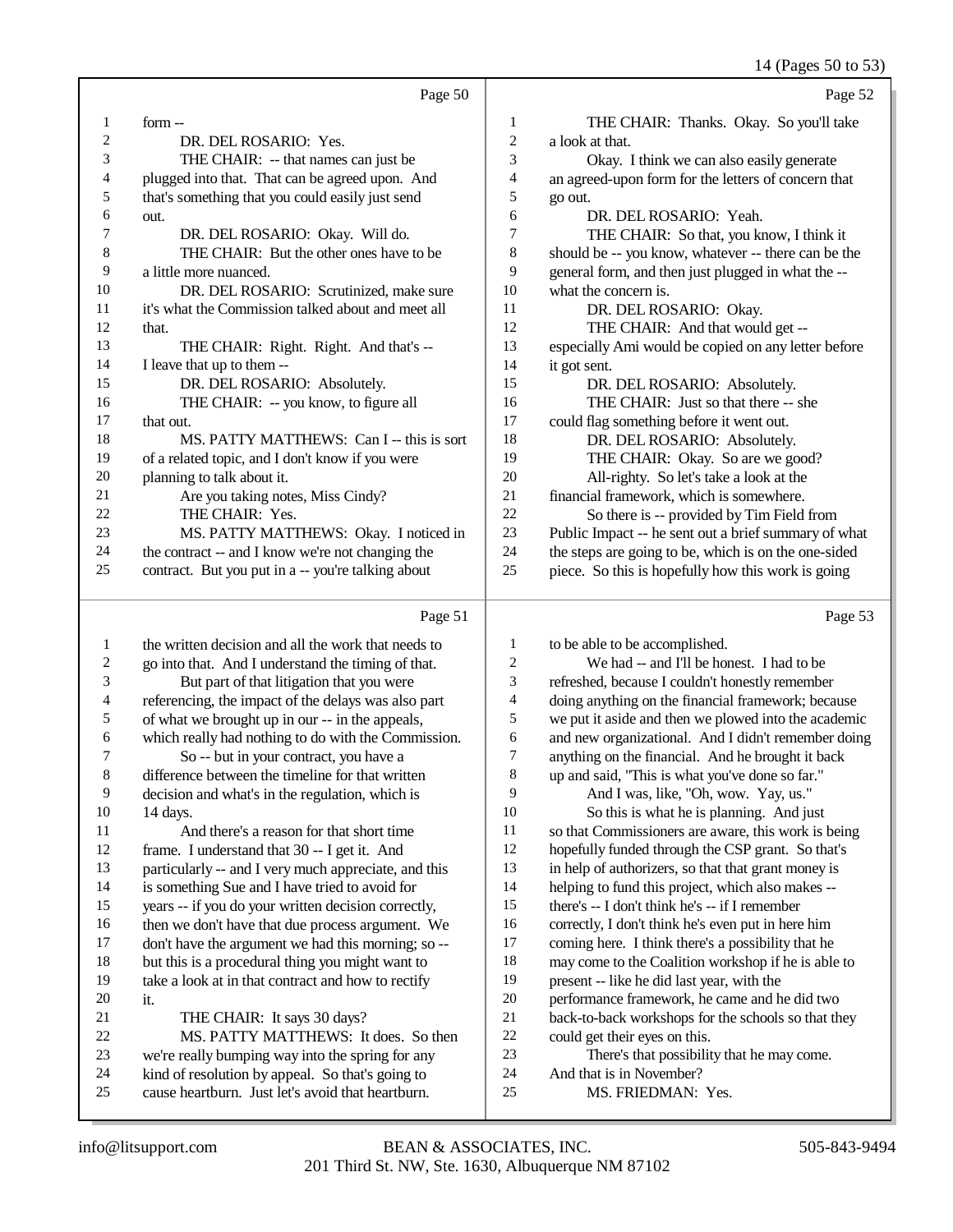### 15 (Pages 54 to 57)

|    | Page 54                                              |                | Page 56                                              |
|----|------------------------------------------------------|----------------|------------------------------------------------------|
| 1  | <b>COMMISSIONER ARMBRUSTER: Like, a</b>              | 1              | run a trial of the -- of the financial framework so  |
| 2  | Friday-Saturday?                                     | $\overline{c}$ | that we can share it with schools. We're not going   |
| 3  | THE CHAIR: So he may come at that point              | 3              | to have the opportunity to have as big a share-out   |
| 4  | in time. And, hopefully, he will be able to,         | $\overline{4}$ | and as long an opportunity for schools to provide    |
| 5  | because I don't want to have to explain this. So --  | 5              | feedback as they did with the academic and the       |
| 6  | because we know me and finances.                     | 6              | organizational.                                      |
| 7  | So if you just take a look at it. Baylor             | 7              | But we rolled so much of the financial               |
| 8  | and -- has been involved with -- actually, with Tim, | 8              | into the organizational that we felt that a lengthy  |
| 9  | from the academic -- did a lot of the data-work lift | 9              | feedback time frame wasn't necessarily warranted     |
| 10 | for Tim with that.                                   | 10             | this time around with the financial framework; so    |
| 11 | We have been in communication. And.                  | 11             | that in December and January, we'll -- and certainly |
| 12 | Baylor, maybe you can provide some information or    | 12             | not December, because we do renewals, so that we     |
| 13 | perhaps not. We've tried to get access to the        | 13             | won't have a work session in December -- but any     |
| 14 | quarterly reports. I don't think that's happened,    | 14             | tweaking that needs to be done would need to be done |
| 15 | has it?                                              | 15             | in a January work session, so that in February to    |
| 16 | DR. DEL ROSARIO: It hasn't. Leslie, do               | 16             | March, as you see, Tim's going to develop that --    |
| 17 | you know if we've been able to get any of that?      | 17             | framework reports and send them out to all the       |
| 18 | MS. LESLIE KELLY: I was able to get all              | 18             | schools so that they'll have -- just like they did   |
| 19 | the other -- I have access to all the other          | 19             | with the academic, everyone got the report of how    |
| 20 | information that I forwarded to Tim, minus the       | 20             | their school fared through that trial run.           |
| 21 | quarterly reports that I requested.                  | 21             | Right now, we're looking to just run --              |
| 22 | THE CHAIR: The quarterly reports. And I              | 22             | five schools?                                        |
| 23 | have also reached out for the -- for access -- all   | 23             | MS. LESLIE KELLY: We're just trying to               |
| 24 | I've asked for is access; not for someone to have to | 24             | get three right now.                                 |
| 25 | do anything with them just provide the access to     | 25             | THE CHAIR: Three right now.                          |

do anything with them, just provide the access to

Page 57

THE CHAIR: Three right now.

|    | Page 55                                              |                | Page 57                                             |
|----|------------------------------------------------------|----------------|-----------------------------------------------------|
| 1  | the quarterly reports. And I'll just say the         | $\mathbf{1}$   | MS. LESLIE KELLY: But ultimately, we'd              |
| 2  | response wasn't pretty. So we'll leave it at that.   | $\overline{c}$ | like ten. But just three.                           |
| 3  | So it's unfortunate that we're not getting           | 3              | THE CHAIR: Right now, we wanted to do               |
| 4  | cooperation on that, because the intention was for   | $\overline{4}$ | three. And in October-November, we'd really like to |
| 5  | Public Impact to be able to run the data so that we  | 5              | do all. So we're -- and then by February-March,     |
| 6  | would have an idea, based on the work that we've     | 6              | everyone would have their report. And then in       |
| 7  | already done on the financial framework -- just like | 7              | either March or April, we would approve it.         |
| 8  | we did with the academic, "This is what we want,     | 8              | And these financial frameworks will drop            |
| 9  | let's run it to see if it's going to give us what we | 9              | into the 15 schools that we've already negotiated   |
| 10 | want, or is it just going to crucify schools and     | 10             | with; because we did -- when we sat down and        |
| 11 | it's not going to work well," we wanted to do that   | 11             | negotiated with them, that was the -- still in the  |
| 12 | with the financial, so that we knew where we were    | 12             | works, so that they understood that that will be    |
| 13 | and where we might have to tweak.                    | 13             | part of it and embedded into their contract. And    |
| 14 | And at this point in time, I don't know --           | 14             | then any of the renewal schools, and, of course,    |
| 15 | and you might be able to tell me better -- I don't   | 15             | the -- if we do the commencement of operation with  |
| 16 | know if you can run anything. Is there anything he   | 16             | the two schools, it would also impact them.         |
| 17 | can run?                                             | 17             | So does anyone have any questions or                |
| 18 | DR. DEL ROSARIO: Well, I'm not sure. But             | 18             | concerns with the scope of the work?                |
| 19 | that one piece that is missing, you know, on my end, | 19             | COMMISSIONER TOULOUSE: Madam Chair, can I           |
| 20 | I will for sure take that to my supervisor,          | 20             | ask you the reason why we can't get those financial |
| 21 | honestly, because we need it.                        | 21             | frameworks? I mean, we're entitled to financial     |
| 22 | THE CHAIR: Right.                                    | 22             | information.                                        |
| 23 | DR. DEL ROSARIO: And --                              | 23             | THE CHAIR: You mean the quarterly                   |
| 24 | THE CHAIR: Right. I know. So,                        | 24             | reports?                                            |
| 25 | hopefully, October into November, we'll be able to   | 25             | COMMISSIONER TOULOUSE: The quarterly                |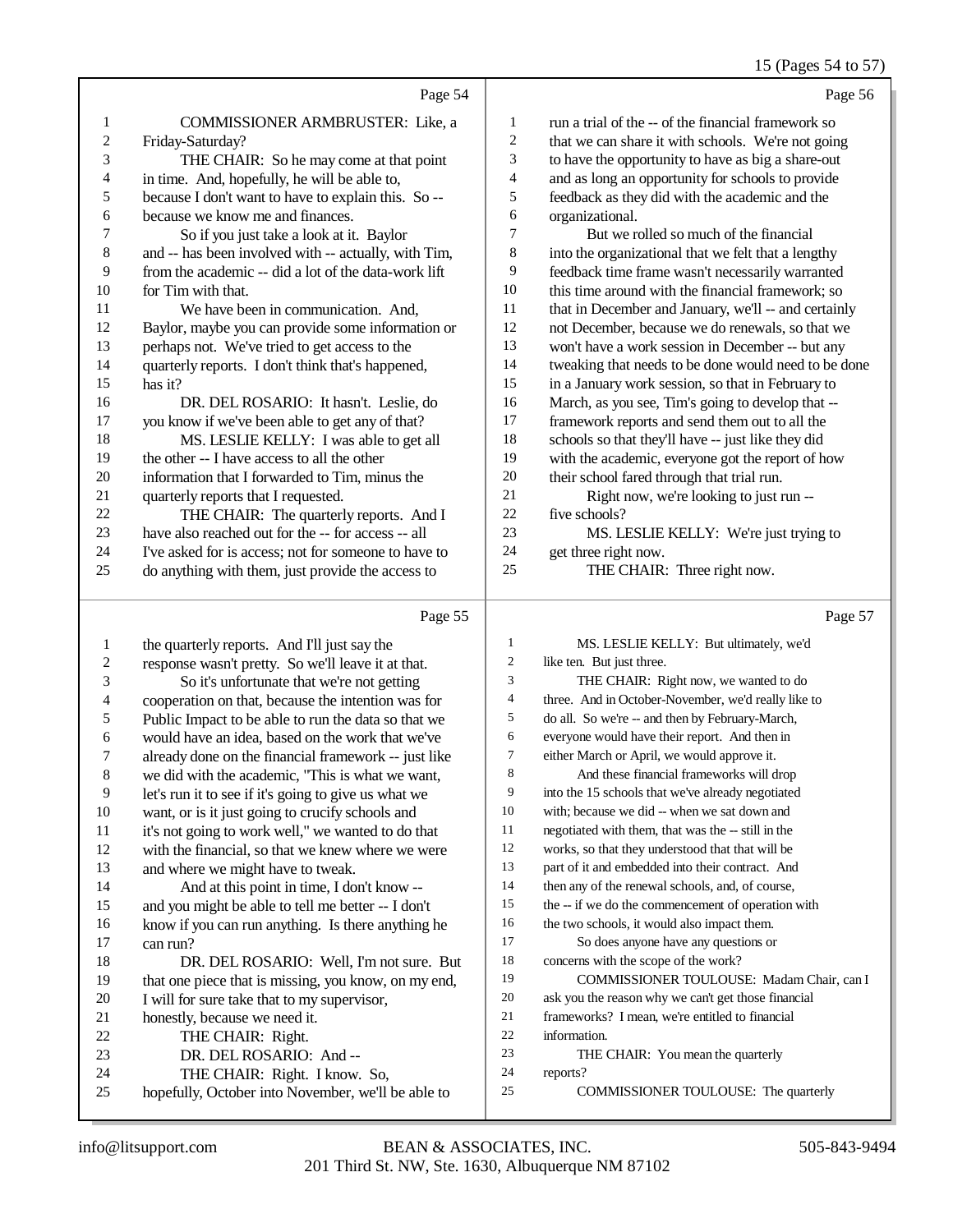# 16 (Pages 58 to 61)

|                | Page 58                                              |                | Page 60                                             |
|----------------|------------------------------------------------------|----------------|-----------------------------------------------------|
| 1              | reports. Because we are entitled to it. And under    | 1              | unfortunate and concerning.                         |
| 2              | the Charter School Act, that's one of the conditions | $\overline{2}$ | So it's -- it might -- it might have to be          |
| 3              | of work for the Charter School Division is to        | 3              | that, yeah.                                         |
| $\overline{4}$ | monitor ongoing finances. So I'm just interested in  | $\overline{4}$ | <b>COMMISSIONER PERALTA: Strongly would</b>         |
| 5              | why somebody's being proprietarial [verbatim] about  | 5              | consider.                                           |
| 6              | their quarterly reports.                             | 6              | THE CHAIR: A request letter come asking             |
| 7              | THE CHAIR: I'm going to tell you. I will             | 7              | for it.                                             |
| 8              | edit the response to me. And the response to me      | 8              | COMMISSIONER TOULOUSE: Yeah. Yeah.                  |
| 9              | was, "We're overworked."                             | 9              | THE CHAIR: Because like I said -- and I             |
| 10             | <b>COMMISSIONER TOULOUSE: So?</b>                    | 10             | also included that in my e-mail -- I'm not asking   |
| 11             | THE CHAIR: Limited staff.                            | 11             | for -- Public Impact is going to do the heavy       |
| 12             | <b>COMMISSIONER TOULOUSE: So?</b>                    | 12             | lifting on this. We are simply asking for access to |
| 13             | THE CHAIR: "I've never been asked for                | 13             | the information.                                    |
| 14             | this before. Don't know if I have the time."         | 14             | If there was a legal -- you know, some,             |
| 15             | I'm trying to think if I can tell you                | 15             | you know, reason why all of it had to be redacted   |
| 16             | anything else. That was --                           | 16             | because they can't share that out -- but it's not.  |
| 17             | COMMISSIONER TOULOUSE: None of those are             | 17             | You know, this is not student personnel records or  |
| 18             | legitimate reasons.                                  | 18             | anything like that. This is all basically public    |
| 19             | THE CHAIR: And I will be honest with you             | 19             | information, because it's the finances of the       |
| 20             | what my response was.                                | 20             | school. So it's not -- it's not top secret          |
| 21             | My response was, "I apologize, but my                | 21             | information.                                        |
| 22             | understanding is you have the 2 percent. That's the  | 22             | So I don't understand -- and like I told            |
| 23             | hold-back. So I don't under- -- and PED holds that   | 23             | the individual, "We're looking to do the work. Just |
| 24             | 2 percent. So I don't know why there's a problem     | 24             | give us the access to the information." And --      |
| 25             | with being overburdened."                            | 25             | COMMISSIONER TOULOUSE: Well, I hate to              |

# Page 59 |

| 1  | <b>COMMISSIONER TOULOUSE:</b> Because none of        | 1  | suggest this while poor Beverly is sitting there.   |
|----|------------------------------------------------------|----|-----------------------------------------------------|
| 2  | those are legitimate excuses for all of my years in  | 2  | But could we do this through the Request for Public |
| 3  | State government.                                    | 3  | Information?                                        |
| 4  | THE CHAIR: So that's the crux of the                 | 4  | THE CHAIR: Well, I guess we could. But I            |
| 5  | answer to me.                                        | 5  | think it would -- how long does that take, Beverly? |
| 6  | COMMISSIONER PERALTA: So would a formal              | 6  | MS. FRIEDMAN: Three -- they can --                  |
| 7  | friendly letter from our attorney to the Department  | 7  | they're supposed to respond within three days; but  |
| 8  | help? We are saying that as the Commission, we are   | 8  | they can extend it for 15 days. If they have a lack |
| 9  | requesting --                                        | 9  | of staff or anything like that, they can do a       |
| 10 | THE CHAIR: Yeah, yeah.                               | 10 | burdensome letter and extend it out 30, 60, or      |
| 11 | COMMISSIONER PERALTA: -- the information             | 11 | 90 days.                                            |
| 12 | for us to be able to --                              | 12 | THE CHAIR: Right. So that -- you know,              |
| 13 | THE CHAIR: I offered for us to meet to               | 13 | let's try through Ami and Mark first, because we've |
| 14 | have a sit-down so that we can iron out, obviously,  | 14 | got some time constraints here.                     |
| 15 | what -- you know, I was of the impression that I had | 15 | MS. JAEGER: My only question is what                |
| 16 | a good relationship with this individual. I was      | 16 | format does Public Impact need the data in? Is      |
| 17 | obviously wrong.                                     | 17 | there a specific format?                            |
| 18 | So I offered to sit down one-on-one or sit           | 18 | DR. DEL ROSARIO: I'm not sure, again,               |
| 19 | with the group so that we could have a broader       | 19 | what format.                                        |
| 20 | discussion on what the problem was and so that we    | 20 | THE CHAIR: I can ask Tim.                           |
| 21 | can move forward and work together. And I'm still    | 21 | DR. DEL ROSARIO: I can ask Tim. I'll ask            |
| 22 | waiting for that response.                           | 22 | Tim.                                                |
| 23 | So it's unfortunate; because I also needed           | 23 | THE CHAIR: Because that has not been                |
| 24 | some information about a school. And that got        | 24 | communicated. It just said they need the quarterly  |
| 25 | completely ignored as well. So that's -- that's      | 25 | reports; so --                                      |
|    |                                                      |    |                                                     |

Page 61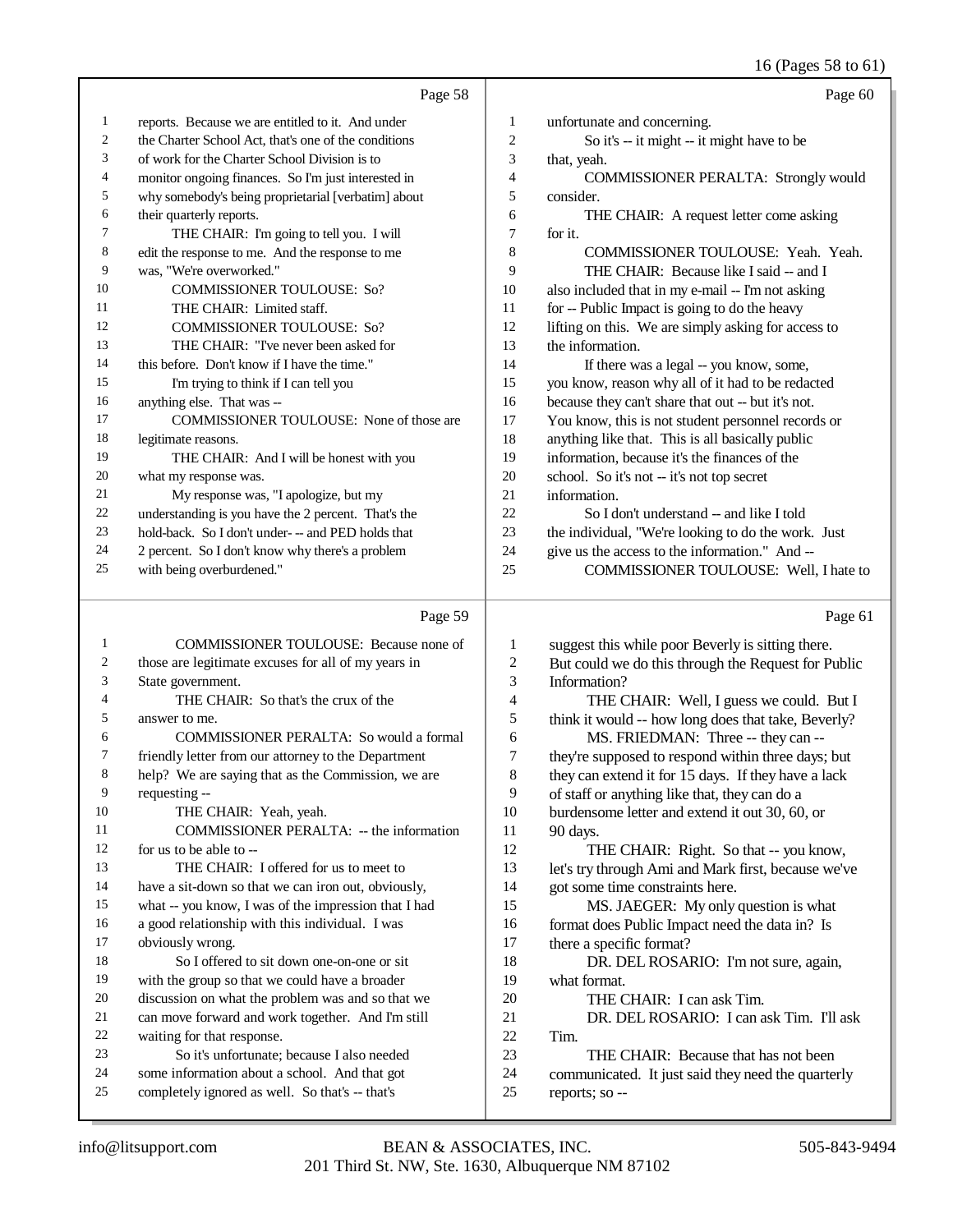### 17 (Pages 62 to 65)

Page 62 COMMISSIONER TOULOUSE: Quarterly report. Isn't it in a format already? MS. LESLIE KELLY: Yes. Commissioner Gipson, may I just address the Commission quickly? If I can -- I can get access -- I got access to budgets. I got access -- I currently have access to the things that they requested. I don't have access to quarterly reports. THE CHAIR: Right. MS. LESLIE KELLY: And so it's already in a format somewhere in a database. It's just we need 12 to be able to download it to a PDF. And I really have no problem doing the work myself. It takes no So, you know, I think access -- I don't understand why access is the issue. I don't want to ask them to do it for me. It took two seconds. So it seems -- it seems unfortunate that we'd have to do an IPRA request for something that -- I don't But maybe that's what we have to do. So it's already in a format. And the things that I've forwarded to Public Impact is in a format they can use. They haven't said, "This isn't something we can use"; so -- Page 64 schools might require a school to do something, but no one else knows. And so then we ask a school to do something, and they say, "Oh, but we've already done that for priority schools," or we ask for a CAP, and they say, "We already have that CAP with the Financial Bureau," but we don't know they've got that CAP with the Financial Bureau. So it's -- you know, we talked about not trying to duplicate for schools and be burdensome for schools in having to keep reporting and reimagining these things when they've already done it for another bureau. Why can't they just say, "Here it is"? And that's any bureaucracy, unfortunately. I know it's also old databases; so sometimes it's the technology itself doesn't like to talk easily. So that creates issues. So, hopefully, we can get this resolved. I, unfortunately -- like I said, I thought I could get it fixed because I thought we were okay. But we're not. So I can't. I can't. COMMISSIONER ARMBRUSTER: Again, a clarification. So if we had the quarterly report that you would get, Leslie, we could possibly have our own interventions to schools -- and I'm not Page 65

#### Page 63

|    | THE CHAIR: That's the frustration. No                | 1              | saying that's a bad thing; I'm just doing it -- so   |
|----|------------------------------------------------------|----------------|------------------------------------------------------|
| 2  | one's asking anyone to do any really kind of         | $\mathfrak{2}$ | that the financial folks at PED would not have to    |
| 3  | burdensome work. It's just, say, "Here, this is      | 3              | take over as boards of finances, which they don't    |
| 4  | $how -$                                              | 4              | like to do, because it's a lot of work.              |
| 5  | MS. LESLIE KELLY: Yes.                               | 5              | Because we -- but, like, if we had this              |
| 6  | THE CHAIR: -- you get to these files.                | 6              | ability to access their quarterly reports, we could  |
| 7  | Yes.                                                 | $\tau$         | save them time. No?                                  |
| 8  | DR. DEL ROSARIO: And I'll just -- I will             | 8              | THE CHAIR: Ultimat- -- well, yes, because            |
| 9  | talk to the Secretary, because I am embarrassed by   | 9              | through the performance framework, using those       |
| 10 | this thing. Because, you know, I mean we're          | 10             | quarterly reports, there's -- there should -- we     |
| 11 | somewhat working in silos here. And I apologize      | 11             | should be generating, yes, those red flags to say -- |
| 12 | that you could not get that. I will do my very best  | 12             | <b>COMMISSIONEOR ARM: Right.</b>                     |
| 13 | to try and get those to you all.                     | 13             | THE CHAIR: -- "This is" -- yes; so that              |
| 14 | THE CHAIR: And it's -- you know, it's                | 14             | we're not hopefully having to have a revocation      |
| 15 | certainly not your fault. But it's just -- it's      | 15             | hearing. There can be a letter of concern.           |
| 16 | unfortunate that this is what it has, you know,      | 16             | COMMISSIONER ARMBRUSTER: Right. So I am              |
| 17 | developed into. And this is oftentimes the           | 17             | correct.                                             |
| 18 | frustrations that many -- even schools express about | 18             | THE CHAIR: Yes.                                      |
| 19 | having to deal with the bureaucracy of PED, that,    | 19             | <b>COMMISSIONER ARMBRUSTER: So that's when</b>       |
| 20 | "This bureau doesn't communicate with this bureau,   | 20             | Ami and Mark are writing this letter, in order to    |
| 21 | and who's not cooperating with who."                 | 21             | help you by not having to do that. Because that's a  |
| 22 | And it just -- you know, we -- came up               | 22             | common complaint. And I get it. I mean, it is a      |
| 23 | with the NACSA meeting yesterday, even with -- what  | 23             | lot of work for them to have to take over a school's |
| 24 | were we talking about? We were talking about -- oh,  | 24             | finances. But, "We would like to be able to do       |
| 25 | CSI and TSIs and who -- the fact that priority       | 25             | this. And this is how we would do it." Maybe that    |
|    |                                                      |                |                                                      |

time.

know.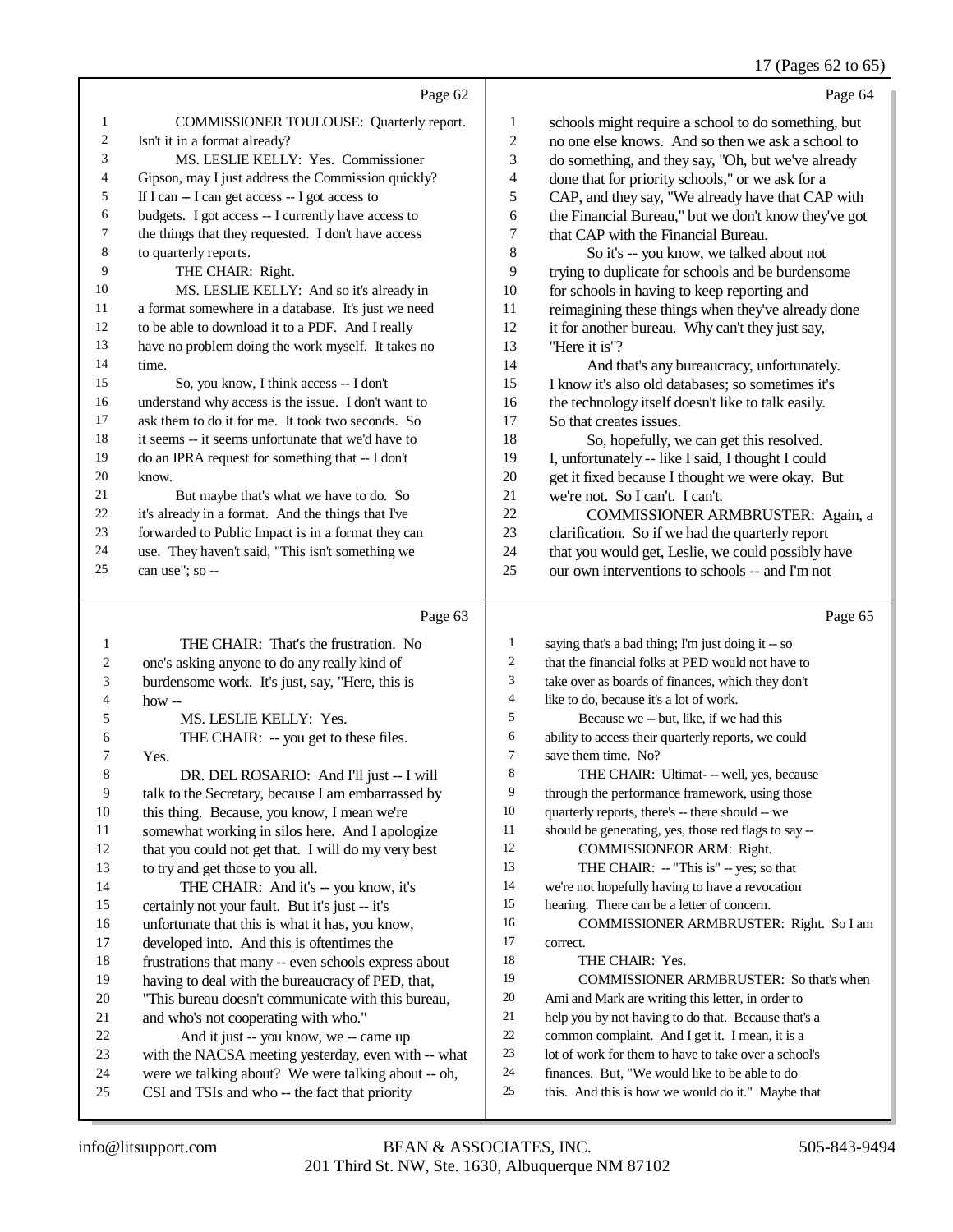# 18 (Pages 66 to 69)

|    | Page 66                                             |                | Page 68                                              |
|----|-----------------------------------------------------|----------------|------------------------------------------------------|
| 1  | might help. Or not.                                 | 1              | while -- because we laid it aside for a long time -- |
| 2  | THE CHAIR: And I think, unfortunately,              | $\overline{2}$ | if there's something that you feel should be here    |
| 3  | what has been communicated at meetings is the fact  | 3              | that's not, let's talk about that now so we can get  |
| 4  | that -- and it has been expressed -- that there's   | $\overline{4}$ | that to Tim and say, "Look, we feel that this isn't  |
| 5  | not a complete -- by some in the Budget Analysis    | 5              | reflected in this, but we feel we need to know this  |
| 6  | Bureau, whatever it is -- why we need a financial   | 6              | at the end of the year," okay?                       |
| 7  | framework. They don't think -- that's their job.    | 7              | So the first thing that we talked about              |
| 8  | So why do we need the financial framework? "You     | 8              | and we put in here was the year-to-date operating    |
| 9  | don't need that. We do the budget and the financial | 9              | margin ratio.                                        |
| 10 | analysis."                                          | 10             | MS. PATTY MATTHEWS: Madam Chair, just a              |
| 11 | And my response has always been, "But you           | 11             | quick question. Has this been --                     |
| 12 | don't catch it until it's way too late. And then we | 12             | THE CHAIR: Can you come forward so Cindy             |
| 13 | end up having to revoke a school because you're     | 13             | can hear you?                                        |
| 14 | taking them over. We're trying to fix the little    | 14             | MS. PATTY MATTHEWS: I'm feeling lazy                 |
| 15 | problems so it doesn't become a serious concern."   | 15             | today. Has this been circulated to the schools yet?  |
| 16 | COMMISSIONER ARMBRUSTER: Who paid the               | 16             | THE CHAIR: No.                                       |
| 17 | million dollars when we didn't know about these     | 17             | MS. PATTY MATTHEWS: Would it be helpful              |
| 18 | things? Remember the big fine that that school got? | 18             | for me to circulate it to, like, the Vigil Group,    |
| 19 | THE CHAIR: Who?                                     | 19             | School Ability, Deanna Gomez?                        |
| 20 | COMMISSIONER ARMBRUSTER: A school hadn't            | 20             | THE CHAIR: I believe -- I could be wrong             |
| 21 | paid the taxes. Remember that?                      | 21             | on this. But my understanding with the conversation  |
| 22 | THE CHAIR: Oh, right. Right. I don't                | 22             | with Tim Field was he was going to call them.        |
| 23 | know whether that would have come out on the        | 23             | MS. PATTY MATTHEWS: Okay. Okay. That's               |
| 24 | quarterly reports. I honestly -- I don't know if    | 24             | good.                                                |
| 25 | that would have come out on -- because they didn't  | 25             | MS. LESLIE KELLY: And, Commissioner, we              |
|    | Page 67                                             |                | Page 69                                              |

| 1  | find it out until the FBI -- no, I'm sorry -- IRS    | 1  | did have a business official on a call with Tim at   |
|----|------------------------------------------------------|----|------------------------------------------------------|
| 2  | finally physically came here, because no one was     | 2  | one point. I don't know if you were on that call,    |
| 3  | responding to the certified letters. So they         | 3  | Commissioner Gipson. So we asked some schools and    |
| 4  | finally said, "You know, we've been trying to get    | 4  | business officials to be in on a call.               |
| 5  | ahold of these folks."                               | 5  | THE CHAIR: But Tim did ask me for a list             |
| 6  | So the quarterly reports, unfortunately,             | 6  | of the folks that do most of the schools.            |
| 7  | wouldn't have picked that up. Because I think they   | 7  | MS. PATTY MATTHEWS: Okay.                            |
| 8  | were showing that they were paying it; they just     | 8  | THE CHAIR: So he's planning on calling to            |
| 9  | weren't paying it, you know. So we're trying.        | 9  | talk with them, yes.                                 |
| 10 | So hopefully, we can get this done.                  | 10 | MS. PATTY MATTHEWS: Ami asked me to come             |
| 11 | So if no one has any questions or concerns           | 11 | today. So if I'm interrupting you, sorry.            |
| 12 | about the summary of the work. What you have on the  | 12 | THE CHAIR: That's fine. That's fine.                 |
| 13 | stapled -- and it's really quite a short little      | 13 | But -- and we will be circulating this, once we --   |
| 14 | framework -- but starting on Page 1, actually --     | 14 | to -- at least to the schools. But absolutely.       |
| 15 | yeah -- is what we already worked on as what we      | 15 | Because even though I wasn't involved when the last  |
| 16 | believed would work as a financial framework,        | 16 | one was done, I've been told over and over again the |
| 17 | understanding that we've put into the organizational | 17 | debacle that was created because the framework was   |
| 18 | much of it. All right?                               | 18 | created, and then the business administrator said,   |
| 19 | So if we can take a quick look at these,             | 19 | "This won't work."                                   |
| 20 | and if you have any questions, concerns, if you have | 20 | So we're trying to fix that so that we               |
| 21 | any suggestions for changes, and/or if you think     | 21 | don't have to go back and reinvent it again after    |
| 22 | there's something missing that you think a school    | 22 | the work.                                            |
| 23 | should be providing to us that's not shown through   | 23 | We had -- but once again, with the lack of           |
| 24 | this, let's talk about that.                         | 24 | cooperation -- we had asked Budget & Finance, for    |
| 25 | And if CSD, after looking at it for a                | 25 | two consecutive work sessions, to come down to       |
|    |                                                      |    |                                                      |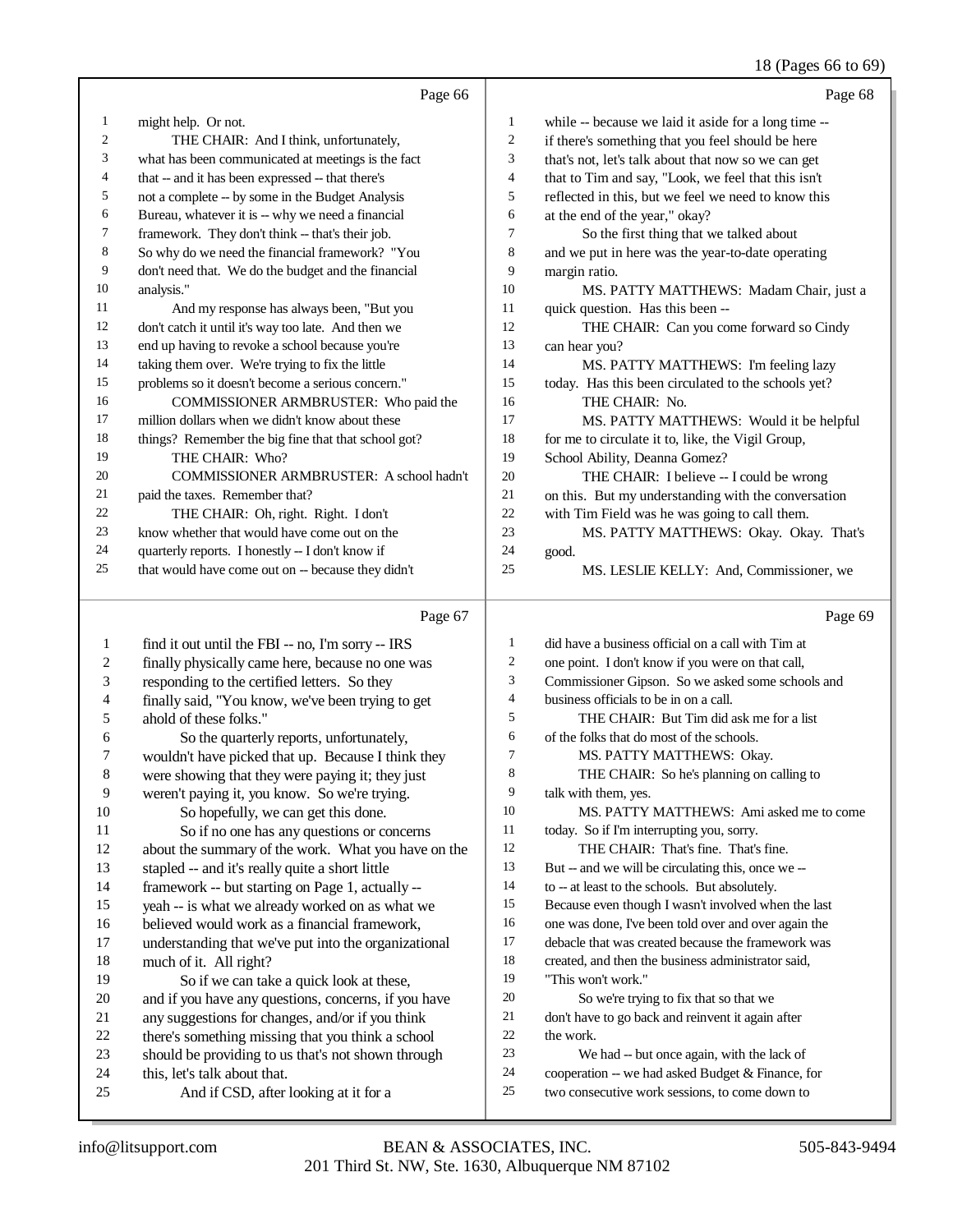## 19 (Pages 70 to 73)

|                         |                                                      |                | $12 \text{ (1 qgcs)}$ 10 to 15                                                                 |
|-------------------------|------------------------------------------------------|----------------|------------------------------------------------------------------------------------------------|
|                         | Page 70                                              |                | Page 72                                                                                        |
| $\mathbf{1}$            | provide for us what they felt they needed in there,  | 1              | COMMISSIONER ROBBINS: Madam Chair, if I                                                        |
| $\overline{\mathbf{c}}$ | and they would not participate. But that was back a  | $\overline{c}$ | could?                                                                                         |
| 3                       | year ago, maybe, you know. Because Deputy Secretary  | 3              | THE CHAIR: Okay. You try.                                                                      |
| 4                       | Aguilar was still here. So it's a while.             | 4              | COMMISSIONER ROBBINS: Trying to roll up                                                        |
| 5                       | But they didn't want -- because once                 | 5              | divergent financial measures into a single score is                                            |
| 6                       | again, they don't know why we want this. So we       | 6              | very difficult, because then you're looking at                                                 |
| 7                       | went -- there was discussion from some of the        | 7              | weighting the different areas. And depending upon                                              |
| 8                       | business managers early on for a little bit of input | 8              | the severity or the goodness of a given score, it                                              |
| 9                       | for this.                                            | 9              | may offset something, where coming in with a                                                   |
| 10                      | MS. PATTY MATTHEWS: Okay. I just want                | 10             | specific weight on each of these, I think, would be                                            |
| 11                      | $to --$                                              | 11             | very, very difficult.                                                                          |
| 12                      | THE CHAIR: But, yes, they will be -- they            | 12             | In looking at these, if I could comment on                                                     |
| 13                      | will be involved, and some have been involved        | 13             | the last one there, the three-year aggregate, I'm                                              |
| 14                      | already.                                             | 14             | concerned that the second one of Meeting Standards,                                            |
| 15                      | So that if you also look, the school will            | 15             | that they could have the current year negative. To                                             |
| 16                      | either Meet the standard, Working to Meet the        | 16             | me, if your current year is negative but they're                                               |
| 17                      | standard or Falls Far Below. So it's only three.     | 17             | positive overall, that's a downward trend. That's                                              |
| 18                      | And for the most part, I think the same thing is     | 18             | not good. That's not meeting standard.                                                         |
| 19                      | going to hold true with that Working to -- if        | 19             | So to me, Meeting Standard is if they're                                                       |
| 20                      | they're showing that they're making the attempt to   | $20\,$         | overall positive. And if any of the two prior years                                            |
| 21                      | fix it, they're going to -- Working to, they're not  | 21             | were negative, they could still be meeting standard;                                           |
| 22                      | going to be Falls Far Below.                         | 22             | but the current year has to be positive or they                                                |
| 23                      | DR. DEL ROSARIO: Yes.                                | 23             | would not be meeting.                                                                          |
| 24                      | THE CHAIR: If it's repeated, if they                 | 24             | That would be my interpretation, because                                                       |
| 25                      | can't demonstrate that they've done anything to try  | 25             | they could have an overall positive, but the current                                           |
|                         | Page 71                                              |                | Page 73                                                                                        |
| 1                       | to fix the problem once they know they have the      | 1              | year is negative. That tells me they have some                                                 |
| 2                       | problem, that's when they're going to Fall Far       | $\overline{c}$ | issues this year that they're not working on. To                                               |
| 3                       | Below.                                               | 3              | me, that would be not meeting.                                                                 |
| 4                       | DR. DEL ROSARIO: Yeah. And probably some             | 4              | So any current year negative would be not                                                      |
| 5                       | clarity needs to be made, because on the new         | 5              | meeting. If they have a positive and a negative in                                             |
| 6                       | performance framework accountability system, it does | 6              | either of the first- or second-year measures, but                                              |
| 7                       | talk about you can -- a school could get all the     | 7              | their overall is positive, that would be meeting, in                                           |
| 8                       | Workings to Meet and have the overall rating be      | $\,8\,$        | my -- that would be the way I would change this                                                |
| 9                       | Meets Standard; do you recall that?                  | 9              | measure.                                                                                       |
| 10                      | THE CHAIR: Yes.                                      | 10             | And the first one, I think Meets Standard                                                      |
| 11                      | DR. DEL ROSARIO: And the way I'm reading             | 11             | I think is adequate, that they're positive in the                                              |
| 12                      | this is there's not an overall grading. Each area    | 12             | net income and positive, the current year is; so                                               |
| 13                      | is graded by itself.                                 | 13             | THE CHAIR: Okay. So I will talk with Tim                                                       |
| 14                      | THE CHAIR: You're correct. You're                    | 14             | about that and some financial folks. But I think                                               |
| 15                      | correct. And I'm trying to reflect on the            | 15             | that's a point well-taken. And I will agree with                                               |
| 16                      | conversation that we had about that; because I know  | 16             | you. I think the working conversation was that this                                            |
| 17                      | we had a discussion about that. And you're going to  | 17             | was really just kind of more of a tool for the                                                 |
| 18                      | have to give me a second. Because I know we did --   | 18             | school to generate a conversation with their                                                   |
|                         |                                                      |                |                                                                                                |
| 19                      | I know we did discuss that, that there was not going | 19             | governance council at the end of the year, so that                                             |
| 20                      | to be a roll-up score for this. And I'm going to     | 20             | this is the framework for our audit committee to                                               |
| 21                      | try to remember why we decided that.                 | 21             | have the discussion with you, that it's not                                                    |
| 22                      | And anyone here is certainly willing and             | 22             | ultimately a score for us to say, "Oh, we have to do                                           |
| 23                      | able to help me out on this. I wasn't here alone.    | 23             | something about this."                                                                         |
| 24<br>25                | DR. DEL ROSARIO: And I wasn't there;<br>SO           | $24\,$<br>25   | We may have to do something about any of<br>these individual areas as a -- as a concern to the |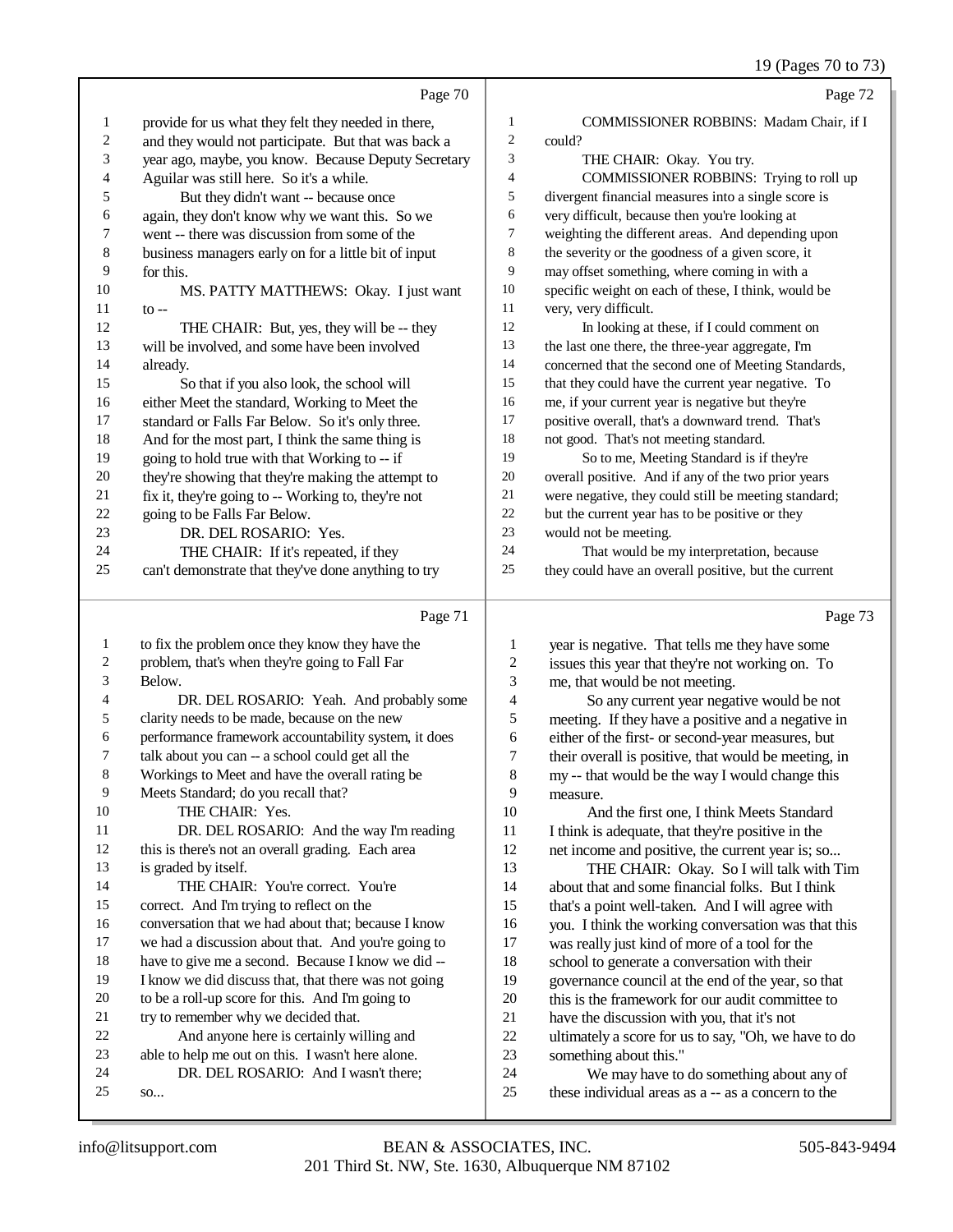|              | Page 74                                              |                  | Page 76                                              |
|--------------|------------------------------------------------------|------------------|------------------------------------------------------|
| $\mathbf{1}$ | school. But this was -- all of them are supposed to  | $\mathbf{1}$     | "Approaching Standard." But when it gets down to     |
| 2            | be a tool for the school. But this more -- this was  | $\boldsymbol{2}$ | this particular measure, it says, "Working to Meet   |
| 3            | supposed to be more of a -- I thought like a         | 3                | Standard." So --                                     |
| 4            | dashboard kind of thing so that the school would use | $\overline{4}$   | THE CHAIR: I'm sorry. Where are you                  |
| 5            | this as a worksheet.                                 | 5                | again?                                               |
| 6            | DR. DEL ROSARIO: Yeah. And the new --                | 6                | COMMISSIONER PERALTA: Up here. It says,              |
| 7            | quote, new performance framework does -- the         | $\boldsymbol{7}$ | we rate "Meets Standard" or "Approaching Standard"   |
| 8            | organizational piece does have a financial           | $\,$ 8 $\,$      | or "Falls Far Below." Then we get down into actual   |
| 9            | management oversight piece to it, just for everybody | 9                | measures. Down below in the calculations, we have    |
| 10           | to know.                                             | 10               | "Working to Meet Standard." Shouldn't it be the      |
| 11           | THE CHAIR: Right. Right. Yeah. And                   | 11               | same wording?                                        |
| 12           | that's why we also felt it wasn't as imperative that | 12               | THE CHAIR: So we have to say "Approach."             |
| 13           | we finish this; because what concerns us most with   | 13               | COMMISSIONER PERALTA: Which is better.               |
| 14           | the financial is embedded in that organizational     | 14               | "Working"?                                           |
| 15           | piece.                                               | 15               | THE CHAIR: We use "Working to Meet"                  |
| 16           | DR. DEL ROSARIO: Yes.                                | 16               | throughout the academic and the organizational. So   |
| 17           | THE CHAIR: So that we could hold onto                | 17               | we should change that, yes. Thanks for bringing      |
| 18           | this. And this was, once again, more of that         | 18               | that up. Yeah. Yeah.                                 |
| 19           | working tool.                                        | 19               | Okay.                                                |
| 20           | But I will certainly -- we'll look at that           | 20               | COMMISSIONER ARMBRUSTER: As long as we're            |
| 21           | and see whether we need to change that or not.       | 21               | making changes, let me just ask a literary question. |
| 22           | Yeah. I just have to finish my note. You             | 22               | THE CHAIR: Okay. Where are you?                      |
| 23           | can start talking. I have to finish my notes.        | 23               | COMMISSIONER ARMBRUSTER: I am on -- I                |
| 24           | COMMISSIONER ARMBRUSTER: I just wanted to            | 24               | don't know -- the page that's after 1 that doesn't   |
| 25           | go back with David. So when it says, "Meets          | 25               | have a number.                                       |
|              | Page 75                                              |                  | Page 77                                              |
| 1            | Standards, the aggregate three-year net income is    | $\mathbf{1}$     | THE CHAIR: Okay. We'll make that "2."                |
| 2            | positive," blah, blah, blah, then it says, "Note."   | $\overline{2}$   | <b>COMMISSIONER ARMBRUSTER: Starts at</b>            |
| 3            | "Schools in their first or second year of operation  | 3                | measure 1.b.; right?                                 |
| 4            | must have positive annual net incomes."              | $\overline{4}$   | THE CHAIR: Got you.                                  |
| 5            | So if you have a first-year school or a              | 5                | COMMISSIONER ARMBRUSTER: Okay. So when               |
| 6            | second-year school and it's negative, then what do   | 6                | you -- this is just language. On the second          |
| 7            | they -- how do they do the scores?                   | $\boldsymbol{7}$ | sentence that starts, "But given the cyclical nature |
| 8            | THE CHAIR: It's going to be Falls Far                | 8                | of cash inflows for New Mexico charter schools, cash |
| 9            | Below, because you're in the negative.               | 9                | on hand should be higher in the first two quarters   |
| 10           | <b>COMMISSIONER ARMBRUSTER:</b> So a negative        | 10               | of the schools year, I think it's apostrophe S.      |
| 11           | all the way down.                                    | 11               | THE CHAIR: Or should it just be "the                 |

| 16 | COMMISSIONER ARMBRUSTER: Okay. I see. I            |
|----|----------------------------------------------------|
| 17 | just wasn't thinking that same thought.            |
| 18 | THE CHAIR: If the first year was negative          |
| 19 | and their second year was positive, they'd be      |
| 20 | Working to Meet, as we're probably going to change |
| 21 | it.                                                |

# COMMISSIONER PERALTA: Madam Chair? So I

- don't know if this is a biggy or not. But I came --
- Page 1 at the top, second paragraph, where it describes the ratings, the middle one showing

 THE CHAIR: Because if your first year and/or -- and your second year are negative, we've got a problem. But, yeah, you're falling far below.

- 13 COMMISSIONER ARMBRUSTER: Well -- or either way.
- 15 THE CHAIR: So, yeah, we need to eliminate the "S." Yeah. Yeah.
- So, Baylor, I have a question. And I

school year."

- don't know whether you can answer or Tim's going to
- answer it. Because under measure 1.c., the
- Enrollment Growth Variance -- and it says the targets are going to be determined based on the
- trial run. So -- and I don't -- I don't really
- recall having an in-depth conversation on that.
- 24 But are we looking to create a -- how are
- we going to do that? Because it says, "...based on

Yeah. Yeah.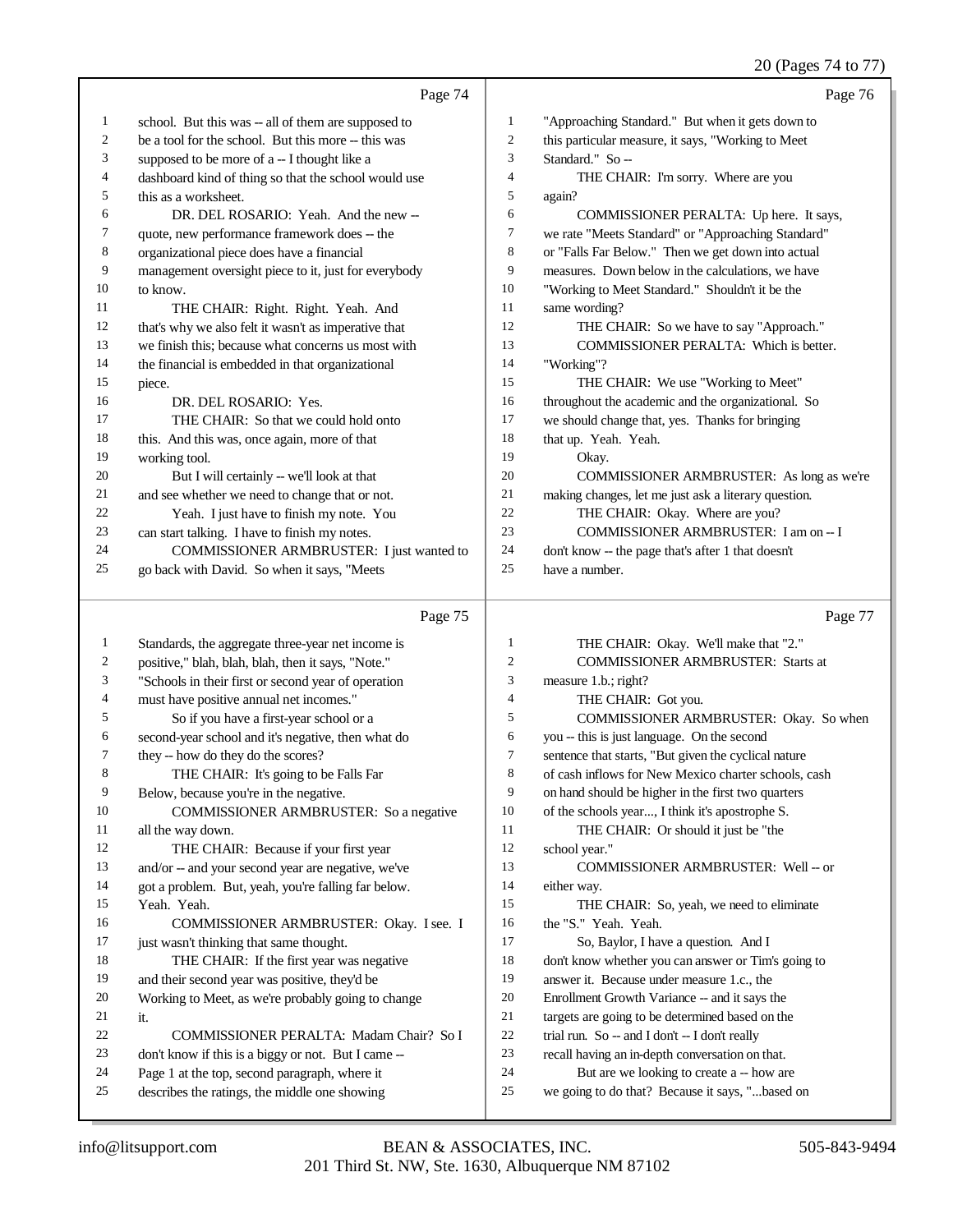21 (Pages 78 to 81)

|    |                                                      |                | $= 1$ (1 ugus 10 to 01                               |
|----|------------------------------------------------------|----------------|------------------------------------------------------|
|    | Page 78                                              |                | Page 80                                              |
| 1  | the trial run."                                      | 1              | lot. And that's how a lot of financial measures      |
| 2  | So what are we going to get so that we               | $\overline{c}$ | are.                                                 |
| 3  | know what that variance is going to be? Do you know  | 3              | I mean, you could have a lot of cash on              |
| 4  | how he's going to calculate that?                    | 4              | hand. But if your current ratio is poor, that's not  |
| 5  | DR. DEL ROSARIO: How he's going to -- I              | 5              | good.                                                |
| 6  | don't. But I know he just tied the growth to,        | 6              | So this is one of the things when I taught           |
| 7  | obviously, the finance piece. But I -- I'll have to  | 7              | financial management is you have to look at all of   |
| 8  | ask him.                                             | 8              | these ratios. And whatever this ratio is, if all of  |
| 9  | THE CHAIR: Because I guess here's my                 | 9              | these other ratios are good, but their growth is not |
| 10 | concern. I'm concerned -- could -- and I'm not the   | 10             | good, I'm not so concerned about that.               |
| 11 | math person. But if -- let's say we had a lot --     | 11             | But if they have poor ratios, like the               |
| 12 | let's say we had a lot of schools that               | 12             | current ratio isn't good, or if their year-to-date   |
| 13 | over-projected, so that when we run the trial run,   | 13             | operating margin is not good, if they have           |
| 14 | could we end up with a variance that ends up being   | 14             | deficiencies there and their growth -- they have     |
| 15 | too high because the trial run was of schools that a | 15             | growth deficiencies, now I'm more concerned.         |
| 16 | significant number of them over-projected, so that   | 16             | But a growth deficiency, in and of itself,           |
| 17 | our variance -- it could happen.                     | 17             | if they're managing their finances well, and they're |
| 18 | Well, I figured out a math problem.                  | 18             | keeping a positive operating margin, and they're     |
| 19 | So I have a concern. So now I'm trying to            | 19             | just not hitting the growth target they thought they |
| 20 | figure out how this is going to run, you know, so    | 20             | were going to get -- a lot of things can affect the  |
| 21 | that at least through the trial run, I think         | 21             | growth target. But if they're managing their         |
| 22 | that's -- that's an additional piece that we have to | 22             | finances and staying positive, I'm not going to be   |
| 23 | take a look at.                                      | 23             | so concerned.                                        |
| 24 | We have to look at schools that don't                | 24             | But this is going to probably tie into one           |
| 25 | over-project so that we end up with an appropriate   | 25             | of the other factors. But this could be an           |
|    | Page 79                                              |                | Page 81                                              |

#### Page 79

|                | $1$ agu $12$                                         |                | 1 agu o                                              |
|----------------|------------------------------------------------------|----------------|------------------------------------------------------|
| 1              | variance.                                            | 1              | indicator. And that's all it was going to be is an   |
| $\overline{c}$ | DR. DEL ROSARIO: Yeah.                               | $\mathfrak{2}$ | indicator. It -- by itself, it will not tell us a    |
| 3              | COMMISSIONER ARMBRUSTER: Should we be                | 3              | whole lot.                                           |
| 4              | looking at schools who have been successful in the   | 4              | THE CHAIR: Right. Obviously, the biggest             |
| 5              | last -- as opposed to new schools, who --            | 5              | concern is that these schools don't end up owing     |
| 6              | THE CHAIR: Well, we want to do both, only            | 6              | back, you know, \$300,000 at the end of the year     |
| 7              | because we want to see what the -- well, yeah. But   | 7              | because they're consistently over-projecting and     |
| 8              | you -- but we have to account for the fact that we   | 8              | can't figure it out or trying to figure that out.    |
| 9              | may always have new schools. So they have to be      | 9              | But, you know, I saw this, and I couldn't            |
| 10             | factored in for that variance; because we can't      | 10             | remember having a discussion on exactly how we were  |
| 11             | have -- you can't have a zero because that's         | 11             | going to figure out this ratio. And then when I      |
| 12             | unrealistic.                                         | 12             | looked at it again last night, I said, "I don't      |
| 13             | So you kind of have to put in the good,              | 13             | remember, you know, how this is going to be done."   |
| 14             | the bad, and the ugly, so that you come out with an  | 14             | So if you could -- what else do we have to           |
| 15             | acc---- a relatively accurate. But I don't --        | 15             | check with Tim for? It was this and --               |
| 16             | but I'm concerned that if the -- you know.           | 16             | DR. DEL ROSARIO: Where we talked about               |
| 17             | DR. DEL ROSARIO: Yeah. It seems like it              | 17             | how he would -- how to calculate that piece, that -- |
| 18             | would -- it probably shouldn't be a school that's    | 18             | THE CHAIR: All right. So does anyone                 |
| 19             | still growing; because if we're looking at projected | 19             | have anything they want to add? Do they feel that    |
| 20             | and comparing it to actual, I think that's the       | 20             | there's something not in the picture?                |
| 21             | concern is that how big of a difference that's going | 21             | COMMISSIONER ARMBRUSTER: I guess the only            |
| 22             | to be. So it's going to skew it if it's schools      | 22             | thing, again --                                      |
| 23             | that are expanding or still growing grades.          | 23             | THE CHAIR: Do we have the picture, and we            |
| 24             | COMMISSIONER ROBBINS: Well, if -- this is            | 24             | haven't made out the five mistakes in this picture?  |
| 25             | a measure that, taken by itself, won't mean a whole  | 25             | COMMISSIONER ARMBRUSTER: Right. Going                |
|                |                                                      |                |                                                      |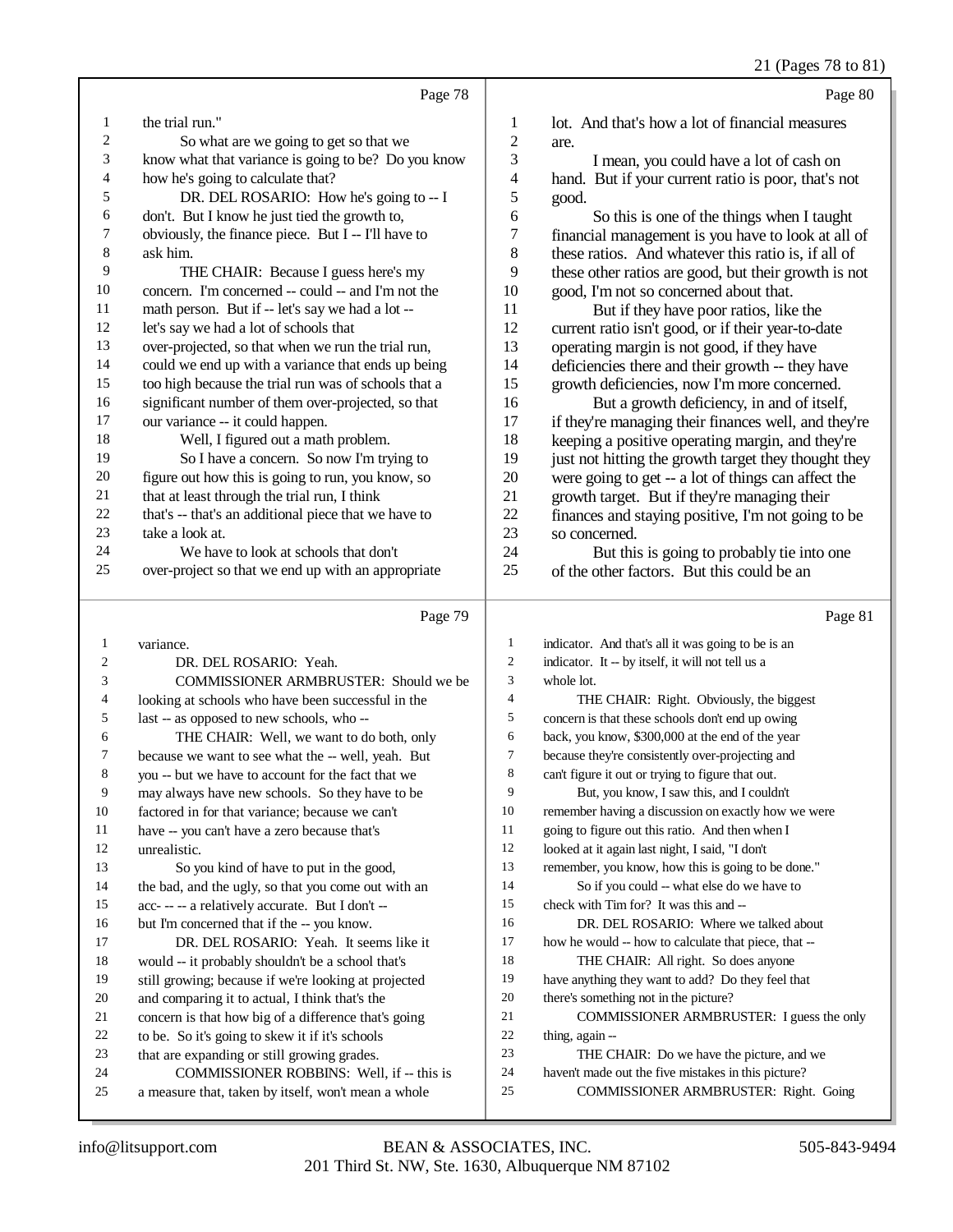|                | Page 82                                              |                | Page 84                                              |
|----------------|------------------------------------------------------|----------------|------------------------------------------------------|
| 1              | back to what David said -- and I don't understand    | 1              | going to have to tie and be taken into consideration |
| $\overline{c}$ | this, so that's why I'm going back to you. So is it  | $\overline{c}$ | with other things.                                   |
| 3              | more significant if a school continually             | 3              | And so, I mean, you could have, you know,            |
| 4              | overestimates their enrollment than if they do it    | 4              | a current ratio that's negative, but your growth     |
| 5              | once? Or -- you know what I mean?                    | 5              | numbers are positive. I mean, you're actually        |
| 6              | THE CHAIR: Oh, certainly.                            | 6              | hitting 105 -- well, that, to me, tells me maybe     |
| 7              | COMMISSIONER ARMBRUSTER: Certainly, when             | 7              | you're spending too much, see?                       |
| 8              | you're going from a K-1 to a K-1-2 or whatever,      | 8              | So you may not have a whole lot of cash on           |
| 9              | that's a hard one. But it's --                       | 9              | hand. But if your growth numbers are going up and    |
| 10             | THE CHAIR: But they still have to -- I               | 10             | you're exceeding your growth projections but you     |
| 11             | mean, yes, it's hard. But they still have to be      | 11             | have a poor current ratio, well, why is your current |
| 12             | able to -- you know, they know what their growth was | 12             | ratio so poor if you're growing and you're getting   |
| 13             | for these two years. They have to -- they have to    | 13             | more money? What are you doing with that?            |
| 14             | do their homework and know -- because they've done   | 14             | So that's why you have to take all of                |
| 15             | the reach-out to the community, so that they -- you  | 15             | these pieces together to look at -- like, you said,  |
| 16             | know, they have to have a good handle on how many    | 16             | the five pieces of the puzzle, perhaps.              |
| 17             | kids we think we're going to get.                    | 17             | This is only one piece of the puzzle. And            |
| 18             | Because if they say, "We're going to get             | 18             | I think looking at these schools, I think you'll get |
| 19             | 50," and they only get 10, they owe a boatload of    | 19             | an idea. I mean, 10 out of 50, 55 schools,           |
| 20             | money back to the State after the 40th day, and it   | 20             | statistically, you'd like to have a little bit       |
| 21             | becomes devastat--you know, look at how many         | 21             | better sample than that. But it'll probably give us  |
| 22             | schools that have, you know, gotten into close to    | 22             | a fairly reasonable sample.                          |
| 23             | failing because they were on austerity forever       | 23             | Is it going to be perfect? No, because we            |
| 24             | because they have to keep paying this money back.    | 24             | have such divergent schools across the state. But    |
| 25             | So, yes, it is a problem. But -- and                 | 25             | it's probably the best they can do without sampling  |
|                |                                                      |                |                                                      |

# Page 83

| 1  | that's part of training, and it's also, you know, an | 1  | every school.                                        |
|----|------------------------------------------------------|----|------------------------------------------------------|
| 2  | ongoing discussion with their governance council on  | 2  | THE CHAIR: Right.                                    |
| 3  | figuring this all out so that they make a thoughtful | 3  | COMMISSIONER TOULOUSE: Madam Chair? I                |
| 4  | decision. It's always better to shortfall yourself   | 4  | think this part is only going to apply anyway to the |
| 5  | because you'll get that money back; right?           | 5  | new or struggling schools. The other schools are at  |
| 6  | COMMISSIONER ROBBINS: If I could just                | 6  | cap. So not going to have growth. If they do,        |
| 7  | give you one example? Say, a school has 45 days'     | 7  | they've already come to us to increase it, and       |
| 8  | cash on hand, and they have a current asset ratio -- | 8  | they've done a good study of where that's going to   |
| 9  | a current ratio of 1.2, which is pretty good. But    | 9  | go. And they usually already have those students to  |
| 10 | their growth numbers are, like, 90 percent. Well,    | 10 | put in those places.                                 |
| 11 | that's -- that's a 10 percent shortfall.             | 11 | COMMISSIONER ROBBINS: You're right.                  |
| 12 | Now, if they have a 1.2 current ratio,               | 12 | COMMISSIONER TOULOUSE: So it's only --               |
| 13 | that will probably cover that 10 percent. They're    | 13 | the first two years, they don't know anyway. I have  |
| 14 | probably okay for that year. But if it's consistent  | 14 | talked to new people planning schools. "Oh, yeah,    |
| 15 | that way, they could run into problems. But then     | 15 | we're going to get 150 students."                    |
| 16 | it's going to show up on days of cash on hand. So    | 16 | I say, "The year you're going into, you're           |
| 17 | those things are going to go together.               | 17 | going to be lucky to get 50. You're going to have    |
| 18 | But if this ratio -- they could say,                 | 18 | to work it."                                         |
| 19 | "Well, we have -- current cash on hand is, you know, | 19 | "I would not estimate for more than -- at            |
| 20 | 30 days," but they have a growth figure that's       | 20 | most, if you have to overestimate, 75 students,      |
| 21 | 60 percent, now you got a problem. So that's why     | 21 | because you don't want to pay it back."              |
| 22 | I'm saying this number, by itself, doesn't mean a    | 22 | You don't want -- you know, some people              |
| 23 | whole lot.                                           | 23 | have listened and some haven't.                      |
| 24 | So you can have a -- a number less than 1,           | 24 | The same thing goes the second year,                 |
| 25 | and it's not that big of a concern, because it's     | 25 | because you don't yet know how many. By the third    |
|    |                                                      |    |                                                      |

Page 85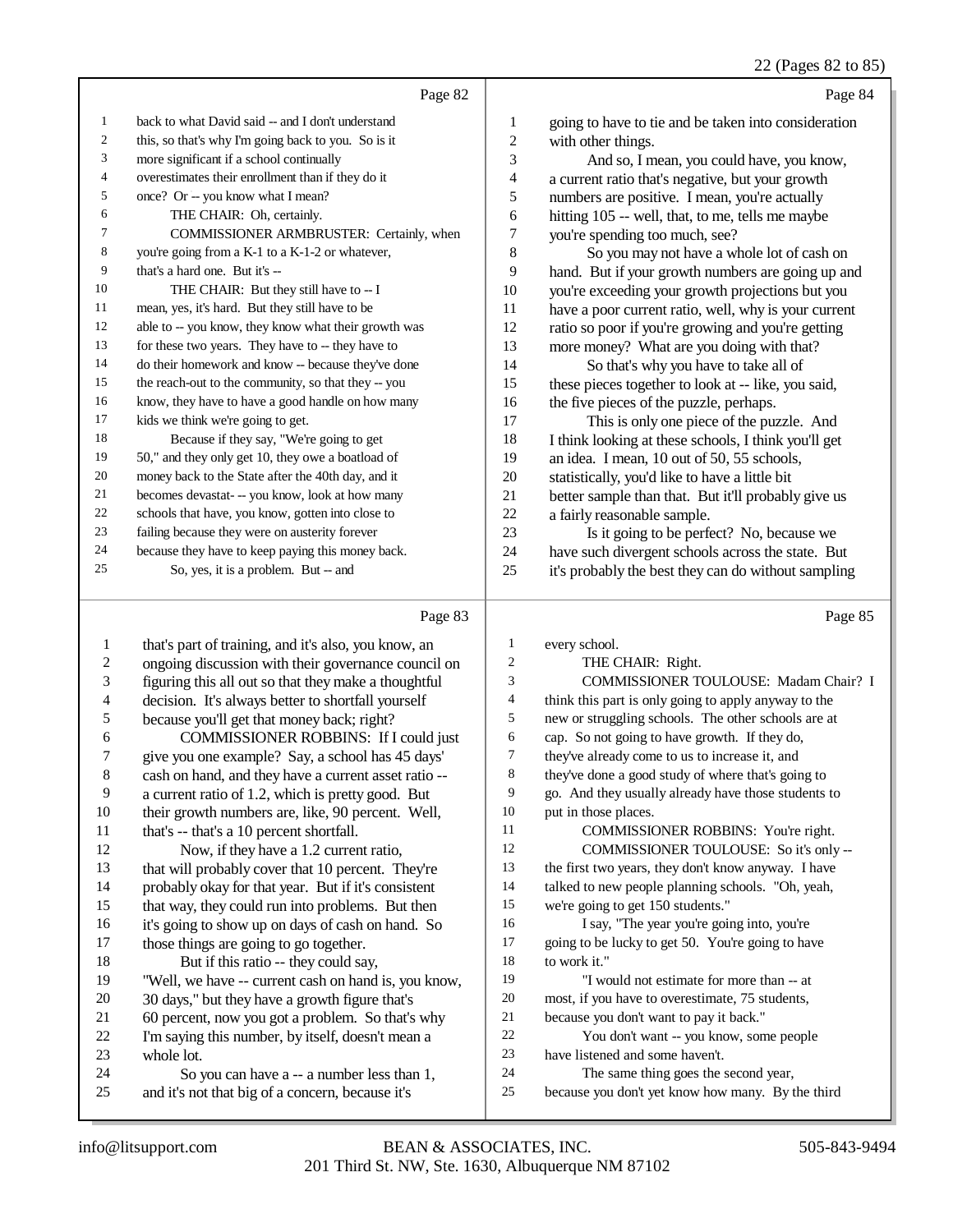# 23 (Pages 86 to 89)

|                          |                                                                                            |                          | 25 (Pages 80 to 89)                                                                    |
|--------------------------|--------------------------------------------------------------------------------------------|--------------------------|----------------------------------------------------------------------------------------|
|                          | Page 86                                                                                    |                          | Page 88                                                                                |
| $\mathbf{1}$             | year, you're going to have a good idea of knowing                                          | 1                        | COMMISSIONER TOULOUSE: Maybe the third                                                 |
| $\boldsymbol{2}$         | how many are coming back, and the word of mouth                                            | $\overline{2}$           | year, and they're still adding classes and those                                       |
| 3                        | coming through a community that says, "Yeah, the                                           | 3                        | things.                                                                                |
| $\overline{\mathcal{L}}$ | school has gone for two years now and I'm ready to                                         | $\overline{4}$           | THE CHAIR: Someone we just gave a cap                                                  |
| 5                        | go into it."                                                                               | 5                        | increase to.                                                                           |
| 6                        | That's my concern for our new one in its                                                   | 6                        | DR. DEL ROSARIO: I'll get clarification                                                |
| $\boldsymbol{7}$         | planning year for the South Valley. Because there's                                        | $\tau$                   | of this piece, because my understanding of this was,                                   |
| 8                        | been some opposition there -- because there is for                                         | $\,8$                    | just like we had said, Commissioner Toulouse, it                                       |
| 9                        | any school going into the South Valley. You've                                             | 9                        | looks like to me when it's -- trying to determine                                      |
| 10                       | always got those actions there.                                                            | 10                       | for schools their plan for increasing student                                          |
| 11                       | But after the second year, that school                                                     | 11                       | enrollment, it really does kind of just apply to                                       |
| 12                       | will either fail or really jump off the mark,                                              | $12\,$                   | these schools that don't have a cap and are still                                      |
| 13                       | because people will wait that long to see.                                                 | 13                       | growing.                                                                               |
| 14                       | And I think that's true in many areas,                                                     | 14                       | THE CHAIR: And if I remember looking at                                                |
| 15                       | because they also don't want to move their kids.                                           | 15                       | the sample, I think most of them were established                                      |
| 16                       | Even if they think their neighborhood school isn't                                         | 16                       | schools. I don't know if any of them were growing.                                     |
| 17                       | that great, they don't want to move them if they're                                        | 17                       | MS. LESLIE KELLY: We'll look at it.                                                    |
| 18                       | going to have to move them back. So they're going                                          | 18                       | THE CHAIR: Okay. Are we good? Okay.                                                    |
| 19                       | to watch it.                                                                               | 19                       | So I'll communicate back to Tim that we're                                             |
| 20                       | And then our schools that are in trouble,                                                  | $20\,$                   | good with using this as our preliminary trial, and                                     |
| 21                       | they're losing students. And for them to keep                                              | 21                       | we will continue to move on, and, hopefully, get the                                   |
| 22                       | estimating without doing the other things they need                                        | $22\,$                   | quarterly report.                                                                      |
| 23                       | to do to improve -- so those are the two areas that                                        | 23                       | So do we want to break for lunch and come                                              |
| 24                       | are going to have to be watched here.                                                      | 24                       | back and take a look at the new application process                                    |
| 25                       | The others are at max, and they're going                                                   | 25                       | and changes to the rubric? And I didn't look. Is                                       |
|                          | Page 87                                                                                    |                          | Page 89                                                                                |
| $\mathbf{1}$             | to do fine because they're real good with their                                            | 1                        | there a rubric in here?                                                                |
| $\overline{2}$           | waiting lists to if they have one student who                                              |                          |                                                                                        |
| 3                        |                                                                                            |                          |                                                                                        |
|                          |                                                                                            | $\overline{c}$           | DR. DEL ROSARIO: I don't think there is.                                               |
| 4                        | transfers out or who drops out, they've got somebody                                       | 3                        | We can --                                                                              |
| 5                        | ready, even the last couple of months of school, to                                        | $\overline{\mathcal{A}}$ | THE CHAIR: If you could, yeah. That way                                                |
| 6                        | plug into that place. So they're never more than                                           | 5                        | when we come back from lunch, we'd have it -- we'd                                     |
| 7                        | one or two people under their maximum enrollment.<br>So I think this is going to be one of | 6<br>7                   | have eyes on it.                                                                       |
| 8                        | those that's a gauge to watch for the struggling                                           | 8                        | DR. DEL ROSARIO: We do. We'll get that                                                 |
| 9                        | schools, even more than the new schools.                                                   | 9                        | to you all.<br>THE CHAIR: I appreciate that. And then                                  |
| 10                       | THE CHAIR: But that's a point well-taken                                                   | 10                       | we'll also take a quick look at the work session                                       |
| 11                       | to make sure that in that sample, we're using more                                         | 11                       | calendar, okay? All right. An hour?                                                    |
| 12                       | growing schools than schools that are at cap;                                              | 12                       | (A discussion was held off the record.)                                                |
| 13                       | because it's not going to give us what we -- what we                                       | 13                       | (A recess was taken at 11:32 a.m., and                                                 |
| 14                       | need.                                                                                      | 14                       | reconvened at 12:50 p.m., as follows:)                                                 |
| 15                       | COMMISSIONER TOULOUSE: And you don't want                                                  | 15                       | THE CHAIR: Okay. Before we dig into the                                                |
| 16                       | to put Cottonwood in there. You don't want to put                                          | 16                       | rubric, we're going to take the broad definition of                                    |
| 17                       | several of the others -- you don't want to put                                             | 17                       | discussion of policy considerations and                                                |
| 18                       | the $-$                                                                                    | 18                       | recommendations and take a look at our closure                                         |
| 19                       | THE CHAIR: No. I may ask who's growing,                                                    | 19                       | procedures. All right?                                                                 |
| 20                       | so it would be --                                                                          | 20                       | And I'll just let everyone know, there's                                               |
| 21                       | COMMISSIONER TOULOUSE: Some of those you                                                   | 21                       | been some concerns that have been raised very                                          |
| 22                       | don't want in there, because it's where it is. They                                        | 22                       | recently about the process that has or has not taken                                   |
| 23                       | have very large waiting lists and all. So --                                               | 23                       | place with the two schools that we've recently                                         |
| 24<br>25                 | THE CHAIR: They're not going to give us<br>the right --                                    | 24<br>25                 | closed. And that would be Anthony and SAHQ.<br>I happened to be somewhere last Sunday, |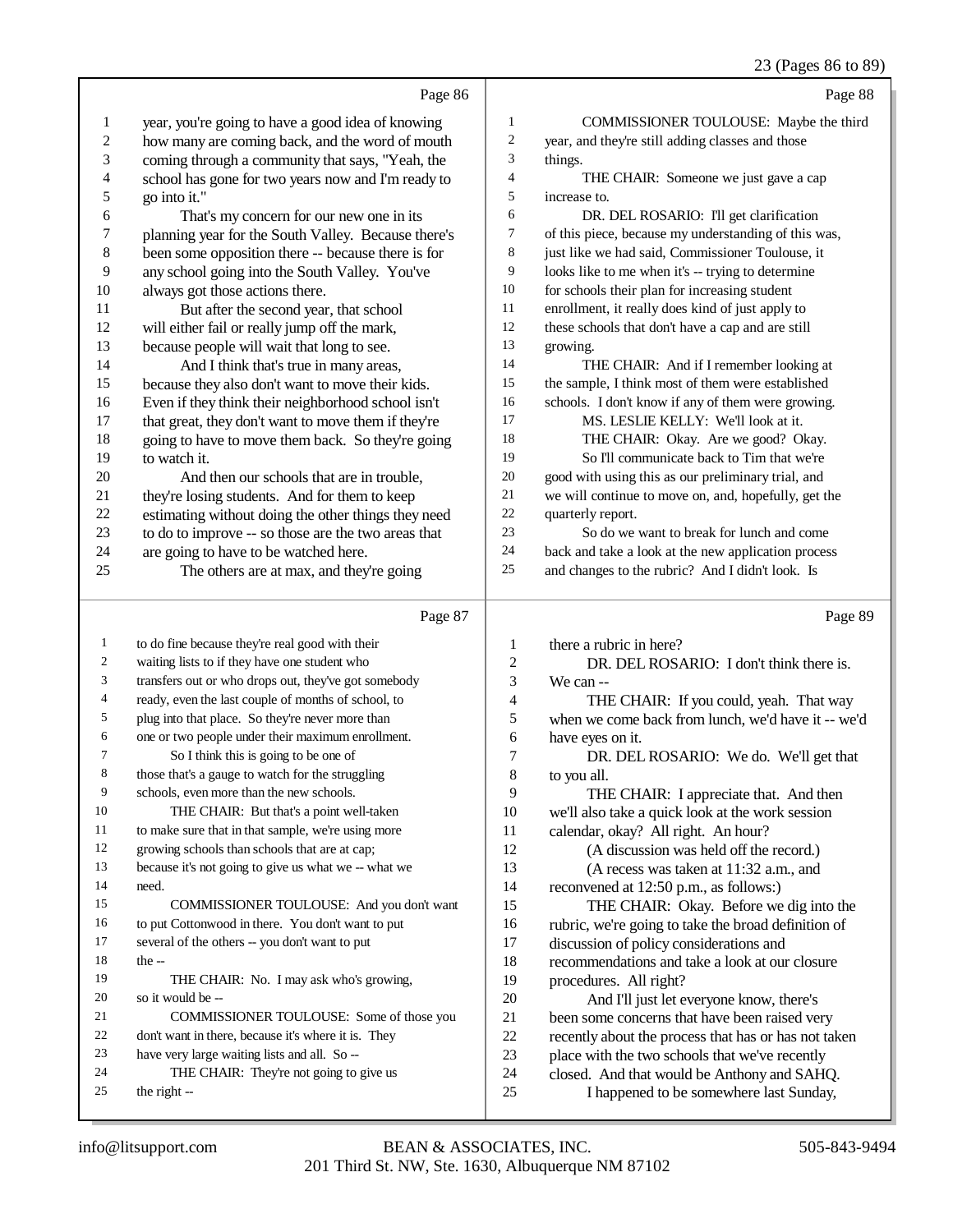# 24 (Pages 90 to 93)

|                | Page 90                                              |    | Page 92                                              |
|----------------|------------------------------------------------------|----|------------------------------------------------------|
| 1              | and the mayor of Anthony was there.                  | 1  | And she said, "Everything. All the                   |
| $\overline{c}$ | I'll back up a little bit. Since we                  | 2  | computers are there. All the kitchen equipment,      |
| 3              | closed Anthony, I've been contacted numerous times   | 3  | everything."                                         |
| 4              | by interested parties of the City of Anthony wanting | 4  | They locked the door and that school is              |
| 5              | the portables and everything in the portables. They  | 5  | frozen in time. So that's $-$ so I was then quite    |
| 6              | wanted all the stuff.                                | 6  | concerned, number one, because those portables are   |
| 7              | COMMISSIONER ARMBRUSTER: The people who              | 7  | sitting there unattended.                            |
| 8              | said they want it are schools or just people?        | 8  | I will say, to the credit of the City of             |
| 9              | THE CHAIR: No, no. City of Anthony.                  | 9  | Anthony, they've placed a police car across the main |
| 10             | <b>COMMISSIONER ARMBRUSTER: That's</b>               | 10 | gate of the school to make -- to discourage others   |
| 11             | different.                                           | 11 | from getting into it.                                |
| 12             | THE CHAIR: Yeah. City of Anthony wanted              | 12 | <b>COMMISSIONER ARMBRUSTER: So Anthony is</b>        |
| 13             | it. So the contact to me came via contacts to        | 13 | like a building and portables.                       |
| 14             | Representative Gallegos, who then referred them to,  | 14 | THE CHAIR: No, it's only portables.                  |
| 15             | me because she didn't know, and then the County      | 15 | COMMISSIONER ARMBRUSTER: Oh, only                    |
| 16             | Commissioner. I spent a long time with the County    | 16 | portables.                                           |
| 17             | Commissioner.                                        | 17 | THE CHAIR: That I know, nine portables.              |
| 18             | And at that point in time, I understood              | 18 | And it sits on property that's owned by the Anthony  |
| 19             | that the City -- that the Anthony school was going   | 19 | water company.                                       |
| 20             | to gift the portables, and that was a done deal.     | 20 | <b>COMMISSIONER ARMBRUSTER: So there are</b>         |
| 21             | And those portables are challenging,                 | 21 | nine double portables.                               |
| 22             | because they had removed the axles from the          | 22 | THE CHAIR: No, they're not all double.               |
| 23             | portables. So they're not very portable, you know.   | 23 | COMMISSIONER ARMBRUSTER: Okay.                       |
| 24             | It's going to be very expensive if someone wants to  | 24 | THE CHAIR: They're varying. Yeah. But                |
| 25             | move them. So I don't think they were going to be    | 25 | there's nine platforms with some form of portable on |

### $D_{0}$ go 01

|                | Page 91                                               |                | Page 93                                             |
|----------------|-------------------------------------------------------|----------------|-----------------------------------------------------|
| 1              | very attractive to any other entity that wanted the   | $\mathbf{1}$   | them.                                               |
| $\overline{c}$ | portables.                                            | 2              | So -- and the City had -- so the City               |
| 3              | But the City wanted the computers.                    | 3              | would like to have all that equipment; because      |
| 4              | There's kitchen equipment. So they wanted those       | $\overline{4}$ | they're trying to make a senior center.             |
| 5              | things. And I had -- I had told them at that point    | 5              | So I contacted Baylor. And the person               |
| 6              | in time that they don't get those, that those         | 6              | that was contracted to close the school apparently  |
| 7              | materials go to, first, other charters, then other    | 7              | contacted Gadsden school district, asked them if    |
| $\,8\,$        | schools that may want them. It goes on a list and     | 8              | they wanted the materials. When Gadsden said no,    |
| 9              | people say, "I want that."                            | 9              | they then said, "Okay, it can go to the City."      |
| 10             | And we were opening schools, so that                  | 10             | Yeah.                                               |
| 11             | there's -- you know, I'm sure that there's a need     | 11             | So the City, from what I know -- but now            |
| 12             | for most of it.                                       | 12             | that it's going to be public record -- the City is  |
| 13             | I happened to be somewhere last Sunday,               | 13             | not aware that they've been gifted the equipment.   |
| 14             | and I was talking to -- with the mayor of Anthony,    | 14             | Their understanding is they're just getting the     |
| 15             | and there's been no transfer of the portables. And    | 15             | portables; 'cause -- but they have a complete       |
| 16             | it's been an issue. And people have been trying to    | 16             | inventory of what's in those portables.             |
| 17             | figure out why the City hasn't gotten the portables.  | 17             | So it is -- you know, we have concerns              |
| 18             | So we were trying to figure that out.                 | 18             | about the process of closure, and we need to be a   |
| 19             | And when I happened to meet the mayor, she            | 19             | little more vigilant in making sure the process is  |
| 20             | said, "Well, is part of the problem that three of     | 20             | going correctly and what is happening. Because this |
| 21             | the portables have been appraised at over \$100,000?" | 21             | is now languishing, from our understanding, on the  |
| 22             | And I said, "I find that hard to believe."            | 22             | desks of General Counsel.                           |
| 23             | So she said, "Well, is that because all               | 23             | COMMISSIONER PERALTA: Do we know if those           |
| 24             | the equipment is in there?"                           | 24             | portables were loaned by PSFA?                      |
| 25             | And I said, "What equipment?"                         | 25             | THE CHAIR: No. They were purchased from             |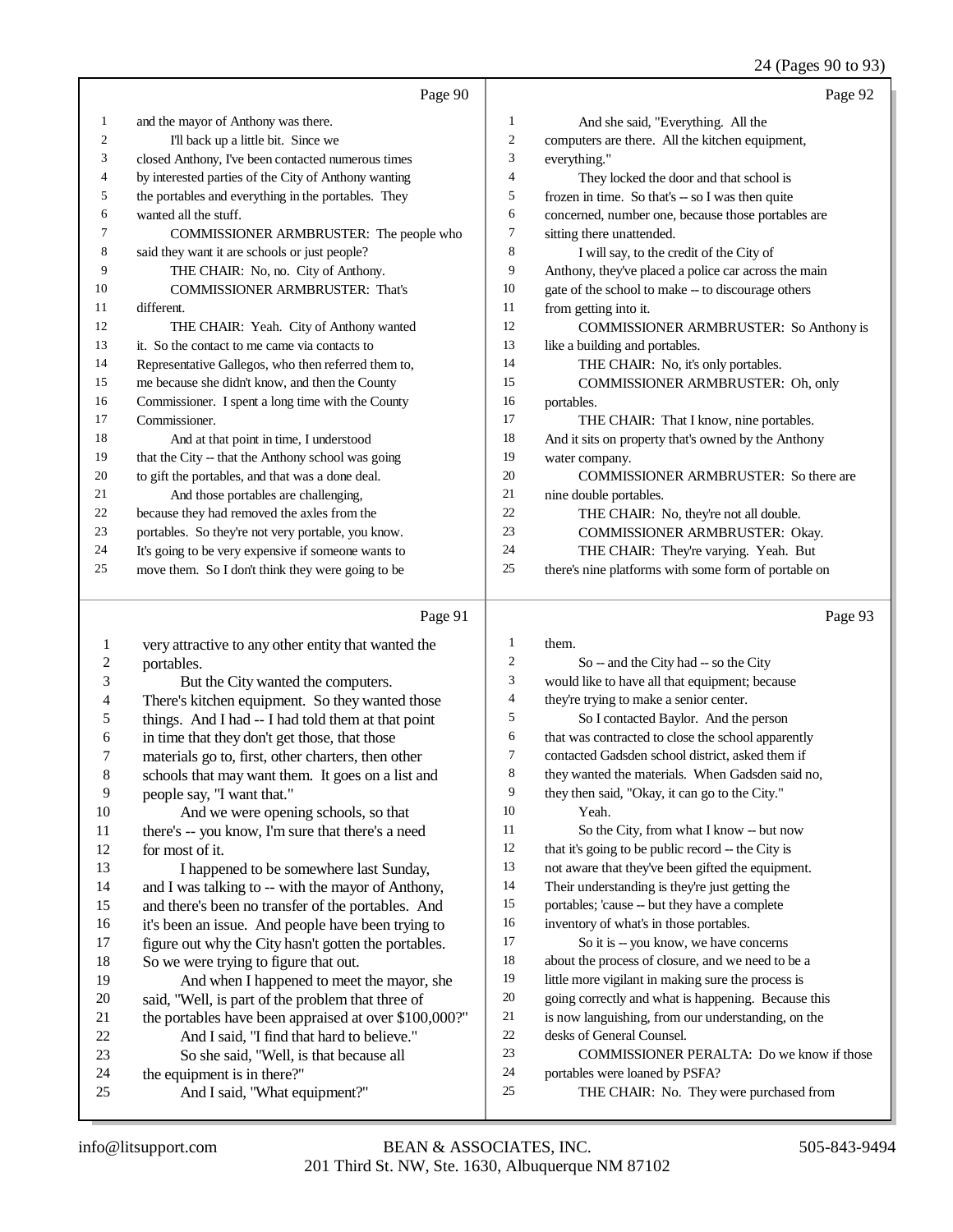#### 25 (Pages 94 to 97)

|    | Page 94                                              |    | Page 96                                              |
|----|------------------------------------------------------|----|------------------------------------------------------|
| 1  | either the school district or the City of Deming.    | 1  | contacted, on behalf of -- no, Mark. I meant Mark    |
| 2  | Actually, the water company in Anthony purchased the | 2  | Chaiken. I'm speaking on his behalf.                 |
| 3  | portables and did all the site work for them so that | 3  | COMMISSIONER CRONE: I thought you had                |
| 4  | they did -- because that was checked out, that they  | 4  | changed my name. Don't call me "Mark."               |
| 5  | did have full title to those portables. So that's    | 5  | MS. JAEGER: So after the PEC meeting,                |
| 6  | not an issue.                                        | 6  | Mark was directed to follow up with PSFA, and we     |
| 7  | But there's -- there are materials in                | 7  | did, to try to make sure that that school could have |
| 8  | there that the City will have absolutely no use for, | 8  | been offered to another charter school, that the     |
| 9  | like textbooks. And at the very least, the concern   | 9  | property was. And so we did follow up.               |
| 10 | is that those textbooks would end up just being      | 10 | And they were very clear that it's going             |
| 11 | tossed; because what are they going to do with them, | 11 | to the County, and, "You don't have any say in it    |
| 12 | when schools could use them?                         | 12 | for this transaction."                               |
| 13 | But certainly, by my understanding, is               | 13 | So we did follow up, and Mark communicated           |
| 14 | there's three full computer labs that are contained  | 14 | with folks around that. And I do have the e-mails,   |
| 15 | in those portables. So we've got schools that I'm    | 15 | or the paper trail, to follow up on the discussion.  |
| 16 | sure could use them. So we need to examine how this  | 16 | So we did try.                                       |
| 17 | process is taking place.                             | 17 | COMMISSIONER CRONE: Okay.                            |
| 18 | And our best guess at this point in time             | 18 | THE CHAIR: Because there was a charter               |
| 19 | is SAHQ is in the same position, except we don't     | 19 | school actually that offered a dollar more than      |
| 20 | know if they've gifted anything, because they didn't | 20 | what -- than what they were getting from the County  |
| 21 | have property to gift over, because that was owned   | 21 | or the City or whoever it was that -- that purchased |
| 22 | by the foundation, anyway. But our understanding --  | 22 | it. And they -- they didn't consider it.             |
| 23 | because they do know that the locks have been        | 23 | So it is unfortunate that if the school              |
| 24 | rekeyed at SAHQ, so that anyone that might have even | 24 | has clear title to it, they can do what they --      |
| 25 | been contracted to close it down probably can't get  | 25 | really, they have to still go through the Board of   |
|    | Page 95                                              |    | Page 97                                              |

#### Page 95

 in it. Commissioner Crone? COMMISSIONER CRONE: Yeah. I would like an explanation of what role we play in the disposition of property. I discovered this week that the Cariños property in Española, which was bought for 1/10 of its valuation by the County and was supposed to be dedicated to a kind of a drug program -- not a treatment program, but a drug program -- has now been redesignated as a low rider museum. And I was looking at the minutes of the meeting, where the County was there, Cariños was there. 15 THE CHAIR: Board of Finance. COMMISSIONER CRONE: Yeah. And it made it appear as if we had approved all of this. COMMISSIONER ARMBRUSTER: I somehow don't remember that. 20 THE CHAIR: We don't have -- we do not have a say in who they transfer that property that they had clear title to. Ami did have a discussion, and she might want to -- because we tried to address it. MS. JAEGER: Yeah. So Mark -- we Finance when it's over \$25,000, is it, to get it 2 approved. But we don't have a say.<br>3 But we do have a role if it's P. But we do have a role if it's P- -- if 4 it's public property, in assuring that it's being<br>5 distributed appropriately. 5 distributed appropriately.<br>6 COMMISSIONER 6 **COMMISSIONER CRONE:** Okay.<br> **THE CHAIR:** And that's where, you 7 THE CHAIR: And that's where, you know, we<br>8 didn't have a say in those portables. That was didn't have a say in those portables. That was 9 Anthony's, you know, right. But the materials that 10 are contained in -- we have a serious concern as to 10 are contained in -- we have a serious concern as to<br>11 whether they do -- they did it appropriately and if whether they do -- they did it appropriately and if the individual who was contracted to close the school did it appropriately; so -- and followed their contractual duties as they should have. It's, I guess, just fortunate and 16 unfortunate that we only found out because the<br>17 City's concerned because they haven't received City's concerned because they haven't received any 18 of their property, and I just happened to have a<br>19 conversation with someone who self-disclosed conversation with someone who self-disclosed that. 20 So I think we need to create a little bit<br>21 more of a checklist to say. "This is what need 21 more of a checklist to say, "This is what needs to be done." be done." And we've always gotten kind of updates. But I don't think they have been the updates that, at this point in time, we all think we need in terms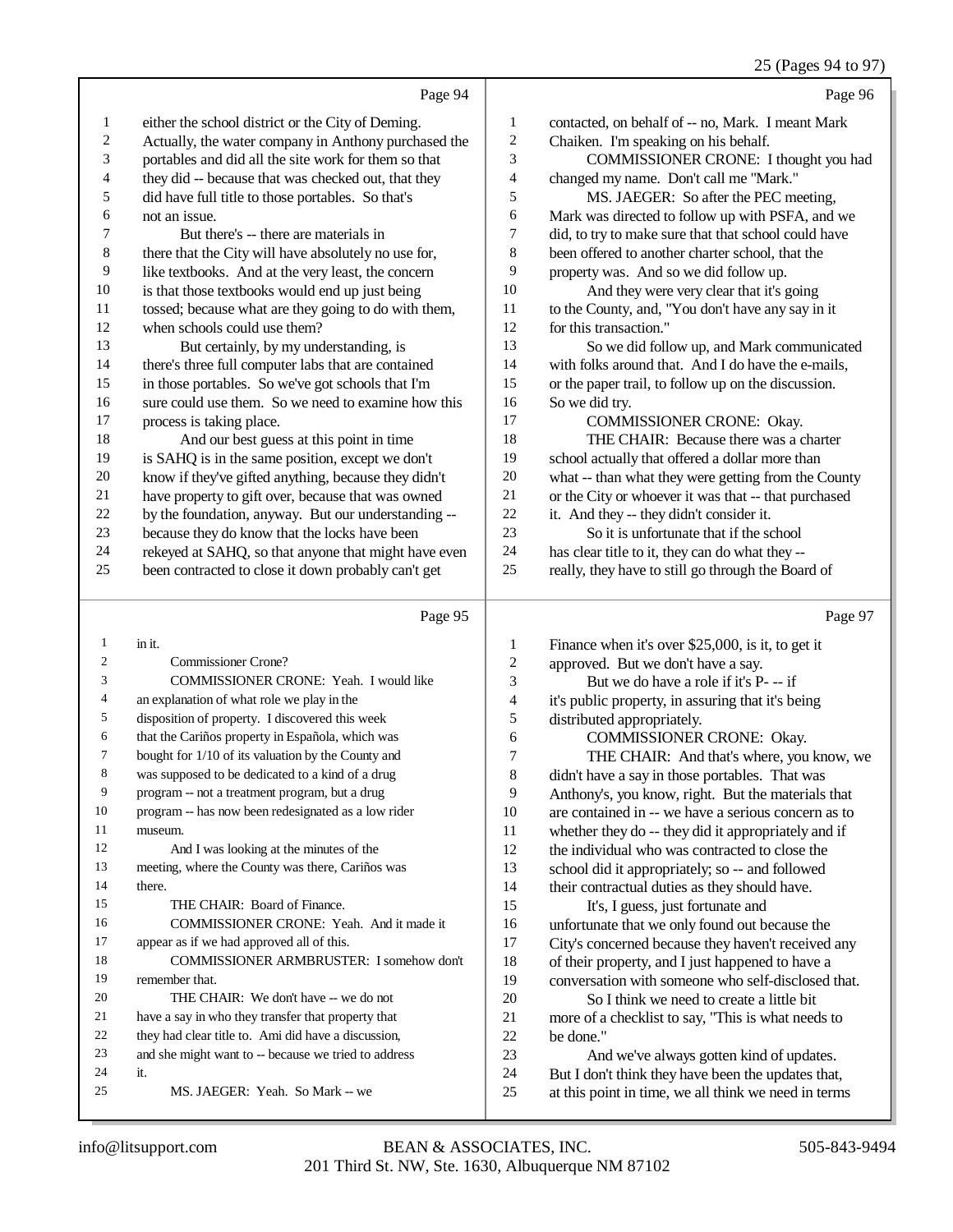# 26 (Pages 98 to 101)

|                          | Page 98                                                                                                 |                  | Page 100                                                                                              |
|--------------------------|---------------------------------------------------------------------------------------------------------|------------------|-------------------------------------------------------------------------------------------------------|
| $\mathbf{1}$             | of what's in that update. Because it's always just                                                      | $\mathbf{1}$     | this one, please figure it out, because they've got                                                   |
| $\boldsymbol{2}$         | been, "Well, you know, the closure procedure is                                                         | 2                | warehouses, I guess, everywhere, with stacks of                                                       |
| 3                        | being carried out." And I think that would happen                                                       | 3                | school files. So, you know, you're right.                                                             |
| $\overline{\mathcal{L}}$ | if the monthly report --                                                                                | 4                | COMMISSIONER TOULOUSE: But that did                                                                   |
| 5                        | DR. DEL ROSARIO: You didn't receive                                                                     | 5                | happen in the past but has not happened recently.                                                     |
| 6                        | those? I'm sorry. You didn't receive any monthly                                                        | 6                | But we've still gotten kind of reports through time                                                   |
| $\overline{7}$           | reports or anything like that in the past?                                                              | 7                | that, you know, "The finances are wrapped up, the                                                     |
| $\,$ $\,$                | THE CHAIR: No. 'Cause my -- I did not                                                                   | 8                | material has been distributed," those kinds of                                                        |
| 9                        | know that there were monthly reports until PED                                                          | 9                | things.                                                                                               |
| $10\,$                   | contracted with REC, Regional Educational                                                               | 10               | But those used to be -- you know, the --                                                              |
| 11                       | Cooperative, to issue the contract for the closure.                                                     | 11               | you know, just the regular project planning software                                                  |
| 12                       | So in that contract from REC to the provider was a                                                      | 12               | that just needed to get updated every single month                                                    |
| 13                       | requirement for monthly reports to go to CSD.                                                           | 13               | and was in our reports.                                                                               |
| 14                       | And we -- I didn't know there was                                                                       | 14               | COMMISSIONER JOHNSTON: Madam -- go ahead.                                                             |
| 15                       | anything. And I don't know if, honestly, in                                                             | 15               | Well, you mentioned a Regional Educational property.                                                  |
| 16                       | previous contracts, if that requirement has been                                                        | 16               | There are nine in the state. I would be curious to                                                    |
| 17                       | there. I know they are with this current contract.                                                      | 17               | know.                                                                                                 |
| 18                       | But I don't know if that's something that's been                                                        | 18               | THE CHAIR: Right. This is the one out of                                                              |
| 19                       | usual before; because I don't know if all of those                                                      | 19               | T-or-C.                                                                                               |
| $20\,$                   | contracts have been run through REC. I don't know.                                                      | 20               | COMMISSIONER JOHNSTON: CES, Central                                                                   |
| 21                       | So that's part of what -- you know, what                                                                | 21               | Education, or ACES, this offshoot, or the Central                                                     |
| $22\,$                   | we need to -- we need to know who's -- you know, my                                                     | 22               | Regional Educational Cooperative would be excellent                                                   |
| 23                       | und- -- and this is my fault. My understanding has                                                      | 23               | contractors, rather than you trying to pick that up,                                                  |
| 24                       | always been that it's actually been PED that's done                                                     | 24               | because they all understand procurement code and                                                      |
| 25                       | the closing. I've -- that's what I've always                                                            | 25               | anti-donation and chain of distribution and all of                                                    |
|                          |                                                                                                         |                  |                                                                                                       |
|                          | Page 99                                                                                                 |                  | Page 101                                                                                              |
| $\mathbf{1}$             |                                                                                                         | $\mathbf{1}$     |                                                                                                       |
| 2                        | assumed, and that not that they've contracted out to                                                    | $\boldsymbol{2}$ | those things.                                                                                         |
| 3                        | someone else to contract to someone else to do the<br>work.                                             | 3                | I would say contact one of them. I am                                                                 |
| 4                        |                                                                                                         | $\overline{4}$   | surprised that Tucumcari did not follow up with                                                       |
| 5                        | So that's what we need to -- need to know,                                                              | 5                | knowing --                                                                                            |
| 6                        | who's doing what and the information that's coming                                                      | 6                | THE CHAIR: No, Truth - from my -- no,                                                                 |
| 7                        | back to us, so that there's -- you know, we don't<br>have property potentially just lost out there when | $\tau$           | Truth or Consequences.<br>COMMISSIONER JOHNSTON: Truth or                                             |
| 8                        | schools can use it.                                                                                     | 8                | Consequences. Okay.                                                                                   |
| 9                        | COMMISSIONER TOULOUSE: Madam Chair, the                                                                 | 9                | THE CHAIR: My understanding is that they                                                              |
| 10                       | State law says it has to be done this way. But in                                                       | 10               | believe that their only role is to be the conduit                                                     |
| 11                       | the past, when I first came on the Commission,                                                          | 11               | for the contract.                                                                                     |
| 12                       | anyway, we got, every single month until everything                                                     | 12               | COMMISSIONER JOHNSTON: I can tell you                                                                 |
| 13                       | was finished, a regular project planning report that                                                    | 13               | that CES would definitely take this very seriously,                                                   |
| 14                       | showed what had been done, what was being done and                                                      | 14               | as would, I'm sure, ACES, too.                                                                        |
| 15                       | what needed to be done, and the time limits, and                                                        | 15               | THE CHAIR: Me, too. So would I. I'm not                                                               |
| 16                       | checked it off, which included great detail.                                                            | 16               | going to get into the particular individual. But                                                      |
| 17                       | It was a four- or five-page deal, and it                                                                | 17               | the person that is charged with the closure, this                                                     |
| 18                       | ended up with the final piece was transferring the                                                      | 18               | isn't their first rodeo. So it shouldn't be because                                                   |
| 19                       | records from the school. And it was always hardest                                                      | 19               | of lack of knowledge on how -- they've closed other                                                   |
| 20                       | to find a repository for those school records that                                                      | 20               | of our charters.                                                                                      |
| 21                       | have to be kept -- what was it? $-10$ years or                                                          | 21               | COMMISSIONER JOHNSTON: Must not have paid                                                             |
| 22                       | something -- something -- you know.                                                                     | 22               | attention somehow this time.                                                                          |
| 23                       | THE CHAIR: You're right. Because Deputy                                                                 | 23               | THE CHAIR: So that's a -- if I was the                                                                |
| 24<br>25                 | Secretary Aguilar had asked us, at one point in<br>time, if you can figure out how we can get out of    | 24<br>25         | contractor, I would want to make sure the person I<br>was contracting with did an appropriate job, so |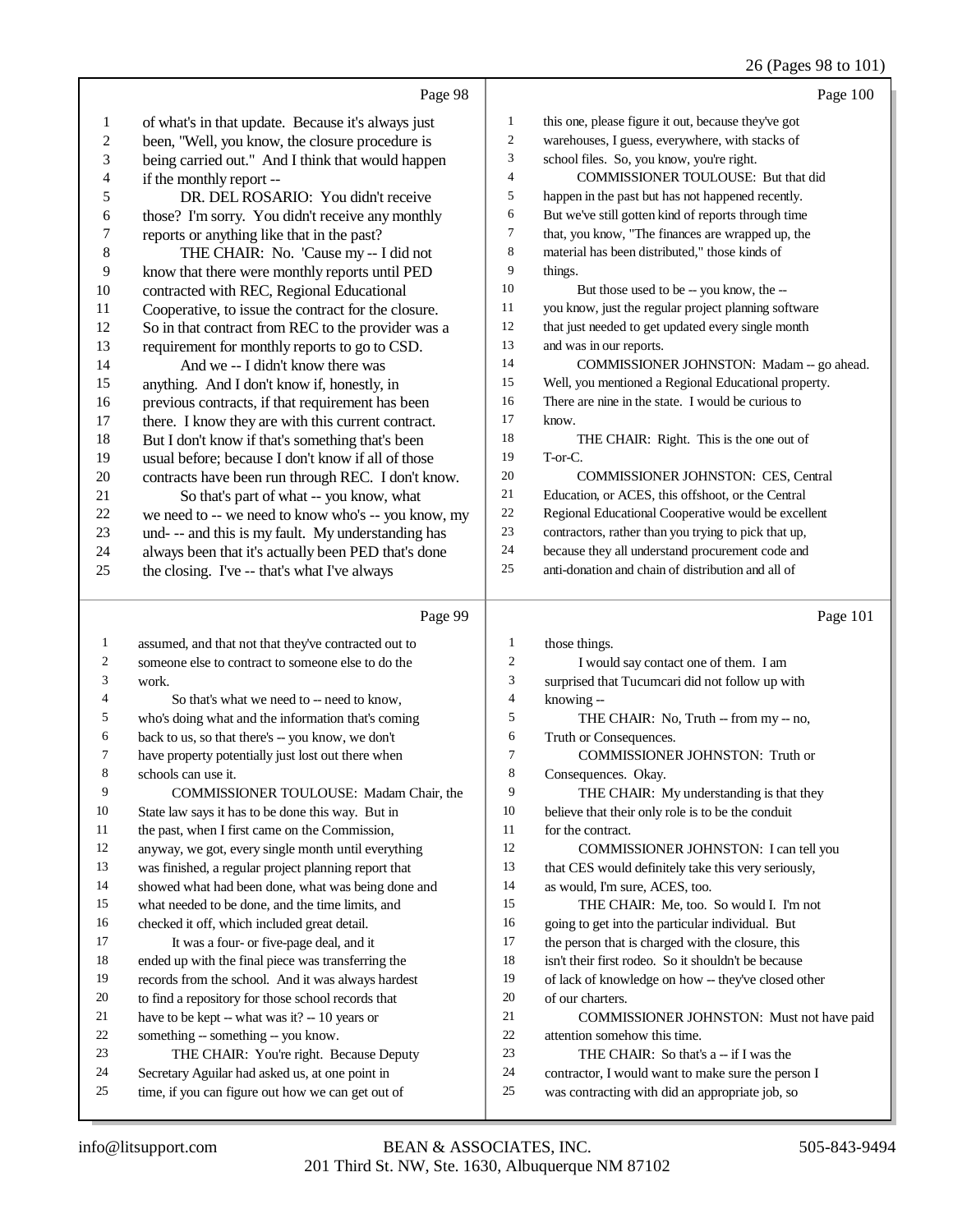### 27 (Pages 102 to 105)

|                | Page 102                                             |                | Page 104                                             |
|----------------|------------------------------------------------------|----------------|------------------------------------------------------|
| 1              | whoever was paying me knew that I was providing.     | 1              | it's done appropriately for you. And they will go    |
| $\mathfrak{2}$ | But I had a conversation with them, and they said,   | $\overline{2}$ | back. It will cost some dollars in retrospect. But   |
| 3              | "No. What we do is do the contract, and that's it."  | 3              | you want it to be clean; because those records       |
| 4              | COMMISSIONER ARMBRUSTER: So is where we              | $\overline{4}$ | eventually end up in the Attorney General's Office,  |
| 5              | are now the next step? I mean, we --                 | 5              | because that's State property.                       |
| 6              | THE CHAIR: We need to create what we're              | 6              | THE CHAIR: And I believe there's not an              |
| 7              | going to do with future schools. We're trying to     | 7              | issue with the actual student records.               |
| 8              | find out what, if anything, we can do with what has  | 8              | COMMISSIONER JOHNSTON: No. I'm talking               |
| 9              | currently happened. But there's not currently going  | 9              | about the computers and the desks and the boards,    |
| 10             | to be a whole lot of fixings. I think there's -- I   | 10             | because that's all accounted for, because it was     |
| 11             | think we perhaps can get a little bit more of a hand | 11             | paid for with taxpayer money. And I don't know       |
| 12             | into SAHQ, because we don't think anything has been  | 12             | about it gifting it to the City. To me, it has to    |
| 13             | done.                                                | 13             | go to another school.                                |
| 14             | COMMISSIONER ARMBRUSTER: So it seems like            | 14             | THE CHAIR: There's provisions in the                 |
| 15             | I'm sure there's some bureaucratic procedure here.   | 15             | procurement code for --                              |
| 16             | But I think computers in closed-up                   | 16             | COMMISSIONER JOHNSTON: For anti-donation             |
| 17             | un-air-conditioned portables might not be their best | 17             | to another State entity.                             |
| 18             | place to be stored.                                  | 18             | THE CHAIR: But there has to be steps                 |
| 19             | THE CHAIR: Especially when it was 110.               | 19             | taken in between. Like I said, my understanding      |
| 20             | COMMISSIONER ARMBRUSTER: I was trying not            | 20             | always was -- and I think Baylor agreed -- that if   |
| 21             | to say that; but, yes.                               | 21             | it's a charter school that's being closed, charters  |
| 22             | And as far as textbooks, when we have our            | 22             | get the first dibs on the equipment.                 |
| 23             | state and kids in different school districts saying, | 23             | And I know, because we -- I think we've              |
| 24             | "Well, they can't to their homework because they're  | 24             | all heard from schools that said, "Oh, I got this    |
| 25             | not allowed to take the textbooks home," I think     | 25             | because you clos-" -- no. When we closed CEPi, a     |
|                | Page 103                                             |                | Page 105                                             |
| 1              | that's -- if we care about children, that would      | 1              | bunch of schools got equipment and so on from it; so |
|                | be -- I don't know what you do Should I drive down   | $\mathfrak{D}$ | that we know that that actually hannened             |

|                | Twon't Know What you do. Dhould I drive down         | -  |  |
|----------------|------------------------------------------------------|----|--|
| 3              | and put them in my car? I mean, I don't know.        | 3  |  |
| $\overline{4}$ | What -- what procedure should we do here?            | 4  |  |
| 5              | THE CHAIR: I'm sorry. What?                          | 5  |  |
| 6              | COMMISSIONER ARMBRUSTER: I'm just sort of            | 6  |  |
| 7              | wondering why. Is there some sort of zookeeper up    | 7  |  |
| 8              | there?                                               | 8  |  |
| 9              | THE CHAIR: The person that was given the             | 9  |  |
| 10             | contract to close the school is the zookeeper.       | 10 |  |
| 11             | COMMISSIONER ARMBRUSTER: Oh, I see.                  | 11 |  |
| 12             | That's the problem.                                  | 12 |  |
| 13             | THE CHAIR: So we're checking to see if               | 13 |  |
| 14             | there's anything that can be done or what exactly    | 14 |  |
| 15             | the process was to transfer the materials to see if  | 15 |  |
| 16             | there's any way that that can be --                  | 16 |  |
| 17             | <b>COMMISSIONER JOHNSTON: The Attorney</b>           | 17 |  |
| 18             | General is going to get involved if we don't do this | 18 |  |
| 19             | correctly; because we have a procurement code. We    | 19 |  |
| 20             | have to follow distribution of those materials.      | 20 |  |
| 21             | THE CHAIR: It's less on us and --                    | 21 |  |
| 22             | COMMISSIONER JOHNSTON: But, I mean,                  | 22 |  |
| 23             | that's what I'm saying is you guys need to contract. | 23 |  |
| 24             | I would recommend you go to CES. They have years of  | 24 |  |
| 25             | experience in this, and they will make sure that     | 25 |  |

that we know that that actually happened. COMMISSIONER JOHNSTON: And it's documented.

THE CHAIR: And I foolishly assumed that the same thing was happening until, you know, I was informed that, you know, the cookie jar is still full. And, you know, there's a lot of people who want their hands in that cookie jar. And I -- you know, I believe the schools have the -- certainly, the need and the right to have first options for that.

 So we're going to see if there's something that we can do with what is currently happening. But, obviously, we need to take a look at -- and I'll also include Anthony with this. I have a concern with the initial

announcement to parents that the school is going to close, because I had the opportunity to be invited to what ended up to be a very large parent meeting, unbeknownst to myself, at Anthony, with the current -- when Anthony was still open. It was,

- like, April or May, I think. And at that point in
- time, the parents had not been told that the school
- was absolutely closing.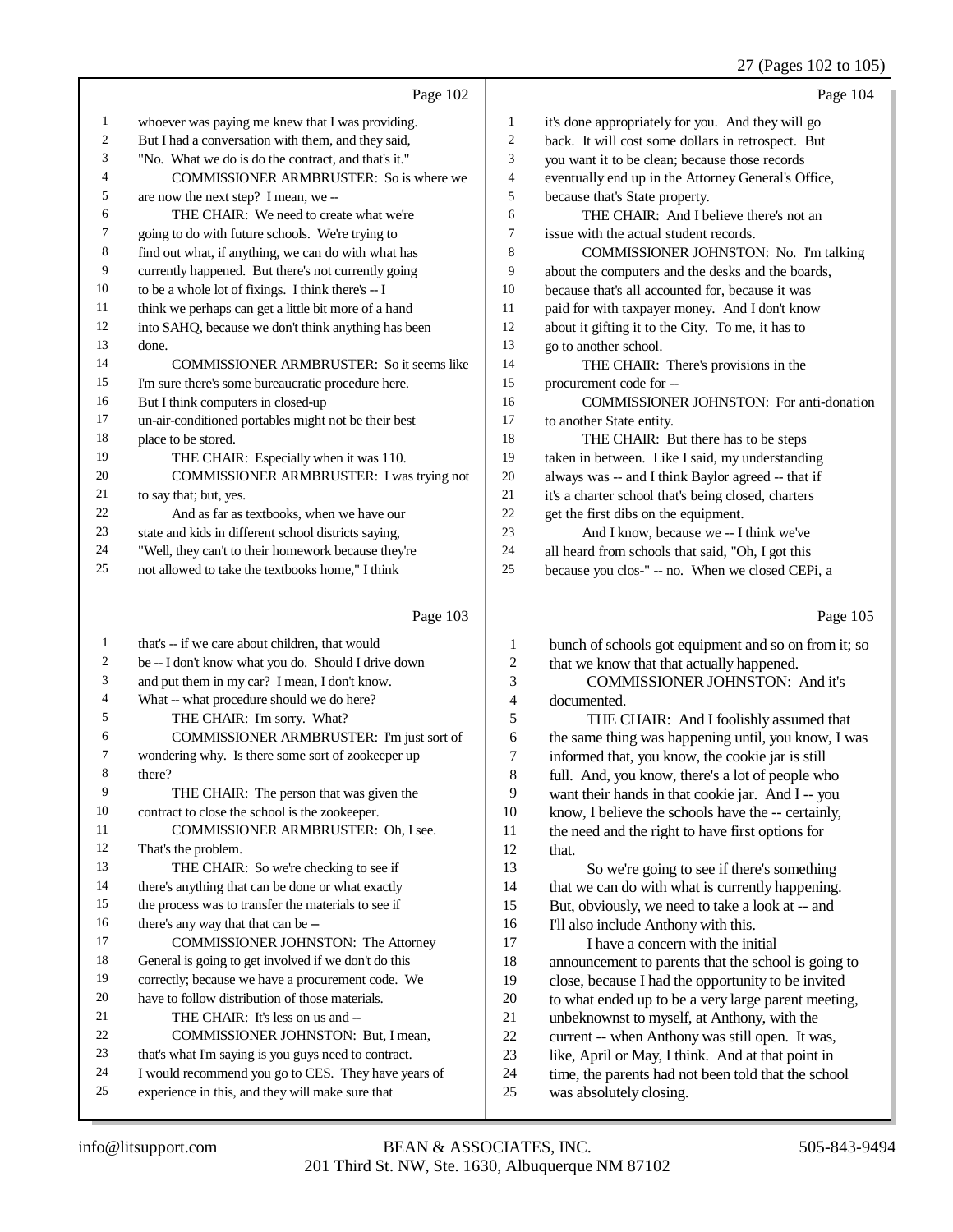|                  |                                                      |                | $20 \text{ (1 qgcs 100 to 10)}$                      |
|------------------|------------------------------------------------------|----------------|------------------------------------------------------|
|                  | Page 106                                             |                | Page 108                                             |
| 1                | And when I said, "You're provided the                | 1              | We're always going to end up, at times,              |
| $\boldsymbol{2}$ | letter to use as" -- either the letter or the        | $\sqrt{2}$     | with a governance council or a head administrator    |
| 3                | outline -- for a letter to go out to parents in      | 3              | that may not be that cooperative. We'll deal with    |
| 4                | January, and the head administrator looked at me     | 4              | that. But we need a clearer process in place so      |
| 5                | like, "I'm not sure, I don't remember, I don't know  | 5              | that we know what you folks can do, we know what we  |
| 6                | if I got that letter, really not sure."              | 6              | need to do, and we know if work is going to have to  |
| 7                | But it was clear that those parents --               | 7              | be contracted out, we're clear on who it is and what |
| 8                | because when I went down in April, they had been     | $\,8\,$        | they're going to do to communicate back to us so     |
| 9                | told that I was there to tell them how they could    | 9              | that everyone knows -- and everyone knows who's      |
| 10               | still save the school.                               | 10             | doing the communicating, you know.                   |
| 11               | So it turned into a really pleasant                  | 11             | So why don't we take a look, first, at the           |
| 12               | experience for me; so -- and so I had to -- so then  | $12\,$         | easier of them, which is after renewals and          |
| 13               | unfortunate--- so we need to take a look at that as  | 13             | nonrenewals; because we've got a -- I think we've    |
| 14               | well, to make sure that that communication --        | 14             | got a longer timeline we can deal with, with that    |
| 15               | because our obligation, first and foremost, is to    | 15             | process.                                             |
| 16               | those kids, so that we need to make sure that we get | 16             | If we're revoking a school, we may only              |
| 17               | copies of those communications to those parents so   | $17\,$         | have this much time before the end of a school year; |
| 18               | that we know absolutely.                             | 18             | so everything gets crunched. So let's take a look    |
| 19               | And, I think -- not to place a burden on             | 19             | at the easier timeline, and then we can figure out   |
| 20               | people -- but I think there needs to be a meeting    | 20             | how we might have to shorten it, depending on, you   |
| 21               | and that we -- we need to be, at the very least,     | 21             | know, when we end up revok- -- if it's in the        |
| $22\,$           | invited to that meeting so that we can               | $22\,$         | spring, we've got a short leash a little bit.        |
| 23               | participate -- at the very least, the person from    | 23             | So if we're looking at, reasonably,                  |
| 24               | that district -- that the school is in, they be      | 24             | January -- and I think this is what is already in    |
| 25               | given an opportunity to be there -- might not be an  | 25             | the current policy -- is that a letter goes out to   |
|                  | Page 107                                             |                | Page 109                                             |
| $\mathbf{1}$     | easy meeting -- but so that we know that this        | $\mathbf{1}$   | families in January notifying them that the school   |
| $\boldsymbol{2}$ | process is being carried out appropriately.          | $\overline{c}$ | is closing.                                          |
| 3                | Because, obviously, the letter didn't go             | 3              | Now, I'm going to ask Ami if it would be             |
| 4                | out; so they didn't have any of those interim        | 4              | appropriate, in that letter, to include something to |
| 5                | meetings to give the parents the options of where    | 5              | the effect that the school has, or still can, fight  |
| 6                | those students could go, so that they were in,       | 6              | an appeal. Because in January -- because it's,       |
| 7                | now -- I'm sure I was there in mid-April; it was     | $\tau$         | like, around February 5th-ish? -- somewhere between  |
| 8                | mid-April -- and those kids still thought they were  | 8              | the 5th and the 15th of February would be the        |
| 9                | going to come back to Anthony in August. And --      | 9              | timeline for them to be able to appeal our closure.  |
| 10               | COMMISSIONER ARMBRUSTER: Where are those             | 10             | MS. JAEGER: So the Commission may want to            |
| 11               | records, the children's records?                     | 11             | consider whether or not they want us to send a       |
| 12               | THE CHAIR: The PED has the records,                  | 12             | letter to the families in January or wait until the  |
| 13               | absolutely, yeah. That was taken care of. And we     | 13             | time period for the school to file a Notice of       |
| 14               | know SAHQ, those records are out. So we know that    | 14             | Appeal; because --                                   |
| 15               | that's been provided for, which is -- you know, of   | 15             | COMMISSIONER ARMBRUSTER: Then we can --              |
| 16               | all things, that's the most important, that their    | 16             | even if they -- I'm agreeing with you. But you       |
| 17               | privacy is being safeguarded, and also that they've  | 17             | sending them a notice and then the appeal takes      |

18 gone to appropriate schools. So that's -- that's

20 But the communication to parents -- and I don't know -- well, I do know -- that, obviously, the communication that came out of SAHQ was not appropriate, you know. And so -- and part of that is because we don't have a clear process on, "This

the good thing out of this.

is how you're going to do it."

 forever; so they still don't really know. But I guess they could plan "Do I want to wait it out or do I want to put my child in for a lottery?" MS. JAEGER: For example, you could wait until the time to file a Notice of Appeal had expired. And, for example, if the school decided that they wanted to appeal the decision, you could send a letter saying, you know, "We non-renewed.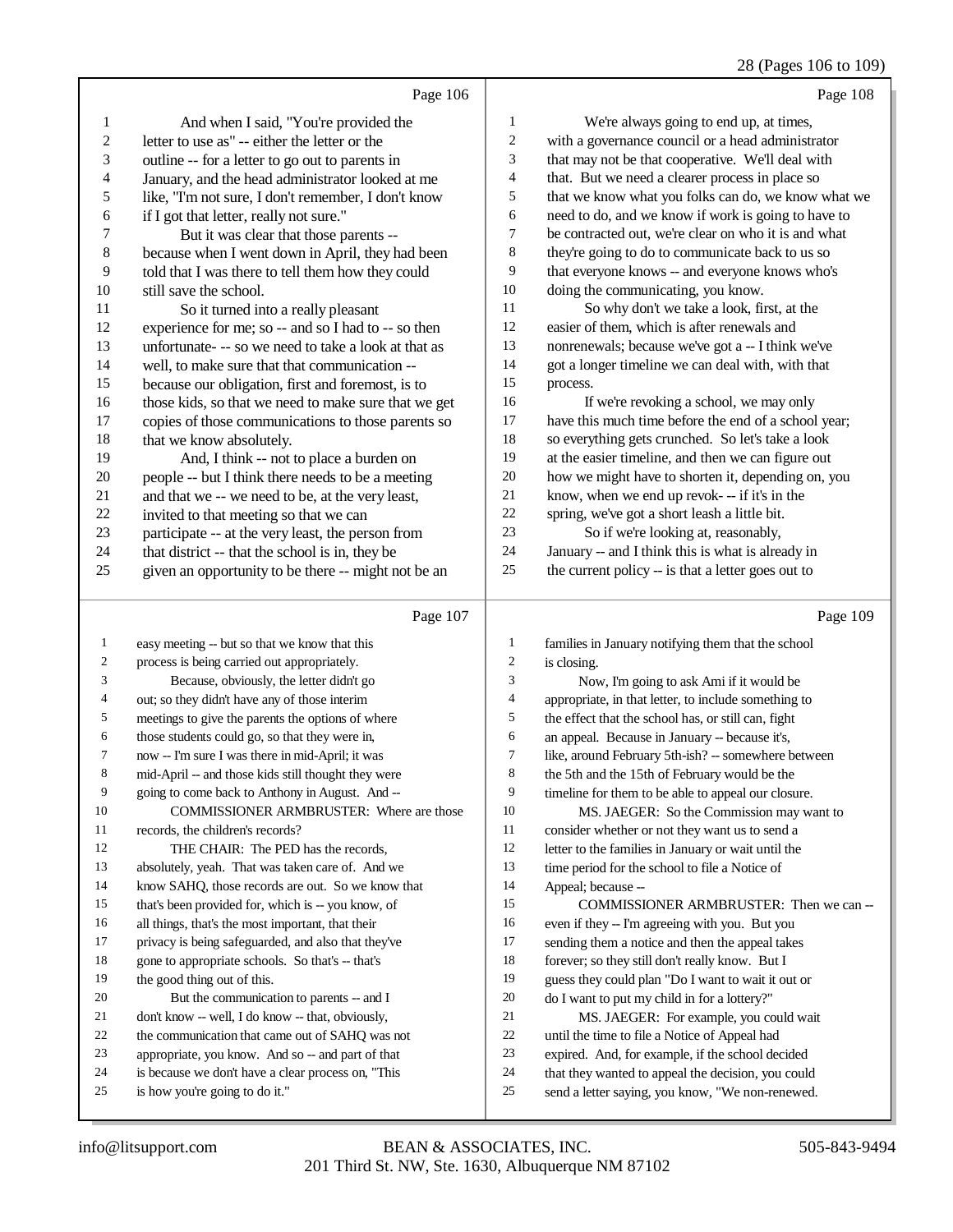|                |                                                                                          |                  | 29 (Pages 110 to 115)                                    |
|----------------|------------------------------------------------------------------------------------------|------------------|----------------------------------------------------------|
|                | Page 110                                                                                 |                  | Page 112                                                 |
| 1              | The school has filed for appeal. We'll have the                                          | $\mathbf{1}$     | COMMISSIONER PERALTA: I'm going to remind                |
| $\overline{c}$ | hearing." You could lay those things out so that                                         | $\sqrt{2}$       | you of your conversation with the Financial Bureau,      |
| 3              | the families could have the most information for                                         | 3                | okay?                                                    |
| 4              | their planning.                                                                          | $\overline{4}$   | THE CHAIR: I know. I know. The first                     |
| 5              | The statute is very clear. Statute says                                                  | $\sqrt{5}$       | thing we need to try to find out, Baylor, is who         |
| 6              | the PEC is responsible for school closure, not PED.                                      | 6                | sends that form letter to -- because they don't --       |
| 7              | It's very clear that the authorizer is completely                                        | $\tau$           | PED doesn't send the letter out to the parents; but      |
| $\,$ $\,$      | responsible. And it also says -- in the charter                                          | 8                | they do extend a form letter as a suggestion -- as a     |
| 9              | school part of the statute, it says, "And you have                                       | 9                | suggested letter.                                        |
| 10             | to communicate with the parents and the students."                                       | 10               | And I -- and I don't think I've ever                     |
| 11             | So it's really clear it is the PEC's                                                     | 11               | actually seen a copy of it; but I know it comes from     |
| 12             | obligation, and their number-one responsibility is                                       | 12               | PED. So if we could find out who generates that          |
| 13             | to the students and their families.                                                      | 13               | letter-                                                  |
| 14             | THE CHAIR: Right. And, unfortunately, to                                                 | 14               | DR. DEL ROSARIO: Will do.                                |
| 15             | this point in time, the reliance has been through a                                      | 15               | THE CHAIR: -- that would help. But I can                 |
| 16             | form letter that has been generated out of PED that                                      | 16               | almost guarantee it doesn't come from CSD -- it          |
| 17             | gets sent to the school saying, "You can use this if                                     | 17               | doesn't come from any CSD staff. And someone, I          |
| 18             | you want," you know.                                                                     | 18               | think, would know whether they went out in January       |
| 19             | And I don't even think it comes out of --                                                | 19               | or February this year.                                   |
| 20             | I could be wrong. I don't even think it comes out                                        | $20\,$           | <b>COMMISSIONER ARMBRUSTER: Madam Chair?</b>             |
| 21             | of CSD.                                                                                  | 21               | When does a -- generally, the lottery begin? And         |
| 22             | DR. DEL ROSARIO: I'm not clear on it,                                                    | 22               | the reason -- oh -- because I think that regardless,     |
| 23             | either.                                                                                  | 23               | with the appeal and all the things we've been            |
| 24             | THE CHAIR: I think it came out of                                                        | 24               | talking about, which I agree, I would also want          |
| 25             | someplace in PED. But I don't think it came from --                                      | 25               | parents to think they could win. We've not been          |
|                | Page 111                                                                                 |                  | Page 113                                                 |
| $\mathbf{1}$   | from CSD, to be honest. Because it was always my                                         | $\mathbf{1}$     | doing so well with closing lately. But they may          |
| 2              | kind of understanding that once we voted to close                                        | $\boldsymbol{2}$ | also say, "Well, I don't know. Maybe I will apply        |
| 3              | the school, CSD kind of backed off from the process                                      | $\mathfrak{Z}$   | to this other charter school," which is more like an     |
| 4              | and let PED somehow run with it. And I think that's                                      | $\overline{4}$   | Albuquerque thing that --                                |
| 5              | been part of the problem.                                                                | 5                | THE CHAIR: Than a lot of other places,                   |
| 6              | COMMISSIONER PERALTA: So it would be                                                     | 6                | right?                                                   |
| 7              | problematic in the sense that if we generate the                                         | $\tau$           | COMMISSIONER ARMBRUSTER: But they                        |
| 8              | letter, and we know what's -- what needs to be in                                        | 8                | looked -- I mean, there's a lot that they can choose     |
| 9              | the letter, the more informative the better, that                                        | 9                | from.                                                    |
| 10             | the parents are well informed as to what they want                                       | 10               | THE CHAIR: Anthony didn't have other                     |
| 11             | to do with their child. But it would be problematic                                      | 11               | charter schools to choose from.                          |
| 12             | to me, seeing that we're sending a good letter --                                        | 12               | COMMISSIONER ARMBRUSTER: Right. I wanted                 |
| 13             | not that it's a good letter that we're closing the                                       | 13               | to make sure that they had an opportunity to choose      |
| 14             | school, but we think a letter that is appropriate                                        | 14               | another school, or they could move. Some people          |
| 15             | for the kids and the school and the parents -- but                                       | 15               | say, "We're not living here; we're moving."              |
| 16             | the PED also sending a letter that may not be as --                                      | 16               | THE CHAIR: And that's true. I mean, some                 |
| 17             | you know, and the parents are getting two different                                      | 17               | families can do that.                                    |
| 18             | letters.                                                                                 | 18               | So I have two answers to that. It varies.                |
| 19             | THE CHAIR: The PED's letter wouldn't                                                     | 19               | And there is -- is there not, Baylor, going to be        |
| 20             | happen, that we're saying --                                                             | 20               | rule-making on lotteries? Or no?                         |
| 21             | COMMISSIONER PERALTA: They're so used to                                                 | $21\,$           | DR. DEL ROSARIO: It's still -- it's still                |
| 22             | sending the letter. Who's in the role to say, "PED,                                      | 22               | being worked on.                                         |
| 23             | you've got to stop sending these letters"?                                               | 23               | THE CHAIR: So we don't know if it's                      |
| 24<br>25       | THE CHAIR: Well, that would be us. But<br>the first thing that we have to find out is -- | 24<br>25         | actually going to happen this --<br>DR. DEL ROSARIO: No. |
|                |                                                                                          |                  |                                                          |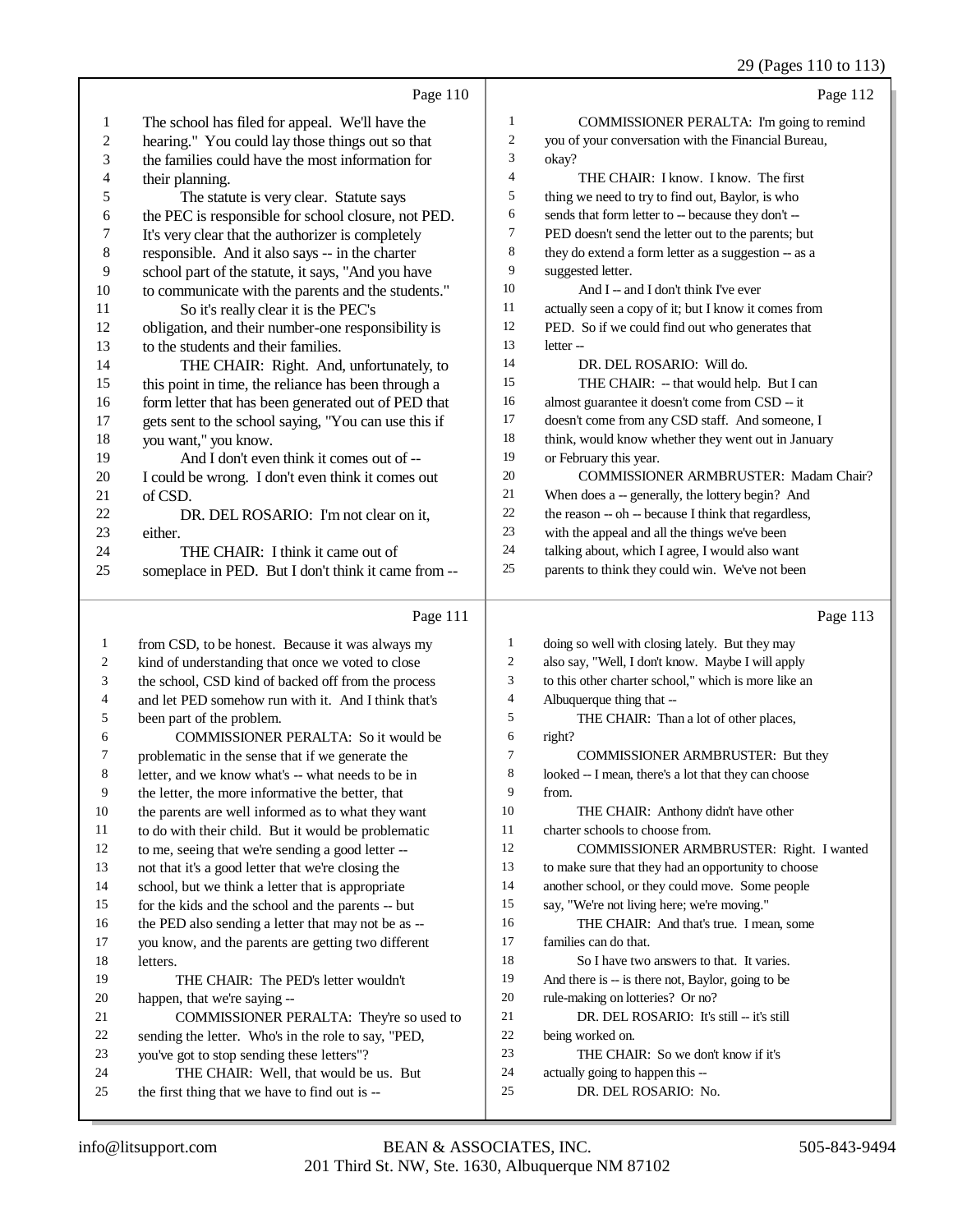# 30 (Pages 114 to 117)

|                  | Page 114                                                                                                     |                          | Page 116                                                                                               |
|------------------|--------------------------------------------------------------------------------------------------------------|--------------------------|--------------------------------------------------------------------------------------------------------|
| 1                | THE CHAIR: But there was -- right. And                                                                       | 1                        | have to be two different letters.                                                                      |
| $\sqrt{2}$       | there was, in that rule-making, there was the                                                                | $\overline{c}$           | MS. KAREN WOERNER: School and parents?                                                                 |
| 3                | creation of time frames for lotteries so that the                                                            | 3                        | Or no?                                                                                                 |
| 4                | schools all were having their lotteries; so it's                                                             | $\overline{\mathcal{A}}$ | THE CHAIR: One for the school that has                                                                 |
| 5                | not, "Oh, I missed this one and" -- it's all over                                                            | 5                        | not appealed; so that's a done deal, and this is                                                       |
| 6                | the place.                                                                                                   | 6                        | what's going to happen. But then that other letter                                                     |
| 7                | So -- but you're right. But I think in                                                                       | 7                        | for a school that is in the process of appealing, we                                                   |
| $\,$ 8 $\,$      | that letter needs to be an identification of                                                                 | $\,8\,$                  | need to let those families know what the time frame                                                    |
| 9                | potential options for parents for the immediate                                                              | 9                        | may look like, so that, you know, this school, boom,                                                   |
| 10               | area, so that -- you know, just so that you're                                                               | 10                       | you can start, you know, the process and have the                                                      |
| 11               | aware, you know.                                                                                             | 11                       | parent meetings a whole lot earlier because they're                                                    |
| 12               | COMMISSIONER ARMBRUSTER: If you're                                                                           | 12                       | not appealing; so it's a done deal.                                                                    |
| 13               | choosing that in the lottery for this -- but that                                                            | 13                       | But this school who's appealing, you know,                                                             |
| 14               | would be nice if the lottery fell at the same time.                                                          | 14                       | you still want to have the parent option meetings so                                                   |
| 15               | THE CHAIR: I don't know whether we can                                                                       | 15                       | that they can make that decision whether they want                                                     |
| 16               | actually get into putting in the letter when the                                                             | 16                       | to keep their child in the school and roll the dice                                                    |
| 17               | lottery for -- especially when you're looking at                                                             | 17                       | on the appeal or make the move, or at least put                                                        |
| 18               | Albuquerque. Because you're looking at, you know,                                                            | 18                       | their child's name in the lottery and be able to                                                       |
| 19               | district charters; you're looking at State charters;                                                         | 19                       | make that decision.                                                                                    |
| $20\,$           | you are looking at magnet schools. But at least a                                                            | $20\,$                   | DR. DEL ROSARIO: This is the initial                                                                   |
| 21               | listing of -- you know, the charters in a two-mile                                                           | $21\,$                   | closure letter, one or the other.                                                                      |
| $22\,$           | radius -- five-mile radius of that school might be                                                           | 22                       | THE CHAIR: Correct. Right. Notifying                                                                   |
| 23               | helpful.                                                                                                     | 23                       | the parents that at the PEC meeting in December, the                                                   |
| 24               | MS. KAREN WOERNER: I was just going to                                                                       | 24                       | PEC voted to not renew the charter contract. And                                                       |
| 25               | suggest you could put a link to the website where                                                            | 25                       | then we'll send that out probably in February                                                          |
|                  |                                                                                                              |                          |                                                                                                        |
|                  | Page 115                                                                                                     |                          | Page 117                                                                                               |
| $\mathbf{1}$     | the list of schools is. Like you said, there are a                                                           | 1                        | instead of January, so that we know for sure whether                                                   |
| $\boldsymbol{2}$ | lot of schools in Albuquerque, and maybe a link in                                                           | $\boldsymbol{2}$         | the school is or is not appealing.                                                                     |
| 3                | your letter. Would these letters be written, then,                                                           | 3                        | DR. DEL ROSARIO: Appealing.                                                                            |
| $\overline{4}$   | like you talked about earlier, by your counsel, like                                                         | $\overline{\mathcal{A}}$ | THE CHAIR: So -- Melissa.                                                                              |
| 5                | we talked about letters earlier?                                                                             | 5                        | MS. MELISSA BROWN: Excuse me,                                                                          |
| 6                | THE CHAIR: Yeah. I think we can -- I                                                                         | 6                        | Commissioner Gipson. But as a parent who had my                                                        |
| 7                | think similar to the letters of concern and so on,                                                           | $\tau$                   | child at New Mexico Connections Academy because I                                                      |
| 8                | we can come up with a basic -- because it's not                                                              | 8                        | didn't know it was an "F" when I put him there,                                                        |
| 9                | going to change; because we don't need statute                                                               | 9                        | couldn't the letter go out in January stating that                                                     |
| 10               | necessari- -- we may need some statute, but I don't                                                          | 10                       | the PEC voted to not renew, the school still may                                                       |
| 11               | know. We don't have to cite the reasons for the                                                              | 11                       | be -- the school has the opportunity to appeal,                                                        |
| 12               | closure.                                                                                                     | 12                       | which could take place in February; so -- you know,                                                    |
| 13               | MS. KAREN WOERNER: You don't.                                                                                | 13                       | that there's --                                                                                        |
| 14               | THE CHAIR: No, not in that letter. But                                                                       | 14                       | THE CHAIR: The appeal won't happen.                                                                    |
| 15               | we do need to outline -- I don't think -- I don't                                                            | 15                       | MS. MELISSA BROWN: The letter from the                                                                 |
| 16               | think we probably have to cite statute, per se, in                                                           | 16                       | PEC is just, like, "We voted to not approve it, and                                                    |
| 17               | that letter. But we should know, you know, the                                                               | 17                       | they may appeal. But it might be closed, and there                                                     |
| 18               | content of that letter and figure out what's going                                                           | 18                       | you go."                                                                                               |
| 19               | to go in it. Because there should be -- also                                                                 | 19                       | MS. JAEGER: So I think you could do one                                                                |
| 20               | included in that letter should be, you know, "There                                                          | 20                       | of two things. In either case, you'd need to                                                           |
| 21               | will be a parent engagement meeting," you know,                                                              | 21                       | basically protect the due process rights of the                                                        |
| 22               | with -- by a certain date, so that parents will know                                                         | $22\,$                   | school that's been non-renewed. So you could do it                                                     |
| 23               | that -- you know, so that you'll know -- I know                                                              | 23                       | in January with a single letter that would basically                                                   |
| 24<br>25         | by -- and we will probably make that -- we'd have to<br>figure that out, because, actually, there's going to | 24<br>$25\,$             | say, "The Commission has voted to non-renew the<br>school," and then we would describe the due process |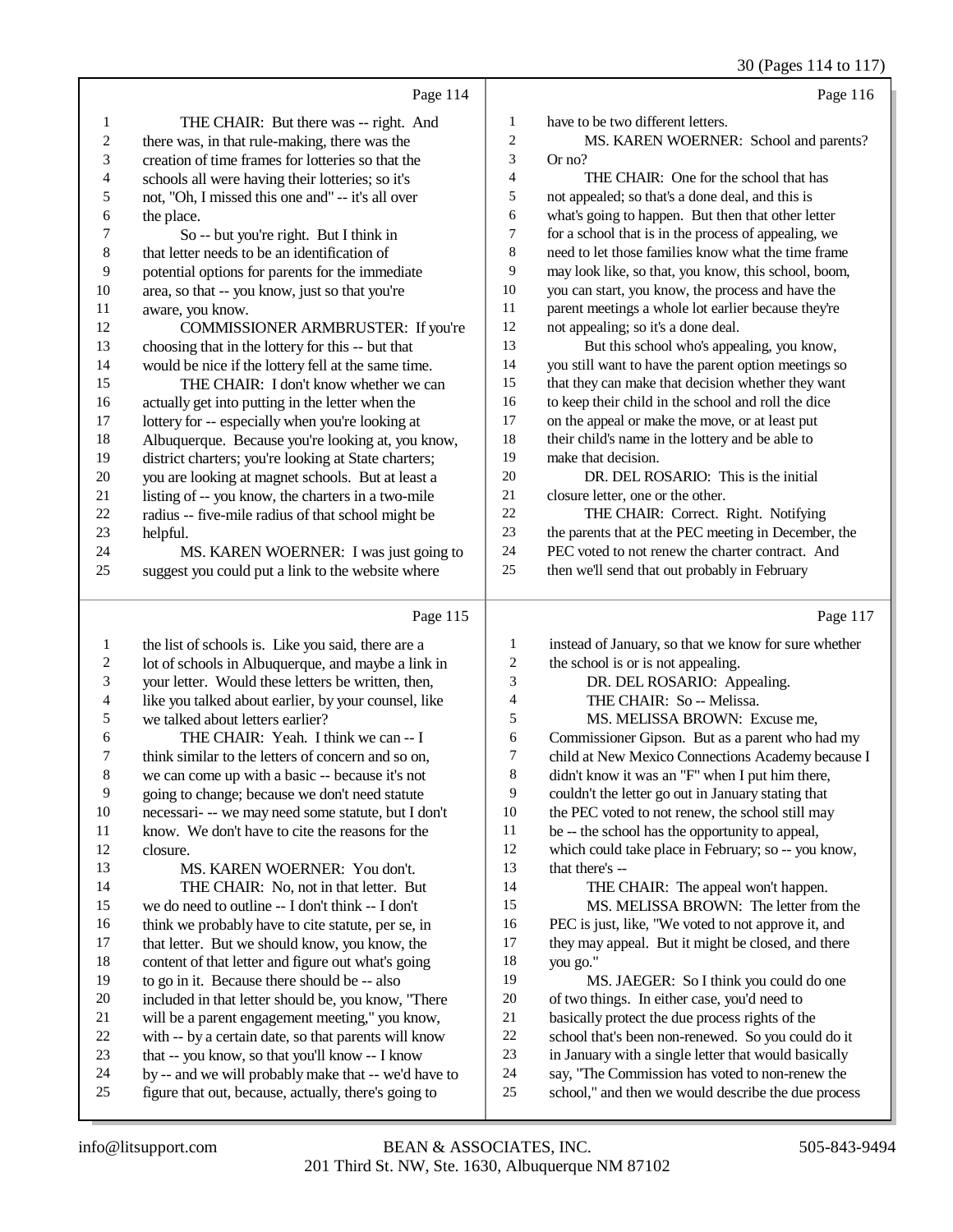31 (Pages 118 to 121)

|    | Page 118                                             |    | Page 120                                             |
|----|------------------------------------------------------|----|------------------------------------------------------|
| 1  | rights that they would have for an appeal.           | 1  | and students.                                        |
| 2  | And we could say -- if you do it in                  | 2  | And as a parent -- not at CSD, I don't               |
| 3  | January, you could say, "We don't know whether or    | 3  | want to do more letters. But as a parent, I would    |
| 4  | not they are going to appeal this. They may. But     | 4  | want to know that a vote had taken place if I was    |
| 5  | this is at least to let you know what the timeline   | 5  | not aware of that meeting in December. I would want  |
| 6  | $is.$ "                                              | 6  | to know a vote had taken place, that a vote had been |
| 7  | But you also don't want to be accused of             | 7  | taken not to approve the school, if you put in that  |
| 8  | prejudicing the school that because they didn't      | 8  | the school has a right to appeal and be very factual |
| 9  | exercise their appeal rights timely, we went in and  | 9  | about it. I would want to know that from you and     |
| 10 | jeopardized their reputation and forced -- you know, | 10 | not the paper and not later. That's just -- I just   |
| 11 | kind of scared everybody away to kind of force them. | 11 | want to underscore what she says.                    |
| 12 | So we would just -- I think it's a little            | 12 | THE CHAIR: Right. Part of it is concern              |
| 13 | bit of a case-by-case basis. We just need to be      | 13 | that it could confuse parents. Because, "Oh, they    |
| 14 | pretty sophisticated that we protect their due       | 14 | might be open, they may not be open," because the    |
| 15 | process rights and we don't run afoul of damaging    | 15 | school may not be communicating appropriately with   |
| 16 | their reputation during the pendency of the appeal.  | 16 | those parents, so they may not know that they did    |
| 17 | THE CHAIR: Right. And for -- I lost my               | 17 | not appeal it.                                       |
| 18 | train of thought. God, that was quick.               | 18 | So they get a letter saying they may                 |
| 19 | <b>COMMISSIONER ARMBRUSTER: But sometimes, I</b>     | 19 | appeal, they may not appeal; and I, as a parent,     |
| 20 | think, clearly, Albuquerque, probably Santa Fe,      | 20 | don't know whether they did or did not.              |
| 21 | probably Las Cruces, they look at -- they have       | 21 | MS. KAREN WOERNER: But could you do a                |
| 22 | reporters or someone up here who are kind of         | 22 | second letter, then, that once the decision is       |
| 23 | reporting what we did; is that right or wrong?       | 23 | made -- we're delaying letting parents know. And I,  |
| 24 | MS. MELISSA BROWN: I don't read the                  | 24 | as a parent, if I missed the fact that there was a   |
| 25 | newspaper.                                           | 25 | renewal meeting in December and don't know anything  |
|    | Page 119                                             |    | Page 121                                             |

| $\mathbf{1}$   | THE CHAIR: Las Cruces rarely does.                   |
|----------------|------------------------------------------------------|
| $\overline{c}$ | COMMISSIONER TOULOUSE: Albuquerque has               |
| 3              | been, what, twice in its last several years.         |
| $\overline{4}$ |                                                      |
|                | THE CHAIR: And people may know because               |
| 5              | it's in the paper. People don't read the paper.      |
| 6              | COMMISSIONER ARMBRUSTER: No. But I'm not             |
| 7              | saying, "No, don't send a letter." I'm just kind of  |
| 8              | expanding to what Ami said, which is we don't want   |
| 9              | to take away the school's right of doing that. But   |
| 10             | I'm just saying maybe for some that it's already out |
| 11             | there.                                               |
| 12             | THE CHAIR: For some, it might be, within             |
| 13             | certain communities. But a lot of people don't read  |
| 14             | the local newspapers.                                |
| 15             | <b>COMMISSIONER ARMBRUSTER: Or it's on TV</b>        |
| 16             | or -- I don't know.                                  |
| 17             | THE CHAIR: I'll be honest. For, like,                |
| 18             | down by me, it's certainly not going to hit the news |
| 19             | at all. And it won't even hit the newspaper, in all  |
| 20             | likelihood. The only time it's going to hit the      |
| 21             | newspaper is if there's, you know, the police in.    |
| 22             | MS. KAREN WOERNER: I just want to                    |
| 23             | underscore what Melissa is saying. And I hear what   |
| 24             | Ami is saying about you don't want to offend. But    |
| 25             | we all have a right, a responsibility to the parents |
|                |                                                      |

| 1              | about it, and then I'm getting something later -- I  |
|----------------|------------------------------------------------------|
| 2              | don't know.                                          |
| 3              | THE CHAIR: I think -- in all honesty, I              |
| $\overline{4}$ | think you're delaying it by about two weeks for when |
| 5              | the letters actually went out. Because the letters   |
| 6              | usually, I think, went out by the end of January.    |
| 7              | MS. KAREN WOERNER: That's good.                      |
| 8              | THE CHAIR: So it's really not a big, you             |
| 9              | know -- those letters aren't. Because we meet in     |
| 10             | December. They're not sent those sample letters      |
| 11             | until sometime in January.                           |
| 12             | MS. KAREN WOERNER: Understood.                       |
| 13             | THE CHAIR: So I don't think it's a                   |
| 14             | lengthy delay with it. But I think it would be       |
| 15             | clearer for parents to -- to know I've got a letter  |
| 16             | saying, "Yes, there is an appeal"; "No, there        |
| 17             | isn't."                                              |
| 18             | MS. KAREN WOERNER: Thank you.                        |
| 19             | COMMISSIONER TOULOUSE: Madam Chair, I                |
| 20             | think in Albuquerque, the schools themselves do the  |
| 21             | rabble-rousing. They're the ones that go to the      |
| 22             | newspaper. They're the ones that go to the TV        |
| 23             | stations, and they're the ones that come up here. I  |
| 24             | don't know that the other communities do that the    |
| 25             | way they do.                                         |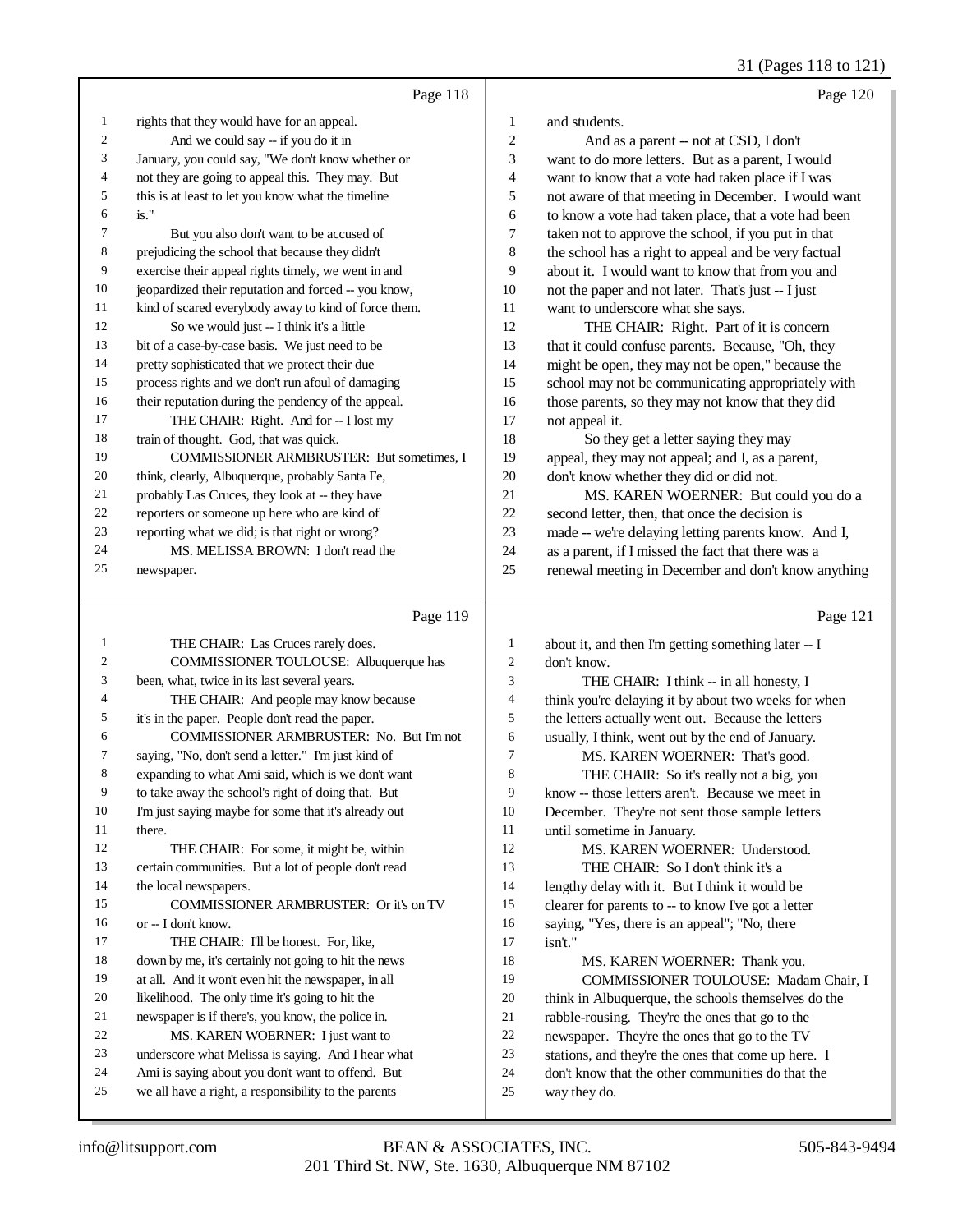32 (Pages 122 to 125)

|              |                                                                                                        |                | $5 - 10$<br>00 122 to 120,                                                                          |
|--------------|--------------------------------------------------------------------------------------------------------|----------------|-----------------------------------------------------------------------------------------------------|
|              | Page 122                                                                                               |                | Page 124                                                                                            |
| 1            | But Albuquerque is close to here. And                                                                  | 1              | doesn't have any money to pay for that.                                                             |
| 2            | because when we take any negative action on a                                                          | 2              | THE CHAIR: That's a conversation for                                                                |
| 3            | charter school, that's the only time I'm used to                                                       | 3              | their governing council to have with why they                                                       |
| 4            | seeing it in the Journal or seeing anything, other                                                     | 4              | decide -- the governance council has to vote whether                                                |
| 5            | than if the Secretary Designate shows up at a school                                                   | 5              | they're going to appeal or not.                                                                     |
| 6            | on TV. But when we're doing something negative, the                                                    | 6              | COMMISSIONER ARMBRUSTER: True.                                                                      |
| 7            | schools get that out there right away.                                                                 | $\tau$         | THE CHAIR: So I think that's the                                                                    |
| 8            | So I think in some ways, it might be                                                                   | 8              | discussion for their governance council to decide,                                                  |
| 9            | better to do that letter soon to have a very factual                                                   | 9              | "Yes, we have the money." "No, we don't have anyone                                                 |
| 10           | letter about what the process is and that a                                                            | 10             | that's going to pony up the money for this." But                                                    |
| 11           | consideration has been -- you know, there were a                                                       | 11             | that's not something that needs to go into the                                                      |
| 12           | number of factors. You don't have to say what they                                                     | 12             | letter.                                                                                             |
| 13           | are, just, "A full review was done, and under                                                          | 13             | COMMISSIONER PERALTA: So they're just                                                               |
| 14           | consideration of all of the information provided,                                                      | 14             | going to tell the guy at PED, "Cut it," which I                                                     |
| 15           | these people were selected to do this, you know,                                                       | 15             | don't think he'll -- I don't think he'll --                                                         |
| 16           | were elected to do this, and decided," and, you                                                        | 16             | DR. DEL ROSARIO: Is that the same guy you                                                           |
| 17           | know, let it go at that.                                                                               | 17             | talked to?                                                                                          |
| 18           | Because otherwise, it's already all                                                                    | 18             | COMMISSIONER PERALTA: I mean, "I'm the                                                              |
| 19           | negative stuff. It's going to get played up. And                                                       | 19             | guy that has to write the letter to tell the school                                                 |
| $20\,$       | it's better to give them that very factual approach                                                    | 20             | they're closing. Now, you're telling me I don't                                                     |
| 21           | to what we're doing. That's -- the other thing is                                                      | $21\,$         | have to write the letter? Yeah, I'm all good with                                                   |
| $22\,$       | in Albuquerque, for people who want to get their                                                       | 22             | that."                                                                                              |
| 23           | kids into a school in the Albuquerque Public School                                                    | 23             | And between Ami and Mark, they'll come up                                                           |
| 24           | system that is in a district other than the one they                                                   | 24             | with a good letter in our behalf. And then we can                                                   |
| 25           | live in, there's also a very short time limit close                                                    | 25             | take a look at it and then -- and vote or decide to                                                 |
|              |                                                                                                        |                |                                                                                                     |
|              | Page 123                                                                                               |                | Page 125                                                                                            |
| $\mathbf{1}$ | to when we're doing this for them to apply to get                                                      | $\mathbf{1}$   | go forward with that.                                                                               |
| 2            | that transfer.                                                                                         | 2              | COMMISSIONER ARMBRUSTER: What were you                                                              |
| 3            | So I think if they're looking at that,                                                                 | 3              | thinking, Gilbert? One letter for January? A                                                        |
| 4            | that's also something that they ought to be able to                                                    | $\overline{4}$ | different one for February? Or just one letter.                                                     |
| 5            | do; not just getting into the lottery for another                                                      | 5              | COMMISSIONER PERALTA: I will leave that                                                             |
| 6            | charter school.                                                                                        | 6              | up to Mark and Ami. I'd like to.                                                                    |
| 7            | So that's my take on it, since I won't be                                                              | $\overline{7}$ | MS. MELISSA BROWN: So with regards to all                                                           |
| 8            | here when all this hits in January. I'll be sitting                                                    | 8              | of this, when you do finally come up with the whole                                                 |
| 9            | there watching the newspaper.                                                                          | 9              | closure procedure, do you envision that being a                                                     |
| 10           | COMMISSIONER ARMBRUSTER: We're going to                                                                | 10             | training that is offered to charter schools?                                                        |
| 11           | send them to you.                                                                                      | 11             | No. Okay.                                                                                           |
| 12           | And the other thing, I guess, that's kind                                                              | 12             | DR. DEL ROSARIO: She's our Technical                                                                |
| 13           | of a deal with this, the school applying for an                                                        | 13             | Assistance.                                                                                         |
| 14           | appeal, they, the school, have to use their money,                                                     | 14             | THE CHAIR: No. I think there will be --                                                             |
| 15           | not State money, for an attorney. So that's a big                                                      | 15             | I think that the procedure that is outlined on a                                                    |
| 16           | thing. This is not a \$100 deal here.                                                                  | 16             | spreadsheet can be provided to the school so that                                                   |
| 17           | So part of the reason someone -- a school                                                              | 17             | the school knows, "This is -- this is the time                                                      |
| 18           | may not choose to -- to appeal --                                                                      | 18             | frame, and this is what's going to be done," so that                                                |
| 19           | THE CHAIR: Oh, that's why Anthony did not                                                              | 19             | the school doesn't, you know -- someone comes down                                                  |
| 20           | appeal. They didn't have funds to do it.                                                               | 20             | to say, "We're here to do this," and it's, like, "I                                                 |
| 21           | COMMISSIONER ARMBRUSTER: I was thinking                                                                | 21             | didn't know you were going to do that."                                                             |
| 22           | that could be perhaps part of the statute or                                                           | 22             | So we need to make sure we clearly                                                                  |
| 23<br>24     | whatever you're going to be quoting for doing it, so                                                   | 23<br>24       | communicate with the school that's closing what the                                                 |
| 25           | that they understand that it's not just that my<br>school is not paying for it; it's because my school | 25             | process is going to be, what -- what, if anything,<br>they need to do to facilitate that, you know, |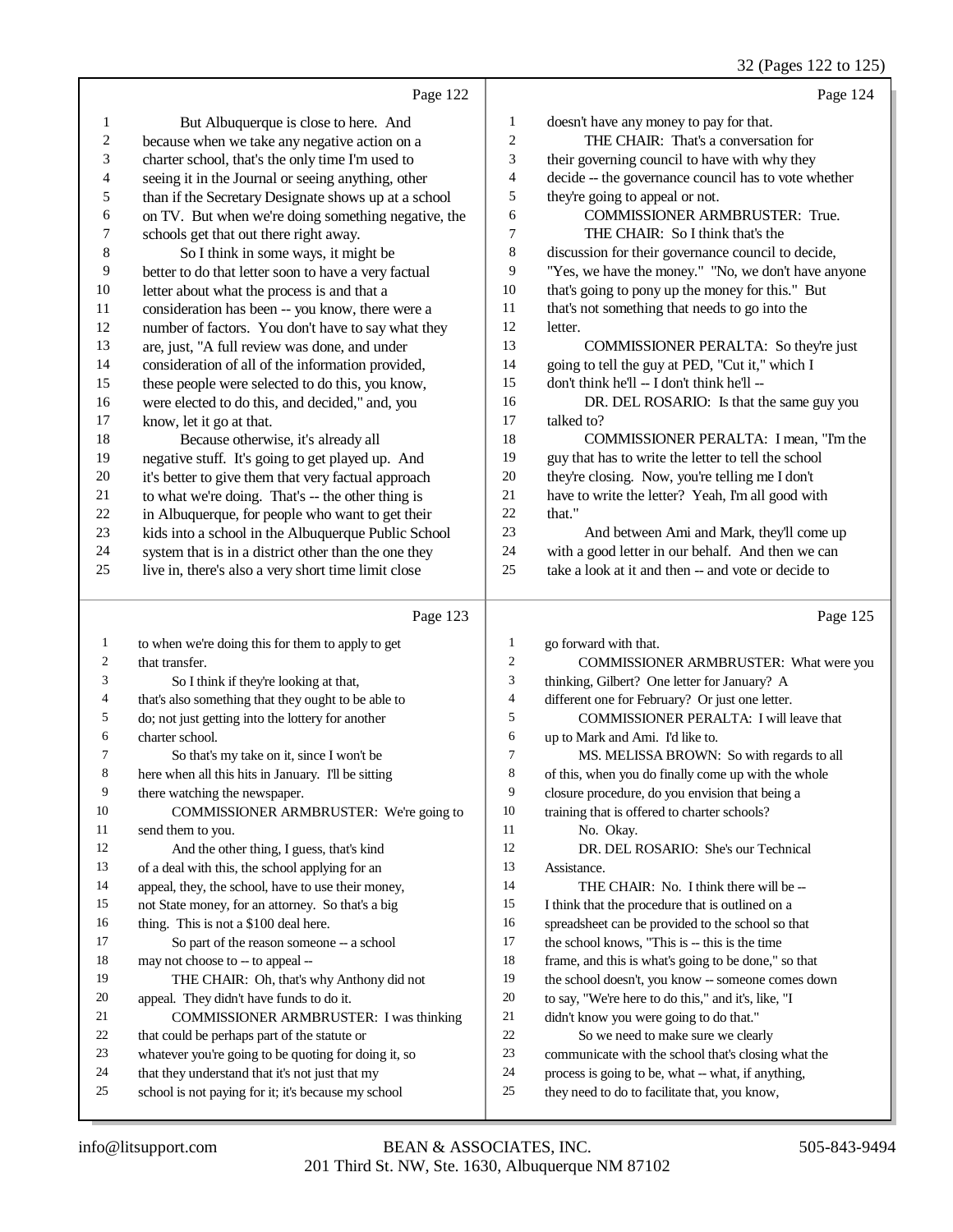33 (Pages 126 to 129)

|                  |                                                      |                          | 33 (Pages 120 to 129)                                |
|------------------|------------------------------------------------------|--------------------------|------------------------------------------------------|
|                  | Page 126                                             |                          | Page 128                                             |
| $\mathbf{1}$     | especially, more probably, just purely in terms of   | 1                        | somewhere else.                                      |
| $\boldsymbol{2}$ | access, so that when, you know, someone comes down   | $\sqrt{2}$               | THE CHAIR: But one thing that we do need             |
| 3                | and says they need to do inventory or whatever, that | $\mathfrak{Z}$           | to make sure is when we are -- when we know the      |
| 4                | they provide the access to those individuals.        | $\overline{4}$           | school is closing -- they've chosen not to appeal or |
| 5                | But beyond that, I don't see this as, you            | 5                        | they've lost the appeal -- there has to be a         |
| 6                | know, training. I don't want to have to train        | 6                        | designated contact person that is going to be        |
| 7                | schools on "what's going to happen in case we close  | $\boldsymbol{7}$         | available beyond the end of the school year, because |
| 8                | you."                                                | $\,8\,$                  | that closure is going to not happen, you know, as we |
| 9                | MS. MELISSA BROWN: I don't, either. I                | 9                        | know now, for a while.                               |
| 10               | just wanted to make sure.                            | 10                       | So that there has to be either someone               |
| 11               | THE CHAIR: No, no. I think as long as we             | 11                       | from the governance council -- you know, unlikely    |
| 12               | have a good line of communication open with the      | 12                       | going to be, like, the head administrator, because   |
| 13               | school, that we've done our level-best to explain to | 13                       | chances are they've taken another job -- but there   |
| 14               | you how this process is going to be, they know who   | 14                       | has to be -- and we have to figure out how we can    |
| 15               | to call if they have a question about it. I think    | 15                       | get this sealed so that this person has this         |
| 16               | then, you know, the ball's in our court to -- to do  | 16                       | obligation. You know what I'm saying? There has to   |
| 17               | it, okay?                                            | 17                       | be this one person identified as being the contact   |
| 18               | COMMISSIONER TOULOUSE: This is a                     | 18                       | person for that school even beyond the close of the  |
| 19               | peripheral question; but I think it's something      | 19                       | school.                                              |
| 20               | somebody should ask information on. It has to do     | 20                       | There's going to have to be access.                  |
| 21               | with the licensure of the principal, executive       | 21                       | There's going to have to be communication about      |
| 22               | director, whoever they are, of the school after they | 22                       | that. So I don't know. In terms of how we can        |
| 23               | have closed it.                                      | 23                       | force someone or even enforce that, we can't,        |
| 24               | THE CHAIR: That's on my list.                        | 24                       | really. But we need some kind of written commitment  |
| 25               | COMMISSIONER TOULOUSE: Because they're               | 25                       | by that contact person.                              |
|                  | Page 127                                             |                          | Page 129                                             |
| 1                | not allowed to be the head of another charter school | $\mathbf{1}$             | MS. JAEGER: Well, initially, in the back             |
| 2                | again if they've been in charge of one that has      | $\overline{c}$           | of my mind, as the Commissioners would review and    |
| 3                | closed.                                              | $\mathfrak{Z}$           | make the decision about a non-renewal or a           |
| 4                | THE CHAIR: Oh, no, no, no. Only if it's              | $\overline{\mathcal{L}}$ | revocation, as part of that motion, you would        |
| 5                | financial.                                           | 5                        | negotiate who would be in charge of it and who would |
| 6                | COMMISSIONER TOULOUSE: Okay. Is there --             | 6                        | be the contact person as part of the closure. And    |
| 7                | does licensure make a notation of that? Because      | 7                        | maybe there's two motions at that time, in the       |
| $\,8$            | there's nothing that says -- I mean, they can go to  | $\,$ 8 $\,$              | second motion. And that would need to be             |
| 9                | another school, a non-charter school -- but that the | 9                        | negotiated.                                          |
| 10               | licensure folks ought to know that so that a school  | $10\,$                   | They would have to identify a person, and            |
| 11               | isn't picking them up. So that's just peripheral.    | 11                       | they would have to identify it as one person. What   |
| 12               | DR. DEL ROSARIO: Sounds like a procedure             | 12                       | do you think?                                        |
| 13               | thing that, yes, CSD will be responsible for         | 13                       | THE CHAIR: And that's fine with me. I'm              |
| 14               | conveying it to the Licensure Bureau.                | 14                       | just trying to figure out how exactly we would do    |
| 15               | THE CHAIR: That would probably happen                | 15                       | that; because we wouldn't want to -- we wouldn't     |
| 16               | more often with a revocation, because we do the      | 16                       | want to necessarily put it into the renewal packet.  |
| 17               | revocations more for -- and also notifications to    | $17\,$                   | "In case you're not renewed, you know, please        |
| 18               | the governance council; because if they're closed    | 18                       | identify who's going to" -- that makes it a little   |
| 19               | for financial reasons, they cannot serve on another  | 19                       | awkward.                                             |
| 20               | governance council. So if that's the case, then      | $20\,$                   | But so how do we put that in the motion?             |
| 21               | there needs to be another letter.                    | 21                       | Or do we put it in the motion that within 10 days,   |

21 there needs to be another letter.<br>22 **COMMISSIONER TOUL** 22 COMMISSIONER TOULOUSE: Also, there needs<br>23 to be some kind of master list kept at CSD on those.

- to be some kind of master list kept at CSD on those.
- 24 Okay. My mind just thought of that. I thought I'd<br>25 better iump it in before it leaves and goes better jump it in before it leaves and goes
- the contact person? MS. JAEGER: I think what my

the school will give us notification of who will be

recommendation would be is you would have more than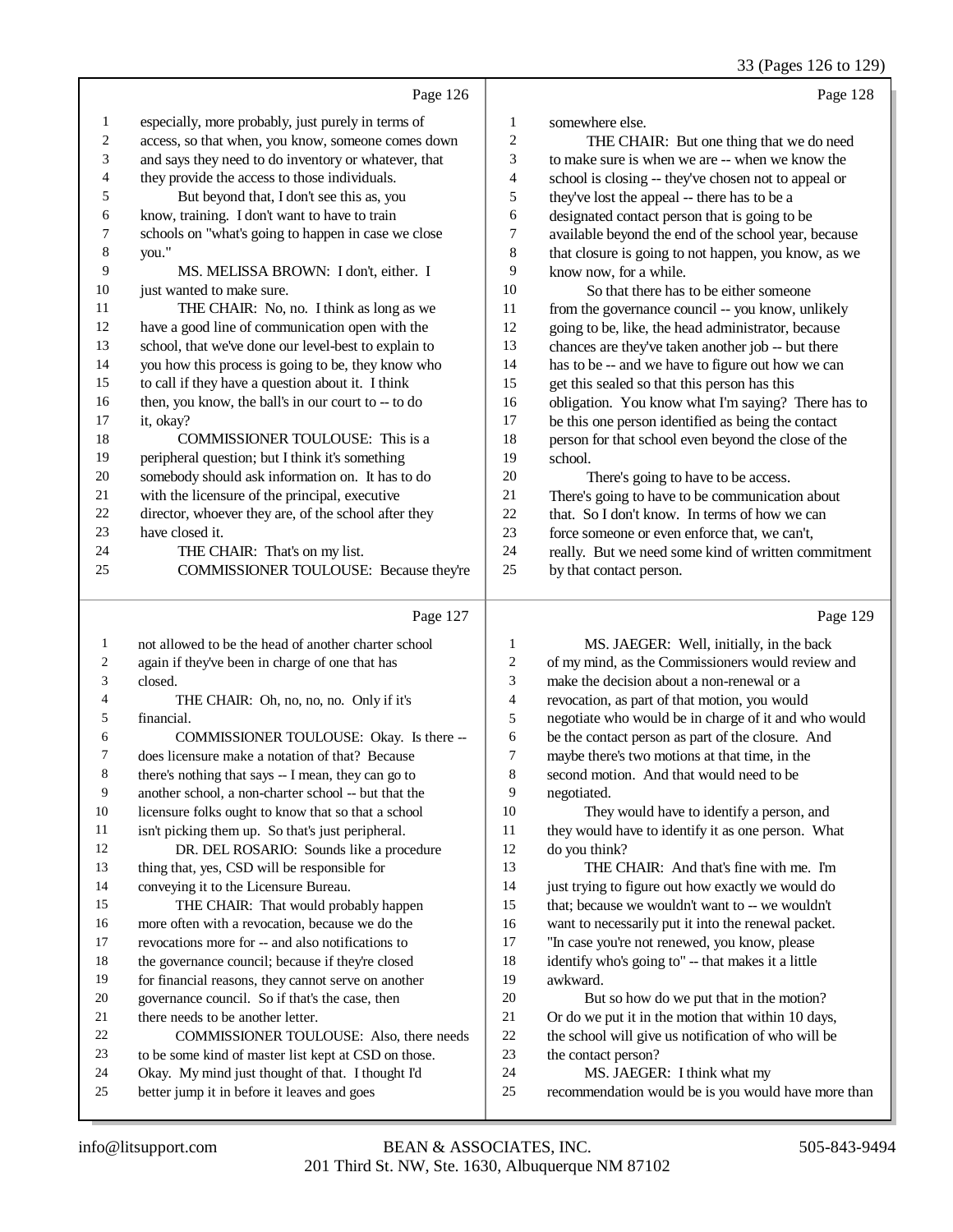34 (Pages 130 to 133)

|                |                                                      |                  | 34 (1 agus 130 tu 133                                |
|----------------|------------------------------------------------------|------------------|------------------------------------------------------|
|                | Page 130                                             |                  | Page 132                                             |
| 1              | one motion. I think you'd want to keep the motion    | 1                | The other thing, too, is having $- I$                |
| $\sqrt{2}$     | to non-renew or to revoke very clean.                | $\sqrt{2}$       | haven't been in the charter world long enough to     |
| 3              | THE CHAIR: Right.                                    | 3                | know that if there have been any other instances     |
| 4              | MS. JAEGER: And you would state the                  | $\overline{4}$   | where gifting of property to -- or tangible property |
| 5              | reasons for the revocation or non-renewal at that    | 5                | to -- to a -- to a non-school has ever happened.     |
| 6              | time.                                                | 6                | Not clear. But my understanding is that was done in  |
| 7              | THE CHAIR: Right.                                    | 7                | a -- in a school governing council meeting late in   |
| 8              | MS. JAEGER: Then there would be a second             | 8                | the year.                                            |
| 9              | motion. If the first motion passed, then there       | 9                | And it -- you know, quite honestly, it was           |
| $10\,$         | would be a second motion around I'll say             | $10\,$           | just overseen. We will certainly take the blame on   |
| 11             | implementing the closure proceeding -- or the        | 11               | that piece with the oversight. Maybe that needs to   |
| 12             | procedure. Sorry. And as part of implementing the    | 12               | be pushed up earlier in the spring, early spring, so |
| 13             | closure procedure, we would say, "Who from the       | 13               | these things can be vetted, make sure it's           |
| 14             | school is going -- or which two or three people will | 14               | appropriate. Because if it's decided by the GC at    |
| 15             | be identified," and have that as part of the motion  | 15               | that school in June they're closing in July, it's    |
| 16             | as well. I mean, it's not like the Commissioners     | 16               | hard to track things down, or --                     |
| 17             | are going to discuss that.                           | 17               | THE CHAIR: No, I think you're right. I               |
| 18             | THE CHAIR: No.                                       | 18               | think that by -- depending on whether -- in          |
| 19             | MS. JAEGER: But we would need that on the            | 19               | February, depending on whether we know if the school |
| $20\,$         | record.                                              | 20               | is appealing or not. So if the school is not         |
| 21             | THE CHAIR: Right. Okay. So we'll                     | 21               | appealing, then I think we need to know who is being |
| 22             | have -- so in December, we'll have that person       | 22               | contracted.                                          |
| 23             | identified. Okay.                                    | 23               | Because I'm assuming that PED doesn't have           |
| 24             | So then -- so then do we think that in               | 24               | the manpower to do that physically themselves,       |
| 25             | March/early April, it's reasonable to, have, like    | 25               | because they've obviously consistently contracted    |
|                | Page 131                                             |                  | Page 133                                             |
| 1              | the school fair so that families have, you know --   | 1                | that out. So that we need to know in February who's  |
| $\overline{c}$ | DR. DEL ROSARIO: Options.                            | $\boldsymbol{2}$ | getting that contract and that we get monthly        |
| 3              | THE CHAIR: -- options, that there's                  | 3                | reports from that provider, and that we are clear in |
|                |                                                      |                  |                                                      |

 someone from Charter School Division, someone from the PEC there, so that parents will be informed on the process of the school records, so that what they need to do, what the school will do in terms of safeguarding the school records, transferring the school records, and, hopefully, even have an opportunity to have whatever other school options are available, that there's representatives from those schools there so that parents can ask any questions that they might have of that school and they can be shown whatever enrollment, you know, form there is. DR. DEL ROSARIO: Yeah, I think it's a good idea. Because it's my understanding of the

# closure checklist, there is almost all of it for --

- that makes sense. It's the school responsibility
- staffing the school. Thinking about the situation
- we currently have with Anthony, having an oversight
- there, the PEC, and/or PED, actually, almost your mini site visit, because even to get that piece, I
- think it isn't in the closure protocol that we
- currently have.
- reports from that provider, and that we are clear in that contract that that provider understands the 5 procurement responsibilities that they have so that they have so that it is -- you know, they're 6 they know -- so that it is -- you know, they're<br>
7 clear on -- so that they can communicate to the
- 7 clear on -- so that they can communicate to the<br>8 school appropriately how or how they can't dist school appropriately how or how they can't dispose
- 9 of that property.<br>10 MS. JAEC 10 MS. JAEGER: Right. Just to add to that,<br>11 I think that it might be smart for the PEC to I think that it might be smart for the PEC to consider whether or not they really would want to delegate so much authority to a person contracted with the closure process, about notifying the State Board of Finance.
- 16 THE CHAIR: Oh, right.<br>17 MS. JAEGER: Because
	- MS. JAEGER: Because we may not want to
- 18 delegate that authority, because it's too much<br>19 responsibility. If it slips through the cracks.
- responsibility. If it slips through the cracks,
- 20 ultimately, the Public Education Commission is<br>21 responsible. 21 responsible.<br>22 So the
- 22 So they would have to notify us of the<br>23 values and the process for decommissioning
	- values and the process for decommissioning any
- public property. But we would be the ones that
- would still be responsible for working with the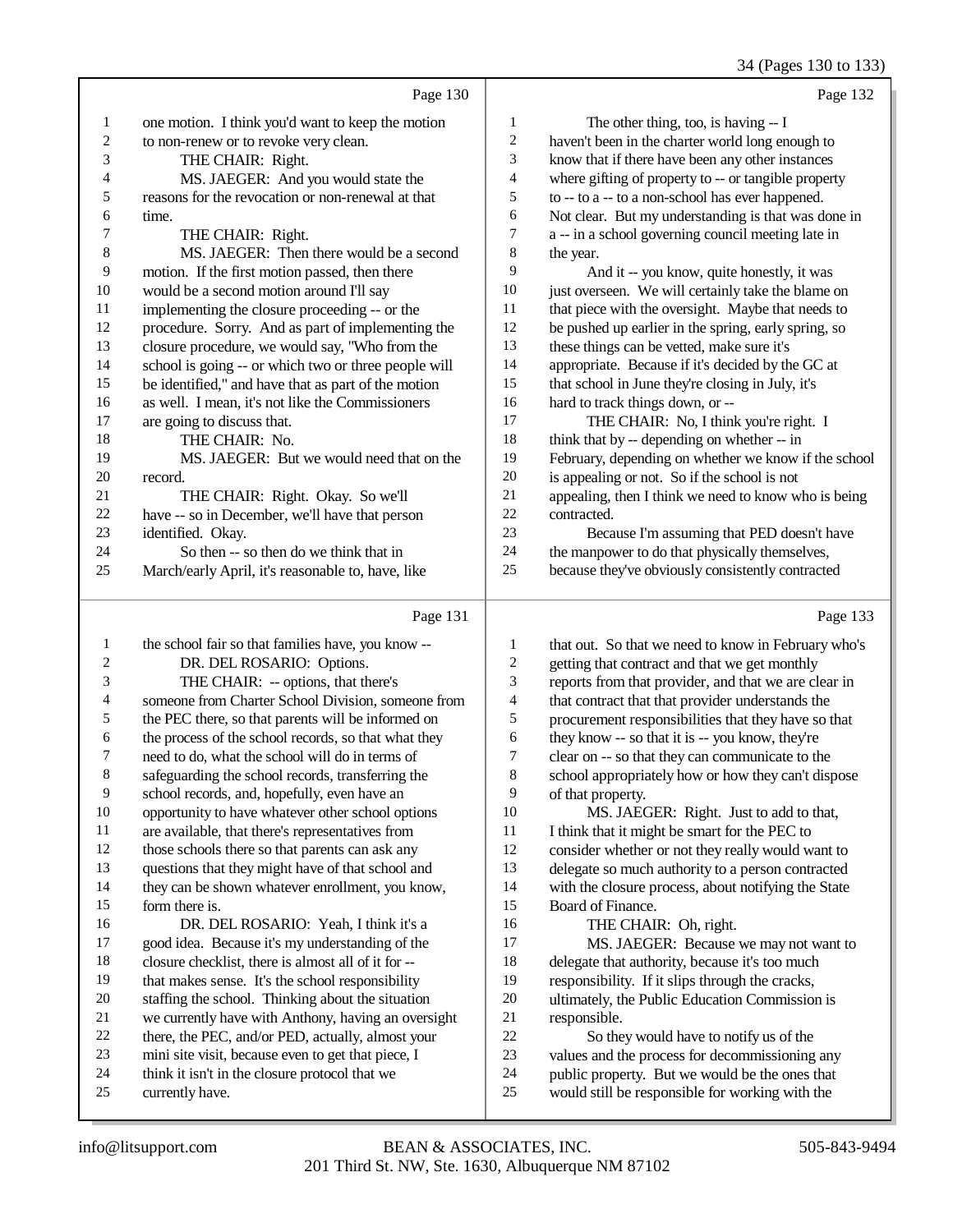35 (Pages 134 to 137)

|                |                                                      |                | 33 (Pages 134 to 137)                                |
|----------------|------------------------------------------------------|----------------|------------------------------------------------------|
|                | Page 134                                             |                | Page 136                                             |
| 1              | State Board of Finance.                              | $\mathbf{1}$   | MS. LAUREL PIERCE: That is something we              |
| $\overline{c}$ | Because you're right. The threshold is               | $\mathfrak{2}$ | could put in the introductory training that is to    |
| 3              | \$25,000, yeah?                                      | 3              | all new governing board members. It could be a       |
| 4              | THE CHAIR: Okay. So then, obviously,                 | 4              | simple slide, "Just please be aware, in the unlikely |
| 5              | that would be delayed just a little bit if they were | 5              | event"                                               |
| 6              | appealing. You know, that timeline is -- but I want  | 6              | MS. MELISSA BROWN: Excuse me. I don't                |
| 7              | to go back to March/April and the parent fair for    | 7              | think that's appropriate for the introductory        |
| 8              | just a second and say that I think we also need to   | 8              | training, because those people have so much to       |
| 9              | do something for staff, so that staff knows what     | 9              | remember.                                            |
| 10             | their options are as well.                           | 10             | THE CHAIR: Last thing they want to                   |
| 11             | They understand -- they're being fully               | 11             | remember is having something to do with the closing  |
| 12             | apprised of what's going to happen with their health | 12             | of the school they're barely getting involved with.  |
| 13             | insurance, what's going to happen with their         | 13             | "Holy crap, they're going to close."                 |
| 14             | retirement, you know, so that there's a fair process | 14             | MS. MELISSA BROWN: I think something                 |
| 15             | there.                                               | 15             | along the lines that once December comes around and  |
| 16             | <b>COMMISSIONER ARMBRUSTER: What I would</b>         | 16             | the vote is taken, that gets sent out to those       |
| 17             | hope would only be a two-minute conversation for     | 17             | particular schools.                                  |
| 18             | Laurel, I think. But, you know, when you're --       | 18             | THE CHAIR: Right. I think that                       |
| 19             | because you're doing the governing council things,   | 19             | spreadsheet on who's responsible for what. And I     |
| 20             | right?                                               | 20             | think it's also important for us -- and it does      |
| 21             | I just think -- you know, you can say it             | 21             | create a little bit of a burden for the one who      |
| 22             | in a very light way, "In the likely case that you    | 22             | collects the e-mails. But I think documentation      |
| 23             | should close, you need to know your obligations are  | 23             | from the governance council so that we know that in  |
| 24             | you cannot give away your stuff. It belongs to the   | 24             | the minutes, there's been a discussion of the        |
| 25             | State."                                              | 25             | closure, that it's documented in their minutes that  |
|                |                                                      |                |                                                      |
|                | Page 135                                             |                | Page 137                                             |
| 1              | I don't think it has to be a long thing.             | 1              | they sent the letter out. Even though we may have    |
| 2              | But why would you be talking with your staff -- I    | $\sqrt{2}$     | it, you know, they may not have sent it out.         |
| 3              | think Melissa was talking about, "Am I sort of       | 3              | You know, it's -- so that we know that               |
| 4              | supposed to be doing training about doing that?"     | $\overline{4}$ | that's been -- that the -- you know, the governance  |
| 5              | No, I don't think that you should. But it            | 5              | council has notified the -- the --                   |
| 6              | ought to be mentioned and written down in something  | 6              | MS. MELISSA BROWN: Families and staff.               |
| 7              | that they get. Don't they get stuff written down?    | 7              | THE CHAIR: Whoever is there. Because                 |
| 8              | Do they get anything? Handouts? I don't know.        | 8              | sometimes people from the governance council don't   |
| 9              | THE CHAIR: Not about closure.                        | 9              | all come up, or any of them come up, to a meeting.   |

|    | I don't think it has to be a long thing.            | 1  | they sent the letter out. Even though we may have   |
|----|-----------------------------------------------------|----|-----------------------------------------------------|
| 2  | But why would you be talking with your staff -- I   | 2  | it, you know, they may not have sent it out.        |
| 3  | think Melissa was talking about, "Am I sort of      | 3  | You know, it's -- so that we know that              |
| 4  | supposed to be doing training about doing that?"    | 4  | that's been -- that the -- you know, the governance |
| 5  | No, I don't think that you should. But it           | 5  | council has notified the -- the --                  |
| 6  | ought to be mentioned and written down in something | 6  | MS. MELISSA BROWN: Families and staff.              |
| 7  | that they get. Don't they get stuff written down?   | 7  | THE CHAIR: Whoever is there. Because                |
| 8  | Do they get anything? Handouts? I don't know.       | 8  | sometimes people from the governance council don't  |
| 9  | THE CHAIR: Not about closure.                       | 9  | all come up, or any of them come up, to a meeting.  |
| 10 | MS. LAUREL PIERCE: Not about closure                | 10 | So we know that the governance council itself has   |
| 11 | unless it's on the horizon. And then we start       | 11 | been fully apprised of the fact that, "In December, |
| 12 | trying to direct the schools to, you know, be       | 12 | we voted not to keep the school open," so that that |
| 13 | cognizant that, "There are protocols and procedures | 13 | January governance council meeting should indicate  |
| 14 | you must follow," and things of that nature. But    | 14 | that they were made aware of the fact that the      |
| 15 | $it's not -$                                        | 15 | school -- you know, and -- so -- and that starts    |
| 16 | COMMISSIONER ARMBRUSTER: I thought there            | 16 | their discussion on the appeal or not. Because they |
| 17 | was some basic handout they got. You could put      | 17 | would have to have that in January.                 |
| 18 | under "Closures," you must check with somebody      | 18 | MS. LAUREL PIERCE: So a question. You               |
| 19 | first. That's all I'm saying.                       | 19 | had talked about sending out a checklist, a closure |
| 20 | MS. LAUREL PIERCE: You could put that in            | 20 | checklist to the school, listing all of the         |
| 21 | the introductory training that everybody has to     | 21 | procedures for them. Is that -- what was the        |
| 22 | take.                                               | 22 | timeline on that? Would that be appropriate to      |
| 23 | COMMISSIONER ARMBRUSTER: That's all I'm             | 23 | include the governing board, all the members of the |
| 24 | saying. I didn't want you to have to put huge       | 24 | governing board in that same send; so it would not  |
| 25 | preparations. Maybe people don't think about that.  | 25 | only go to the head administrator, but it would go  |
|    |                                                     |    |                                                     |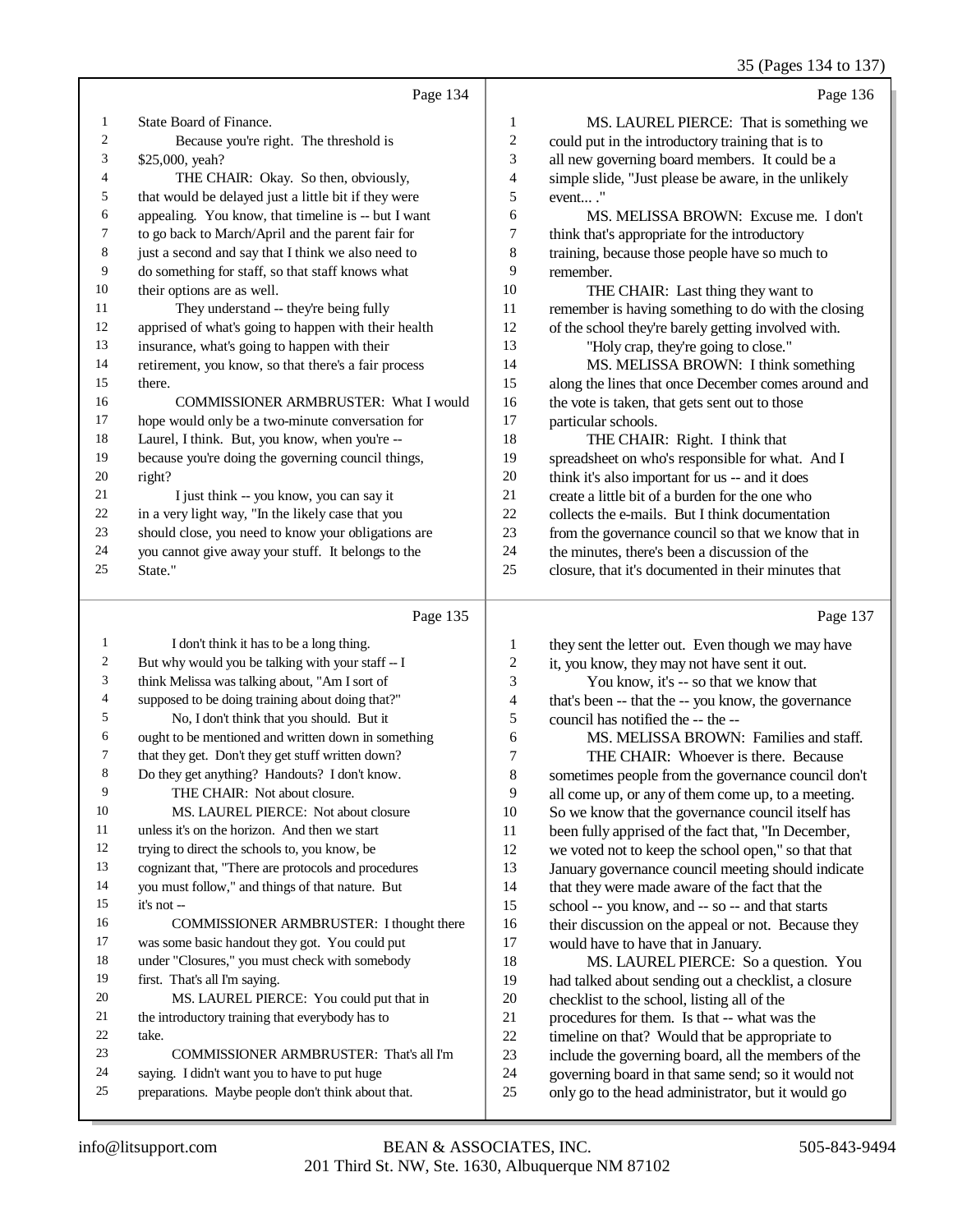36 (Pages 138 to 141)

|                  |                                                      |                          | 30 (Pages 138 to 141)                                              |
|------------------|------------------------------------------------------|--------------------------|--------------------------------------------------------------------|
|                  | Page 138                                             |                          | Page 140                                                           |
| $\mathbf{1}$     | to the governing board? Would that fit with your     | 1                        | DR. DEL ROSARIO: I mean, we also take the                          |
| $\boldsymbol{2}$ | timelines as far as getting your notice to the       | $\boldsymbol{2}$         | personnel records. But the last school, it was                     |
| 3                | governing board?                                     | 3                        | SAHQ, I know that they had actually taken the                      |
| 4                | THE CHAIR: I think that checklist could              | $\overline{\mathcal{L}}$ | personnel and vendor records, I believe, to close                  |
| 5                | go out in January.                                   | 5                        | things out for the year.                                           |
| 6                | MS. LAUREL PIERCE: Okay. And just make               | 6                        | THE CHAIR: Okay. So let me ask you.                                |
| 7                | sure we copy all the governing board members so that | $\boldsymbol{7}$         | What happened to those personnel records after they                |
| 8                | they're all fully aware of their responsibilities.   | $\,$ 8 $\,$              | took them?                                                         |
| 9                | THE CHAIR: Yes. So then it goes beyond               | 9                        | DR. DEL ROSARIO: I want to say it's still                          |
| 10               | who's listed in the contract as the contact, so that | 10                       | with them.                                                         |
| 11               | it goes to all the governance council so that we     | 11                       | COMMISSIONER ARMBRUSTER: Don't personnel                           |
| 12               | haven't -- someone can't say, "I didn't know," yeah. | 12                       | records have recommendations and that --                           |
| 13               | So March or April, we're doing the school            | 13                       | THE CHAIR: Absolutely, sure, a lot of                              |
| 14               | fair. I guess we'll have to look at -- because the   | 14                       | confidential information in them, absolutely. I'm                  |
| 15               | bulk of the closure is going to happen after school  | 15                       | not even sure if a financial manager has the                       |
| 16               | closes, you know, that the only thing that could     | 16                       | authority to look at those personnel records.                      |
| 17               | potentially begin to happen, and really can't, is -- | 17                       | <b>COMMISSIONER ARMBRUSTER: I'm not</b>                            |
| 18               | I guess we have to look at how quickly after the     | 18                       | understanding why a financial manager takes --                     |
| 19               | last day of school do we want the records removed    | 19                       | COMMISSIONER TOULOUSE: Payroll records,                            |
| 20               | from the school.                                     | 20                       | but not personnel records.                                         |
| 21               | What's a practical timeline for that? I              | 21                       | MS. LESLIE KELLY: But they already have                            |
| 22               | would say the day of; but that's me. I know it has   | 22                       | payroll in their system.                                           |
| 23               | to happen quickly. But that, I am sure, has -- or    | 23                       | THE CHAIR: Nor should they have their                              |
| 24               | maybe I'm not sure -- has to come from PED.          | 24                       | eyes on them.                                                      |
| 25               | Is it PED that are the only ones that pick           | 25                       | MS. JAEGER: And they may not separate                              |
|                  | Page 139                                             |                          | Page 141                                                           |
| $\mathbf{1}$     | up those records?                                    | $\mathbf{1}$             | them. They should be separated.                                    |
| $\boldsymbol{2}$ | DR. DEL ROSARIO: Yeah. Yeah, we're the               | $\boldsymbol{2}$         | COMMISSIONER ARMBRUSTER: That's something                          |
| 3                | ones that primarily take the records; although, I    | 3                        | that all schools should be doing; is that right? In                |
| 4                | know that one of the business management folks, like | 4                        | general, should all schools -- I don't know what the               |
| 5                | the Vigil Group, has taken some of the -- some of    | 5                        | TPS's do. But for charters, should we have adult                   |
| 6                | the personnel to close things out, yes.              | 6                        | personnel files separate from the payroll things?                  |
| 7                | THE CHAIR: So, yeah, that's -- well --               | $\tau$                   | COMMISSIONER TOULOUSE: Yes.                                        |
| $\,8\,$          | and that's actually two different things. We're      | 8                        | COMMISSIONER ARMBRUSTER: So they never                             |
| 9                | talking about the student records, and then we've    | 9                        | need to take those other ones.                                     |
| 10               | got personnel records.                               | 10                       | COMMISSIONER TOULOUSE: That's basic                                |
| 11               | DR. DEL ROSARIO: The student records, for            | 11                       | management.                                                        |
| 12               | sure, we take.                                       | 12                       | COMMISSIONER ARMBRUSTER: So they always                            |
| 13               | THE CHAIR: But the Vigil Group has only              | 13                       | should be --                                                       |
| 14               | taken personnel records for schools that they've     | 14                       | <b>COMMISSIONER TOULOUSE:</b> Any business                         |
| 15               |                                                      |                          |                                                                    |
| 16               |                                                      | 15                       |                                                                    |
|                  | been working with.                                   | 16                       | should have them separate.<br>THE CHAIR: So we need to look at who |
| 17               | DR. DEL ROSARIO: Yes. That's right.                  | 17                       | would be the appropriate agent to take the personnel               |
| 18               | Yes.<br>THE CHAIR: Maybe that's something we need    | 18                       | records to -- and where they should go; because                    |
| 19               | to look at. Because I think we need to make sure     | 19                       | that's a good question.                                            |
| 20               | that it's not just -- because let's be honest.       | 20                       | DR. DEL ROSARIO: Absolutely. It's --                               |
| 21               | We've got issues with some business managers. So I   | 21                       | THE CHAIR: Where do personnel records go?                          |
| 22               | have concerns with what they might do with those     | $22\,$                   | Do they go with these 70 years of other files?                     |
| 23               | personnel records. So I think we might need our      | $23\,$                   | MS. KAREN WOERNER: I don't think you're                            |
| 24               | hand in who is picking up those personnel records    | 24                       | required to do that. I don't know what the                         |
| 25               | and making sure that they're being --                | 25                       | requirement is.                                                    |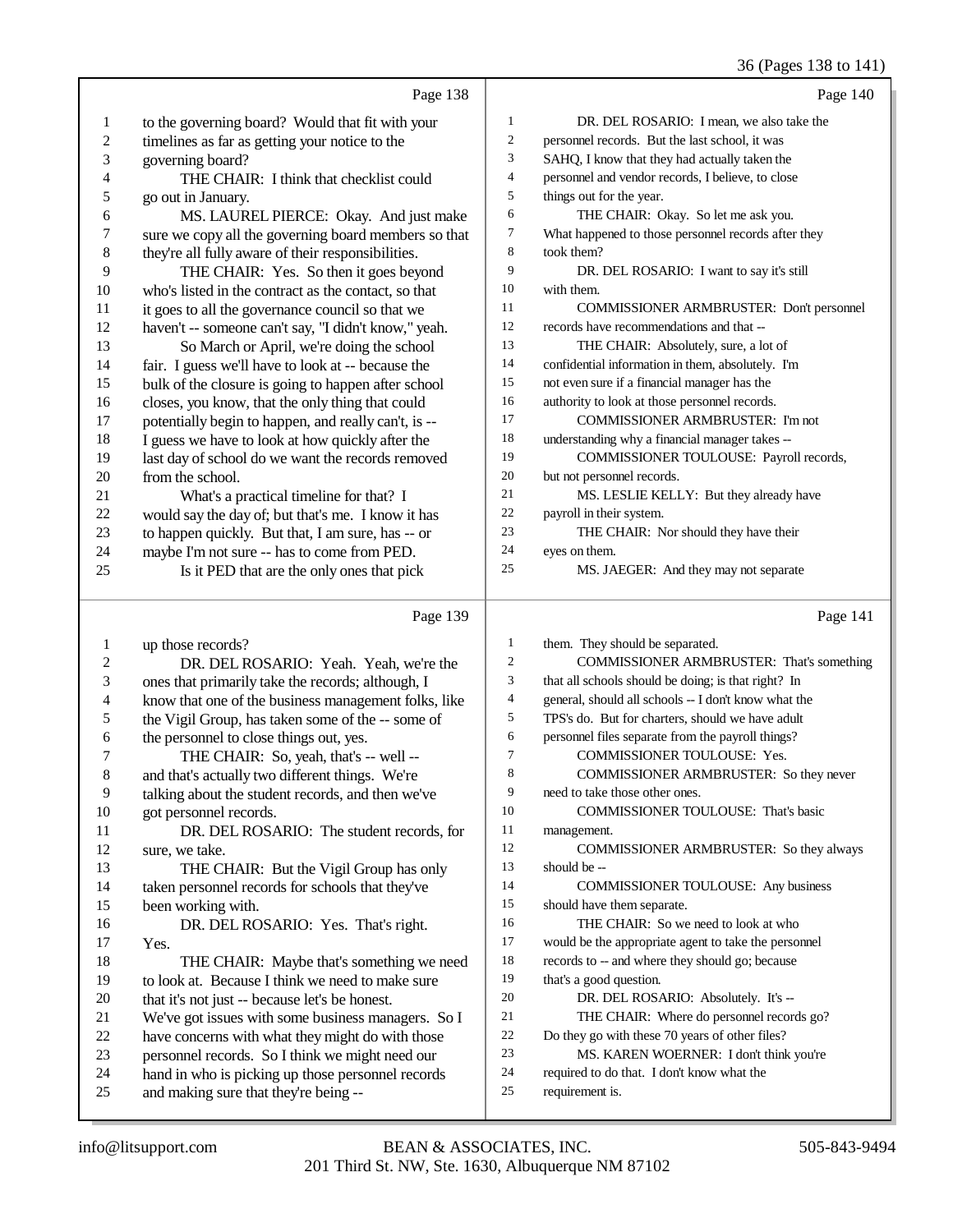37 (Pages 142 to 145)

|    | Page 142                                             |    | Page 144                                             |
|----|------------------------------------------------------|----|------------------------------------------------------|
| 1  | THE CHAIR: You have to keep them for a               | 1  | the school year, and I'm not -- my school is         |
| 2  | while; because if I -- if I want -- if I want to --  | 2  | closing. Odds are those letters of reprimand and     |
| 3  | I have to be able to access my personnel files,      | 3  | everything else for that year are staying in there,  |
| 4  | certainly, for a period of time. If I want to go     | 4  | because I'm just locking the door and going away;    |
| 5  | someplace else, I have to be able to access my       | 5  | and the evaluations, that they just need to be       |
| 6  | personnel files.                                     | 6  | disposed of appropriately.                           |
| 7  | MS. KAREN WOERNER: And some would be                 | 7  | That's what we need to -- that would have            |
| 8  | needed to provide a verification of employment.      | 8  | to be in the scope of the contract. It's amazing     |
| 9  | DR. DEL ROSARIO: We do have a vast                   | 9  | what doors this opens.                               |
| 10 | majority of personnel records of other schools that  | 10 | DR. DEL ROSARIO: It's -- yeah. We've had             |
| 11 | have closed. Poor Dolores actually has to do the     | 11 | these discussions even before these two situations   |
| 12 | employment verifications when, you know, former      | 12 | came up.                                             |
| 13 | employees apply.                                     | 13 | THE CHAIR: Yeah, yeah. Okay. So do we                |
| 14 | THE CHAIR: But what happens to the                   | 14 | want to establish an actual time frame for when the  |
| 15 | letters of reprimand and the evaluations?            | 15 | student records need to be removed from that closed  |
| 16 | COMMISSIONER JOHNSTON: Lots of things go             | 16 | school? Or no?                                       |
| 17 | away at the end of the school year. If I'm           | 17 | DR. DEL ROSARIO: Well, it seems like                 |
| 18 | reprimanded in a school year, at the end of the      | 18 | someone had mentioned the last day of -- of when the |
| 19 | year, my file is expunged if that's a reprimand.     | 19 | students are there; because at least staff will      |
| 20 | Your evaluation is always there. But it doesn't go   | 20 | still be there to help out, to gather that           |
| 21 | to anyone else. And no other school district can     | 21 | information.                                         |
| 22 | request it. And you send a copy of the evaluation.   | 22 | THE CHAIR: That's fine. Last school day,             |
| 23 | THE CHAIR: I understand that. But my                 | 23 | someone from PED is there, or people, depending on   |
| 24 | question is, what actually physically happens to the | 24 | probably the size of the school, that PED will       |
| 25 | personnel files that has those evaluations in them   | 25 | remove all student records and personnel records?    |
|    | Page 143                                             |    | Page 145                                             |

## Page 143 |

| 1              | when the school closes? Where do they go?            | 1  | Well, if -- because if we're putting the personnel   |
|----------------|------------------------------------------------------|----|------------------------------------------------------|
| 2              | DR. DEL ROSARIO: We don't discard them.              | 2  | records in that contractor's -- I think we'd have to |
| 3              | We're looking at potentially digitizing -- because   | 3  | put that timeline, that -- in that contract, that    |
| $\overline{4}$ | we have a lot of files. We don't discard those       | 4  | that provider will also remove personnel records.    |
| 5              | personnel files.                                     | 5  | MS. JAEGER: Well, help me out. I mean --             |
| 6              | (Commissioners speak simultaneously.)                | 6  | so for the -- yes, they can go in and get the        |
| 7              | MS. JAEGER: I think it would go, once                | 7  | personnel records. But don't you want to make a      |
| 8              | again, to the scope of work for the person who -- or | 8  | distinction between licensed personnel and certified |
| 9              | the entity that's contracted to do the closure. But  | 9  | personnel that PED licensure would want to have      |
| 10             | I think you're going to -- you know, I suggest --    | 10 | access to and retain, as opposed to non-licensed,    |
| 11             | you know, you have to sort out whether if it's       | 11 | non-certified staff?                                 |
| 12             | licensed personnel or other employees. Because the   | 12 | THE CHAIR: Yes.                                      |
| 13             | licensure information needs to stay with PED, that   | 13 | MS. JAEGER: If they're going in to secure            |
| 14             | information around licensure, because that will go   | 14 | the student records, they at least would want to     |
| 15             | with the person throughout their career.             | 15 | secure certified and licensed personnel?             |
| 16             | But there's the same level of                        | 16 | MS. MEGAN SHANNON: With all due respect              |
| 17             | confidentiality that would attach to staff that's    | 17 | also, what's the difference? Licensure is just a     |
| 18             | not licensed. And then we would just sort out in     | 18 | piece of paper in the file, right? The licensure is  |
| 19             | the scope of who is authorized to do the work and    | 19 | tagged to the person, and it's in our database. If   |
| 20             | have a responsibility around confidentiality and     | 20 | we're talking about personnel, we should be talking  |
| 21             | work through who gets the records and how they're    | 21 | about personnel, licensed or not. What's the         |
| 22             | stored.                                              | 22 | difference?                                          |
| 23             | THE CHAIR: And if someone needs to shred             | 23 | MS. JAEGER: There's a huge difference                |
| 24             | them, then they'd shred them, you know. And that's   | 24 | between the authority supervising, you know, a       |
| 25             | fine, if it's -- you know, because it's the end of   | 25 | custodian or supervising -- I'm not talking about an |
|                |                                                      |    |                                                      |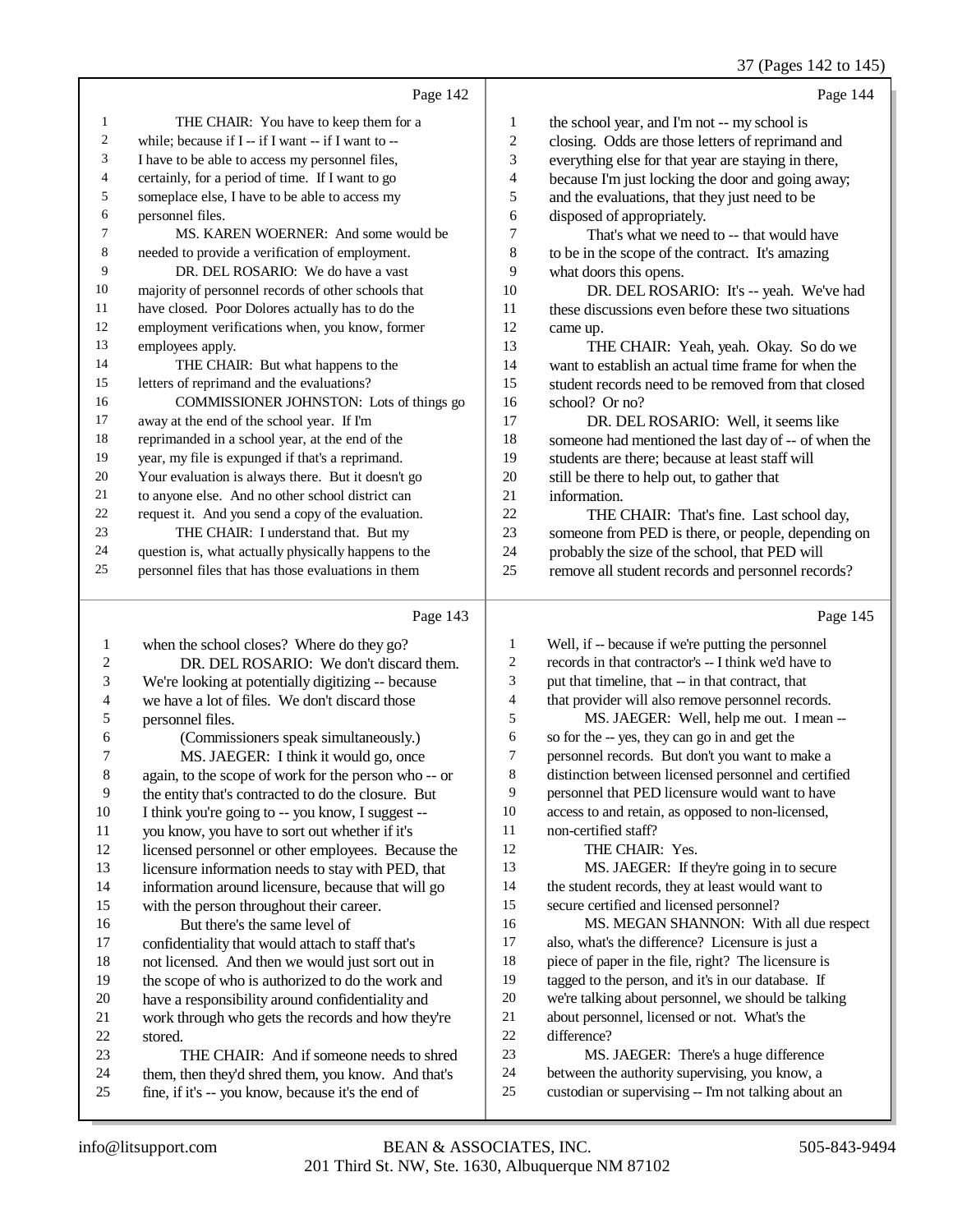### 38 (Pages 146 to 149)

|    | Page 146                                             |                | Page 148                                             |
|----|------------------------------------------------------|----------------|------------------------------------------------------|
| 1  | EA -- but even administrative staff.                 | $\mathbf{1}$   | not much we're going to be able to do if they        |
| 2  | MS. MEGAN SHANNON: But EAs, right?                   | 2              | haven't. But at least we know if the bulk of the     |
| 3  | MS. JAEGER: I said not EAs, not teachers,            | 3              | kids haven't been placed somewhere, what's going on  |
| 4  | because you -- PED has an obligation, and there's a  | $\overline{4}$ | there? There's got to be something wrong.            |
| 5  | huge provision in statute as to what happens and the | 5              | So now let me ask, should we put something           |
| 6  | rights of individuals who are licensed and so on.    | 6              | in there about closing out the financial records and |
| 7  | MS. MEGAN SHANNON: But we're talking                 | 7              | assuring that everything's been -- we get an         |
| 8  | about a file; right? So we're trying to establish a  | 8              | assurance that everything has been paid, there's no  |
| 9  | policy for a file of that person. If we are          | 9              | outstanding debt, so that we need an assurance from  |
| 10 | required by statute to retain records, it wouldn't   | 10             | the business manager that everything has been closed |
| 11 | constitute a licensed or a non-certified employee.   | 11             | out appropriately?                                   |
| 12 | It would be an employee, correct? Paid by State      | 12             | And I don't have the -- I don't                      |
| 13 | money.                                               | 13             | necessarily have the wording for that. But we need   |
| 14 | MS. JAEGER: Right. So get all the                    | 14             | to know that they have paid all their bills.         |
| 15 | records for all personnel, regardless.               | 15             | MS. JAEGER: Sort of like an audit, a                 |
| 16 | DR. DEL ROSARIO: Take it all. Yeah.                  | 16             | final audit. And also just remember that the         |
| 17 | THE CHAIR: Okay. Does anyone have any                | 17             | statute defines who gets paid. If there are not      |
| 18 | suggestions they want to add into this? So that I    | 18             | enough funds, there's a priority that's in statute   |
| 19 | think by the middle of May, is it reasonable to say  | 19             | for when a school closes.                            |
| 20 | that we get notification of the fact that all        | 20             | THE CHAIR: And if I remember correctly,              |
| 21 | students have been appropriately placed in a school  | 21             | there is actually -- PED does -- does PED do the     |
| 22 | so that the school knows where everyone's going?     | 22             | final audit? Or is that done by their business       |
| 23 | And if there's someone --                            | 23             | manager? Or do they contract that out to do a final  |
| 24 | COMMISSIONER PERALTA: Who does that? The             | 24             | audit for -- because I know there is a final audit.  |
| 25 | school?                                              | 25             | And I do believe they put an assessment on the       |
|    |                                                      |                |                                                      |
|    | Page 147                                             |                | Page 149                                             |

### Page 147

 THE CHAIR: Yeah. Because the school would have the request for the transfer of the record, so that they would know. And it's part of their job to make -- to facilitate -- you know, even if the parents are reluctant in making that move, by the middle of May, we have to have this figured out, so that by the middle of May -- you know, by our May meeting, we get a notification that all of the students in the school have -- DR. DEL ROSARIO: Transitioned, yeah. THE CHAIR: -- transitioned to another school? 13 DR. DEL ROSARIO: I think -- yeah. I mean -- yeah. COMMISSIONER PERALTA: What happens if they don't have all of the -- 17 THE CHAIR: Well, then the school has to identify why. You know, they've moved. You know, the parents have, you know, not communicated with us. But at least the school -- the burden is on the 21 school to -- DR. DEL ROSARIO: To place the kids. THE CHAIR: Yeah. Yeah, that they're not just sitting back and saying, "We're done." But they should be able to -- let's face it. There's school of about \$10,000 for that audit. DR. DEL ROSARIO: Okay. Like, you mean in addition to the regular annual audit? THE CHAIR: Correct. There's a separate final audit that's done of the school. And I -- if I remember correctly, that dollar amount from one of the last schools that we closed was about \$10,000. So could you check to see if that's contracted out to a separate group, if they rely on the business manager to do that with a separate contract, or how exactly that's done? 12 But I know there is -- because I think I saw with some closure work that -- you know, the \$10,000 for the final audit. DR. DEL ROSARIO: I'll check on that. THE CHAIR: Okay. Thanks. And that way, we can plug that in for that May time frame, if 18 that's -- it would depend. I don't -- I honestly don't know how long it takes for that final audit. So that might be into June, that by the end of June we have that information. DR. DEL ROSARIO: Yes. THE CHAIR: So if you could get an idea, either from past closures, what that -- you know, what that time frame looks like and who exactly does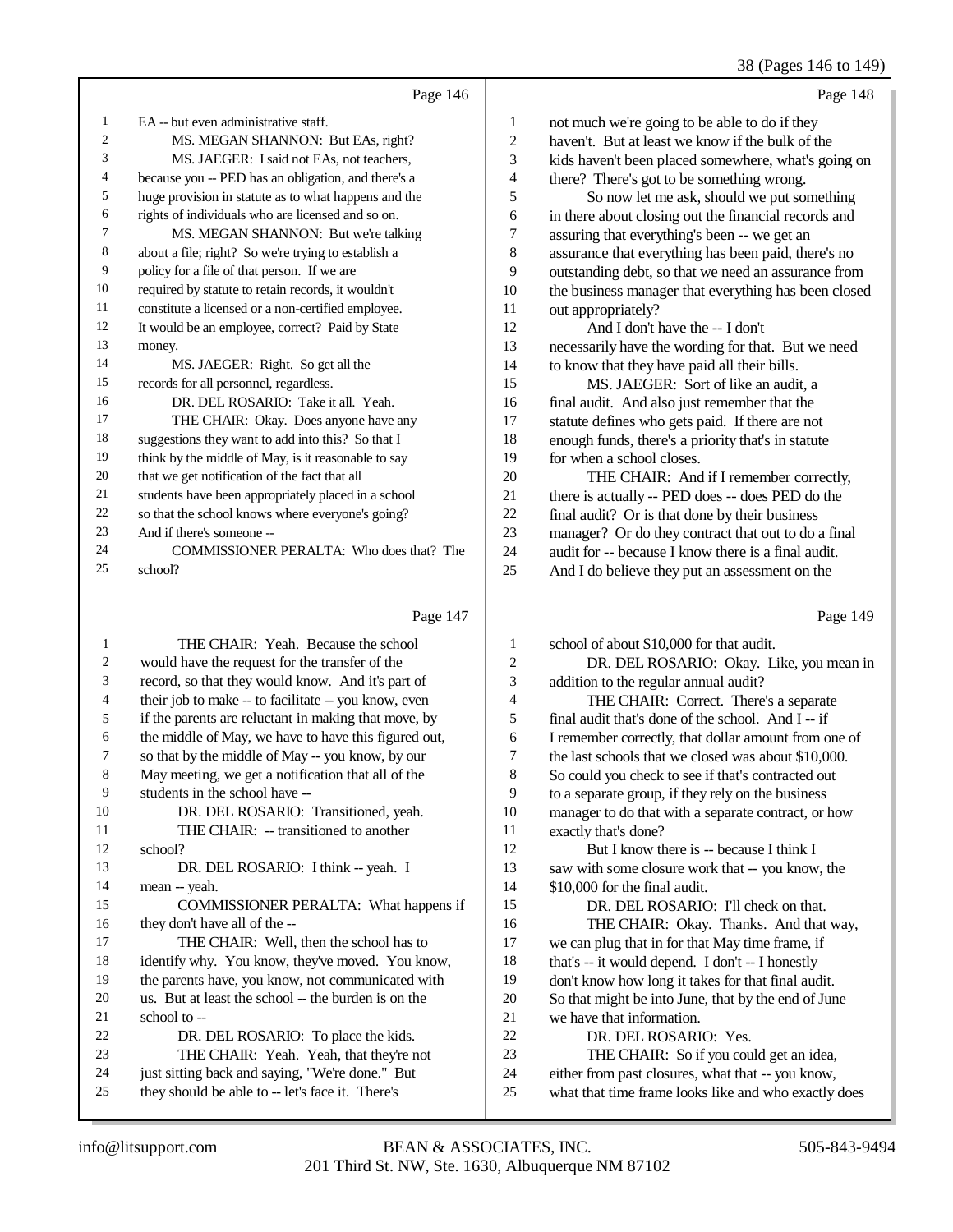# 39 (Pages 150 to 153)

|    | Page 150                                             |                | Page 152                                             |
|----|------------------------------------------------------|----------------|------------------------------------------------------|
| 1  | that final audit.                                    | 1              | attention that, you know, given the last meetings    |
| 2  | DR. DEL ROSARIO: Will do.                            | $\overline{2}$ | that we had, that maybe there was something missing  |
| 3  | THE CHAIR: Okay. Thanks. Okay. Are we                | 3              | in there, in either the rubric or the application.   |
| 4  | good? Okay.                                          | $\overline{4}$ | THE CHAIR: Right. And I think if we look             |
| 5  | And this, we'll work this up into a                  | 5              | at the renewal and kind of look at them together and |
| 6  | spreadsheet so that we can vote on it, like --       | 6              | track them together, that would be better for us.    |
| 7  | because I -- it's something that we need to vote on. | 7              | MS. JAEGER: Okay.                                    |
| 8  | Not tomorrow, because it's not on the agenda. But    | 8              | THE CHAIR: Okay? So hold onto these.                 |
| 9  | it is something that we will have to vote on.        | 9              | COMMISSIONER ARMBRUSTER: Just one thing,             |
| 10 | DR. DEL ROSARIO: Okay. So you'd like us              | 10             | Madam Chair. If you all heard feedback when you      |
| 11 | to write up the timeline, duties, responsibilities,  | 11             | were presenting and doing that, I think that's       |
| 12 | and then have that be ready, correct? Okay.          | 12             | probably more where I was coming from in terms of    |
| 13 | THE CHAIR: Right. I think that'll -- and             | 13             | someone said, "Oh, this was" -- I don't know -- last |
| 14 | by that time, you'll have the -- that last financial | 14             | year, we did the budget, because it wasn't --        |
| 15 | piece.                                               | 15             | something about the budget, whatever.                |
| 16 | DR. DEL ROSARIO: Yes.                                | 16             | So I think if you all have feedback, that            |
| 17 | THE CHAIR: Okay. Thanks. Appreciate it.              | 17             | would be good to give somebody to send out. Because  |
| 18 | Okay. Why do I have the academic                     | 18             | you're on the front lines there. We sort of just     |
| 19 | framework?                                           | 19             | get it.                                              |
| 20 | MS. MELISSA BROWN: It's the new                      | 20             | And we might have something, too. But                |
| 21 | application you wanted. Rubric.                      | 21             | more feedback from people who are going through.     |
| 22 | DR. DEL ROSARIO: Rubric for the new                  | 22             | "Gee, I wish you had had -- wish it said this, or    |
| 23 | applicant applications. It just happens to be        | 23             | wish it didn't do that."                             |
| 24 | titled, the first part, "Academic Framework."        | 24             | That's just for your information.                    |
| 25 | THE CHAIR: Oh, I got you. Because I                  | 25             | DR. DEL ROSARIO: No, absolutely. That's              |
|    |                                                      |                |                                                      |

|    | Page 151                                             |                | Page 153                                             |
|----|------------------------------------------------------|----------------|------------------------------------------------------|
| 1  | think I'm looking at the academic framework.         | 1              | what we meant about trying to get --                 |
| 2  | DR. DEL ROSARIO: No.                                 | $\mathfrak{2}$ | THE CHAIR: Right. And as schools are now             |
| 3  | MS. MELISSA BROWN: There's a single first            | 3              | finishing up their renewal applications, they may    |
| 4  | page.                                                | $\overline{4}$ | also have verbalized, you know, "Why did we have to  |
| 5  | THE CHAIR: Got you. Sorry. Actually,                 | 5              | $d$ o this?"                                         |
| 6  | I'm going to beg forgiveness. Can I take a short     | 6              | And sometimes it's. "Because." But other             |
| 7  | break?                                               | 7              | times it's, like, "Okay, it really doesn't make      |
| 8  | (Recess taken, from 2:12 p.m. to 2:30)               | 8              | sense that you have to do that. Or maybe we can do   |
| 9  | $p.m.$ )                                             | 9              | it some other way." So if there -- if we can look    |
| 10 | THE CHAIR: I'm going to make a                       | 10             | at both of them, that would probably be helpful.     |
| 11 | suggestion, that we hold off with this rubric and    | 11             | So as we're getting ready to actually                |
| 12 | application. And she's going to take my suggestion   | 12             | close out this year, we wanted to take a look at     |
| 13 | before I even make it. But we're not ending, hon,    | 13             | what -- and lay out, if we could, a tentative work   |
| 14 | so hang in.                                          | 14             | session calendar for next year.                      |
| 15 | <b>COMMISSIONER RUIZ: I know.</b>                    | 15             | So I'm going to ask you folks if there's             |
| 16 | THE CHAIR: And we hold off. And at the               | 16             | some kind of policy and/or procedure that you feel   |
| 17 | next work session, we look at the rubric for renewal | 17             | is either missing and/or needs updated that you can  |
| 18 | applications, and we can do both of them together.   | 18             | think of so that we can put that on for sure.        |
| 19 | DR. DEL ROSARIO: Well, we kind of left it            | 19             | We regularly need to look at the new                 |
| 20 | open. You know, we had talked about -- I think it's  | 20             | applications before they go out, the renewal         |
| 21 | easy enough to update any grammatical errors, update | 21             | applications before we go -- before they actually go |
| 22 | any dates that were put in there, so we could do it  | 22             | out so that we've got them tweaked. So we have to    |
| 23 | for the next year, June 1st, et cetera. That's       | 23             | put them in a timely fashion. And I think if we do   |
| 24 | straightforward, easy enough.                        | 24             | it at the next work session, we'll be good to go --  |
| 25 | But I was just bringing it to you all's              | 25             | DR. DEL ROSARIO: Okay.                               |
|    |                                                      |                |                                                      |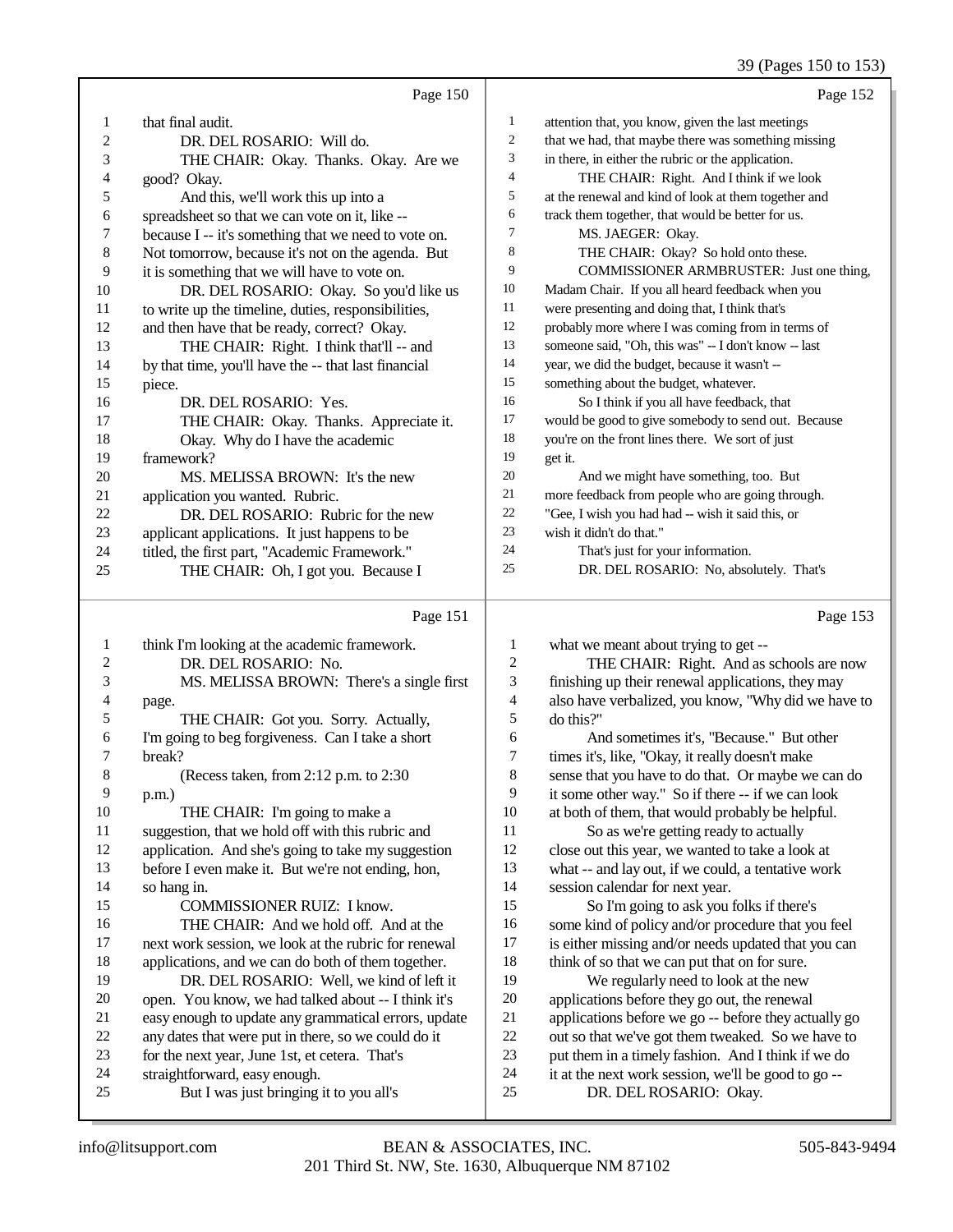|    |                                                      |                          | 40 (Pages 154 to 157)                                |
|----|------------------------------------------------------|--------------------------|------------------------------------------------------|
|    | Page 154                                             |                          | Page 156                                             |
| 1  | THE CHAIR: -- for the -- for next year.              | $\mathbf{1}$             | is related to everybody, you know, in the district.  |
| 2  | There was something else I was thinking.             | $\overline{c}$           | But I think anywhere in Albuquerque -- for           |
| 3  | MS. LAUREL PIERCE: Madam Chair, the                  | $\mathfrak{Z}$           | instance, I think in Santa Fe, I think there's       |
| 4  | Notice of Intent needs to be updated, too; because   | $\overline{\mathcal{L}}$ | enough schools in Taos that -- you know, in          |
| 5  | that has a January deadline that it needs to be      | 5                        | Las Cruces, and those are our main areas -- that     |
| 6  | posted.                                              | 6                        | there's absolutely no reason for a governance        |
| 7  | THE CHAIR: Okay. And we do vote on that.             | 7                        | council to allow, especially the head of school or a |
| 8  | So that we should put that on the -- we don't need   | $\,$ 8 $\,$              | governance council member, to hire one of their      |
| 9  | to put that on the work session, because I think     | 9                        | relatives.                                           |
| 10 | it's really the date.                                | 10                       | MS. MELISSA BROWN: Can you clarify                   |
| 11 | MS. LAUREL PIERCE: Dates.                            | 11                       | whether you want to know if they have it in their    |
| 12 | THE CHAIR: Yeah. But thanks for                      | 12                       | bylaws, or whether they've actually hired someone?   |
| 13 | reminding us. We'll put that on the agenda for the   | 13                       | THE CHAIR: If they've hired someone. But             |
| 14 | next meeting, so that any date that needs to be      | 14                       | they can have it in the bylaws also.                 |
| 15 | changed, we can do that.                             | 15                       | MS. MELISSA BROWN: They can have in their            |
| 16 | So that's -- that's on there. I had                  | 16                       | bylaws that they will not waive the nepotism.        |
| 17 | something that I was thinking of, and now I can't -- | 17                       | MS. KAREN WOERNER: They could have a                 |
| 18 | COMMISSIONER TOULOUSE: Madam Chair, if               | 18                       | waiver.                                              |
| 19 | you remember, several months ago, I had requested    | 19                       | COMMISSIONER TOULOUSE: Yeah. But if                  |
| 20 | just to have it on the record that down the line, I  | 20                       | that's in the bylaws, we still need to have a        |
| 21 | felt there should be training in the Indian          | 21                       | listing, I think.                                    |
| 22 | Education Act for both the staff and us. We have     | 22                       | MS. MELISSA BROWN: I don't think there's             |
| 23 | more reservation schools; we have more students off  | 23                       | anything in statute that says they have to inform us |
| 24 | the reservation but who are under that Act at our    | 24                       | if they have waived.                                 |
| 25 | schools.                                             | 25                       | COMMISSIONER TOULOUSE: We ask them to                |
|    | Page 155                                             |                          | Page 157                                             |
| 1  | And I'm not sure that it's clearly                   | $\mathbf{1}$             | inform us on a lot of things that aren't in the      |
| 2  | understood, because we've kind of neglected it. But  | $\overline{c}$           | statute or aren't clear in the statute. But I think  |
| 3  | I think it's important. Because I know in at least   | 3                        | it important because of the problems that it's       |
| 4  | one instance, we could have been sued. And we        | $\overline{4}$           | caused. Just the most recent one was the             |
| 5  | weren't, and they worked with us. But we could have  | 5                        | La Promesa: so                                       |
| 6  | been.                                                | 6                        | DR. DEL ROSARIO: Just who's hired a                  |
| 7  | And I just -- and I know we had so many              | 7                        | relative.                                            |
| 8  | other things on our plate, I wasn't going to get     | 8                        | MS. MELISSA BROWN: Do you mean Indian Ed             |
| 9  | into an argument about dealing with that. But I      | 9                        | training for the PEC? But the implementation of      |
| 10 | would recommend that even though I won't be here.    | 10                       | your training does include a presentation from --    |
| 11 | Another item -- I'm not sure it's work               | 11                       | COMMISSIONER TOULOUSE: No. I think it                |
| 12 | study -- but I wanted to bring up again, I had asked | 12                       | needs to be for all of the staff here, not just you  |
| 13 | a few months back also for a listing of schools that | 13                       | that does the training, and everybody here. Because  |
| 14 | had made exceptions to the nepotism rule for their   | 14                       | there's some -- you know, real intricacies with some |
| 15 | employees. Because I think that's important for      | 15                       | of that that we haven't taken into account. And,     |
| 16 | everybody to be aware of, before you go out and do   | 16                       | say, we have several schools that are strictly on    |
| 17 | your site visit, for us to know; because I mean,     | 17                       | reservations whose board members are completely on   |
| 18 | that's part of what got us in trouble at La Promesa. | 18                       | the reservation, that makes that one a real touchy   |
| 19 | And it's gotten us in trouble other places.          | 19                       | subject, as opposed to just groups of students that  |
| 20 | And I'm not sure that -- and I think maybe           | 20                       | still come into our schools that are on the          |
| 21 | that should be part of the training for the          | 21                       | reservation.                                         |
| 22 | governance council, also; because I don't see in our | 22                       | So I just thought it was time; because as            |
| 23 | schools, in general -- most of our schools are in    | 23                       | I say, I knew that we were real close to getting     |
| 24 | areas where it's not necessary to hire a relative.   | 24                       | sued, and, luckily, they weren't. They chose to      |
| 25 | That's in the tiny school districts where everybody  | 25                       | work with us, but they could have. And I'd just as   |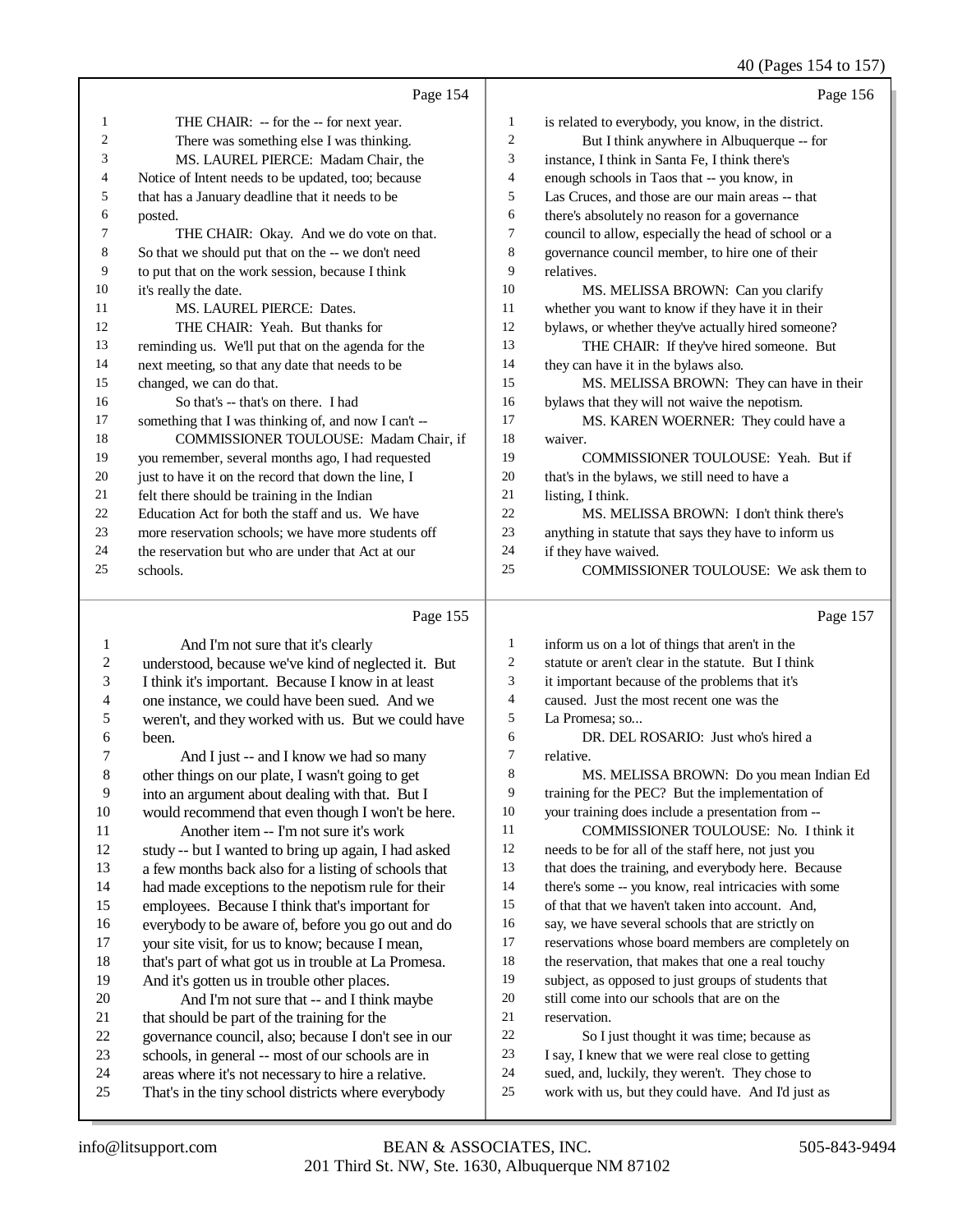|              |                                                      |                  | 41 (Pages 158 to 161)                                |
|--------------|------------------------------------------------------|------------------|------------------------------------------------------|
|              | Page 158                                             |                  | Page 160                                             |
| 1            | soon not ever get in a legal situation, because when | 1                | when it's something unique. You know, the -- maybe   |
| 2            | you do that, it's always adversarial after that.     | 2                | the Sign Language Academy, there might be a specific |
| 3            | Just like any time there's been an appeal            | 3                | instance. They don't have one right now. But there   |
| 4            | of one of our decisions and the appeal has been      | 4                | could be.                                            |
| 5            | overturned, whether it's by the Secretary or by the  | 5                | MS. MELISSA BROWN: I can give an example             |
| 6            | courts, it creates, from that point on, a tension    | 6                | of Hózhó. The only -- one of the therapists that     |
| 7            | between this body and the schools. And the schools   | 7                | can work with kids is related to Patrick, who's one  |
| 8            | think they really don't have to do what we say,      | 8                | of the founders of the school; it's his sister. So   |
| 9            | because they just have to go to the Secretary or go  | 9                | how could they get a contract with her?              |
| 10           | to the court again.                                  | 10               | COMMISSIONER TOULOUSE: Well, that's                  |
| 11           | And so any of those things lets us at                | 11               | suspicious right there. That whole school has been   |
| 12           | least know where there might be a problem coming so  | 12               | suspicious, and we lost appeals on that one. So      |
| 13           | you we can look at it.                               | 13               | there's going to be tension there.                   |
| 14           | THE CHAIR: I think it might have to be a             | 14               | MS. MELISSA BROWN: Well, I don't have                |
| 15           | policy that we pass; because it's not -- there's     | 15               | that type of opinion about the school. But that is   |
| 16           | nothing statutorily that requires them to make       | 16               | an example of -- of a situation where if there's a   |
| 17           | that --                                              | 17               | specific therapist, and there is --                  |
| 18           | COMMISSIONER TOULOUSE: No. But it could              | 18               | COMMISSIONER TOULOUSE: Then they would               |
| 19           | be in our policy; or if it comes down to it, we      | 19               | have to explain that there are no others available.  |
| 20           | could have for a rule-making. But I don't think it   | 20               | And there -- you know, as long as that's clear. But  |
| 21           | has to be a rule-making.                             | 21               | then it might take special questioning then -- you   |
| 22           | MS. JAEGER: PED has rules.                           | $22\,$           | know, on a visit to make sure, you know, just --     |
| 23           | COMMISSIONER TOULOUSE: But of reporting              | 23               | again, we're responsible for every cent of the State |
| 24           | to us.                                               | 24               | money that's being spent. And I want to make sure    |
| 25           | THE CHAIR: But not to report to us,                  | 25               | we're not getting taken like we have been several    |
|              | Page 159                                             |                  | Page 161                                             |
| $\mathbf{1}$ | right.                                               | 1                | times in the past.                                   |
| 2            | MS. JAEGER: Oh.                                      | $\boldsymbol{2}$ | DR. DEL ROSARIO: Oh, absolutely. It's a              |
| 3            | COMMISSIONER TOULOUSE: But --                        | 3                | good point. And we haven't done it at every school,  |
| 4            | THE CHAIR: If we simply passed a policy              | 4                | only when it's come up. And there are schools, even  |
| 5            | that schools need to notify us when they have voted. | 5                | in Albuquerque, that those -- those things have been |
| 6            | Because all it requires is a vote of the governance  | 6                | waived.                                              |
| 7            | council. But the schools need to notify us when the  | 7                | COMMISSIONER TOULOUSE: Oh, I'm well aware            |
| 8            | governance council has taken that vote, just so that | 8                | of several that they've done that. I mean, ask some  |
| 9            | also there's that assurance that the governance      | 9                | questions at MAS, you know.                          |
| 10           | council has, in fact, taken that vote so everyone is | 10               | THE CHAIR: I don't necessarily have a                |
| 11           | aware.                                               | 11               | huge issues with it; but, you know, it's --          |
| 12           | COMMISSIONER TOULOUSE: And probably a                | 12               | COMMISSIONER TOULOUSE: It needs to be                |
| 13           | brief justification. If it's a position that         | 13               | upfront, though. It needs to be known by everybody.  |
| 14           | anybody could fill, as opposed to a specific kind.   | 14               | THE CHAIR: That's what makes it okay,                |
| 15           | For instance, in an area -- I mean, you know,        | 15               | because everyone knows, and it's -- you know, it     |
| 16           | special ed teachers are at a premium. If you need a  | 16               | doesn't come out after the fact and create issues    |
| 17           | special ed teacher, maybe you have to look at        | 17               | within the -- you know it, can create morale issues. |
| 18           | something like that.                                 | $18\,$           | That's where it -- you know.                         |
| 19           | But just a regular teacher, you can                  | 19               | COMMISSIONER TOULOUSE: And, personally, I            |
| 20           | probably find. Because I know -- I don't think the   | 20               | can't imagine any one of my relatives I would want   |
| 21           | charter schools in Albuquerque have any trouble      | 21               | to work with. But, you know, it -- and I have a      |
| 22           | finding teachers that the regular public schools     | $22\,$           | large number of them. I'd be glad to let any one of  |

- don't, because they're going from the public school,
- often, to the charter school.
- But I'm just saying there's a difference
- fine. But I wouldn't want to do it. COMMISSIONER ROBBINS: You're asking for a

you work with the relatives, and you'd probably be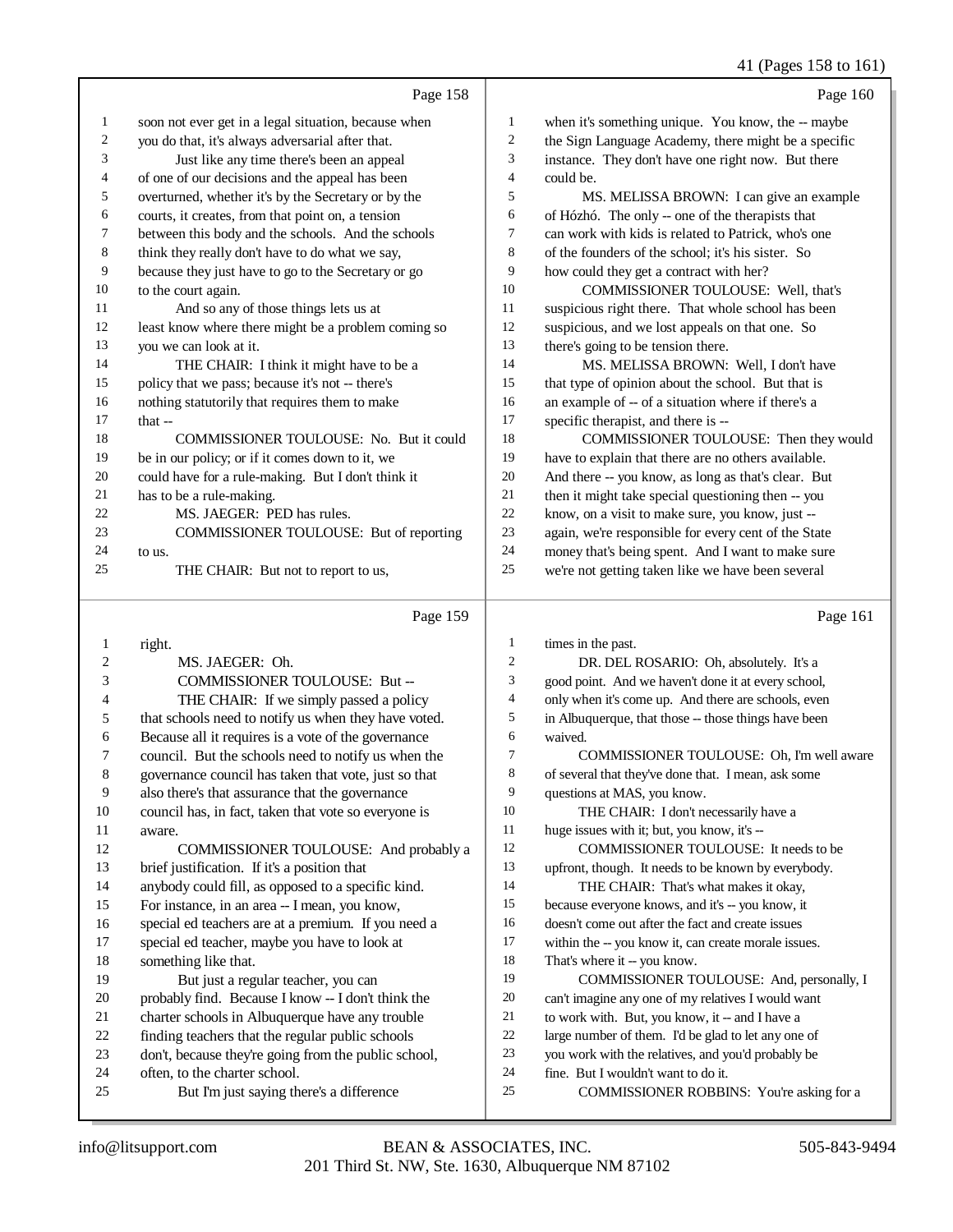42 (Pages 162 to 165)

|    | Page 162                                             |    | Page 164                                             |
|----|------------------------------------------------------|----|------------------------------------------------------|
| 1  | list of schools that have a provision where they are | 1  | understand why Hózhó might hire -- I don't know what |
| 2  | waiving the nepotism rule.                           | 2  | kind of therapist this person is. Do they just       |
| 3  | <b>COMMISSIONER TOULOUSE:</b> I want to know the     | 3  | automatically say, "I'm going to hire you, Melissa,  |
| 4  | specific -- I want the Charter School Division to    | 4  | who happens to be my sister," or, "We looked for and |
| 5  | know -- whether we have to know or not might be a    | 5  | advertised, and, you know, did all of those          |
| 6  | separate deal -- who that person is that the school  | 6  | hoop-jumping activities to find a                    |
| 7  | has waived it for.                                   | 7  | speech-and-language therapist or a physical          |
| 8  | <b>COMMISSIONER ROBBINS: Okay.</b>                   | 8  | therapist or whatever"? Did they do that? Or did     |
| 9  | THE CHAIR: That there's been a vote by               | 9  | they just say, "Melissa, I'm hiring you"?            |
| 10 | the governance council, which is a requirement that  | 10 | MS. MELISSA BROWN: In their                          |
| 11 | the governance council has to vote.                  | 11 | implementation year, they asked. They said, "The     |
| 12 | COMMISSIONER ROBBINS: But -- and again,              | 12 | only person in the Gallup area that's licensed to do |
| 13 | this is for transparency and accountability for      | 13 | this just happens to be my sister."                  |
| 14 | everyone, is do we want them to let us know that     | 14 | So then what do we do?                               |
| 15 | they've done that or give us a list? Or are we just  | 15 | COMMISSIONER TOULOUSE: When did they tell            |
| 16 | asking them, "Please go do that"?                    | 16 | you that?                                            |
| 17 | THE CHAIR: I think we have to pass a                 | 17 | MS. MELISSA BROWN: I did not ask how they            |
| 18 | policy; otherwise, they're going to tell them to go  | 18 | came across that information. And actually, it       |
| 19 | pound salt because they don't have to do it.         | 19 | wasn't -- I wasn't -- they weren't asking me. They   |
| 20 | COMMISSIONER ROBBINS: Okay.                          | 20 | were asking Katie. And Katie suggested that one way  |
| 21 | THE CHAIR: If we really want it done,                | 21 | for them to hire people like that would be to        |
| 22 | then it's going to have to be a policy. And there's  | 22 | contract through the school district, Gallup; so     |
| 23 | going to be some pushback, because they're going to  | 23 | it's, you know, another separation. But I think      |
| 24 | say, "It's not in my contract." But that's okay.     | 24 | that he left the board because of that.              |
| 25 | COMMISSIONER TOULOUSE: So that would be a            | 25 | THE CHAIR: Yeah, he has.                             |

# Page 163

| 1  | work study -- or a work session.                     | 1              | COMMISSIONER TOULOUSE: Now he's the Chair            |
|----|------------------------------------------------------|----------------|------------------------------------------------------|
| 2  | DR. DEL ROSARIO: The few cases that we               | $\overline{c}$ | of the foundation.                                   |
| 3  | had asked, there hadn't necessarily been any         | 3              | THE CHAIR: I don't think so.                         |
| 4  | problems, because they knew we were looking. Hey,    | $\overline{4}$ | <b>COMMISSIONER ARMBRUSTER: There's</b>              |
| 5  | whoever that might be, husband, wife, whatever,      | 5              | difference of hiring someone who happens to be your  |
| 6  | hadn't been an issue. But he said, if it's mass, we  | 6              | whatever, as opposed to asking for and not being     |
| 7  | want it from everyone, obviously, I think there will | 7              | able to find somebody and, therefore, they got it.   |
| 8  | be pushback from that.                               | 8              | MS. MELISSA BROWN: The other thing is,               |
| 9  | THE CHAIR: That's okay. That's why we                | 9              | who would present the Indian education?              |
| 10 | have (indicates).                                    | 10             | <b>COMMISSIONER ARMBRUSTER: You would be</b>         |
| 11 | COMMISSIONER TOULOUSE: And in many cases,            | 11             | presenting to us, Melissa?                           |
| 12 | it's better to have it from everybody than to only   | 12             | MS. MELISSA BROWN: Good god, no. I                   |
| 13 | have it --                                           | 13             | have -- I asked the people in the Indian Education   |
| 14 | THE CHAIR: We're not picking on --                   | 14             | Department to come to implementation year trainings. |
| 15 | COMMISSIONER TOULOUSE: We're not singling            | 15             | <b>COMMISSIONER ARMBRUSTER: Because I would</b>      |
| 16 | people out then. We have relatively fewer than we    | 16             | think when we do that, it would be advantageous.     |
| 17 | used to have. Again, I can think of at least four    | 17             | Doesn't sound like it's a meeting thing. Sounds      |
| 18 | schools in Albuquerque, and there could be more in   | 18             | more like a work session, that we have a             |
| 19 | my district, that I know there's been -- that        | 19             | transcriber. Because if someone's not here for the   |
| 20 | currently, there are people who it's been waived     | 20             | work session, then that person or persons has no way |
| 21 | for: so                                              | 21             | to hear the information that we --                   |
| 22 | THE CHAIR: I have no clue. I can't tell              | 22             | THE CHAIR: Cindy's becoming our full-time            |
| 23 | you.                                                 | 23             | job.                                                 |
| 24 | COMMISSIONER ARMBRUSTER: I'm not sure if             | 24             | COMMISSIONER TOULOUSE: We have an                    |
| 25 | this is what you meant or not, Carmie. But I can     | 25             | attorney who's knowledgeable.                        |
|    |                                                      |                |                                                      |

Page 165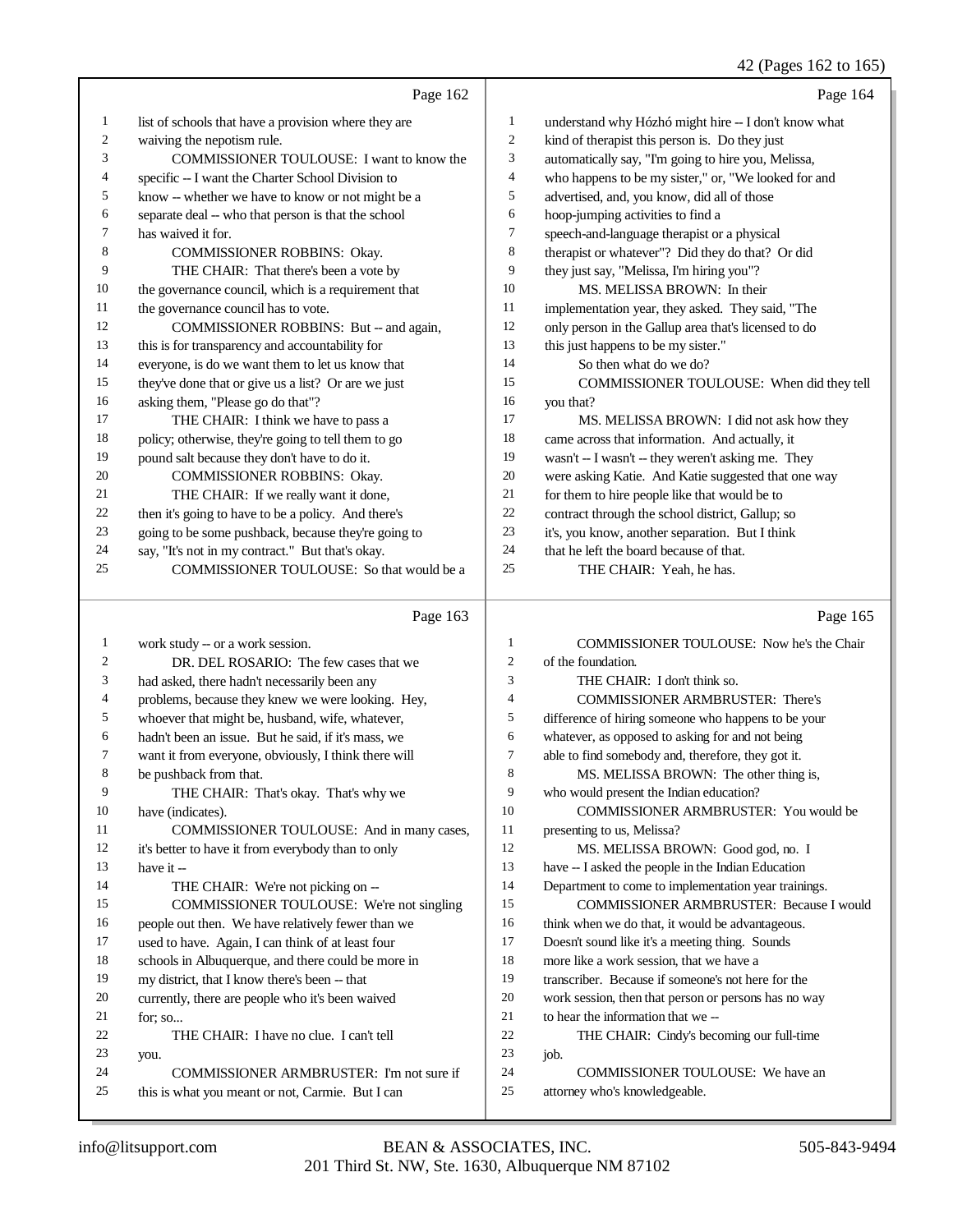# 43 (Pages 166 to 169)

|    | Page 166                                             |                | Page 168                                             |
|----|------------------------------------------------------|----------------|------------------------------------------------------|
| 1  | <b>COMMISSIONER ARMBRUSTER: But I think it's</b>     | 1              | accountability review? See if it needs to be --      |
| 2  | that person's responsibility, and it's hard to get   | $\overline{2}$ | THE CHAIR: And the whole -- right, yeah.             |
| 3  | it if we don't have it written down. That's all I'm  | 3              | DR. DEL ROSARIO: Because we're                       |
| 4  | saying.                                              | 4              | anticipating it -- well, we're anticipating it       |
| 5  | THE CHAIR: Right. Got it. Yeah. Okay.                | 5              | potentially for those who are renewed, right?        |
| 6  | <b>COMMISSIONER ARMBRUSTER: Because I think</b>      | 6              | THE CHAIR: Well, we've got the 15 schools            |
| 7  | it's important.                                      | 7              | that we just did. And, in fact, if the contract      |
| 8  | COMMISSIONER TOULOUSE: So, otherwise, I'm            | 8              | goes through, Public Impact will run that            |
| 9  | out of this, because I only have a couple of more    | 9              | performance framework information.                   |
| 10 | months. But those were the suggestions I had made    | 10             | DR. DEL ROSARIO: Yes.                                |
| 11 | previously. I just wanted to carry forward.          | 11             | THE CHAIR: So they'll run that, and he'll            |
| 12 | And now for the ones of you who will be              | 12             | create a report for that; so that it would be nice   |
| 13 | here, enjoy next year.                               | 13             | if we had that in the fall. But because we don't     |
| 14 | COMMISSIONER RUIZ: Does she have a                   | 14             | have the contract out, we don't know what his -- you |
| 15 | question?                                            | 15             | know, originally, he said it wouldn't take that      |
| 16 | THE CHAIR: She does.                                 | 16             | long. And it maybe could be the end of October,      |
| 17 | MS. MEGAN SHANNON: I don't think it will             | 17             | sometime in November that he had it.                 |
| 18 | be something that will need to be voted on. But I    | 18             | But he wasn't -- you know, he wasn't going           |
| 19 | think it's definitely something you will need to be  | 19             | to commit to a complete time frame for that. So      |
| 20 | providing us some feedback.                          | 20             | that maybe for our purposes, maybe if we look at it  |
| 21 | Our 15 schools now operating under the new           | 21             | in January or February, for sure, we would have that |
| 22 | performance accountability review, half of it is on  | 22             | information. And we would then be able to see how    |
| 23 | site stuff that we're observing; but a large portion | 23             | that online DASH worked and what we might have to    |
| 24 | of it is through a desktop monitoring model. I've    | 24             | change from the site visit protocol based on what    |
| 25 | started mapping out what that looks like. But, of    | 25             | you saw in October-November.                         |
|    |                                                      |                |                                                      |

## Page 167

|    | Page 167                                             |    | Page 169                                            |
|----|------------------------------------------------------|----|-----------------------------------------------------|
| 1  | course, we would like you guys to take a look and    | 1  | MS. KAREN WOERNER: Would that change for            |
| 2  | see if that's kind of what you had in mind.          | 2  | the current schools that have already signed onto   |
| 3  | Our first site visits for that is in --              | 3  | the contract, or just for schools going forward?    |
| 4  | for those specific schools is in November. So that   | 4  | THE CHAIR: It would depend on what the              |
| 5  | kind of is time-sensitive. You can look at it        | 5  | tweak was, to be honest. Some of them could be, I   |
| 6  | through October's work session. I can make sure I    | 6  | think, small enough that it still doesn't change    |
| 7  | have it ready for you. I'm not sure it requires a    | 7  | the -- the spirit of it, you know, especially not   |
| 8  | vote. It is process. At least you can provide some   | 8  | the protocol.                                       |
| 9  | feedback, if that was what you were thinking in this | 9  | MS. KAREN WOERNER: Like whether it's on             |
| 10 | whole desktop monitoring model, because it's really  | 10 | site or not on site, is the --                      |
| 11 | kind of loose right now. so -- and it's              | 11 | THE CHAIR: That would matter what                   |
| 12 | time-sensitive.                                      | 12 | contract they were on, you know. And the actual     |
| 13 | THE CHAIR: Okay. Absolutely. Sure. And               | 13 | protocol can change at any time. But if it was a    |
| 14 | in addition to that, I think we need to take a look  | 14 | substantial change in the language of the           |
| 15 | at, in the spring, because -- no, I'll take that     | 15 | performance framework, that it really did change,   |
| 16 | back. We need to look at -- sometime during the      | 16 | you know, how it was being scored or something like |
| 17 | year, take a look at the performance framework and   | 17 | that, then that would only be for those schools     |
| 18 | see if there are -- if there's any tweaks. Because   | 18 | moving forward, you know.                           |
| 19 | we had said it would run for the year, and we would  | 19 | But I don't anticipate those big changes.           |
| 20 | see if there was anything that we needed to -- you   | 20 | But we do have to see what kind of, you know, bumps |
| 21 | know, to tweak a little bit.                         | 21 | in the road came as a result of it, what we might   |
| 22 | So when do you think that would be an                | 22 | have to do to alter, you know, that site visit      |
| 23 | appropriate time, based on the information that you  | 23 | protocol or something like that, you know, or if    |
| 24 | all have?                                            | 24 | we're experiencing some -- any kind of issues with  |
| 25 | DR. DEL ROSARIO: Like the new                        | 25 | the notification process with the accountability    |
|    |                                                      |    |                                                     |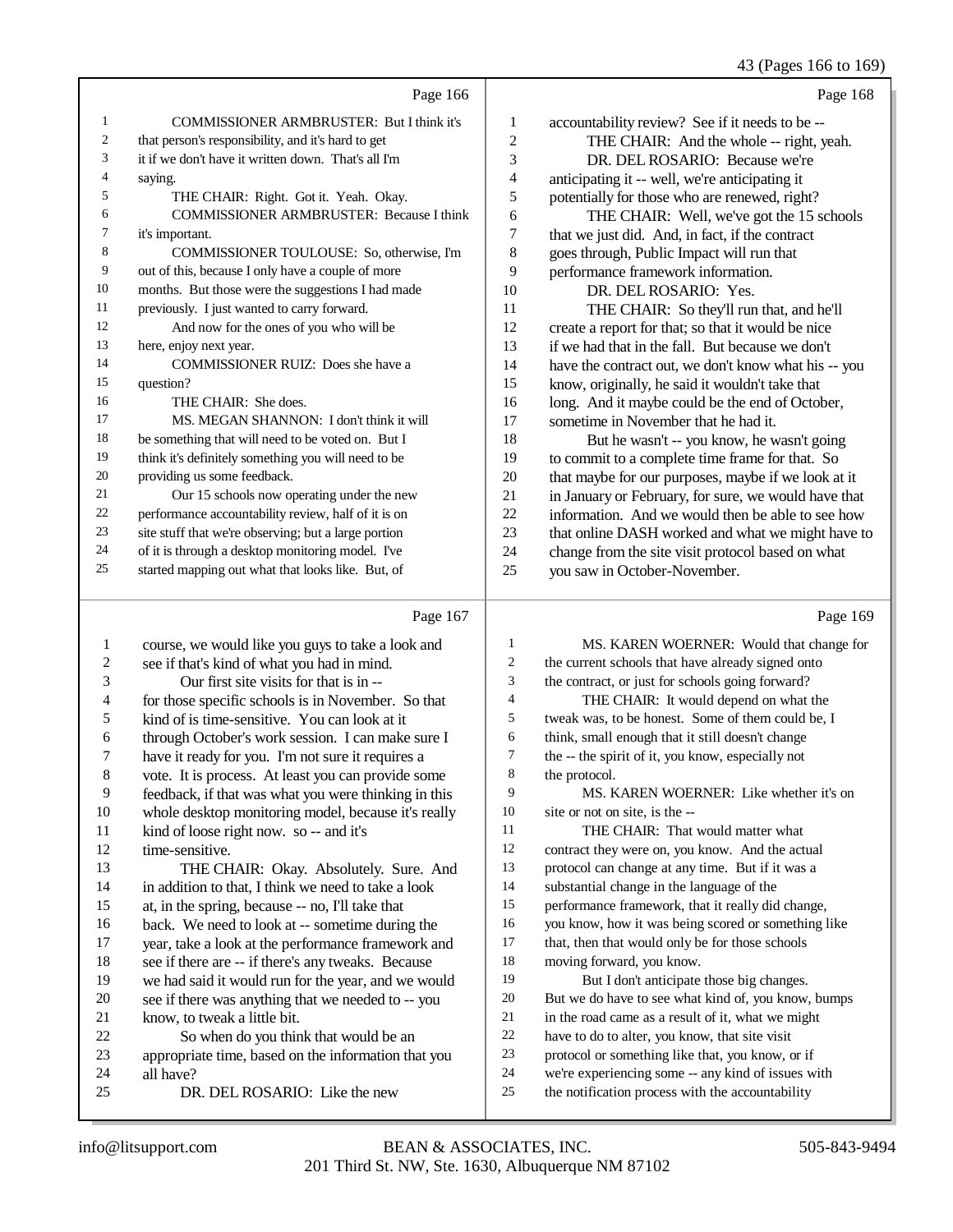## 44 (Pages 170 to 173)

| $+$ + $(1 \text{ gcs } 1)$ v w 17.                   |    |                                                      |                |
|------------------------------------------------------|----|------------------------------------------------------|----------------|
| Page 172                                             |    | Page 170                                             |                |
| The organizational piece may add a glitch to their   | 1  | model, you know, and how we're going to move forward | 1              |
| running it that he may not be anticipating.          | 2  | and how well we're moving forward with the --        | $\overline{c}$ |
| DR. DEL ROSARIO: Yeah.                               | 3  | because we are looking at, at the end of twenty      | 3              |
| THE CHAIR: I don't know what those                   | 4  | nine--- the closure of this current school year,     | 4              |
| challenges for him are going to be. So --            | 5  | being able to provide that report out that we're     | 5              |
| Anyone else have any suggestions?                    | 6  | going to have on the website; so for those 15 and    | 6              |
| MS. KAREN WOERNER: I'm sorry.                        | 7  | then ongoing schools.                                | 7              |
| Commissioner, are you talking about the overall      | 8  | So we have to take a look at the timeline            | 8              |
| calendar for meetings for next year?                 | 9  | for that. When do we think we can actually do that?  | 9              |
| THE CHAIR: For work sessions. Our                    | 10 | Are we on track to be able to do that? When can we   | 10             |
| meetings are kind of set. But we're looking at what  | 11 | tell schools they can anticipate --                  | 11             |
| we have to do for work sessions and figuring out --  | 12 | DR. DEL ROSARIO: Yes.                                | 12             |
| you know, there are certain things that we've got to | 13 | THE CHAIR: - they're going to have                   | 13             |
| get done in a more timely fashion so we're not       | 14 | their -- you know, the roll-up report for this year, | 14             |
| racing through an application because it needs to    | 15 | you know, or are we going to do it without the       | 15             |
| get out next week and we're rushing through. So we   | 16 | report card and then just slide the report card into | 16             |
| want to plug those in in appropriate time.           | 17 | it? Or if we think that the report card actually is  | 17             |
| And I think if we do at the next work                | 18 | going to be able to come out early, and do we just   | 18             |
| session, if we do the renewal and the new            | 19 | wait and do it all together?                         | 19             |
| application together, I think we'll then be good for | 20 | And part of that is how much extra work              | 20             |
| the rest of the year in that term.                   | 21 | would that be if we did two separate ones? If we     | 21             |
| And then if we do -- if we look in January           | 22 | waited? So you'll have to think about that in terms  | 22             |
| for the performance framework and hopefully have the | 23 | of just the actual physical process of getting that  | 23             |
| information from Tim so we can see what potential    | 24 | done.                                                | 24             |
| issues there were, you have done some.               | 25 | DR. DEL ROSARIO: Yes.                                | 25             |
| Page 173                                             |    | Page 171                                             |                |
|                                                      |    |                                                      |                |

### Page 171

| 1  | THE CHAIR: And how you think you're going            | 1              | MS. KAREN WOERNER: Not too many.                     |
|----|------------------------------------------------------|----------------|------------------------------------------------------|
| 2  | to be able to do it. And then we can work out a      | $\overline{2}$ | THE CHAIR: But at least he can kind of               |
| 3  | time frame so that we can notify schools, "This is   | 3              | get a gauge. And if something big comes up, we can   |
| 4  | what we hope it's going to look like."               | 4              | always go back and revisit it. But at least you've   |
| 5  | DR. DEL ROSARIO: Yeah. Yeah. I guess a               | 5              | had, you know, some hands-on with it, and we can see |
| 6  | lot will depend on what that trial -- whatever Tim   | 6              | if there's any big issue that's come up that we need |
| 7  | is going to do.                                      | 7              | to -- to fix. So we can do that in January.          |
| 8  | THE CHAIR: Right. Once they run that                 | 8              | We'll look at the policy for -- but that             |
| 9  | trial, we'll see how -- if there are any             | 9              | shouldn't take long -- the nepotism policy should be |
| 10 | difficulties with the trial and plugging in those -- | 10             | a quick discussion. So we'll look at that. We'll     |
| 11 | at this point, a handful of schools. But going       | 11             | set -- and will you make a reach-out to -- for the   |
| 12 | forward, we may have more schools that may have the  | 12             | Indian Education?                                    |
| 13 | mission-specific goals; so we have to look at what   | 13             | DR. DEL ROSARIO: I will.                             |
| 14 | challenges doing that may be.                        | 14             | THE CHAIR: And see what fits best in                 |
| 15 | DR. DEL ROSARIO: Yeah. When he did the               | 15             | their schedule.                                      |
| 16 | 2016-2017, and the schools got those for all of the  | 16             | DR. DEL ROSARIO: I will.                             |
| 17 | schools, Tier $1, 2, 3, 4$ , he obviously didn't     | 17             | THE CHAIR: So we'll leave that open, that            |
| 18 | include the finance piece. And he obviously didn't   | 18             | sometime in the spring, we can hopefully do that.    |
| 19 | include the organizational piece.                    | 19             | COMMISSIONER ARMBRUSTER: Do you think                |
| 20 | THE CHAIR: Right. So it does add -- and              | 20             | that should be before spring, if we're -- the Indian |
| 21 | this time around, he won't have the financial        | 21             | Education? I don't know where you thought it should  |
| 22 | piece -- well, he might. It would be nice if he      | 22             | be.                                                  |
| 23 | could do it at the same time, because he's doing the | 23             | <b>COMMISSIONER TOULOUSE:</b> Just sometime          |
| 24 | trial run of the financial. If we can work that all  | 24             | coming up.                                           |
| 25 | together, that would be nice. But you're right.      | 25             | COMMISSIONER ARMBRUSTER: So spring is                |
|    |                                                      |                |                                                      |
|    |                                                      |                |                                                      |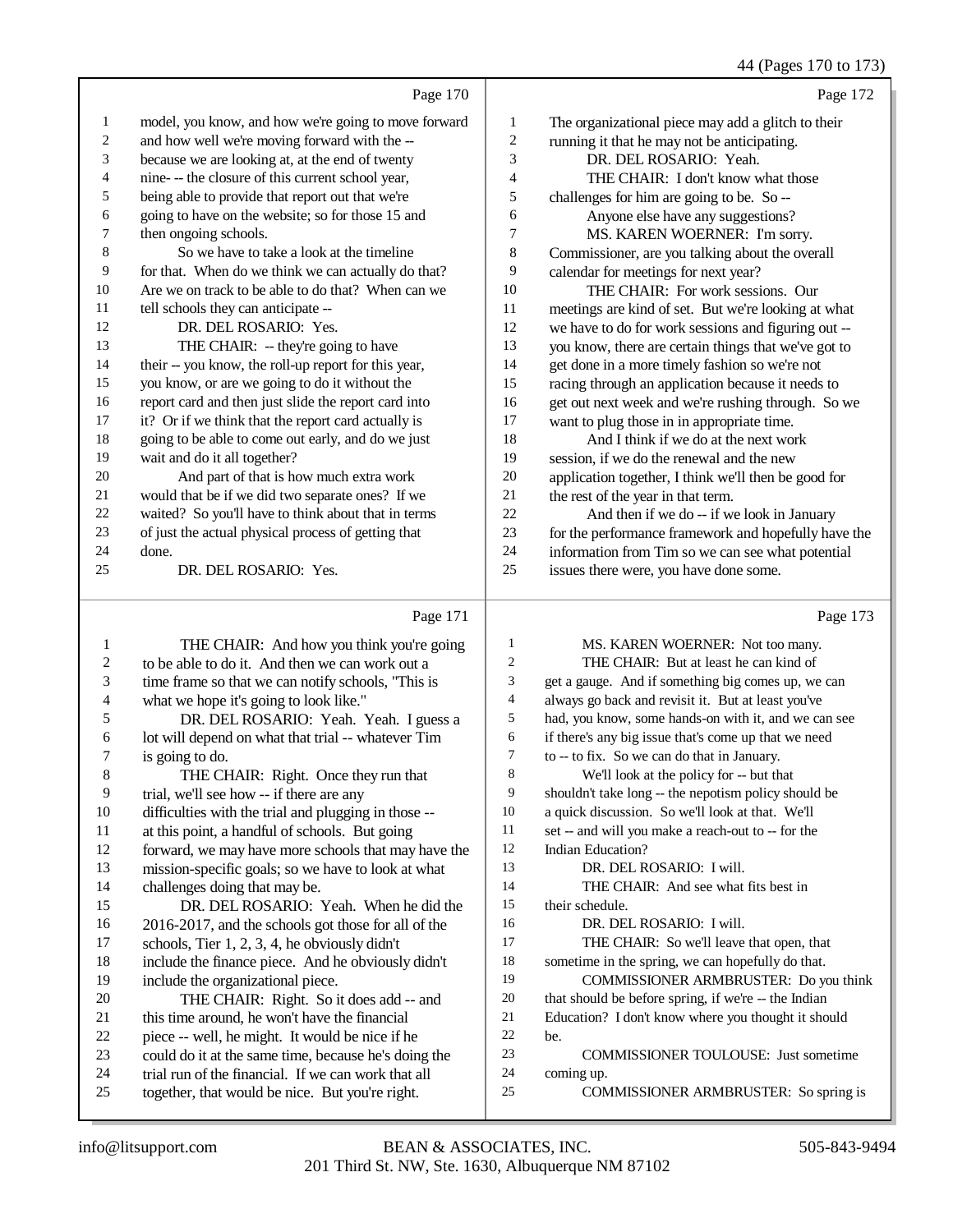45 (Pages 174 to 177)

|                |                                                      |                         | 45 (Fages 174 to 177)                                |
|----------------|------------------------------------------------------|-------------------------|------------------------------------------------------|
|                | Page 174                                             |                         | Page 176                                             |
| 1              | fine.                                                | $\mathbf{1}$            | NOI for the October meeting.                         |
| $\overline{c}$ | COMMISSIONER TOULOUSE: Yeah.                         | $\sqrt{2}$              | THE CHAIR: Yeah. October, we have --                 |
| 3              | THE CHAIR: Oh. And we wanted to vote                 | 3                       | yeah, that's where I -- it's the NOI, because we     |
| 4              | sometime to take a look at the appeals process.      | $\overline{4}$          | need to change the dates on that.                    |
| 5              | COMMISSIONER ARMBRUSTER: Good idea.                  | 5                       | MS. FRIEDMAN: I don't have anything for              |
| 6              | THE CHAIR: So we'll set that up for maybe            | 6                       | November. Did you want to divide some of these out   |
| 7              | February.                                            | $\tau$                  | is what I mean?                                      |
| 8              | Anything else? I know things will come up            | $\bf 8$                 | THE CHAIR: Well, for sure, we have to do             |
| 9              | as we go along. But                                  | 9                       | the performance framework in October. That, we have  |
| 10             | <b>COMMISSIONER ARMBRUSTER: I think things</b>       | 10                      | to look at in October. So that's number one          |
| 11             | could easily come up with -- regardless of who. But  | 11                      | priority. And we'll do the NOI, because that'll      |
| 12             | a new administration, I think things will come up,   | 12                      | take two seconds. And we can do the policy for       |
| 13             | and we want to allow time for that.                  | 13                      | nepotism.                                            |
| 14             | THE CHAIR: Sure.                                     | 14                      | MS. KAREN WOERNER: The new application               |
| 15             | <b>COMMISSIONER ARMBRUSTER: Whenever.</b>            | 15                      | review, we have new application training starting in |
| 16             | THE CHAIR: I think we've plugged in the              | 16                      | November.                                            |
| 17             | big-ticket items that we need to at this point in    | 17                      | MS. MELISSA BROWN: No. I've put a                    |
| $18\,$         | time. Maybe on the -- maybe at the same time that    | 18                      | pre-NOI training for November. So the trainings for  |
| 19             | we look at the performance framework, we take a --   | 19                      | the new applicants and -- the new applicants will    |
| 20             | we put eyes back on the contract to see if there's   | 20                      | start in January. Implementation trainings continue  |
| 21             | any -- because we do have to, I guess, take a look   | 21                      | throughout the year from last week -- no, earlier    |
| $22\,$         | at that 30-day and 14-day issue to see if there's    | 22                      | this week -- through May, I think. And then the      |
| 23             | anything else that we need to perhaps change. Okay.  | 23                      | renewal trainings generally start in February.       |
| 24             | MS. FRIEDMAN: Pattie, I have down October            | 24                      | THE CHAIR: Okay. The NOI training.                   |
| 25             | to look at the renewal contract and the new          | 25                      | MS. MELISSA BROWN: So I was asked to have            |
|                | Page 175                                             |                         | Page 177                                             |
| 1              | applications. And you said something about --        | $\mathbf{1}$            | a pre -- we used to do a pre-NOI going around the    |
| $\overline{c}$ | THE CHAIR: No. The renewal applications              | $\overline{\mathbf{c}}$ | state banging a drum saying, "Do you want to start a |
| 3              | and the new applications.                            | 3                       | charter school?" A former PED employee reached out   |
| 4              | MS. FRIEDMAN: And the new applications.              | $\overline{4}$          | about a potential charter school applicant who       |
| 5              | And then to look at policies?                        | 5                       | wanted some assistance.                              |
| 6              | THE CHAIR: We're going to look at -- no.             | 6                       | And, you know, I could give them a                   |
| 7              | Well, we could do the nepotism. We probably could    | 7                       | presentation. I've created a presentation on,        |
| 8              | do it; because that'll take five minutes, the        | 8                       | "Here's where you find the statute, the regulations. |
| 9              | nepotism policy, create -- taking a look at creating | 9                       | Here are some suggested readings to do," you know,   |
| 10             | a nepotism policy/procedure.                         | 10                      | kind of like a how they need to plan for what's      |
| 11             | MS. FRIEDMAN: And that would be for                  | 11                      | going to start in January.                           |

going to start in January.

 If I had my druthers, I'd move the NOI to September. I think all these schools need more time; but --

THE CHAIR: Right.

- MS. MELISSA BROWN: -- just trying to give them a little bit more of an opportunity to come to
- 18 the first training, then, even more prepared; so...
- 19 THE CHAIR: So when is the -- refresh my
- memory -- the new application goes up what date?
- MS. MELISSA BROWN: As soon as it's available.
- THE CHAIR: That doesn't help.
- MS. MELISSA BROWN: I don't know that
- there's a time.

October.

THE CHAIR: Yeah.

18 think it's a policy, but a process.<br>19 But one other thing, proba

24 THE CHAIR: Sure. Sure.<br>25 MS LAUREL PIERCE: A

MS. FRIEDMAN: And November.

February and March is any revisions to the

21 implementation year checklist. It'll be about that<br>22 time to be -- the new one to be online. So that'll 22 time to be -- the new one to be online. So that'll<br>23 probably be, like. February, March-ish. probably be, like, February, March-ish.

 MS. KAREN WOERNER: Also in October. MS. MEGAN SHANNON: Yeah. Performance accountability review, just the process. I don't

But one other thing, probably, like, maybe

MS. LAUREL PIERCE: And, Commissioner, the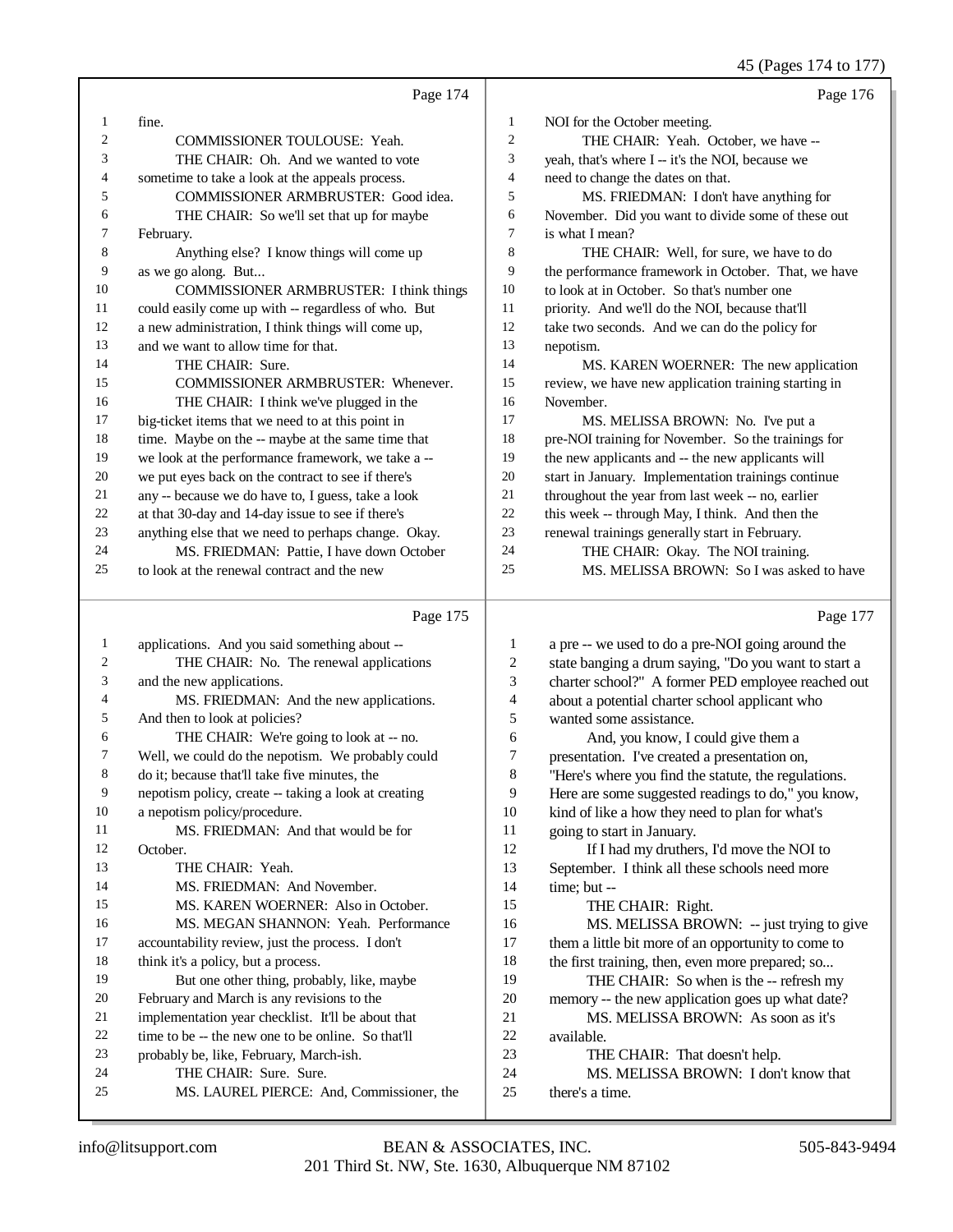46 (Pages 178 to 181)

|                  | Page 178                                                                                  |                     | Page 180                                                               |
|------------------|-------------------------------------------------------------------------------------------|---------------------|------------------------------------------------------------------------|
| 1                | THE CHAIR: We used to outline that date.                                                  | $\mathbf{1}$        | done?                                                                  |
| $\boldsymbol{2}$ | And, actually, we used to vote on --                                                      | $\mathfrak{2}$      | Okay. Hásta mañana. We are in recess                                   |
| 3                | MS. MELISSA BROWN: The first Tuesday in                                                   | 3                   | until tomorrow. Not in recess, because we never                        |
| 4                | January is when you want the NOIs.                                                        | 4                   | officially opened.                                                     |
| 5                | THE CHAIR: Right. But the new                                                             | 5                   | (Proceedings concluded at 3:06 p.m.)                                   |
| 6                | application, dated --                                                                     | 6                   |                                                                        |
| 7                | MS. MELISSA BROWN: I don't know. Yeah.                                                    | 7                   |                                                                        |
| 8                | THE CHAIR: When do we --                                                                  | 8                   |                                                                        |
| 9                | MS. MELISSA BROWN: I wasn't planning on                                                   | 9                   |                                                                        |
| 10               | it. November 13th was when I was going to be giving                                       | 10                  |                                                                        |
| 11               | my pre-NOI intro kind of talk-through -- I was not                                        | 11                  |                                                                        |
| 12               | going to go over the application at all at that                                           | 12                  |                                                                        |
| 13               | point. I would love to go through it.                                                     | 13                  |                                                                        |
| 14               | THE CHAIR: So if someone called and said,                                                 | 14                  |                                                                        |
| 15               | "We're thinking about doing an application" -- and I                                      | 15                  |                                                                        |
| 16               | don't think it's unreasonable to say, "Well, you                                          | 16                  |                                                                        |
| 17               | could use the current application as your guide,                                          | 17                  |                                                                        |
| 18               | because it's not going to change substantially"; so                                       | 18                  |                                                                        |
| 19               | that it would --                                                                          | 19                  |                                                                        |
| 20               | MS. MELISSA BROWN: That's what we                                                         | 20                  |                                                                        |
| 21               | generally do.                                                                             | 21                  |                                                                        |
| $22\,$           | THE CHAIR: So what would be your                                                          | 22                  |                                                                        |
| 23               | preference for when the actual application that                                           | 23                  |                                                                        |
| 24               | folks can use and know that, "I'm not going to have                                       | 24                  |                                                                        |
| 25               | to go back and say, 'Oh, I have to do this over,                                          | 25                  |                                                                        |
|                  |                                                                                           |                     |                                                                        |
|                  |                                                                                           |                     |                                                                        |
|                  | Page 179                                                                                  |                     | Page 181                                                               |
| $\mathbf{1}$     | because they've changed it on me""?                                                       | 1                   | BEFORE THE PUBLIC EDUCATION COMMISSION                                 |
| 2                | DR. DEL ROSARIO: It's due June 1st,                                                       | 2                   | STATE OF NEW MEXICO                                                    |
| 3                | right? June 1st?                                                                          | 3<br>$\overline{4}$ |                                                                        |
| 4                | MS. KAREN WOERNER: That's when it's due.                                                  | 5                   |                                                                        |
| 5                | MS. MELISSA BROWN: That's when it's due.                                                  | 6                   |                                                                        |
| 6                | I'd like it by January. If it could be by the time                                        | $\overline{7}$      | REPORTER'S CERTIFICATE                                                 |
| 7                | the NOI-                                                                                  | 8                   | I, Cynthia C. Chapman, RMR, CCR #219, Certified                        |
| 8                | THE CHAIR: So we'd have to do that in                                                     | 9                   | Court Reporter in the State of New Mexico, do hereby                   |
| 9                | November. We'd have to review it in November, which                                       | 10                  | certify that the foregoing pages constitute a true                     |
| 10               | I think would -- so I don't -- so we do the new                                           | 11                  | transcript of proceedings had before the said                          |
| 11               | application and the renewal in November, which is                                         | 12                  | NEW MEXICO PUBLIC EDUCATION COMMISSION, held in the                    |
| 12               | kind of what we said. And that way, it'll be set.                                         | 13<br>14            | State of New Mexico, County of Santa Fe, in the                        |
| 13               | And they can go up whenever after that, because we                                        | 15                  | matter therein stated.<br>In testimony whereof, I have hereunto set my |
| 14               | would hopefully be able to do it in the work session                                      | 16                  | hand on October 2, 2018.                                               |
| 15               | and vote on it on Friday.                                                                 | 17                  |                                                                        |
| 16<br>17         | Because I don't think there's going to be                                                 | 18                  |                                                                        |
| 18               | significant changes, that we're going to hit a                                            | 19                  |                                                                        |
| 19               | roadblock and say, "We're going to have to put this<br>aside and come back another time." |                     | Cynthia C. Chapman, RMR-CRR, NM CCR #219                               |
| 20               | DR. DEL ROSARIO: Yeah. By then, I think                                                   | 20                  | BEAN & ASSOCIATES, INC.                                                |
| 21               | November, we'll be able to get not just the                                               |                     | 201 Third Street, NW, Suite 1630                                       |
| 22               | grammatical, all that stuff in there, but people's                                        | 21<br>22            | Albuquerque, New Mexico 87102                                          |
| 23               | input. We'll make sure we'll highlight that for                                           | 23                  |                                                                        |
| 24               | you, so you all see.                                                                      | 24                  |                                                                        |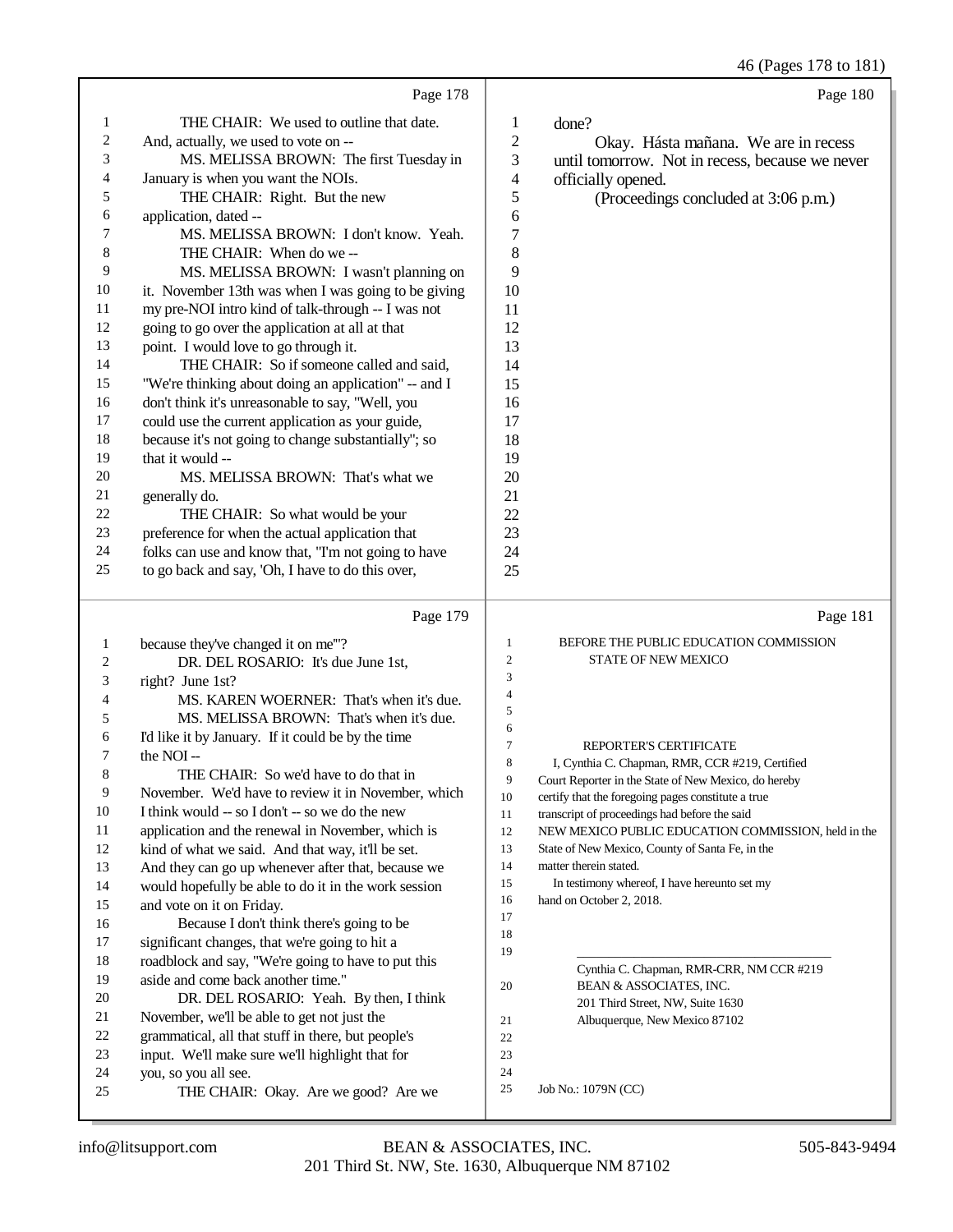|              | Page 182                                               |  |
|--------------|--------------------------------------------------------|--|
| $\mathbf{1}$ | <b>RECEIPT</b>                                         |  |
| 2            | JOB NUMBER: 1079N CC Date: 9/20/18                     |  |
| 3            | PROCEEDINGS: WORK SESSION                              |  |
| 4            | CASE CAPTION: In re: Work Session of the Public        |  |
| 5            | <b>Education Commission</b>                            |  |
| 6            | **************************                             |  |
| 7            | ATTORNEY: MS. BEVERLY FRIEDMAN - PED                   |  |
| 8            | DOCUMENT: Transcript / Exhibits / Disks / Other _____  |  |
| 9            | DATE DELIVERED: ________________ DEL'D BY: ___________ |  |
| 10           |                                                        |  |
| 11           | **************************                             |  |
| 12           | ATTORNEY:                                              |  |
| 13           | DOCUMENT: Transcript / Exhibits / Disks / Other _____  |  |
| 14           | DATE DELIVERED: _______________ DEL'D BY: __________   |  |
| 15           |                                                        |  |
| 16           | **************************                             |  |
| 17           | ATTORNEY:                                              |  |
| 18           | DOCUMENT: Transcript / Exhibits / Disks / Other _____  |  |
| 19           | DATE DELIVERED: _______________ DEL'D BY: __________   |  |
| 20           |                                                        |  |
| 21           | ***************************                            |  |
| 22           | ATTORNEY:                                              |  |
| 23           | DOCUMENT: Transcript / Exhibits / Disks / Other _____  |  |
| 24           | DATE DELIVERED: _______________DEL'D BY: ____________  |  |
| 25           |                                                        |  |
|              |                                                        |  |
|              |                                                        |  |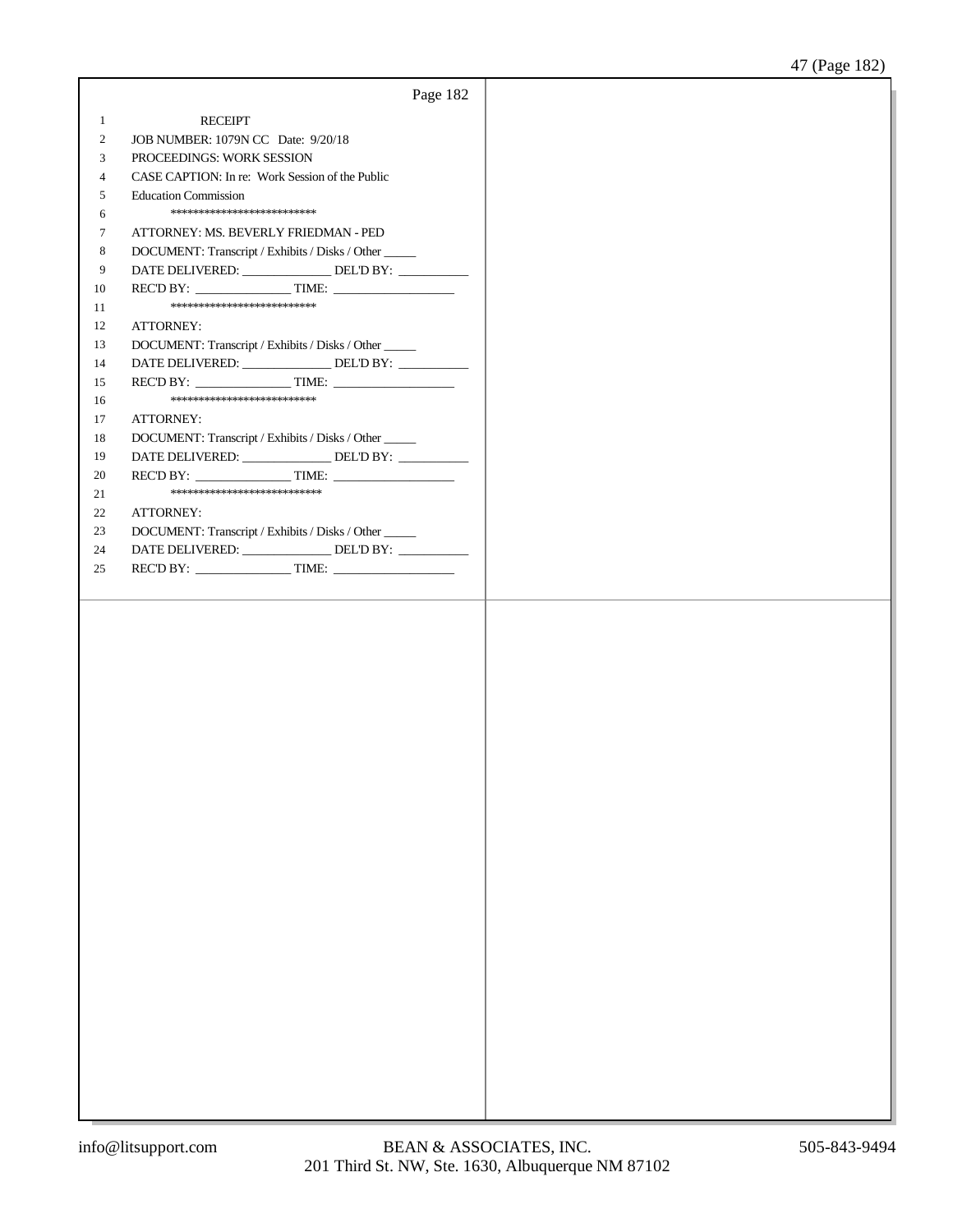| A                               | <b>address</b> 32:11 62:4 95:23    | analysis 19:7,16 45:22 48:14      |
|---------------------------------|------------------------------------|-----------------------------------|
| a.m 1:11 3:4 43:11,11 89:13     | adequate 73:11                     | 66:5,10                           |
| ability 65:6 68:19              | administration 15:5 174:12         | and/or 14:12 67:21 75:13 131:22   |
| able 3:17 17:3 24:9 30:2 35:2   | administrative 9:17 146:1          | 153:16,17                         |
| 37:3 40:10 42:16 46:2,3 53:1    | administrator 6:15 8:11 9:5        | <b>ANN</b> 2:4                    |
| 53:18 54:4,17,18 55:5,15,25     | 13:17 69:18 106:4 108:2 128:12     | announcement 105:18               |
| 59:12 62:12 65:24 71:23 82:12   | 137:25                             | annual 75:4 149:3                 |
| 109:9 116:18 123:4 142:3,5      | adult 141:5                        | answer 38:15 44:15,24 59:5        |
| 147:25 148:1 165:7 168:22       | advantageous 165:16                | 77:18,19                          |
| 170:5,10,18 171:2 179:14,21     | adversarial 158:2                  | <b>answers</b> 113:18             |
| aboard $49:25$                  | advertised 164:5                   | Anthony 89:24 90:1,3,4,9,12,19    |
| absolutely 5:23 6:9 10:11 31:12 | affect 80:20                       | 91:14 92:9,12,18 94:2 105:16      |
| 50:15 52:15,18 69:14 94:8       | afoul 118:15                       | 105:21,22 107:9 113:10 123:19     |
| 105:25 106:18 107:13 140:13     | agencies 17:4                      | 131:21                            |
| 140:14 141:20 152:25 156:6      | agenda 3:5,9 5:17 11:23 46:12,12   | Anthony's 97:9                    |
| 161:2 167:13                    | 46:14,18,20,23,25 47:1,2,6         | anti-donation 100:25 104:16       |
| academic 53:5 54:9 55:8 56:5,19 | 150:8 154:13                       | anticipate 169:19 170:11          |
| 76:16 150:18,24 151:1           | agent 141:17                       | anticipating 168:4,4 172:2        |
| <b>Academy</b> 117:7 160:2      | aggregate 72:13 75:1               | anybody 21:10 32:23 39:9          |
| acc-79:15                       | ago 19:10 33:20 39:7,16 70:3       | 159:14                            |
| accept $24:3,5$                 | 154:19                             | anyway 18:12,13,17 85:4,13        |
| acceptance 34:14                | agree 30:10,12 41:7 46:5,8 49:23   | 94:22 99:12                       |
| access 35:3,7 54:13,19,23,24,25 | 73:15 112:24                       | apart 15:22                       |
| 60:12,24 62:5,5,6,6,7,15,16     | agreed 50:4 104:20                 | Apodaca 1:12                      |
| 65:6 126:2,4 128:20 142:3,5     | agreed-upon 47:25 52:4             | apologize 3:8 31:16 58:21 63:11   |
| 145:10                          | agreeing 109:16                    | apostrophe 77:10                  |
| accomplished 53:1               | <b>Aguilar</b> 70:4 99:24          | apparently 93:6                   |
| account 79:8 157:15             | Ah44:2                             | appeal 20:5 51:24 109:6,9,14,17   |
| accountability 71:6 162:13      | ahead 100:14                       | 109:22,24 110:1 112:23 116:17     |
| 166:22 168:1 169:25 175:17      | ahold $67:5$                       | 117:11, 14, 17 118:1, 4, 9, 16    |
| accounted 104:10                | <b>Albuquerque</b> 1:21 15:25 16:1 | 120:8, 17, 19, 19 121: 16 123: 14 |
| accurate 79:15                  | 113:4 114:18 115:2 118:20          | 123:18,20 124:5 128:4,5 137:16    |
| accused 118:7                   | 119:2 121:20 122:1,22,23 156:2     | 158:3,4                           |
| ACES 100:21 101:14              | 159:21 161:5 163:18 181:21         | appealed 116:5                    |
| acknowledge 30:20               | all's 151:25                       | appealing 116:7,12,13 117:2,3     |
| act 10:20 21:3 58:2 154:22,24   | All-righty 52:20                   | 132:20,21 134:6                   |
| acting $17:9,9$                 | allow 156:7 174:13                 | appeals 18:21 41:11 51:5 160:12   |
| action 27:25 122:2              | allowed 17:2 102:25 127:1          | 174:4                             |
| actions 28:20 86:10             | allows 49:18                       | appear $95:17$                    |
| activities 164:6                | alter 169:22                       | applicant 150:23 177:4            |
| actual 28:22 76:8 79:20 104:7   | amazing 144:8                      | applicants 6:17,17 176:19,19      |
| 144:14 169:12 170:23 178:23     | amendment 16:19                    | application 4:9 5:2 19:7 32:4     |
| add 48:20 81:19 133:10 146:18   | amendments 8:1,4                   | 33:17 34:1 35:5 45:17,20 88:24    |
| 171:20 172:1                    | Ami 2:13 23:21 52:13 61:13         | 150:21 151:12 152:3 172:15,20     |
| adding $88:2$                   | 65:20 69:10 95:22 109:3 119:8      | 176:14,15 177:20 178:6,12,15      |
| addition 149:3 167:14           | 119:24 124:23 125:6                | 178:17,23 179:11                  |
| additional 78:22                | amount 39:18 149:6                 | applications 150:23 151:18        |
|                                 |                                    |                                   |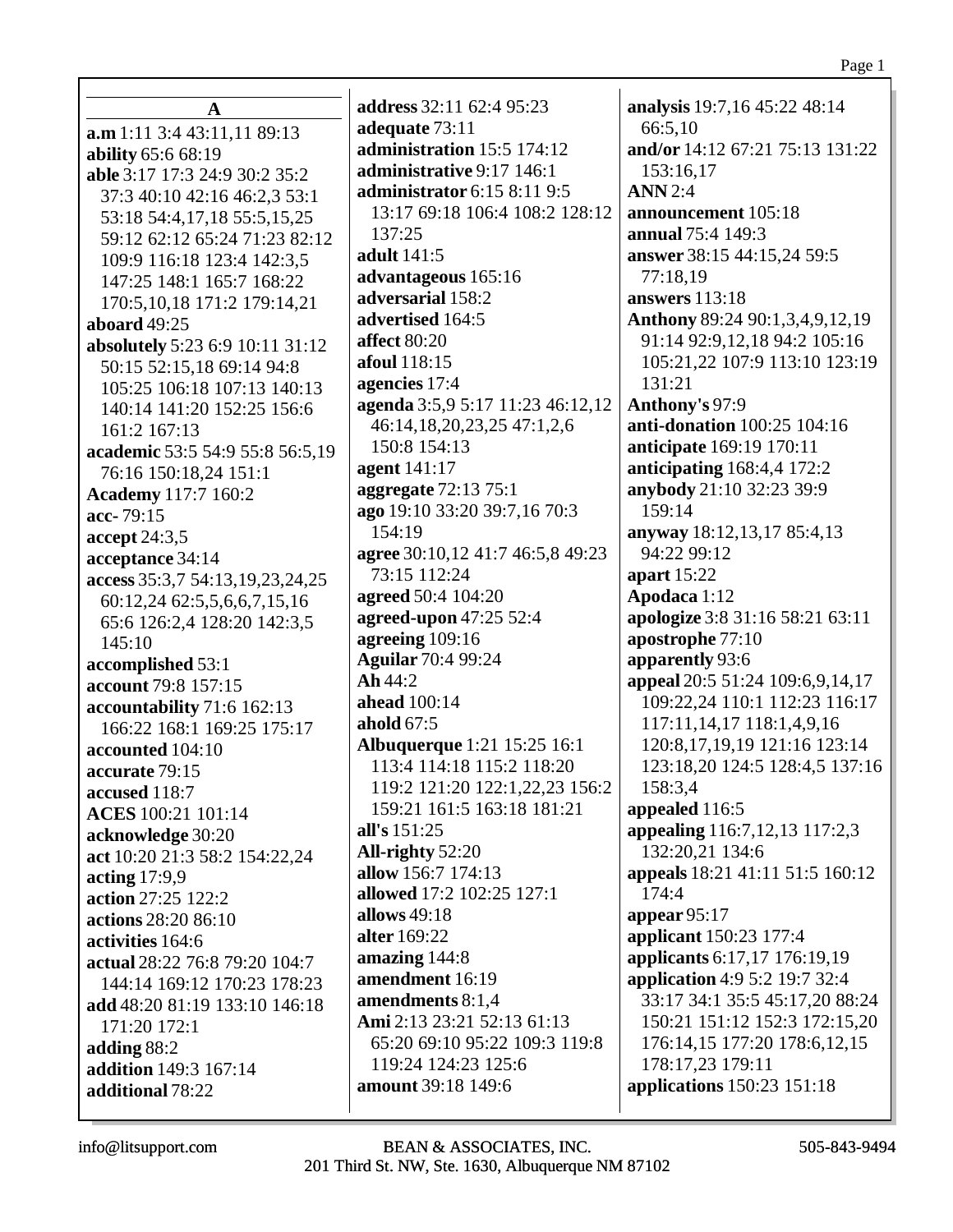| 153:3,20,21 175:1,2,3,4                | 135:16,23 140:11,17 141:2,8,12      |  |  |
|----------------------------------------|-------------------------------------|--|--|
| apply 85:4 88:11 113:2 123:1           | 152:9 163:24 165:4,10,15 166:1      |  |  |
| 142:13                                 | 166:6 173:19,25 174:5,10,15         |  |  |
| applying $123:13$                      | aside 53:5 68:1 179:19              |  |  |
| appraised 91:21                        | asked 15:2 54:24 58:13 69:3,10      |  |  |
| <b>appreciate</b> 36:10 42:18 43:10    | 69:24 93:7 99:24 155:12 163:3       |  |  |
| 46:9 51:13 89:9 150:17                 | 164:11 165:13 176:25                |  |  |
| appreciated 42:5 45:23 46:20           | asking 14:12 21:9 37:2 60:6,10      |  |  |
| apprised 134:12 137:11                 | 60:12 63:2 161:25 162:16            |  |  |
| approach 16:4 76:12 122:20             | 164:19,20 165:6                     |  |  |
| Approaching 76:1,7                     | asks 20:13                          |  |  |
| appropriate 10:5 25:10 44:15,25        | aspect 28:8                         |  |  |
| 45:24 46:21 78:25 101:25               | aspects 9:23                        |  |  |
| 107:18,23 109:4 111:14 132:14          | assessment 148:25                   |  |  |
| 136:7 137:22 141:17 167:23             | asset 83:8                          |  |  |
| 172:17                                 | assigned $44:9,11$                  |  |  |
| appropriately 97:5,11,13 104:1         | assist $8:13$                       |  |  |
| 107:2 120:15 133:8 144:6               | assistance 6:5,14 7:1,2 8:21        |  |  |
| 146:21 148:11                          | 44:16 125:13 177:5                  |  |  |
| approval 28:23 47:2 48:8 49:7          | <b>Assistant 8:11</b>               |  |  |
| approvals 48:6                         | <b>Associates</b> 1:19 181:20       |  |  |
| approve 57:7 117:16 120:7              | assumed 9:12 17:1 99:1 105:5        |  |  |
|                                        |                                     |  |  |
| approved 7:25 41:25 47:25 48:7         | assuming 132:23                     |  |  |
| 95:17 97:2                             | assumption 10:22 12:22 22:4         |  |  |
| April 57:7 105:23 106:8 130:25         | assurance 148:8,9 159:9             |  |  |
| 138:13                                 | assuring 97:4 148:7                 |  |  |
| APS 29:17 37:22,23 38:17 40:1,7        | attach 143:17                       |  |  |
| 40:10                                  | attempt 70:20                       |  |  |
| <b>Archuleta</b> 8:10,11,25            | attend 34:6                         |  |  |
| area 71:12 114:10 159:15 164:12        | <b>attention</b> 101:22 152:1       |  |  |
| areas 72:7 73:25 86:14,23 155:24       | attorney 59:7 103:17 104:4          |  |  |
| 156:5                                  | 123:15 165:25 182:7, 12, 17, 22     |  |  |
| argument 51:16,17 155:9                | attorneys 41:11                     |  |  |
| <b>ARM 65:12</b>                       | attractive 91:1                     |  |  |
| <b>Armbruster</b> 2:4 4:2 21:7,19 22:1 | audit 73:20 148:15,16,22,24,24      |  |  |
| 22:11,17,22 23:12 24:13,18,22          | 149:1,3,5,14,19 150:1               |  |  |
| 24:25 25:3,6,11,23 26:1,4,13,16        | <b>August</b> 23:13 107:9           |  |  |
| 26:22 27:2,5 32:15,16,21 33:2,6        | austerity 82:23                     |  |  |
| 33:12,15,19 34:8 35:8 36:13,19         | authority 20:12,24 28:17 31:23      |  |  |
| 37:5,7,18 54:1 64:22 65:16,19          | 32:1,3,9 133:13,18 140:16           |  |  |
| 66:16,20 74:24 75:10,16 76:20          | 145:24                              |  |  |
| 76:23 77:2,5,13 79:3 81:21,25          | authorization 37:25                 |  |  |
| 82:7 90:7,10 92:12,15,20,23            | authorizations 43:3                 |  |  |
| 95:18 102:4,14,20 103:6,11             | authorized 40:1 143:19              |  |  |
| 107:10 109:15 112:20 113:7,12          | <b>authorizer</b> 10:7,12 29:1,9,24 |  |  |
| 114:12 118:19 119:6,15 123:10          | 30:3,3 34:23 40:3,4,18,21 41:1      |  |  |
| 123:21 124:6 125:2 134:16              | 110:7                               |  |  |
|                                        |                                     |  |  |
|                                        |                                     |  |  |

101:10 104:6 105:10 140:4

**authorizer-shop** 42:24

**automatically** 164:3

41:9 53:13

177:22 **avoid** 51:14,25

**authorizers** 23:9,11 33:25 35:25

**authorizing** 6:5,21,22 7:8,11,22 8:9,21 9:6,21 35:21 44:17

**available** 128:7 131:11 160:19

**aware** 16:24 19:3 29:6 30:18

120:5 136:4 137:14 138:8

31:23 38:22 53:11 93:13 114:11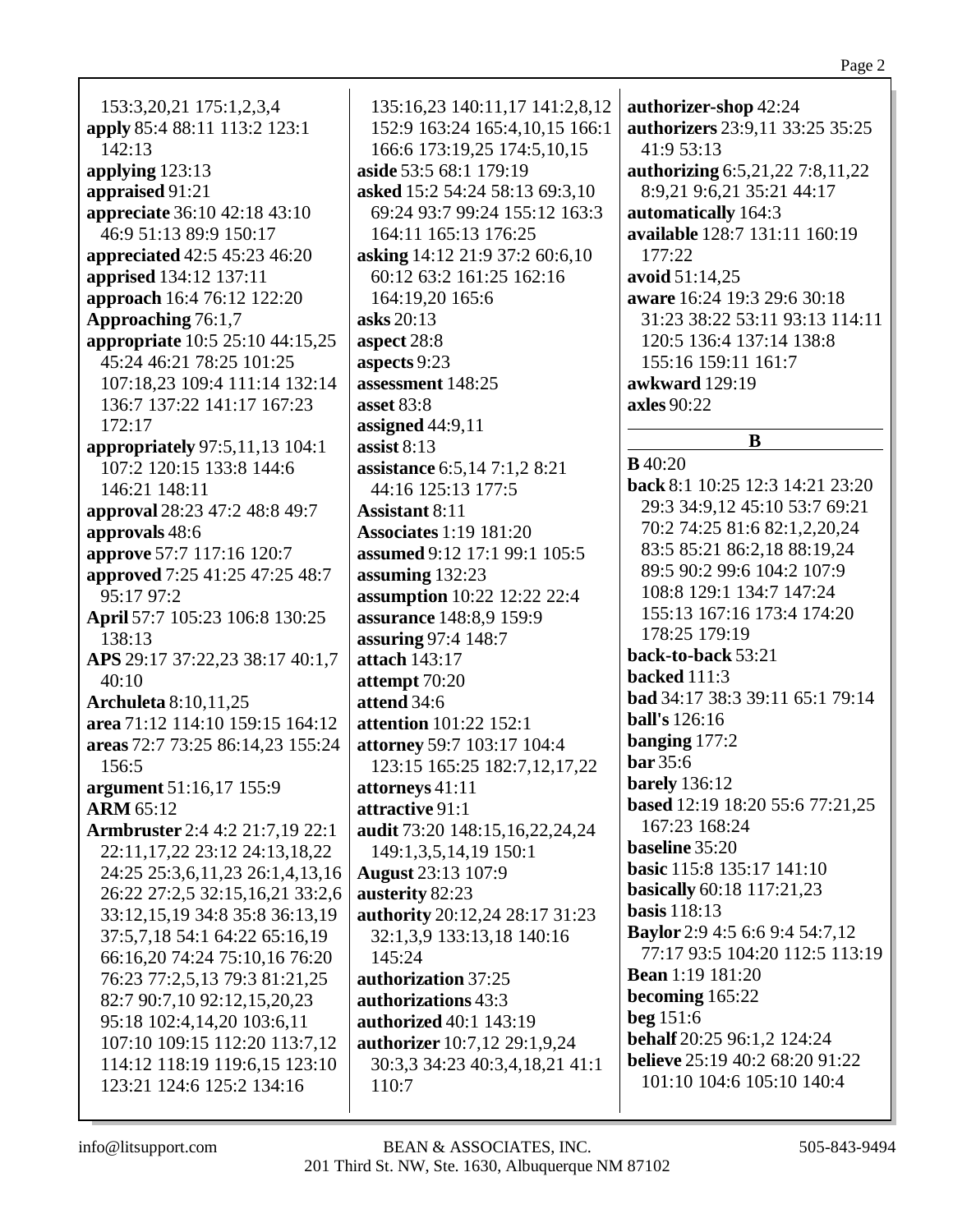| 148:25                                 |  |
|----------------------------------------|--|
| believed $67:16$                       |  |
| belongs $134:24$                       |  |
| benefits 40:7                          |  |
| best 10:14 15:23 45:4 63:12            |  |
| 84:25 94:18 102:17 173:14              |  |
| better 23:5 31:13,14 49:21 55:15       |  |
| 76:13 83:4 84:21 111:9 122:9           |  |
| 122:20 127:25 152:6 163:12             |  |
|                                        |  |
| <b>Beverly</b> 2:11 4:5,6 61:1,5 182:7 |  |
| beyond 31:22 42:21 45:18,19,25         |  |
| 126:5 128:7,18 138:9                   |  |
| big 56:3 66:18 79:21 83:25 121:8       |  |
| 123:15 169:19 173:3,6                  |  |
| big-ticket 174:17                      |  |
| bigger $28:25$                         |  |
| biggest 81:4                           |  |
| biggy 75:23                            |  |
| <b>bills</b> 148:14                    |  |
| <b>bit</b> 5:15 20:2 35:10 39:17 47:15 |  |
| 70:8 84:20 90:2 97:20 102:11           |  |
| 108:22 118:13 134:5 136:21             |  |
| 167:21 177:17                          |  |
| <b>blah</b> $75:2,2,2$                 |  |
| blame $132:10$                         |  |
| board 7:3,5 29:17 38:17,25 39:6        |  |
| 95:15 96:25 133:15 134:1 136:3         |  |
| 137:23,24 138:1,3,7 157:17             |  |
| 164:24                                 |  |
| <b>boards</b> 6:16 65:3 104:9          |  |
| boatload 82:19                         |  |
| body 10:12 28:18 158:7                 |  |
| <b>boom</b> 116:9                      |  |
| bought 95:7                            |  |
| brain 9:12                             |  |
| break 43:10 88:23 151:7                |  |
| brief 52:23 159:13                     |  |
| <b>briefly</b> 10:18 45:13 46:11       |  |
| bring 3:2 155:12                       |  |
| <b>bringing</b> 76:17 151:25           |  |
| <b>broad</b> 13:8 89:16                |  |
| <b>broader</b> 36:12 59:19             |  |
| brought 5:17 51:5 53:7                 |  |
| Brown 6:13,14 117:5,15 118:24          |  |
| 125:7 126:9 136:6,14 137:6             |  |
| 150:20 151:3 156:10,15,22              |  |
| 157:8 160:5,14 164:10,17 165:8         |  |

165:12 176:17,25 177:16,21,24 178:3,7,9,20 179:5 **budget** 17:1,3 38:13 66:5,9 69:24 152:14,15 **budgets** 62:6 **building**  $1:1292:13$ bulk 138:15 148:2 bumping  $51:23$ **bumps** 169:20 bunch  $105:1$ **burden** 106:19 136:21 147:20 **burdensome** 61:10 63:3 64:9 **bureau** 44:25,25 63:20,20 64:6,7 64:12 66:6 112:2 127:14 **bureaucracy** 63:19 64:14 **bureaucratic** 102:15 **business** 7:6 69:1.4.18 70:8 139:4 139:21 141:14 148:10,22 149:9 bylaws  $156:12,14,16,20$  $\mathbf C$  $C$ 1:19 2:1 40:20 181:8.19 calculate 78:4 81:17 calculations 76:9 calendar 89:11 153:14 172:9 call 11:25 36:4 43:19 45:6,6,10 68:22 69:1,2,4 96:4 126:15 called 178:14 calling 27:12 69:8 calls 29:7 39:13 44:20 cap 64:5,5,7 85:6 87:12 88:4,12 **CAPTION** 182:4 car 92:9 103:3 card 170:16.16.17 care 103:1 107:13 career 143:15 Cariños 37:16 95:6.13 Carmie 2:7 33:3 163:25 carried 98:3 107:2 carry  $166:11$ **cart** 28:2 case 24:11 38:12 117:20 126:7 127:20 129:17 134:22 182:4 case-by-case 118:13 cases 163:2,11 cash 77:8,8 80:3 83:8,16,19 84:8 catch 66:12

cats 17:23 cause 14:2 51:25 93:15 98:8 caused 157:4 CC 1:25 181:25 182:2 CCR 1:19 181:8,19 cent 160:23 center  $93:4$ **Central** 100:20,21 **CEPi** 104:25 certain 35:4 115:22 119:13  $172:13$ certainly 11:13,14 14:20 29:14 35:22 56:11 63:15 71:22 74:20 82:6,7 94:13 105:10 119:18 132:10 142:4 **CERTIFICATE 181:7** certified 67:3 145:8.15 181:8 certify  $181:10$ CES 100:20 101:13 103:24 cetera  $151:23$ Chaiken 96:2 chain  $100:25$ Chair 2:3,3 3:1,12,13,16 4:4,14 4:17 5:21 6:6 7:9,16,19 8:3,23 9:2,8 10:17 12:12,14,18,21 13:8 13:19,22 14:1 15:1 18:17,18 19:14, 20, 25 21:6, 17, 24 22:3, 15 22:21 23:10 24:16,19,23 25:1,4 25:8,12,25 26:3,10,15,20,25 27:4,7 28:25 29:3,13,14,16,19 31:15 32:14,23 33:1,5,9,18,23 34:5,22 35:9,12 36:14,18,25 37:6,9,11,14,20 39:21,23 40:17 42:23 43:9,12,15,22,25 44:3,6,9 45:1,4,13 46:9,17,24 47:1,4,8 47:14,18,21 49:4,7,24 50:3,8,13 50:16,22 51:21 52:1,7,12,16,19 54:3,22 55:22,24 56:25 57:3,19 57:23 58:7,11,13,19 59:4,10,13 60:6,9 61:4,12,20,23 62:9 63:1 63:6,14 65:8,13,18 66:2,19,22 68:10,12,16,20 69:5,8,12 70:12 70:24 71:10,14 72:1,3 73:13 74:11,17 75:8,12,18,22 76:4,12 76:15,22 77:1,4,11,15 78:9 79:6 81:4,18,23 82:6,10 85:2,3 87:10 87:19,24 88:4,14,18 89:4,9,15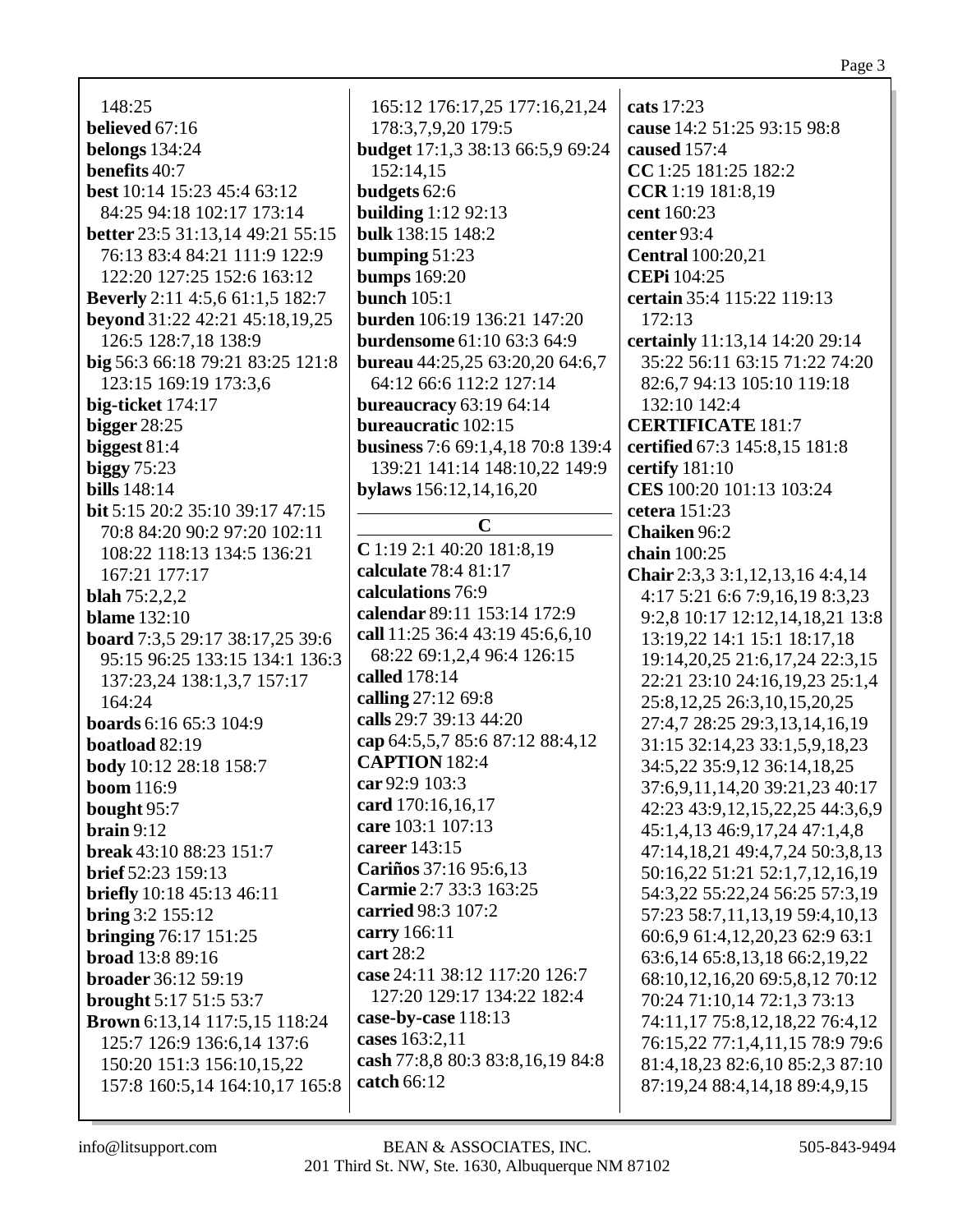|--|--|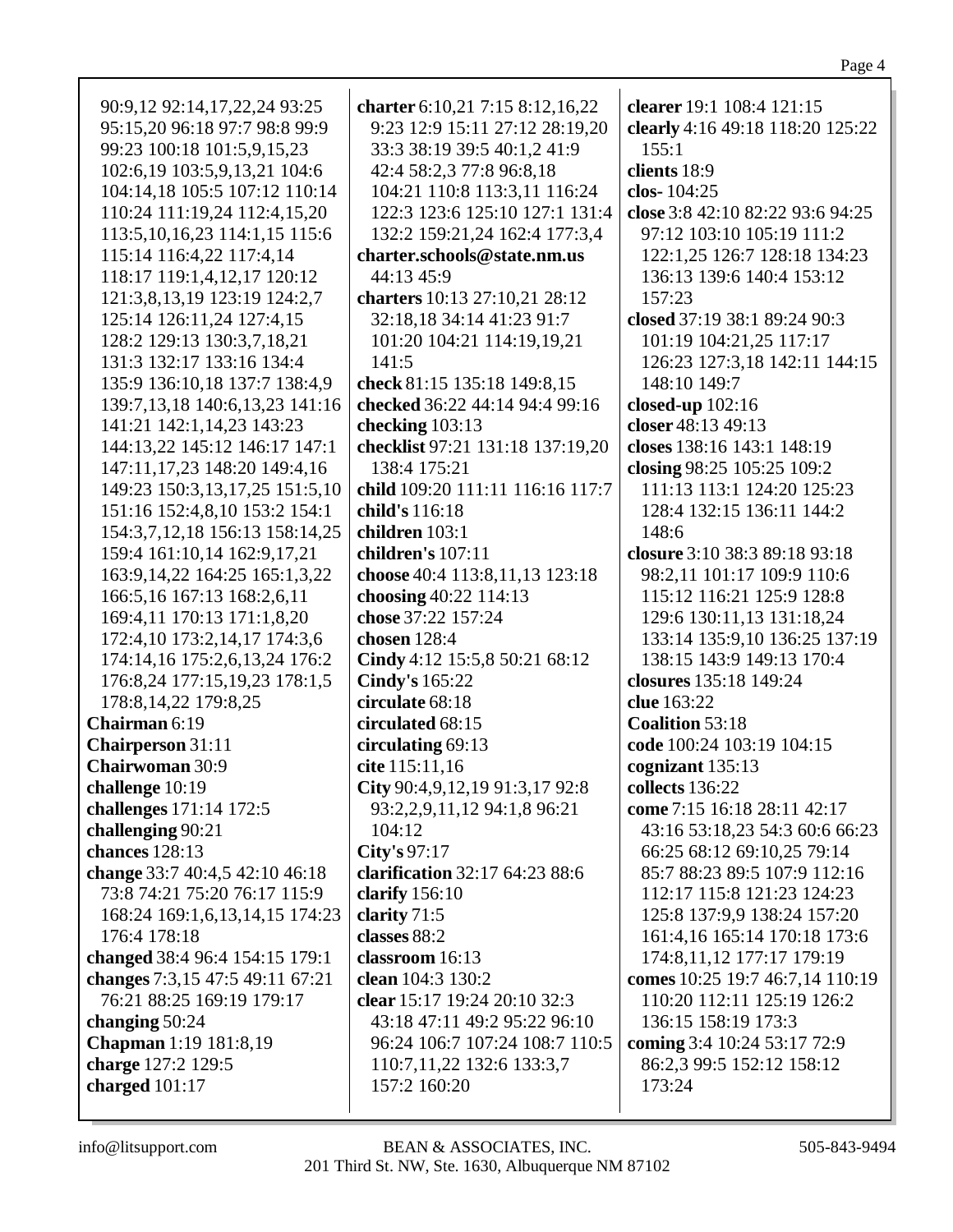**commencement** 57:15 **comment** 29:17 72:12 **Commission** 1:1 15:13 17:13,16 17:21 19:9 20:7,12,13,22 28:18 38:23 48:16,18 50:11 51:6 59:8 62:4 99:11 109:10 117:24 133:20 181:1,12 182:5 **COMMISSIONEOR** 65:12 **Commissioner** 4:2 8:23 9:1 15:1 19:13,18,22 20:22 21:7,19 22:1 22:11,17,22 23:12 24:13,18,22 24:25 25:3,6,11,23 26:1,4,13,16 26:22 27:2,5,9 29:2,13,16 30:10 30:17 32:11,13,15,16,21 33:2,6 33:12,15,19 34:8 35:8 36:13,19 37:5,7,10,12,16,18,20 38:21,22 38:24 39:22 41:6 42:19 54:1 57:19,25 58:10,12,17 59:1,6,11 60:4,8,25 62:1,3 64:22 65:16,19 66:16,20 68:25 69:3 72:1,4 74:24 75:10,16,22 76:6,13,20 76:23 77:2,5,13 79:3,24 81:21 81:25 82:7 83:6 85:3,11,12 87:15,21 88:1,8 90:7,10,16,17 92:12,15,20,23 93:23 95:2,3,16 95:18 96:3,17 97:6 99:9 100:4 100:14,20 101:7,12,21 102:4,14 102:20 103:6,11,17,22 104:8,16 105:3 107:10 109:15 111:6,21 112:1,20 113:7,12 114:12 117:6 118:19 119:2,6,15 121:19 123:10,21 124:6,13,18 125:2,5 126:18,25 127:6,22 134:16 135:16,23 140:11,17,19 141:2,7 141:8,10,12,14 142:16 146:24 147:15 151:15 152:9 154:18 156:19,25 157:11 158:18,23 159:3,12 160:10,18 161:7,12,19 161:25 162:3,8,12,20,25 163:11 163:15,24 164:15 165:1,4,10,15 165:24 166:1,6,8,14 172:8 173:19,23,25 174:2,5,10,15 175:25 **Commissioners** 2:2 6:20 20:19 48:15 53:11 129:2 130:16 143:6 **commit** 168:19 **commitment** 128:24

**committee** 73:20 **common** 65:22 **communica-** 22:4 **communicate** 15:15 49:18 63:20 88:19 108:8 110:10 125:23 133:7 **communicated** 11:8,14,19 12:24 13:1,22 14:19 18:19,23 19:4 27:10,21,23 28:12 48:24 61:24 66:3 96:13 147:19 **communicating** 5:16 20:24 108:10 120:15 **communication** 4:11 5:6,19 6:3 8:8 14:13 21:24 22:5,7 28:5,23 30:24 31:13 54:11 106:14 107:20,22 126:12 128:21 **communications** 28:19 106:17 **communities** 119:13 121:24 **community** 82:15 86:3 **company** 92:19 94:2 **comparing** 79:20 **competition** 8:20 **competitions** 8:19 **complaint** 65:22 **complaints** 16:5,8 41:15 **complete** 42:15 66:5 93:15 168:19 **completed** 12:6 14:22 **completely** 29:20 30:10 38:8 59:25 110:7 157:17 **completeness** 42:6 **compliance** 44:22 **compliant** 49:17 **complicated** 20:15 **comply** 21:2 **computer** 94:14 **computers** 91:3 92:2 102:16 104:9 **concern** 5:7 11:9,11 24:16 41:3 43:18 45:5 52:4,10 65:15 66:15 73:25 78:10,19 79:21 81:5 83:25 86:6 94:9 97:10 105:17 115:7 120:12 **concerned** 15:21 72:14 78:10 79:16 80:10,15,23 92:6 97:17 **concerning** 60:1 **concerns** 4:24 5:1 10:2 44:4

45:16 57:18 67:11,20 74:13 89:21 93:17 139:22 **concluded** 180:5 **conditions** 48:8 49:4 58:2 **conduit** 101:10 **confidential** 140:14 **confidentiality** 143:17,20 **confuse** 120:13 **confused** 5:15 **confusion** 41:23 42:1,21 47:15 **Congratulations** 49:25 **Connections** 117:7 **consecutive** 69:25 **Consequences** 101:6,8 **consider** 60:5 96:22 109:11 133:12 **consideration** 84:1 122:11,14 **considerations** 89:17 **consistent** 83:14 **consistently** 81:7 132:25 **constitute** 146:11 181:10 **constraints** 61:14 **consults** 3:12 **contact** 90:13 101:2 128:6,17,25 129:6,23 138:10 **contacted** 90:3 93:5,7 96:1 **contacts** 90:13 **contained** 94:14 97:10 **content** 115:18 **continually** 82:3 **continue** 49:2 88:21 176:20 **continues** 35:24 **contract** 50:24,25 51:7,19 57:13 98:11,12,17 99:2 101:11 102:3 103:10,23 116:24 133:2,4 138:10 144:8 145:3 148:23 149:10 160:9 162:24 164:22 168:7,14 169:3,12 174:20,25 **contracted** 93:6 94:25 97:12 98:10 99:1 108:7 132:22,25 133:13 143:9 149:8 **contracting** 101:25 **contractor** 101:24 **contractor's** 145:2 **contractors** 100:23 **contracts** 98:16,20 **contractual** 97:14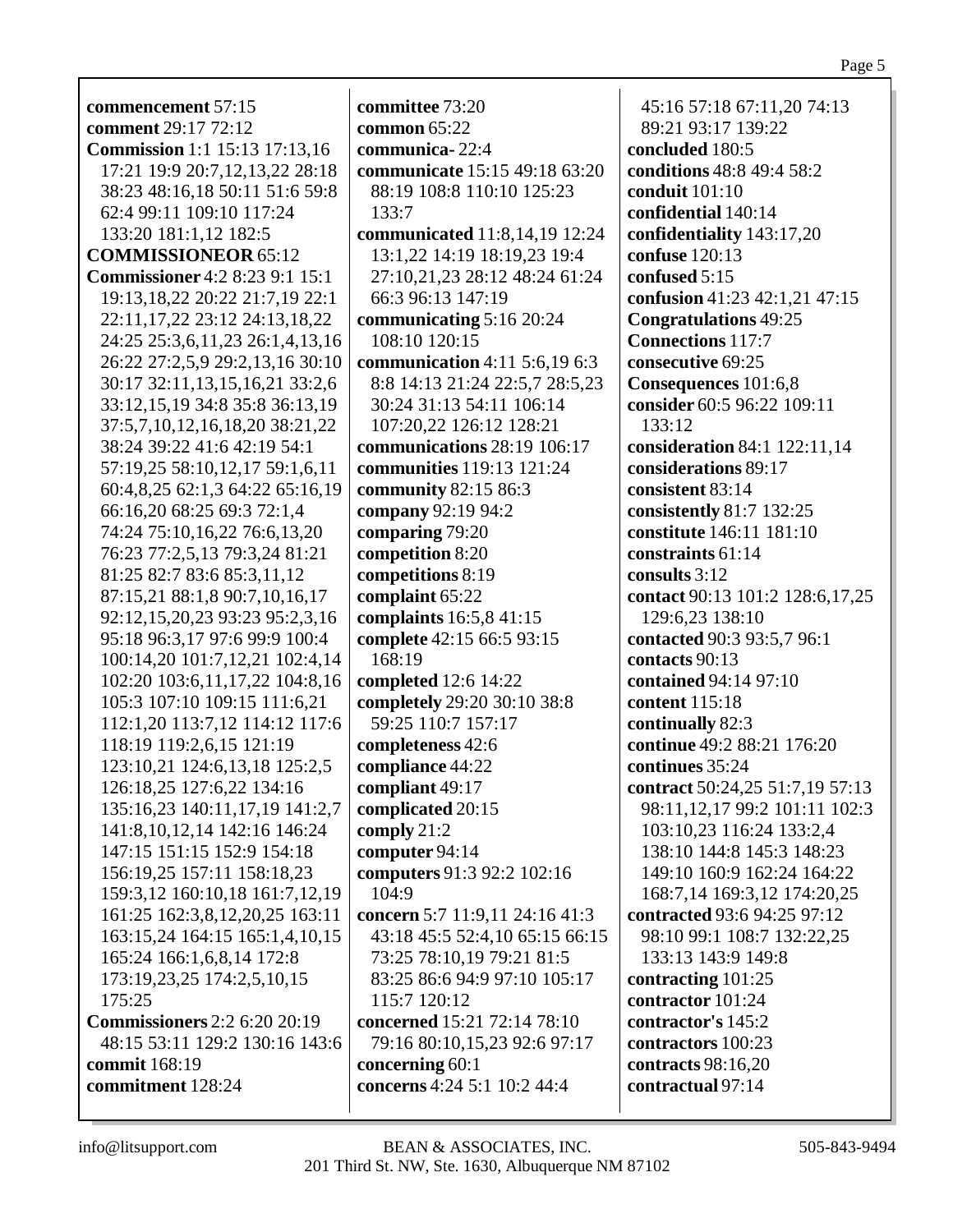|--|--|

| <b>conversation</b> 24:15 26:7 29:1,25 | cr                      |
|----------------------------------------|-------------------------|
| 35:19,22,23 36:12 68:21 71:16          |                         |
|                                        | cr                      |
| 73:16,18 77:23 97:19 102:2             | cr                      |
| 112:2 124:2 134:17                     | $\overline{C}$          |
| convey 10:4                            |                         |
| conveying 127:14                       | $\mathbf C$             |
| <b>CONYERS 2:4</b>                     | <b>cr</b>               |
| cookie 35:10 105:7,9                   | cr                      |
| cooperating 63:21                      | cr                      |
| cooperation 55:4 69:24                 | $\overline{\mathbf{C}}$ |
| cooperative 98:11 100:22 108:3         |                         |
| coordinate 49:8                        |                         |
| Coordinator 7:8,11                     |                         |
|                                        |                         |
| copied 4:5,6 52:13                     |                         |
| copies 106:17                          |                         |
| copy 112:11 138:7 142:22               | $\overline{\mathbf{C}}$ |
| correct 7:18 12:17 21:21 32:24         | $\overline{C}$          |
| 65:17 71:14,15 116:22 146:12           | $c\bar{c}$              |
| 149:4 150:12                           | $c\bar{c}$              |
| correctly 24:24 51:15 53:16            |                         |
| 93:20 103:19 148:20 149:6              |                         |
| cost 104:2                             |                         |
| Cottonwood 87:16                       | $c\bar{c}$              |
| council 13:18 14:14 44:7 73:19         |                         |
| 83:2 108:2 124:3,4,8 127:18,20         | cu                      |
| 128:11 132:7 134:19 136:23             | $\overline{\mathbf{C}}$ |
| 137:5,8,10,13 138:11 155:22            |                         |
|                                        | <b>cy</b>               |
| 156:7,8 159:7,8,10 162:10,11           | $\mathbf{C}$            |
| counsel 2:12,13 3:12 27:17 49:6        |                         |
| 93:22 115:4                            |                         |
| County 90:15,16 95:7,13 96:11          | D                       |
| 96:20 181:13                           | d                       |
| couple 3:7 41:16 43:15 87:4            | da                      |
| 166:9                                  | D                       |
| course 57:14 167:1                     | da                      |
| court 1:20 126:16 158:10 181:9         | da                      |
| courts 158:6                           | D                       |
| cousin $16:23$                         | d:                      |
| cover 83:13                            | da                      |
| cracks 133:19                          |                         |
| crap 136:13                            |                         |
| create 17:6 20:4 77:24 97:20           | da                      |
|                                        | da                      |
| 102:6 136:21 161:16,17 168:12          | da                      |
| 175:9                                  | d:                      |
| created 15:12 69:17,18 177:7           |                         |
| creates 10:19 64:17 158:6              |                         |
| creating 175:9                         | da                      |

**creation** 114:3 **credit** 92:8 **critique** 15:7 **rone** 2:5 8:23 9:1 95:2,3,16 96:3,17 97:6 **Cruces** 118:21 119:1 156:5 **crucify** 55:10 **crunched** 108:18 **crux** 59:4 **CSD** 10:21 19:15 20:10,15,23 23:5,23 24:9 25:14,19 26:17 27:13,25 28:22 32:17 45:17,22 48:1,14 67:25 98:13 110:21 111:1,3 112:16,17 120:2 127:13 127:23 **CSI** 63:25 **CSP** 35:3 53:12 **curious** 100:16 **current** 9:14 72:15,16,22,25 73:4 73:12 80:4,12 83:8,9,12,19 84:4 84:11,11 98:17 105:22 108:25 169:2 170:4 178:17 **currently** 62:6 102:9,9 105:14 131:21,25 163:20 **custodian** 2:11 145:25 **Cut** 124:14 **cyclical** 77:7 **Cynthia** 1:19 181:8,19 **D**  $-$ **O** 8:25 9:1 **damaging** 118:15 **dangle** 35:12 **Danielle** 2:5 34:10 **dark** 21:8 **darn** 34:13 **ASH** 168:23 **dashboard** 74:4 **data** 12:5 14:11 19:23 20:20 24:21,24 30:25 45:18,21,22 46:7 48:13,20 55:5 61:16 **data-work** 54:9 **database** 62:11 145:19 **databases** 64:15 **date** 33:3 115:22 154:10,14 177:20 178:1 182:2,9,14,19,24 **dated** 178:6

**dates** 151:22 154:11 176:4 **David** 2:6 74:25 82:1 **day** 10:19 31:15 44:14 82:20 138:19,22 144:18,22 **days** 51:10,21 61:7,8,11 83:16,20 129:21 **days'** 83:7 **deadline** 33:12 154:5 **deal** 9:22 18:8 34:24 38:19,19 63:19 90:20 99:17 108:3,14 116:5,12 123:13,16 162:6 **dealing** 16:8,9,13,14 155:9 **Deanna** 68:19 **debacle** 69:17 **debt** 148:9 **December** 26:14,15 45:15 56:11 56:12,13 116:23 120:5,25 121:10 130:22 136:15 137:11 **decide** 11:22 33:4 124:4,8,25 **decided** 11:18 71:21 109:23 122:16 132:14 **decision** 13:3,9,11 14:23 24:4,5 25:10 40:20 46:3 47:23 51:1,9 51:15 83:4 109:24 116:15,19 120:22 129:3 **decisions** 10:16 18:22 43:5 45:15 158:4 **decommissioning** 133:23 **dedicated** 95:8 **defend** 40:13 **deficiencies** 80:14,15 **deficiency** 80:16 **defines** 148:17 **defining** 42:22 **definitely** 4:25 44:23 101:13  $166.19$ **definition** 42:15 89:16 **del** 2:9 5:3,23 6:9 7:18,20 9:3,4 9:10 11:20 12:13,17,20 13:5,10 13:20,24 21:23 22:13,20 30:8 32:19,25 33:14,17,22 34:3 43:20,24 44:2,5,8,11 45:3,7 46:5,16,22 47:3,7,13,17,20 48:11,22 49:1,10,20,23 50:2,7 50:10,15 52:6,11,15,18 54:16 55:18,23 61:18,21 63:8 70:23 71:4,11,24 74:6,16 78:5 79:2,17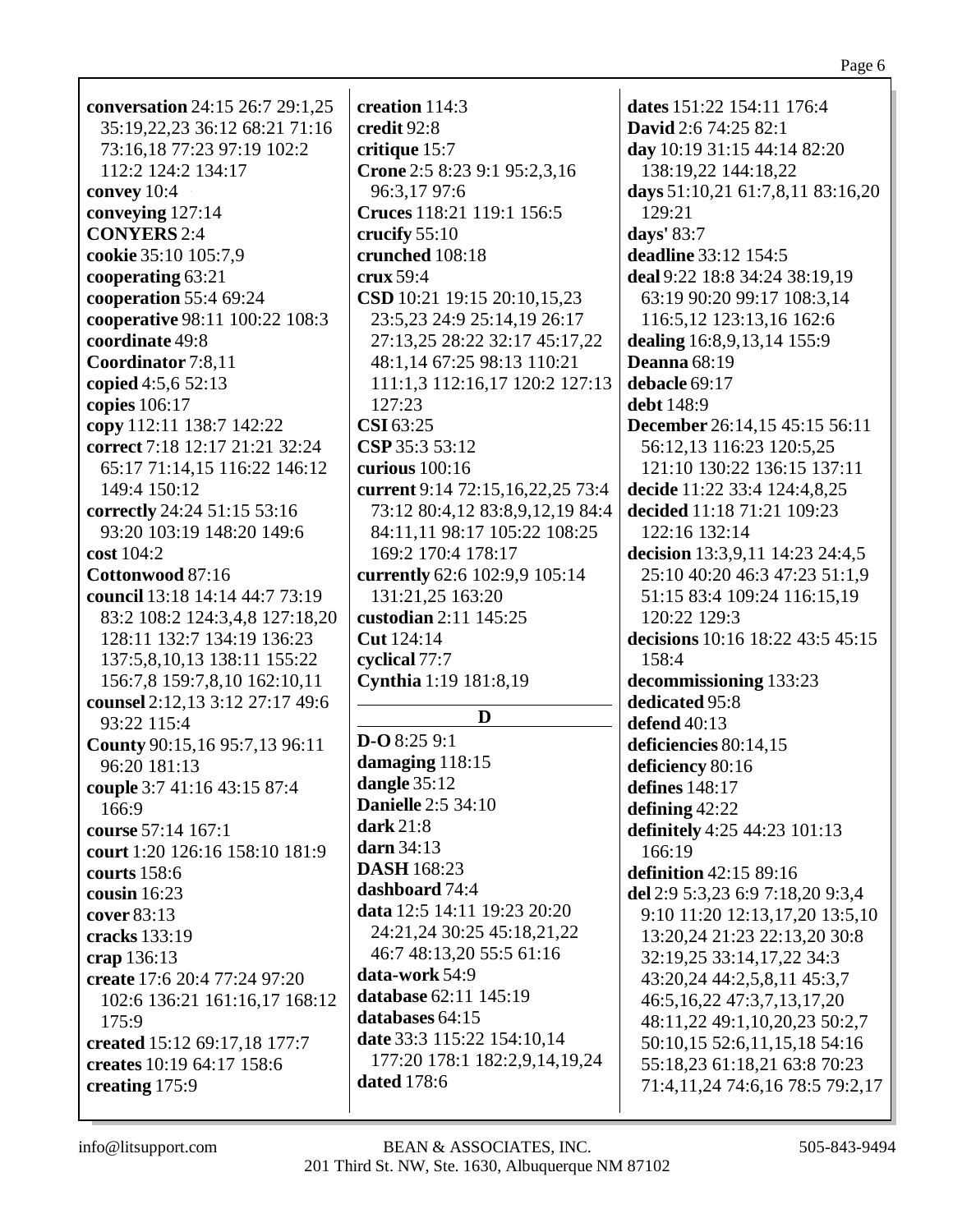| 81:16 88:6 89:2,7 98:5 110:22               | difference 51:8 79:21 145:17,22                    | divergent 72:5 84:24                       |
|---------------------------------------------|----------------------------------------------------|--------------------------------------------|
| 112:14 113:21,25 116:20 117:3               | 145:23 159:25 165:5                                | divide 176:6                               |
| 124:16 125:12 127:12 131:2,16               | different 17:17 38:8 72:7 90:11                    | division 6:10 8:12 9:7,23 15:11            |
| 139:2,11,16 140:1,9 141:20                  | 102:23 111:17 116:1 125:4                          | 39:5 58:3 131:4 162:4                      |
| 142:9 143:2 144:10,17 146:16                | 139:8                                              | <b>Division's</b> 12:9 13:6 30:21          |
| 147:10,13,22 149:2,15,22 150:2              | difficult 21:1 36:23 46:2 72:6,11                  | document 22:13 182:8,13,18,23              |
| 150:10,16,22 151:2,19 152:25                | difficulties 171:10                                | documentation 6:23 136:22                  |
| 153:25 157:6 161:2 163:2                    | diffusing 16:8                                     | documented 105:4 136:25                    |
| 167:25 168:3,10 170:12,25                   | $dig$ 89:15                                        | doing 4:23 6:22 8:8 9:16 15:5              |
|                                             |                                                    |                                            |
| 171:5,15 172:3 173:13,16 179:2              | digitizing 143:3<br>direct 28:22 43:25 44:3 135:12 | 21:10 24:24 29:9 36:23 47:16               |
| 179:20                                      |                                                    | 53:4,6 62:13 65:1 84:13 86:22              |
| <b>DEL'D</b> 182:9,14,19,24                 | directed 96:6                                      | 99:5 108:10 113:1 119:9 122:6              |
| delay $121:14$                              | direction 34:21                                    | 122:21 123:1,23 134:19 135:4,4             |
| delayed 134:5                               | directive 12:3 13:13,16                            | 138:13 141:3 152:11 171:14,23              |
| delaying 120:23 121:4                       | directly 31:11 40:1 44:21 45:9                     | 178:15                                     |
| delays 51:4                                 | director 2:9 5:10,11 9:7 13:10                     | dollar 96:19 149:6                         |
| delegate 133:13,18                          | 41:20 126:22                                       | dollars 66:17 104:2                        |
| <b>DELIVERED</b> 182:9,14,19,24             | disagreed $15:10$                                  | <b>Dolores</b> 8:10, 10, 24, 25, 25 142:11 |
| Delores 8:24                                | disappointing 3:18                                 | Don $1:12$                                 |
| Deming 94:1                                 | discard $143:2,4$                                  | door 18:21 92:4 144:4                      |
| demonstrate 70:25                           | discerning 40:14                                   | doors 144:9                                |
| denial 41:12 48:9 49:5                      | discourage 92:10                                   | double 92:21,22                            |
| <b>Department</b> 59:7 165:14               | discovered 95:5                                    | doubt $37:1$                               |
| <b>Department's 13:6</b>                    | discuss 48:19 71:19 130:17                         | download 62:12                             |
| depend 149:18 169:4 171:6                   | discussed $20:18,20$                               | downward 72:17                             |
| depending 44:17 72:7 108:20                 | discussing $23:8$ 26:23                            | DR 5:3,23 6:9 7:18,20 9:3,10               |
| 132:18,19 144:23                            | discussion $4:11,19$ 11:17 14:2,15                 | 11:20 12:13,17,20 13:5,10,20               |
| <b>Deputy</b> 2:9 5:10 9:7 70:3 99:23       | 15:3 18:3 19:3 22:25 25:9                          | 13:24 21:23 22:13,20 30:8                  |
| describe 117:25                             | 29:22 43:14 48:14 59:20 70:7                       | 32:19,25 33:14,17,22 34:3                  |
| describes 75:25                             | 71:17 73:21 81:10 83:2 89:12                       | 43:20,24 44:2,5,8,11 45:3,7                |
| Designate 122:5                             | 89:17 95:22 96:15 124:8 136:24                     | 46:5, 16, 22 47:3, 7, 13, 17, 20           |
| designated 128:6                            | 137:16 173:10                                      | 48:11,22 49:1,10,20,23 50:2,7              |
| desire 20:6                                 | discussions 144:11                                 | 50:10,15 52:6,11,15,18 54:16               |
| desks 93:22 104:9                           | Disks 182:8, 13, 18, 23                            | 55:18,23 61:18,21 63:8 70:23               |
|                                             | dispose 133:8                                      | 71:4,11,24 74:6,16 78:5 79:2,17            |
| desktop 166:24 167:10<br>detail 48:15 99:16 |                                                    | 81:16 88:6 89:2,7 98:5 110:22              |
|                                             | disposed 144:6                                     |                                            |
| detailed 20:21                              | disposition 95:5                                   | 112:14 113:21,25 116:20 117:3              |
| determination 14:14 19:14                   | distinction 145:8                                  | 124:16 125:12 127:12 131:2,16              |
| determinations 20:16                        | distributed 97:5 100:8                             | 139:2,11,16 140:1,9 141:20                 |
| determine 88:9                              | distribution $100:25$ $103:20$                     | 142:9 143:2 144:10,17 146:16               |
| determined 77:21                            | <b>district</b> 15:24 33:25 34:5,16                | 147:10,13,22 149:2,15,22 150:2             |
| devastat-82:21                              | 36:22 37:9 40:7,15 41:9 93:7                       | 150:10,16,22 151:2,19 152:25               |
| develop 56:16                               | 94:1 106:24 114:19 122:24                          | 153:25 157:6 161:2 163:2                   |
| developed 63:17                             | 142:21 156:1 163:19 164:22                         | 167:25 168:3,10 170:12,25                  |
| devices 43:13                               | district-authorized 35:3 38:10                     | 171:5,15 172:3 173:13,16 179:2             |
| dibs $104:22$                               | districts 35:13,18 36:4 38:16                      | 179:20                                     |
| dice 116:16                                 | 43:1,5 102:23 155:25                               | draft $46:25$ $47:1,2,5$ $49:6$            |
|                                             |                                                    |                                            |

Page 7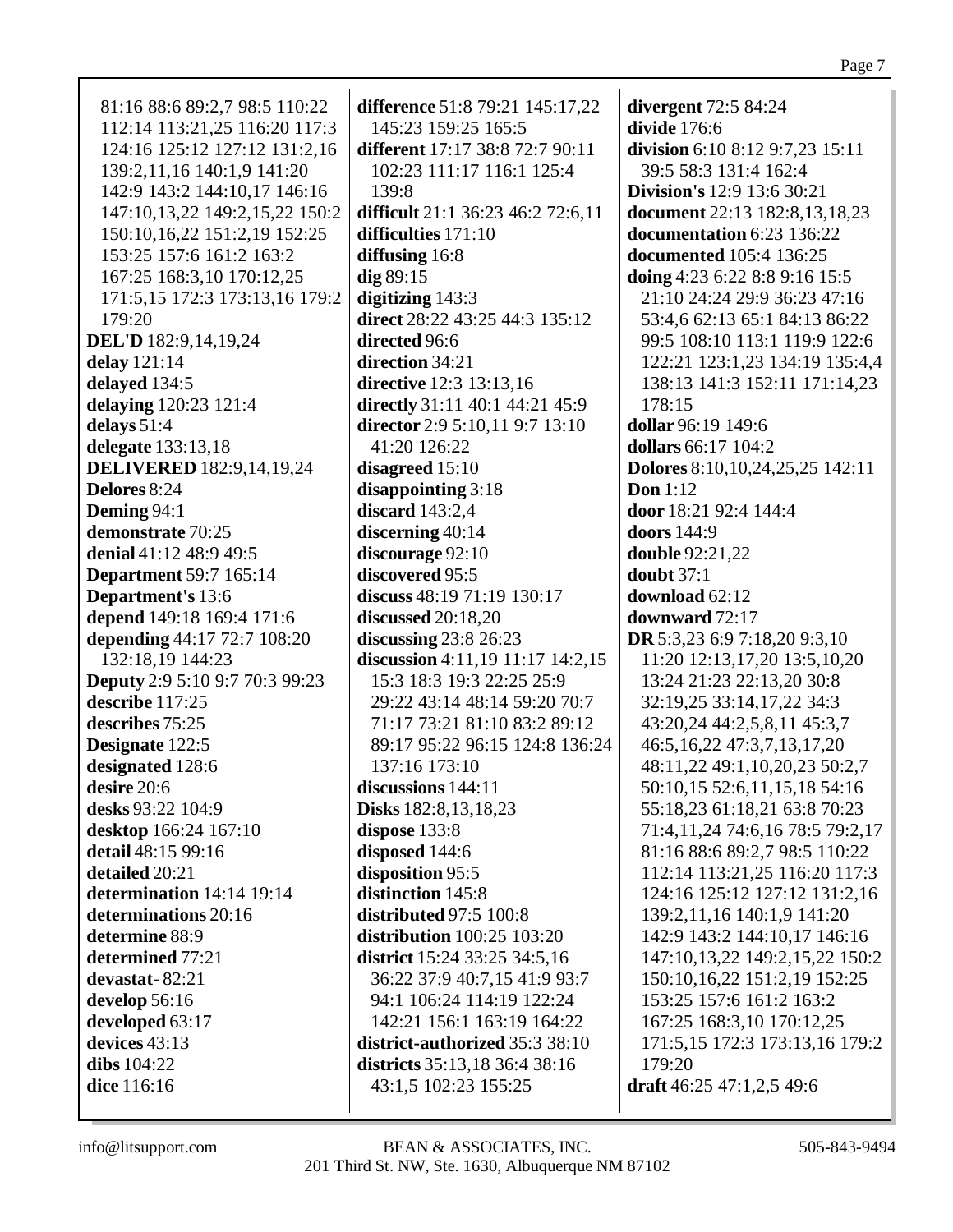drive  $103:2$  $drop 57:8$ drops  $87:3$ drug 95:8,9 drum  $177:2$ druthers  $177:12$ due 51:16 117:21.25 118:14 145:16 179:2,4,5 duly 28:18 **dump** 29:4,10 duplicate 64:9 duties 97:14 150:11  $duty 21:2$ Dylan 7:7,7,10,10 8:2,6

### $E$

 $E2:1.1$ e-mail 4:3,5 44:13 45:5,8 60:10 **e-mails** 96:14 136:22 EA 146:1 earlier 30:11 115:4,5 116:11 132:12 176:21 early 21:17 25:5 31:1 70:8 132:12 170:18 **EAs** 146:2.3 easier 17:6 39:14 48:6 108:12,19 easily 50:5 52:3 64:16 174:11 easy 107:1 151:21,24 ed 157:8 159:16.17 edit 49:12 58:8 education 1:1,12 9:5 15:13 100:21 133:20 154:22 165:9,13 173:12.21 181:1.12 182:5 **Educational 98:10 100:15,22** effect  $109:5$ either 41:8 42:25 57:7 70:16 73:6 77:14 86:12 94:1 106:2 110:23 117:20 126:9 128:10 149:24 152:3 153:17 elected 28:18 122:16 elevated 9:7 eliminate 29:23 77:15 embarrassed 63:9 embedded 57:13 74:14 employee 146:11,12 177:3 employees 17:8 142:13 143:12  $155:15$ 

employment 142:8,12 enabled 40:11 end-of-the-school-year's 22:19 ended 99:18 105:20 ends 78:14 enforce 128:23 engagement  $115:21$ enjoy 166:13 enlighten  $21:9$ enrollment 77:20 82:4 87:6 88:11  $131:14$ entice 35:17 entire 19:7 entitled 27:11 57:21 58:1 entity 91:1 104:17 143:9 envision 125:9 **EPSS 8:7** equipment 91:4,24,25 92:2 93:3 93:13 104:22 105:1 eroded 39:8 errors 151:21 **Española** 37:13 95:6 especially 18:19 19:5 52:13 102:19 114:17 126:1 156:7  $169:7$ establish 144:14 146:8 established 88:15 estimate 85:19 estimating 86:22 et  $151:23$ evaluation  $142:20,22$ evaluations 142:15,25 144:5 event 136:5 eventually 104:4 everybody 5:24 17:11 18:4 74:9 118:11 135:21 155:16.25 156:1 157:13 161:13 163:12 everyone's 146:22 everything's  $10:1$  148:7 exactly 23:3 81:10 103:14 129:14 149:11.25 examine  $94:16$ example 11:3 33:24 36:14 46:11 83:7 109:21.23 160:5.16 exceeding 84:10 excellent 100:22 exceptions 155:14

**Excuse** 117:5 136:6 excuses 59:2 executive 126:21 exercise 118:9 **Exhibits** 182:8, 13, 18, 23 expanding 79:23 119:8 expansion 8:18 expensive 90:24 experience 103:25 106:12 experiencing 169:24 expired 109:23 explain 40:17 54:5 126:13 160:19 explanation 95:4 express  $63:18$ expressed 66:4 expunged  $142:19$ extend 61:8.10 112:8 extent  $4:23$ extra 170:20 eyes 53:22 89:6 140:24 174:20

## $\mathbf{F}$

 $F117:8$ face 147:25 facilitate 125:25 147:4 facing  $43:5$ fact 14:9 20:4 63:25 66:3 79:8 120:24 137:11,14 146:20 159:10 161:16 168:7 factored 79:10 factors 80:25 122:12 factual 120:8 122:9,20 fail  $86:12$ failing  $82:23$ fair 131:1 134:7,14 138:14 fairly  $84:22$ fall 21:17 71:2 168:13 falling  $41:875:14$ Falls 70:17,22 75:8 76:8 **families** 2:10 109:1,12 110:3,13 113:17 116:8 131:1 137:6 far 11:20 53:8 70:17,22 71:2 75:8 75:14 76:8 102:22 138:2 fared  $56:20$ farther 15:22.22.22 fashion 153:23 172:14 fault 63:15 98:23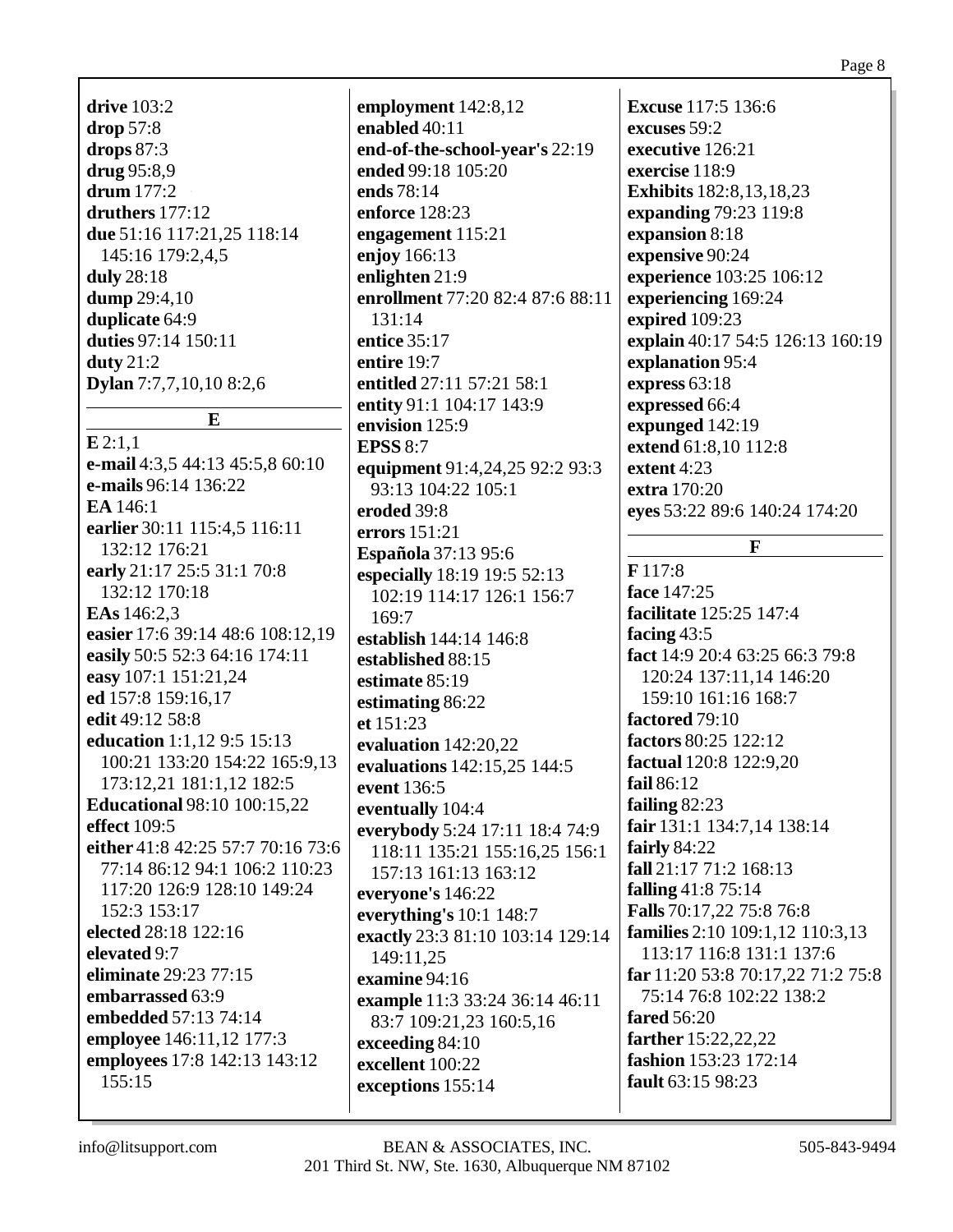| <b>FBI</b> 67:1                         | 150:14 171:21,24                    | force 118:11 128:23               |
|-----------------------------------------|-------------------------------------|-----------------------------------|
| Fe 1:13 118:20 156:3 181:13             | find 67:1 91:22 99:20 102:8         | <b>forced</b> 118:10              |
| February 56:15 109:7,8 112:19           | 111:25 112:5,12 159:20 164:6        | forcing 29:24                     |
| 116:25 117:12 125:4 132:19              | 165:7 177:8                         | foregoing 181:10                  |
| 133:1 168:21 174:7 175:20,23            | finding $159:22$                    | <b>foremost</b> 106:15            |
| 176:23                                  | findings $26:18,21$                 | forever 23:16 82:23 109:18        |
| February-March 57:5                     | fine 26:5 28:9 36:9 66:18 69:12     | forgiveness 151:6                 |
| federal 8:17                            | 69:12 87:1 129:13 143:25            | form 47:25 48:5 50:1 52:4,9       |
| feedback 56:5,9 152:10,16,21            | 144:22 161:24 174:1                 | 92:25 110:16 112:6,8 131:15       |
| 166:20 167:9                            | finish $3:774:13,22,23$             | formal $59:6$                     |
| feel 10:5,11 16:6,10 21:7 23:15         | <b>finished</b> 35:15 99:13         | format $61:16,17,19$ $62:2,11,22$ |
| 31:5,6 39:5,9 68:2,4,5 81:19            | finishing $153:3$                   | 62:23                             |
| 153:16                                  | <b>fired</b> 30:13                  | former 142:12 177:3               |
| feeling 30:15 68:14                     | firing $16:11$                      | fortunate 97:15                   |
| feels $16:16,17$                        | firmly $25:19$                      | forward 15:4 16:15 17:11 18:2     |
| fell 114:14                             | first 4:10 5:23 11:25 19:9 20:7     | 27:16 31:10 59:21 68:12 125:1     |
| felt 17:15 30:22 37:1 39:7 42:11        | 26:8 28:11 39:25 41:17 61:13        | 166:11 169:3,18 170:1,2 171:12    |
| 56:8 70:1 74:12 154:21                  | 68:7 73:10 75:3,12,18 77:9          | <b>forwarded</b> 54:20 62:23      |
| fewer 163:16                            | 85:13 91:7 99:11 101:18 104:22      | <b>found</b> 97:16                |
| field 3:22 4:1 44:19,20 52:22           | 105:11 106:15 108:11 111:25         | <b>foundation 94:22 165:2</b>     |
| 68:22                                   | 112:4 130:9 135:19 150:24           | founders 160:8                    |
| fight $109:5$                           | 151:3 167:3 177:18 178:3            | four 163:17                       |
| figure 50:16 78:20 81:8,8,11            | first- $73:6$                       | four-99:17                        |
| 83:20 91:17,18 99:25 100:1              | first-year $75:5$                   | frame 42:3 51:12 56:9 116:8       |
| 108:19 115:18,25 128:14                 | fit 138:1                           | 125:18 144:14 149:17,25           |
| 129:14                                  | fits $173:14$                       | 168:19 171:3                      |
| <b>figured</b> 78:18 147:6              | five 56:22 81:24 84:16 175:8        | frames $114:3$                    |
| <b>figuring 83:3 172:12</b>             | five-mile $114:22$                  | framework 3:20,25 12:16 14:4      |
| file 109:13,22 142:19 145:18            | five-minute 43:10                   | 14:21 22:9 28:8 35:14 52:21       |
| 146:8,9                                 | five-page 99:17                     | 53:4,20 55:7 56:1,10,17 65:9      |
| <b>filed</b> 110:1                      | fix 31:21 66:14 69:20 70:21 71:1    | 66:7,8 67:14,16 69:17 71:6        |
| files 63:6 100:3 141:6,22 142:3,6       | 173:7                               | 73:20 74:7 150:19,24 151:1        |
| 142:25 143:4,5                          | fixed $64:20$                       | 167:17 168:9 169:15 172:23        |
| fill 159:14                             | fixings $102:10$                    | 174:19 176:9                      |
| final 19:7,20 20:8 32:4 99:18           | flag $52:17$                        | frameworks 57:8,21                |
| 148:16,22,23,24 149:5,14,19             | flags $65:11$                       | frank $10:9$                      |
| 150:1                                   | flak 29:3                           | <b>Friday 179:15</b>              |
| finally $67:2,4$ 125:8                  | flow $5:20$                         | <b>Friday-Saturday 54:2</b>       |
| finance 69:24 78:7 95:15 97:1           | foggy $42:14$                       | <b>FRIEDMAN</b> 2:11 3:15 53:25   |
| 133:15 134:1 171:18                     | folks 6:4 37:23 44:20 65:2 67:5     | 61:6 174:24 175:4,11,14 176:5     |
| <b>finances</b> 54:6 58:4 60:19 65:3,24 | 69:6 73:14 96:14 108:5 127:10       | 182:7                             |
| 80:17,22 100:7                          | 139:4 153:15 178:24                 | friendly 59:7                     |
| <b>financial</b> 3:20 44:4 52:21 53:4,7 | follow 96:6, 9, 13, 15 101:3 103:20 | <b>front</b> 152:18               |
| 55:7,12 56:1,7,10 57:8,20,21            | 135:14                              | frozen 92:5                       |
| 64:6,7 65:2 66:6,8,9 67:16 72:5         | <b>followed</b> 13:11, 12, 15 97:13 | frustration 31:6 63:1             |
| 73:14 74:8,14 80:1,7 112:2              | <b>follows</b> 89:14                | frustrations 63:18                |
| 127:5,19 140:15,18 148:6                | foolishly 105:5                     | full 94:5,14 105:8 122:13         |
|                                         |                                     |                                   |

Г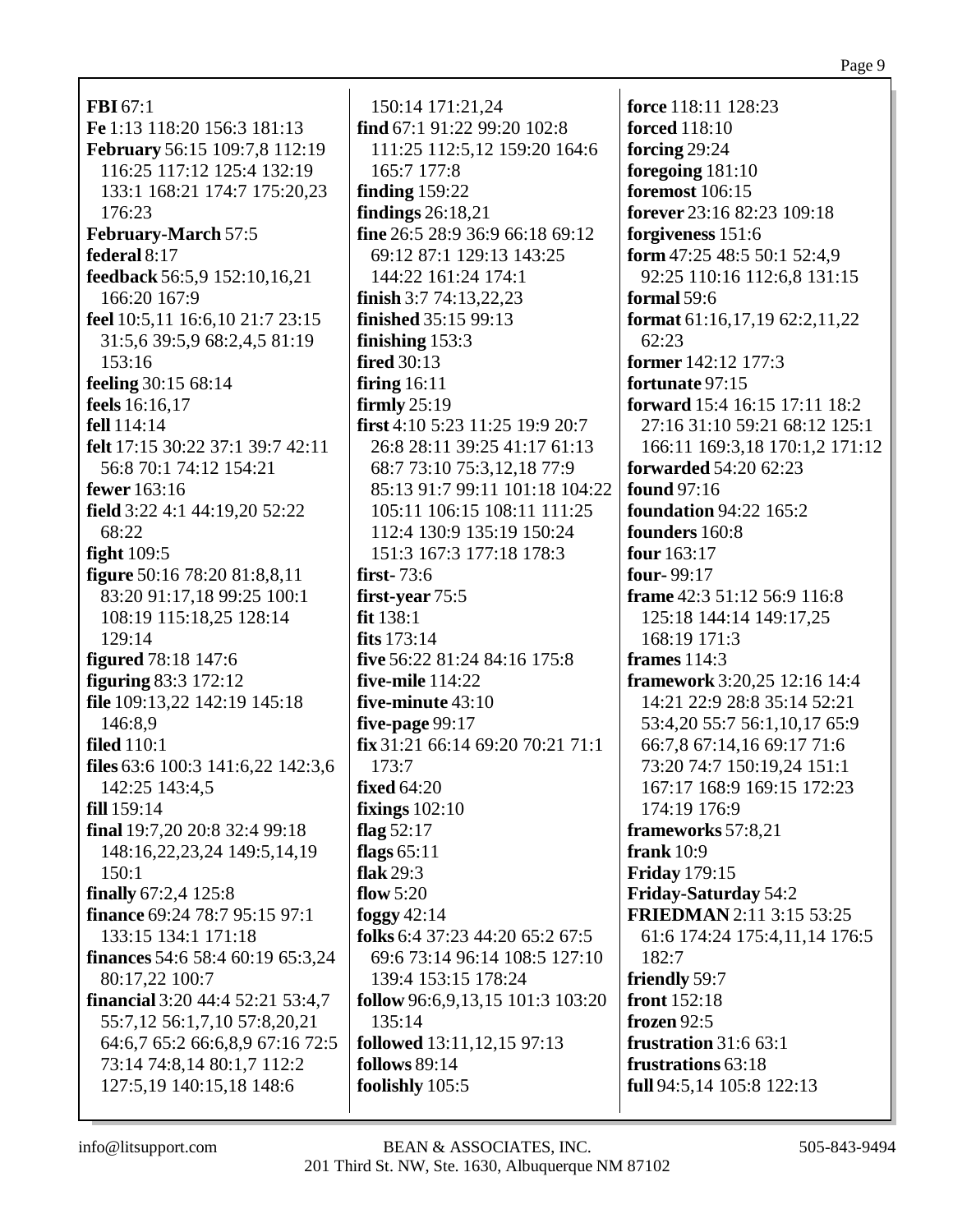| <b>full-time</b> 165:22           |
|-----------------------------------|
| fully 134:11 137:11 138:8         |
| fund 53:14                        |
| <b>funded</b> 53:12               |
| funds 123:20 148:18               |
| <b>future</b> 24:15 27:16 102:7   |
|                                   |
| G                                 |
| <b>Gadsden</b> 93:7,8             |
| Gallegos 90:14                    |
| Gallup 164:12,22                  |
| gambles 37:1                      |
|                                   |
| gap 25:2                          |
| $\mathbf{gaps}\,4:20$             |
| Gaspar 1:12                       |
| gate 92:10                        |
| gather $144:20$                   |
| gauge 87:8 173:3                  |
| GC 132:14                         |
| Gee 152:22                        |
| general 52:9 93:22 103:18 141:4   |
| 155:23                            |
| General's 104:4                   |
| generally 112:21 176:23 178:21    |
| generate 52:3 73:18 111:7         |
|                                   |
| generated 110:16                  |
| generates 112:12                  |
| generating $49:365:11$            |
| getting 3:21 28:2 29:3 30:13 55:3 |
| 84:12 92:11 93:14 96:20 111:17    |
| 121:1 123:5 133:2 136:12 138:2    |
| 153:11 157:23 160:25 170:23       |
| gift 90:20 94:21                  |
| gifted 5:11 93:13 94:20           |
| gifting 104:12 132:4              |
| Gilbert 2:3 125:3                 |
| Gipson 2:3 6:19 30:9 62:4 69:3    |
| 117:6                             |
| give 5:21 18:11 26:23 34:16       |
| 45:10 55:9 60:24 71:18 83:7       |
| 84:21 87:13,24 107:5 122:20       |
| 129:22 134:24 152:17 160:5        |
|                                   |
| 162:15 177:6,16                   |
| given 17:1 72:8 77:7 103:9        |
| 106:25 152:1                      |
| giving 8:6 178:10                 |
| glad 5:16 15:5 161:22             |

glitch  $172:1$ go 6:3,15 7:14 10:1 18:2,14 23 29:24 32:23 33:1 34:16 37:22 38:4 45:25 51:2 52:5 69:21 74:25 83:17 85:9 86:5 91:7 93:9 96:25 98:13 100:14 103 104:1,13 106:3 107:3,6 115:1 117:9,18 121:21,22 122:17 124:11 125:1 127:8 134:7 137:25,25 138:5 141:18,21,2 142:4, 16, 20 143:1, 7, 14 145:6 153:20,21,21,24 155:16 158: 162:16,18 173:4 174:9 178:1 178:13,25 179:13 goals  $40:11,12$  171:13 god 118:18 165:12 **goes**  $10:21$  17:11 31:22 34:9,11 47:2 85:24 91:8 108:25 127:2 138:9,11 168:8 177:20 going 3:11,17,20,24 4:8,9,10 7 9:19 10:1,14 11:5,5,11,12,18 12:23,25 13:4 15:4 16:3,5,15 18:11 19:4 22:6 23:6 25:16,2 26:6 27:16,24 28:5 29:6,21 31:4,25 33:10 34:15,24,25 35:13 36:21 38:15 39:18 40:2 40:24 41:24 45:5 46:3 47:5 48:6 51:24 52:24,25 55:9,10, 56:2,16 58:7 60:11 68:22 70: 70:21,22 71:2,17,19,20 75:8, 77:18,21,25 78:2,3,4,5,20 79 79:22 80:20,22,24 81:1,11,13 81:25 82:2,8,17,18 83:16,17 84:1,9,23 85:4,6,8,15,16,17,1 86:1,9,18,18,24,25 87:7,13,2 89:16 90:19,24,25 93:12,20 94:11 96:10 101:16 102:7,9 103:18 105:13.18 107:9.25 108:1,6,8 109:3 112:1 113:19 113:24 114:24 115:9,18,25 116:6 118:4 119:18,20 122:1 123:10,23 124:5,10,14 125:1 125:21,24 126:7,14 128:6,8,1 128:20,21 129:18 130:14,17 134:12,13 136:13 138:15 143:10 144:4 145:13 146:22 148:1,3 151:6,10,12 152:21

|                | 153:15 155:8 159:23 160:13             |
|----------------|----------------------------------------|
|                |                                        |
| :20            | 162:18,22,23,23 164:3 168:18           |
| $\overline{2}$ | 169:3 170:1,6,13,15,18 171:1,4         |
|                |                                        |
|                | 171:7,11 172:5 175:6 177:1,11          |
|                | 178:10,12,18,24 179:16,17,18           |
| :24            | Gomez 68:19                            |
|                |                                        |
| 19             | good 4:18 5:24 6:1,24 16:7 35:21       |
|                | 46:9 52:19 59:16 68:24 72:18           |
|                | 79:13 80:5,9,10,12,13 82:16            |
|                |                                        |
| 2<br>5         | 83:9 85:8 86:1 87:1 88:18,20           |
|                | 107:19 111:12,13 121:7 124:21          |
| 9,9            | 124:24 126:12 131:17 141:19            |
| $\overline{c}$ | 150:4 152:17 153:24 161:3              |
|                |                                        |
|                | 165:12 172:20 174:5 179:25             |
|                | goodness 72:8                          |
|                | gotten 15:21 82:22 91:17 97:23         |
|                | 100:6 155:19                           |
|                |                                        |
| 25             | governance 44:7 73:19 83:2             |
|                | 108:2 124:4,8 127:18,20 128:11         |
| :25            | 136:23 137:4,8,10,13 138:11            |
|                | 155:22 156:6,8 159:6,8,9               |
|                |                                        |
|                | 162:10,11                              |
| $\mathbf{1}$   | governing 6:16 7:3,5 13:17 14:14       |
|                | 124:3 132:7 134:19 136:3               |
|                | 137:23,24 138:1,3,7                    |
|                |                                        |
| 23             | government 16:7 42:10 59:3             |
|                | Governor 17:12                         |
| 11             | graded $71:13$                         |
| 19             | grades 22:19 79:23                     |
| 20             | grading $71:12$                        |
|                |                                        |
| :21            | grammatical 151:21 179:22              |
| š              | grant 8:16,17 35:3,7 53:12,13          |
|                | great 6:12 42:20 86:17 99:16           |
| $\overline{7}$ | greater 29:25 40:8                     |
|                |                                        |
| 4              | greatly $40:13$                        |
|                | group 17:17,20 59:19 68:18             |
|                | 139:5,13 149:9                         |
|                | groups 17:16,17 157:19                 |
|                |                                        |
|                | growing 79:19,23 84:12 87:12,19        |
|                | 88:13,16                               |
| 9              | <b>growth</b> 77:20 78:6 80:9,14,15,16 |
| 8              | 80:19,21 82:12 83:10,20 84:4,9         |
| $ 2\rangle$    | 84:10 85:6                             |
|                |                                        |
|                | guarantee 112:16                       |
|                | guess 4:20 11:2 22:24 27:9 43:9        |
|                | 45:1,13 61:4 78:9 81:21 94:18          |
|                | 97:15 100:2 109:19 123:12              |
|                |                                        |
|                |                                        |

info@litsupport.com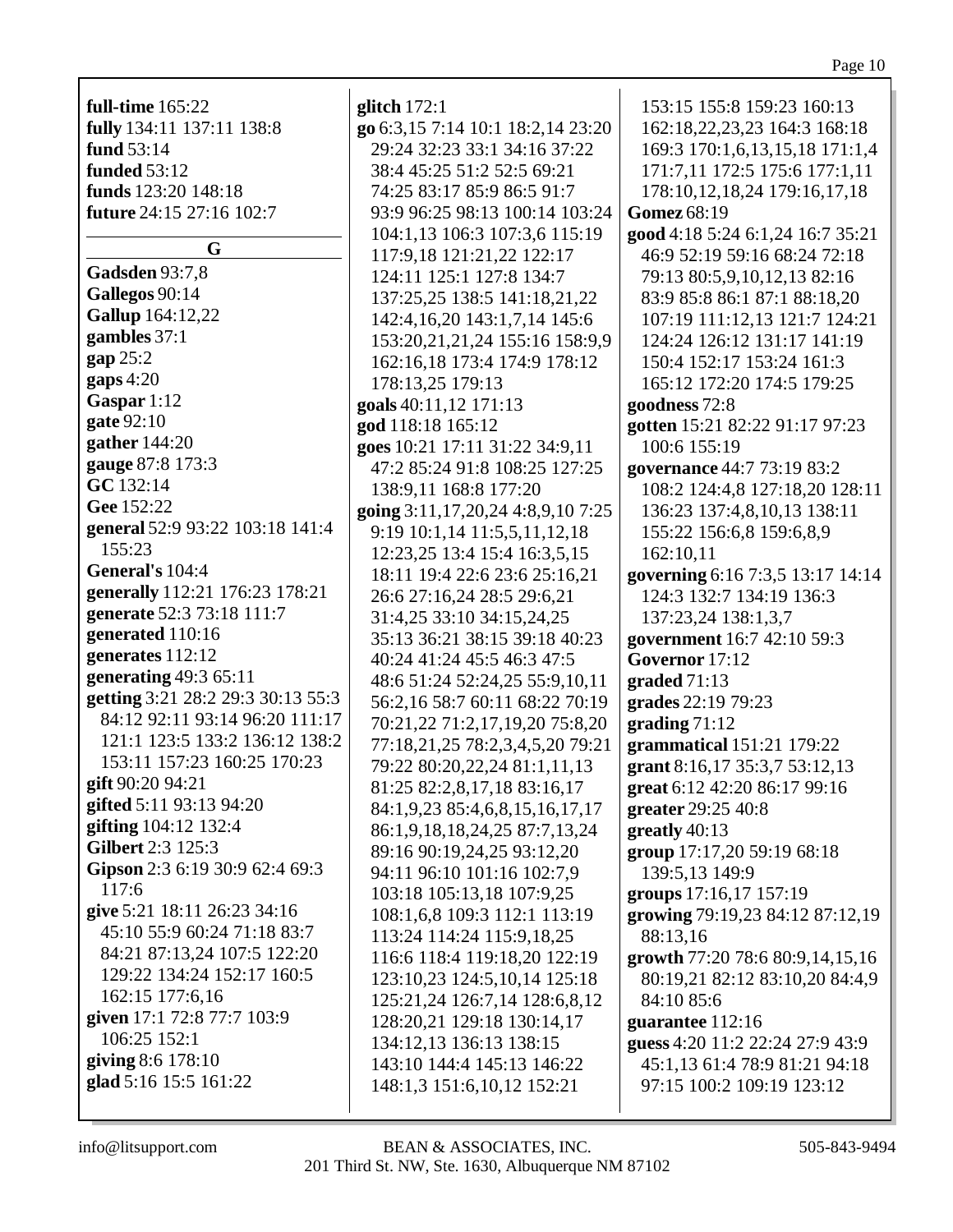# Page  $11\,$

| 138:14,18 171:5 174:21<br>held 43:14 89:12 181:12<br>guide 178:17<br><b>Hello</b> 21:15<br>Icela $9:16$<br>guy 31:19 124:14,16,19<br>help 7:12 18:10 36:7 37:2 53:13<br>idea 5:22 12:7,11 14:3 16:25 20:2<br>guys 49:8 103:23 167:1<br>59:8 65:21 66:1 71:23 112:15<br>21:13 22:10 36:20 55:6 84:19<br>144:20 145:5 177:23<br>86:1 131:17 149:23 174:5<br>H<br>help-30:16<br>identification 114:8<br>half 166:22<br>helpful 68:17 114:23 153:10<br><b>identified</b> 128:17 130:15,23<br><b>Hall</b> 1:12<br>helping 30:16 53:14<br>identify 129:10,11,18 147:18<br>hand 77:9 80:4 83:8,16,19 84:9<br>herding 17:23<br>ignored 59:25<br>102:11 139:24 181:16<br>hereunto 181:15<br>imagine 161:20<br>handful $171:11$<br>Hey 27:13 163:4<br>immediate 114:9<br>handing $8:1$<br>high $40:2478:15$<br>impact 3:22 51:4 52:23 55:5<br><b>handle</b> 41:11 82:16<br>higher 77:9<br>57:16 60:11 61:16 62:23 168:8<br>handout 135:17<br>highlight 179:23<br><b>imperative</b> 74:12<br>hire 155:24 156:8 164:1,3,21<br><b>implementation</b> 6:18 7:24 157:9<br>hands 18:23 29:20 105:9<br>hired 156:12,13 157:6<br>164:11 165:14 175:21 176:20<br>hands-on 173:5<br>hiring 17:5 164:9 165:5<br>implementing 130:11,12<br>hang $151:14$<br>hit 119:18,19,20 179:17<br><b>important</b> 35:24 107:16 136:20<br>happen 49:15 78:17 98:3 100:5<br>hits 123:8<br>155:3,15 157:3 166:7<br>111:20 113:24 116:6 117:14<br><b>hitting 80:19 84:6</b><br>impression 59:15<br>126:7 127:15 128:8 134:12,13<br>hold 46:3 70:19 74:17 151:11,16<br>improve 86:23<br>138:15,17,23<br>152:8<br>in-depth $77:23$<br>happened 13:15 22:8 25:1 54:14<br>hold-back 58:23<br>include 105:16 109:4 137:23<br>89:25 91:13,19 97:18 100:5<br><b>holds</b> 58:23<br>157:10 171:18,19<br>102:9 105:2 132:5 140:7<br>holy 14:20 136:13<br>included 11:24 45:17 60:10<br>happening 93:20 105:6,14<br><b>home</b> 102:25<br>99:16 115:20<br>happens 34:18 142:14,24 146:5<br><b>homework 82:14 102:24</b><br>includes 8:18<br>147:15 150:23 164:4,13 165:5<br><b>hon</b> $151:13$<br>including 9:13,14 30:23 39:9<br>hard 42:7 82:9,11 91:22 132:16<br>honest 26:8 31:5 53:2 58:19<br>income 73:12 75:1<br>166:2<br>111:1 119:17 139:20 169:5<br>incomes 75:4<br>hardest 99:19<br>honestly 11:23 12:4 53:3 55:21<br>incomplete 12:19 18:20 24:21<br><b>Hásta</b> 180:2<br>66:24 98:15 132:9 149:18<br>27:22.24 28:1<br>hate 60:25<br>honesty 121:3<br>incompleteness 30:25<br>he'll 124:15,15 168:11<br>hoop-jumping 164:6<br>increase 85:7 88:5<br>head 39:25 40:11 106:4 108:2<br>hope 43:1 134:17 171:4<br>increasing 88:10<br>127:1 128:12 137:25 156:7<br>hopefully 52:25 53:12 54:4 55:25<br>incredible 10:8,9<br>health $134:12$<br>64:18 65:14 67:10 88:21 131:9<br>Indian 154:21 157:8 165:9,13<br>hear 4:12,16 5:4 7:9 16:2 31:10<br>172:23 173:18 179:14<br>173:12,20<br>41:24,25,25 68:13 119:23<br>horizon $135:11$<br>indicate 137:13<br>165:21<br><b>horse</b> 28:3<br>indicates 163:10<br>hour 89:11<br>indicator $81:1,2$<br>104:24 152:10<br>house 6:22<br><b>individual</b> 10:5 44:1 59:16 60:23<br>hearing 23:7 28:4 65:15 110:2<br>Hózhó 160:6 164:1<br>73:25 97:12 101:16<br>heartburn $51:25,25$<br>huge 25:2 135:24 145:23 146:5<br><b>individuals</b> 9:14 126:4 146:6<br>heavily 7:23,25 8:5<br>161:11<br>infamous 44:12<br>husband 163:5<br>inflows 77:8<br>inform 156:23 157:1 |                                  |  |
|-----------------------------------------------------------------------------------------------------------------------------------------------------------------------------------------------------------------------------------------------------------------------------------------------------------------------------------------------------------------------------------------------------------------------------------------------------------------------------------------------------------------------------------------------------------------------------------------------------------------------------------------------------------------------------------------------------------------------------------------------------------------------------------------------------------------------------------------------------------------------------------------------------------------------------------------------------------------------------------------------------------------------------------------------------------------------------------------------------------------------------------------------------------------------------------------------------------------------------------------------------------------------------------------------------------------------------------------------------------------------------------------------------------------------------------------------------------------------------------------------------------------------------------------------------------------------------------------------------------------------------------------------------------------------------------------------------------------------------------------------------------------------------------------------------------------------------------------------------------------------------------------------------------------------------------------------------------------------------------------------------------------------------------------------------------------------------------------------------------------------------------------------------------------------------------------------------------------------------------------------------------------------------------------------------------------------------------------------------------------------------------------------------------------------------------------------------------------------------------------------------------------------------------------------------------------------------------------------------------------------------------------------------------------------------------------------------------------------------------------------------------------------------------------------------------------------------------------------------------------------------------------------------------------------------------------------------------------------------------------------------------------------------------------------------------------------------------------------------------------------------------------------------------------------------------------------------------------------------------------------------------------------------------------------------------------------------------------------------------------------------|----------------------------------|--|
|                                                                                                                                                                                                                                                                                                                                                                                                                                                                                                                                                                                                                                                                                                                                                                                                                                                                                                                                                                                                                                                                                                                                                                                                                                                                                                                                                                                                                                                                                                                                                                                                                                                                                                                                                                                                                                                                                                                                                                                                                                                                                                                                                                                                                                                                                                                                                                                                                                                                                                                                                                                                                                                                                                                                                                                                                                                                                                                                                                                                                                                                                                                                                                                                                                                                                                                                                                             |                                  |  |
|                                                                                                                                                                                                                                                                                                                                                                                                                                                                                                                                                                                                                                                                                                                                                                                                                                                                                                                                                                                                                                                                                                                                                                                                                                                                                                                                                                                                                                                                                                                                                                                                                                                                                                                                                                                                                                                                                                                                                                                                                                                                                                                                                                                                                                                                                                                                                                                                                                                                                                                                                                                                                                                                                                                                                                                                                                                                                                                                                                                                                                                                                                                                                                                                                                                                                                                                                                             |                                  |  |
|                                                                                                                                                                                                                                                                                                                                                                                                                                                                                                                                                                                                                                                                                                                                                                                                                                                                                                                                                                                                                                                                                                                                                                                                                                                                                                                                                                                                                                                                                                                                                                                                                                                                                                                                                                                                                                                                                                                                                                                                                                                                                                                                                                                                                                                                                                                                                                                                                                                                                                                                                                                                                                                                                                                                                                                                                                                                                                                                                                                                                                                                                                                                                                                                                                                                                                                                                                             |                                  |  |
|                                                                                                                                                                                                                                                                                                                                                                                                                                                                                                                                                                                                                                                                                                                                                                                                                                                                                                                                                                                                                                                                                                                                                                                                                                                                                                                                                                                                                                                                                                                                                                                                                                                                                                                                                                                                                                                                                                                                                                                                                                                                                                                                                                                                                                                                                                                                                                                                                                                                                                                                                                                                                                                                                                                                                                                                                                                                                                                                                                                                                                                                                                                                                                                                                                                                                                                                                                             |                                  |  |
|                                                                                                                                                                                                                                                                                                                                                                                                                                                                                                                                                                                                                                                                                                                                                                                                                                                                                                                                                                                                                                                                                                                                                                                                                                                                                                                                                                                                                                                                                                                                                                                                                                                                                                                                                                                                                                                                                                                                                                                                                                                                                                                                                                                                                                                                                                                                                                                                                                                                                                                                                                                                                                                                                                                                                                                                                                                                                                                                                                                                                                                                                                                                                                                                                                                                                                                                                                             |                                  |  |
|                                                                                                                                                                                                                                                                                                                                                                                                                                                                                                                                                                                                                                                                                                                                                                                                                                                                                                                                                                                                                                                                                                                                                                                                                                                                                                                                                                                                                                                                                                                                                                                                                                                                                                                                                                                                                                                                                                                                                                                                                                                                                                                                                                                                                                                                                                                                                                                                                                                                                                                                                                                                                                                                                                                                                                                                                                                                                                                                                                                                                                                                                                                                                                                                                                                                                                                                                                             |                                  |  |
|                                                                                                                                                                                                                                                                                                                                                                                                                                                                                                                                                                                                                                                                                                                                                                                                                                                                                                                                                                                                                                                                                                                                                                                                                                                                                                                                                                                                                                                                                                                                                                                                                                                                                                                                                                                                                                                                                                                                                                                                                                                                                                                                                                                                                                                                                                                                                                                                                                                                                                                                                                                                                                                                                                                                                                                                                                                                                                                                                                                                                                                                                                                                                                                                                                                                                                                                                                             |                                  |  |
|                                                                                                                                                                                                                                                                                                                                                                                                                                                                                                                                                                                                                                                                                                                                                                                                                                                                                                                                                                                                                                                                                                                                                                                                                                                                                                                                                                                                                                                                                                                                                                                                                                                                                                                                                                                                                                                                                                                                                                                                                                                                                                                                                                                                                                                                                                                                                                                                                                                                                                                                                                                                                                                                                                                                                                                                                                                                                                                                                                                                                                                                                                                                                                                                                                                                                                                                                                             |                                  |  |
|                                                                                                                                                                                                                                                                                                                                                                                                                                                                                                                                                                                                                                                                                                                                                                                                                                                                                                                                                                                                                                                                                                                                                                                                                                                                                                                                                                                                                                                                                                                                                                                                                                                                                                                                                                                                                                                                                                                                                                                                                                                                                                                                                                                                                                                                                                                                                                                                                                                                                                                                                                                                                                                                                                                                                                                                                                                                                                                                                                                                                                                                                                                                                                                                                                                                                                                                                                             |                                  |  |
|                                                                                                                                                                                                                                                                                                                                                                                                                                                                                                                                                                                                                                                                                                                                                                                                                                                                                                                                                                                                                                                                                                                                                                                                                                                                                                                                                                                                                                                                                                                                                                                                                                                                                                                                                                                                                                                                                                                                                                                                                                                                                                                                                                                                                                                                                                                                                                                                                                                                                                                                                                                                                                                                                                                                                                                                                                                                                                                                                                                                                                                                                                                                                                                                                                                                                                                                                                             |                                  |  |
|                                                                                                                                                                                                                                                                                                                                                                                                                                                                                                                                                                                                                                                                                                                                                                                                                                                                                                                                                                                                                                                                                                                                                                                                                                                                                                                                                                                                                                                                                                                                                                                                                                                                                                                                                                                                                                                                                                                                                                                                                                                                                                                                                                                                                                                                                                                                                                                                                                                                                                                                                                                                                                                                                                                                                                                                                                                                                                                                                                                                                                                                                                                                                                                                                                                                                                                                                                             |                                  |  |
|                                                                                                                                                                                                                                                                                                                                                                                                                                                                                                                                                                                                                                                                                                                                                                                                                                                                                                                                                                                                                                                                                                                                                                                                                                                                                                                                                                                                                                                                                                                                                                                                                                                                                                                                                                                                                                                                                                                                                                                                                                                                                                                                                                                                                                                                                                                                                                                                                                                                                                                                                                                                                                                                                                                                                                                                                                                                                                                                                                                                                                                                                                                                                                                                                                                                                                                                                                             |                                  |  |
|                                                                                                                                                                                                                                                                                                                                                                                                                                                                                                                                                                                                                                                                                                                                                                                                                                                                                                                                                                                                                                                                                                                                                                                                                                                                                                                                                                                                                                                                                                                                                                                                                                                                                                                                                                                                                                                                                                                                                                                                                                                                                                                                                                                                                                                                                                                                                                                                                                                                                                                                                                                                                                                                                                                                                                                                                                                                                                                                                                                                                                                                                                                                                                                                                                                                                                                                                                             |                                  |  |
|                                                                                                                                                                                                                                                                                                                                                                                                                                                                                                                                                                                                                                                                                                                                                                                                                                                                                                                                                                                                                                                                                                                                                                                                                                                                                                                                                                                                                                                                                                                                                                                                                                                                                                                                                                                                                                                                                                                                                                                                                                                                                                                                                                                                                                                                                                                                                                                                                                                                                                                                                                                                                                                                                                                                                                                                                                                                                                                                                                                                                                                                                                                                                                                                                                                                                                                                                                             |                                  |  |
|                                                                                                                                                                                                                                                                                                                                                                                                                                                                                                                                                                                                                                                                                                                                                                                                                                                                                                                                                                                                                                                                                                                                                                                                                                                                                                                                                                                                                                                                                                                                                                                                                                                                                                                                                                                                                                                                                                                                                                                                                                                                                                                                                                                                                                                                                                                                                                                                                                                                                                                                                                                                                                                                                                                                                                                                                                                                                                                                                                                                                                                                                                                                                                                                                                                                                                                                                                             |                                  |  |
|                                                                                                                                                                                                                                                                                                                                                                                                                                                                                                                                                                                                                                                                                                                                                                                                                                                                                                                                                                                                                                                                                                                                                                                                                                                                                                                                                                                                                                                                                                                                                                                                                                                                                                                                                                                                                                                                                                                                                                                                                                                                                                                                                                                                                                                                                                                                                                                                                                                                                                                                                                                                                                                                                                                                                                                                                                                                                                                                                                                                                                                                                                                                                                                                                                                                                                                                                                             |                                  |  |
|                                                                                                                                                                                                                                                                                                                                                                                                                                                                                                                                                                                                                                                                                                                                                                                                                                                                                                                                                                                                                                                                                                                                                                                                                                                                                                                                                                                                                                                                                                                                                                                                                                                                                                                                                                                                                                                                                                                                                                                                                                                                                                                                                                                                                                                                                                                                                                                                                                                                                                                                                                                                                                                                                                                                                                                                                                                                                                                                                                                                                                                                                                                                                                                                                                                                                                                                                                             |                                  |  |
|                                                                                                                                                                                                                                                                                                                                                                                                                                                                                                                                                                                                                                                                                                                                                                                                                                                                                                                                                                                                                                                                                                                                                                                                                                                                                                                                                                                                                                                                                                                                                                                                                                                                                                                                                                                                                                                                                                                                                                                                                                                                                                                                                                                                                                                                                                                                                                                                                                                                                                                                                                                                                                                                                                                                                                                                                                                                                                                                                                                                                                                                                                                                                                                                                                                                                                                                                                             | Handouts 135:8                   |  |
|                                                                                                                                                                                                                                                                                                                                                                                                                                                                                                                                                                                                                                                                                                                                                                                                                                                                                                                                                                                                                                                                                                                                                                                                                                                                                                                                                                                                                                                                                                                                                                                                                                                                                                                                                                                                                                                                                                                                                                                                                                                                                                                                                                                                                                                                                                                                                                                                                                                                                                                                                                                                                                                                                                                                                                                                                                                                                                                                                                                                                                                                                                                                                                                                                                                                                                                                                                             |                                  |  |
|                                                                                                                                                                                                                                                                                                                                                                                                                                                                                                                                                                                                                                                                                                                                                                                                                                                                                                                                                                                                                                                                                                                                                                                                                                                                                                                                                                                                                                                                                                                                                                                                                                                                                                                                                                                                                                                                                                                                                                                                                                                                                                                                                                                                                                                                                                                                                                                                                                                                                                                                                                                                                                                                                                                                                                                                                                                                                                                                                                                                                                                                                                                                                                                                                                                                                                                                                                             |                                  |  |
|                                                                                                                                                                                                                                                                                                                                                                                                                                                                                                                                                                                                                                                                                                                                                                                                                                                                                                                                                                                                                                                                                                                                                                                                                                                                                                                                                                                                                                                                                                                                                                                                                                                                                                                                                                                                                                                                                                                                                                                                                                                                                                                                                                                                                                                                                                                                                                                                                                                                                                                                                                                                                                                                                                                                                                                                                                                                                                                                                                                                                                                                                                                                                                                                                                                                                                                                                                             |                                  |  |
|                                                                                                                                                                                                                                                                                                                                                                                                                                                                                                                                                                                                                                                                                                                                                                                                                                                                                                                                                                                                                                                                                                                                                                                                                                                                                                                                                                                                                                                                                                                                                                                                                                                                                                                                                                                                                                                                                                                                                                                                                                                                                                                                                                                                                                                                                                                                                                                                                                                                                                                                                                                                                                                                                                                                                                                                                                                                                                                                                                                                                                                                                                                                                                                                                                                                                                                                                                             |                                  |  |
|                                                                                                                                                                                                                                                                                                                                                                                                                                                                                                                                                                                                                                                                                                                                                                                                                                                                                                                                                                                                                                                                                                                                                                                                                                                                                                                                                                                                                                                                                                                                                                                                                                                                                                                                                                                                                                                                                                                                                                                                                                                                                                                                                                                                                                                                                                                                                                                                                                                                                                                                                                                                                                                                                                                                                                                                                                                                                                                                                                                                                                                                                                                                                                                                                                                                                                                                                                             |                                  |  |
|                                                                                                                                                                                                                                                                                                                                                                                                                                                                                                                                                                                                                                                                                                                                                                                                                                                                                                                                                                                                                                                                                                                                                                                                                                                                                                                                                                                                                                                                                                                                                                                                                                                                                                                                                                                                                                                                                                                                                                                                                                                                                                                                                                                                                                                                                                                                                                                                                                                                                                                                                                                                                                                                                                                                                                                                                                                                                                                                                                                                                                                                                                                                                                                                                                                                                                                                                                             |                                  |  |
|                                                                                                                                                                                                                                                                                                                                                                                                                                                                                                                                                                                                                                                                                                                                                                                                                                                                                                                                                                                                                                                                                                                                                                                                                                                                                                                                                                                                                                                                                                                                                                                                                                                                                                                                                                                                                                                                                                                                                                                                                                                                                                                                                                                                                                                                                                                                                                                                                                                                                                                                                                                                                                                                                                                                                                                                                                                                                                                                                                                                                                                                                                                                                                                                                                                                                                                                                                             |                                  |  |
|                                                                                                                                                                                                                                                                                                                                                                                                                                                                                                                                                                                                                                                                                                                                                                                                                                                                                                                                                                                                                                                                                                                                                                                                                                                                                                                                                                                                                                                                                                                                                                                                                                                                                                                                                                                                                                                                                                                                                                                                                                                                                                                                                                                                                                                                                                                                                                                                                                                                                                                                                                                                                                                                                                                                                                                                                                                                                                                                                                                                                                                                                                                                                                                                                                                                                                                                                                             |                                  |  |
|                                                                                                                                                                                                                                                                                                                                                                                                                                                                                                                                                                                                                                                                                                                                                                                                                                                                                                                                                                                                                                                                                                                                                                                                                                                                                                                                                                                                                                                                                                                                                                                                                                                                                                                                                                                                                                                                                                                                                                                                                                                                                                                                                                                                                                                                                                                                                                                                                                                                                                                                                                                                                                                                                                                                                                                                                                                                                                                                                                                                                                                                                                                                                                                                                                                                                                                                                                             |                                  |  |
|                                                                                                                                                                                                                                                                                                                                                                                                                                                                                                                                                                                                                                                                                                                                                                                                                                                                                                                                                                                                                                                                                                                                                                                                                                                                                                                                                                                                                                                                                                                                                                                                                                                                                                                                                                                                                                                                                                                                                                                                                                                                                                                                                                                                                                                                                                                                                                                                                                                                                                                                                                                                                                                                                                                                                                                                                                                                                                                                                                                                                                                                                                                                                                                                                                                                                                                                                                             |                                  |  |
|                                                                                                                                                                                                                                                                                                                                                                                                                                                                                                                                                                                                                                                                                                                                                                                                                                                                                                                                                                                                                                                                                                                                                                                                                                                                                                                                                                                                                                                                                                                                                                                                                                                                                                                                                                                                                                                                                                                                                                                                                                                                                                                                                                                                                                                                                                                                                                                                                                                                                                                                                                                                                                                                                                                                                                                                                                                                                                                                                                                                                                                                                                                                                                                                                                                                                                                                                                             |                                  |  |
|                                                                                                                                                                                                                                                                                                                                                                                                                                                                                                                                                                                                                                                                                                                                                                                                                                                                                                                                                                                                                                                                                                                                                                                                                                                                                                                                                                                                                                                                                                                                                                                                                                                                                                                                                                                                                                                                                                                                                                                                                                                                                                                                                                                                                                                                                                                                                                                                                                                                                                                                                                                                                                                                                                                                                                                                                                                                                                                                                                                                                                                                                                                                                                                                                                                                                                                                                                             |                                  |  |
|                                                                                                                                                                                                                                                                                                                                                                                                                                                                                                                                                                                                                                                                                                                                                                                                                                                                                                                                                                                                                                                                                                                                                                                                                                                                                                                                                                                                                                                                                                                                                                                                                                                                                                                                                                                                                                                                                                                                                                                                                                                                                                                                                                                                                                                                                                                                                                                                                                                                                                                                                                                                                                                                                                                                                                                                                                                                                                                                                                                                                                                                                                                                                                                                                                                                                                                                                                             |                                  |  |
|                                                                                                                                                                                                                                                                                                                                                                                                                                                                                                                                                                                                                                                                                                                                                                                                                                                                                                                                                                                                                                                                                                                                                                                                                                                                                                                                                                                                                                                                                                                                                                                                                                                                                                                                                                                                                                                                                                                                                                                                                                                                                                                                                                                                                                                                                                                                                                                                                                                                                                                                                                                                                                                                                                                                                                                                                                                                                                                                                                                                                                                                                                                                                                                                                                                                                                                                                                             |                                  |  |
|                                                                                                                                                                                                                                                                                                                                                                                                                                                                                                                                                                                                                                                                                                                                                                                                                                                                                                                                                                                                                                                                                                                                                                                                                                                                                                                                                                                                                                                                                                                                                                                                                                                                                                                                                                                                                                                                                                                                                                                                                                                                                                                                                                                                                                                                                                                                                                                                                                                                                                                                                                                                                                                                                                                                                                                                                                                                                                                                                                                                                                                                                                                                                                                                                                                                                                                                                                             |                                  |  |
|                                                                                                                                                                                                                                                                                                                                                                                                                                                                                                                                                                                                                                                                                                                                                                                                                                                                                                                                                                                                                                                                                                                                                                                                                                                                                                                                                                                                                                                                                                                                                                                                                                                                                                                                                                                                                                                                                                                                                                                                                                                                                                                                                                                                                                                                                                                                                                                                                                                                                                                                                                                                                                                                                                                                                                                                                                                                                                                                                                                                                                                                                                                                                                                                                                                                                                                                                                             |                                  |  |
|                                                                                                                                                                                                                                                                                                                                                                                                                                                                                                                                                                                                                                                                                                                                                                                                                                                                                                                                                                                                                                                                                                                                                                                                                                                                                                                                                                                                                                                                                                                                                                                                                                                                                                                                                                                                                                                                                                                                                                                                                                                                                                                                                                                                                                                                                                                                                                                                                                                                                                                                                                                                                                                                                                                                                                                                                                                                                                                                                                                                                                                                                                                                                                                                                                                                                                                                                                             |                                  |  |
|                                                                                                                                                                                                                                                                                                                                                                                                                                                                                                                                                                                                                                                                                                                                                                                                                                                                                                                                                                                                                                                                                                                                                                                                                                                                                                                                                                                                                                                                                                                                                                                                                                                                                                                                                                                                                                                                                                                                                                                                                                                                                                                                                                                                                                                                                                                                                                                                                                                                                                                                                                                                                                                                                                                                                                                                                                                                                                                                                                                                                                                                                                                                                                                                                                                                                                                                                                             |                                  |  |
|                                                                                                                                                                                                                                                                                                                                                                                                                                                                                                                                                                                                                                                                                                                                                                                                                                                                                                                                                                                                                                                                                                                                                                                                                                                                                                                                                                                                                                                                                                                                                                                                                                                                                                                                                                                                                                                                                                                                                                                                                                                                                                                                                                                                                                                                                                                                                                                                                                                                                                                                                                                                                                                                                                                                                                                                                                                                                                                                                                                                                                                                                                                                                                                                                                                                                                                                                                             |                                  |  |
|                                                                                                                                                                                                                                                                                                                                                                                                                                                                                                                                                                                                                                                                                                                                                                                                                                                                                                                                                                                                                                                                                                                                                                                                                                                                                                                                                                                                                                                                                                                                                                                                                                                                                                                                                                                                                                                                                                                                                                                                                                                                                                                                                                                                                                                                                                                                                                                                                                                                                                                                                                                                                                                                                                                                                                                                                                                                                                                                                                                                                                                                                                                                                                                                                                                                                                                                                                             |                                  |  |
|                                                                                                                                                                                                                                                                                                                                                                                                                                                                                                                                                                                                                                                                                                                                                                                                                                                                                                                                                                                                                                                                                                                                                                                                                                                                                                                                                                                                                                                                                                                                                                                                                                                                                                                                                                                                                                                                                                                                                                                                                                                                                                                                                                                                                                                                                                                                                                                                                                                                                                                                                                                                                                                                                                                                                                                                                                                                                                                                                                                                                                                                                                                                                                                                                                                                                                                                                                             |                                  |  |
|                                                                                                                                                                                                                                                                                                                                                                                                                                                                                                                                                                                                                                                                                                                                                                                                                                                                                                                                                                                                                                                                                                                                                                                                                                                                                                                                                                                                                                                                                                                                                                                                                                                                                                                                                                                                                                                                                                                                                                                                                                                                                                                                                                                                                                                                                                                                                                                                                                                                                                                                                                                                                                                                                                                                                                                                                                                                                                                                                                                                                                                                                                                                                                                                                                                                                                                                                                             |                                  |  |
|                                                                                                                                                                                                                                                                                                                                                                                                                                                                                                                                                                                                                                                                                                                                                                                                                                                                                                                                                                                                                                                                                                                                                                                                                                                                                                                                                                                                                                                                                                                                                                                                                                                                                                                                                                                                                                                                                                                                                                                                                                                                                                                                                                                                                                                                                                                                                                                                                                                                                                                                                                                                                                                                                                                                                                                                                                                                                                                                                                                                                                                                                                                                                                                                                                                                                                                                                                             |                                  |  |
|                                                                                                                                                                                                                                                                                                                                                                                                                                                                                                                                                                                                                                                                                                                                                                                                                                                                                                                                                                                                                                                                                                                                                                                                                                                                                                                                                                                                                                                                                                                                                                                                                                                                                                                                                                                                                                                                                                                                                                                                                                                                                                                                                                                                                                                                                                                                                                                                                                                                                                                                                                                                                                                                                                                                                                                                                                                                                                                                                                                                                                                                                                                                                                                                                                                                                                                                                                             |                                  |  |
|                                                                                                                                                                                                                                                                                                                                                                                                                                                                                                                                                                                                                                                                                                                                                                                                                                                                                                                                                                                                                                                                                                                                                                                                                                                                                                                                                                                                                                                                                                                                                                                                                                                                                                                                                                                                                                                                                                                                                                                                                                                                                                                                                                                                                                                                                                                                                                                                                                                                                                                                                                                                                                                                                                                                                                                                                                                                                                                                                                                                                                                                                                                                                                                                                                                                                                                                                                             |                                  |  |
|                                                                                                                                                                                                                                                                                                                                                                                                                                                                                                                                                                                                                                                                                                                                                                                                                                                                                                                                                                                                                                                                                                                                                                                                                                                                                                                                                                                                                                                                                                                                                                                                                                                                                                                                                                                                                                                                                                                                                                                                                                                                                                                                                                                                                                                                                                                                                                                                                                                                                                                                                                                                                                                                                                                                                                                                                                                                                                                                                                                                                                                                                                                                                                                                                                                                                                                                                                             |                                  |  |
|                                                                                                                                                                                                                                                                                                                                                                                                                                                                                                                                                                                                                                                                                                                                                                                                                                                                                                                                                                                                                                                                                                                                                                                                                                                                                                                                                                                                                                                                                                                                                                                                                                                                                                                                                                                                                                                                                                                                                                                                                                                                                                                                                                                                                                                                                                                                                                                                                                                                                                                                                                                                                                                                                                                                                                                                                                                                                                                                                                                                                                                                                                                                                                                                                                                                                                                                                                             |                                  |  |
|                                                                                                                                                                                                                                                                                                                                                                                                                                                                                                                                                                                                                                                                                                                                                                                                                                                                                                                                                                                                                                                                                                                                                                                                                                                                                                                                                                                                                                                                                                                                                                                                                                                                                                                                                                                                                                                                                                                                                                                                                                                                                                                                                                                                                                                                                                                                                                                                                                                                                                                                                                                                                                                                                                                                                                                                                                                                                                                                                                                                                                                                                                                                                                                                                                                                                                                                                                             |                                  |  |
|                                                                                                                                                                                                                                                                                                                                                                                                                                                                                                                                                                                                                                                                                                                                                                                                                                                                                                                                                                                                                                                                                                                                                                                                                                                                                                                                                                                                                                                                                                                                                                                                                                                                                                                                                                                                                                                                                                                                                                                                                                                                                                                                                                                                                                                                                                                                                                                                                                                                                                                                                                                                                                                                                                                                                                                                                                                                                                                                                                                                                                                                                                                                                                                                                                                                                                                                                                             |                                  |  |
|                                                                                                                                                                                                                                                                                                                                                                                                                                                                                                                                                                                                                                                                                                                                                                                                                                                                                                                                                                                                                                                                                                                                                                                                                                                                                                                                                                                                                                                                                                                                                                                                                                                                                                                                                                                                                                                                                                                                                                                                                                                                                                                                                                                                                                                                                                                                                                                                                                                                                                                                                                                                                                                                                                                                                                                                                                                                                                                                                                                                                                                                                                                                                                                                                                                                                                                                                                             |                                  |  |
|                                                                                                                                                                                                                                                                                                                                                                                                                                                                                                                                                                                                                                                                                                                                                                                                                                                                                                                                                                                                                                                                                                                                                                                                                                                                                                                                                                                                                                                                                                                                                                                                                                                                                                                                                                                                                                                                                                                                                                                                                                                                                                                                                                                                                                                                                                                                                                                                                                                                                                                                                                                                                                                                                                                                                                                                                                                                                                                                                                                                                                                                                                                                                                                                                                                                                                                                                                             | heard 16:2,6 26:4 30:20 41:16,17 |  |
|                                                                                                                                                                                                                                                                                                                                                                                                                                                                                                                                                                                                                                                                                                                                                                                                                                                                                                                                                                                                                                                                                                                                                                                                                                                                                                                                                                                                                                                                                                                                                                                                                                                                                                                                                                                                                                                                                                                                                                                                                                                                                                                                                                                                                                                                                                                                                                                                                                                                                                                                                                                                                                                                                                                                                                                                                                                                                                                                                                                                                                                                                                                                                                                                                                                                                                                                                                             |                                  |  |
|                                                                                                                                                                                                                                                                                                                                                                                                                                                                                                                                                                                                                                                                                                                                                                                                                                                                                                                                                                                                                                                                                                                                                                                                                                                                                                                                                                                                                                                                                                                                                                                                                                                                                                                                                                                                                                                                                                                                                                                                                                                                                                                                                                                                                                                                                                                                                                                                                                                                                                                                                                                                                                                                                                                                                                                                                                                                                                                                                                                                                                                                                                                                                                                                                                                                                                                                                                             |                                  |  |
|                                                                                                                                                                                                                                                                                                                                                                                                                                                                                                                                                                                                                                                                                                                                                                                                                                                                                                                                                                                                                                                                                                                                                                                                                                                                                                                                                                                                                                                                                                                                                                                                                                                                                                                                                                                                                                                                                                                                                                                                                                                                                                                                                                                                                                                                                                                                                                                                                                                                                                                                                                                                                                                                                                                                                                                                                                                                                                                                                                                                                                                                                                                                                                                                                                                                                                                                                                             |                                  |  |
|                                                                                                                                                                                                                                                                                                                                                                                                                                                                                                                                                                                                                                                                                                                                                                                                                                                                                                                                                                                                                                                                                                                                                                                                                                                                                                                                                                                                                                                                                                                                                                                                                                                                                                                                                                                                                                                                                                                                                                                                                                                                                                                                                                                                                                                                                                                                                                                                                                                                                                                                                                                                                                                                                                                                                                                                                                                                                                                                                                                                                                                                                                                                                                                                                                                                                                                                                                             |                                  |  |
|                                                                                                                                                                                                                                                                                                                                                                                                                                                                                                                                                                                                                                                                                                                                                                                                                                                                                                                                                                                                                                                                                                                                                                                                                                                                                                                                                                                                                                                                                                                                                                                                                                                                                                                                                                                                                                                                                                                                                                                                                                                                                                                                                                                                                                                                                                                                                                                                                                                                                                                                                                                                                                                                                                                                                                                                                                                                                                                                                                                                                                                                                                                                                                                                                                                                                                                                                                             |                                  |  |
|                                                                                                                                                                                                                                                                                                                                                                                                                                                                                                                                                                                                                                                                                                                                                                                                                                                                                                                                                                                                                                                                                                                                                                                                                                                                                                                                                                                                                                                                                                                                                                                                                                                                                                                                                                                                                                                                                                                                                                                                                                                                                                                                                                                                                                                                                                                                                                                                                                                                                                                                                                                                                                                                                                                                                                                                                                                                                                                                                                                                                                                                                                                                                                                                                                                                                                                                                                             | heavy $60:11$                    |  |
|                                                                                                                                                                                                                                                                                                                                                                                                                                                                                                                                                                                                                                                                                                                                                                                                                                                                                                                                                                                                                                                                                                                                                                                                                                                                                                                                                                                                                                                                                                                                                                                                                                                                                                                                                                                                                                                                                                                                                                                                                                                                                                                                                                                                                                                                                                                                                                                                                                                                                                                                                                                                                                                                                                                                                                                                                                                                                                                                                                                                                                                                                                                                                                                                                                                                                                                                                                             | hefty 3:5                        |  |
|                                                                                                                                                                                                                                                                                                                                                                                                                                                                                                                                                                                                                                                                                                                                                                                                                                                                                                                                                                                                                                                                                                                                                                                                                                                                                                                                                                                                                                                                                                                                                                                                                                                                                                                                                                                                                                                                                                                                                                                                                                                                                                                                                                                                                                                                                                                                                                                                                                                                                                                                                                                                                                                                                                                                                                                                                                                                                                                                                                                                                                                                                                                                                                                                                                                                                                                                                                             |                                  |  |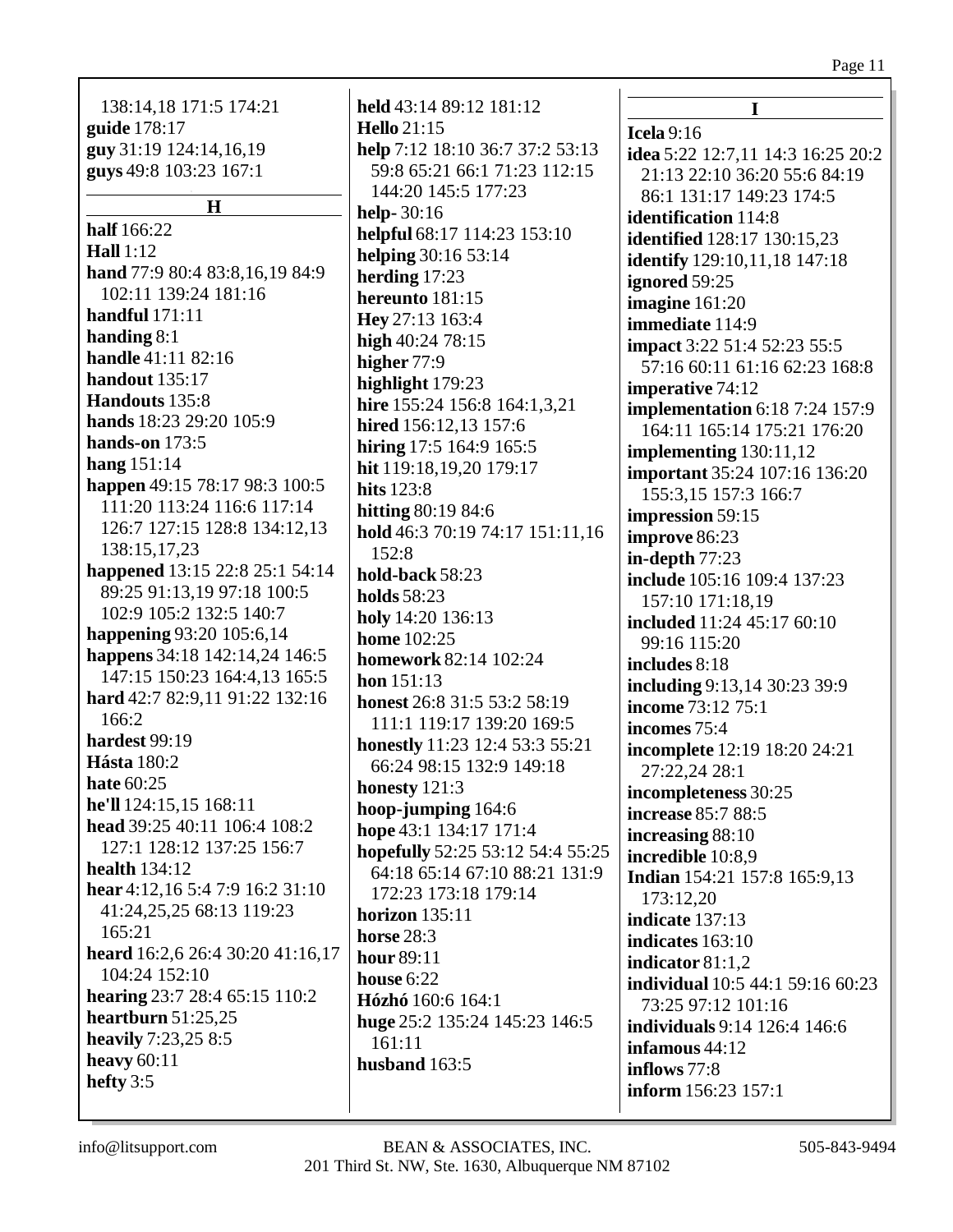| <b>information</b> 9:20 10:15 11:1,4,6<br>12:19 14:18 18:18,21,23 19:1<br>19:17 27:11,15 54:12,20 57:22<br>59:11,24 60:13,19,21,24 61:3<br>99:5 110:3 122:14 126:20<br>140:14 143:13,14 144:21 | <b>items</b> 174:17<br>$\mathbf{J}$<br>JAEGER 2:13 20:9 24:9 46:25<br>48:4, 12, 23 49:6, 11, 21 61:15<br>95:25 96:5 109:10,21 117:19  | 130:1 137:12 142:1<br>keeping 80:18<br>Kelly 8:15,15 35:11 54:18 56:23<br>57:1 62:3,10 63:5 68:25 88:17<br>140:21<br>kept 99:21 127:23                                                                                          |
|------------------------------------------------------------------------------------------------------------------------------------------------------------------------------------------------|---------------------------------------------------------------------------------------------------------------------------------------|---------------------------------------------------------------------------------------------------------------------------------------------------------------------------------------------------------------------------------|
| 149:21 152:24 164:18 165:21                                                                                                                                                                    | 129:1,24 130:4,8,19 133:10,17                                                                                                         | kids 16:12 82:17 86:15 102:23                                                                                                                                                                                                   |
| 167:23 168:9,22 172:24                                                                                                                                                                         | 140:25 143:7 145:5,13,23 146:3                                                                                                        | 106:16 107:8 111:15 122:23                                                                                                                                                                                                      |
| informative 111:9                                                                                                                                                                              | 146:14 148:15 152:7 158:22                                                                                                            | 147:22 148:3 160:7                                                                                                                                                                                                              |
| informed 105:7 111:10 131:5                                                                                                                                                                    | 159:2                                                                                                                                 | kind 14:12 18:8 28:2 34:11 35:9                                                                                                                                                                                                 |
| initial 20:17 43:19 105:17 116:20                                                                                                                                                              | <b>JAMES</b> 2:4                                                                                                                      | 51:24 63:2 73:17 74:4 79:13                                                                                                                                                                                                     |
| initially 5:13 9:18 22:4 129:1                                                                                                                                                                 | January 56:11,15 106:4 108:24                                                                                                         | 88:11 95:8 97:23 100:6 111:2,3                                                                                                                                                                                                  |
| input 70:8 179:23                                                                                                                                                                              | 109:1,6,12 112:18 117:1,9,23                                                                                                          | 118:11,11,22 119:7 123:12                                                                                                                                                                                                       |
| instance 155:4 156:3 159:15                                                                                                                                                                    | 118:3 121:6,11 123:8 125:3                                                                                                            | 127:23 128:24 151:19 152:5                                                                                                                                                                                                      |
| 160:3                                                                                                                                                                                          | 137:13,17 138:5 154:5 168:21                                                                                                          | 153:16 155:2 159:14 164:2                                                                                                                                                                                                       |
| instances 132:3                                                                                                                                                                                | 172:22 173:7 176:20 177:11                                                                                                            | 167:2,5,11 169:20,24 172:11                                                                                                                                                                                                     |
| <b>instruction</b> 12:2 13:15                                                                                                                                                                  | 178:4 179:6                                                                                                                           | 173:2 177:10 178:11 179:12                                                                                                                                                                                                      |
| instructions 13:13                                                                                                                                                                             | jar 105:7,9                                                                                                                           | kinds 10:2 20:15 100:8                                                                                                                                                                                                          |
| insurance 134:13                                                                                                                                                                               | jeopardized 118:10                                                                                                                    | kitchen 91:4 92:2                                                                                                                                                                                                               |
| <b>intended</b> 15:7 17:8                                                                                                                                                                      | <b>Jerry</b> 1:12                                                                                                                     | knew 5:11 30:22 37:21 42:12                                                                                                                                                                                                     |
| <b>Intent 154:4</b>                                                                                                                                                                            | job 1:25 9:20 18:6,7,12,14 23:19                                                                                                      | 55:12 102:1 157:23 163:4                                                                                                                                                                                                        |
| <b>intention</b> 29:22 30:6 55:4                                                                                                                                                               | 24:24 42:20 66:7 101:25 128:13                                                                                                        | know 3:13 4:14,22 5:9,24 6:8,11                                                                                                                                                                                                 |
| <b>interested</b> 21:4 58:4 90:4                                                                                                                                                               | 147:4 165:23 181:25 182:2                                                                                                             | 9:11,15 10:4,5,6,12,14 11:9,10                                                                                                                                                                                                  |
| interim 107:4                                                                                                                                                                                  | <b>JOHNSTON</b> 2:5 39:22 41:6                                                                                                        | 12:1,11,23 13:9,11,12,12,14                                                                                                                                                                                                     |
| interpretation 15:19,20 18:1                                                                                                                                                                   | 100:14,20 101:7,12,21 103:17                                                                                                          | 14:1,2,6,9,20,22,24,24 15:15,24                                                                                                                                                                                                 |
| 25:17 72:24                                                                                                                                                                                    | 103:22 104:8,16 105:3 142:16                                                                                                          | 16:18,22 17:13 20:5,7,25 21:3                                                                                                                                                                                                   |
| interrupting 69:11<br>interventions 64:25<br>intricacies 157:14<br>intro 178:11<br>introduce 6:7,10<br>introducing $9:4$ 42:13                                                                 | Journal 122:4<br>judges 21:3<br><b>July</b> 132:15<br>jump 11:2 30:2 40:24 86:12<br>127:25<br>June 132:15 149:20,20 151:23<br>179:2.3 | 21:10,15,25 22:2 25:7,13,18,19<br>26:2,9 27:1 28:17 29:6,8,11,15<br>29:19,20,21,23 30:1,4,9,14,15<br>31:2,10,11 32:2,15 33:23 34:7<br>34:15,18 35:16,20,21 36:2,7,9<br>36:14 37:21 38:7 39:12 43:3,25                           |
| introductory 135:21 136:2,7<br>inventory 93:16 126:3<br>invited 105:19 106:22<br>involved 7:25 8:5 54:8 69:15<br>70:13,13 103:18 136:12<br><b>IPRA 62:19</b><br><b>iron</b> 59:14              | justification 159:13<br>$\mathbf K$<br>$K-182:8$<br>$K-1-282:8$<br><b>Karen</b> 6:19,20 114:24 115:13                                 | 45:8 46:6,15,19 47:16 48:2,5<br>50:16,19,24 52:7,8 54:6,17<br>55:14,16,19,24 58:14,24 59:15<br>60:14,15,17 61:12 62:15,20<br>63:10,14,16,22 64:6,8,15 66:17<br>66:23,24 67:4,9 68:5 69:2 70:3<br>70:6 71:1,16,18,19 74:10 75:23 |
| <b>IRS</b> 67:1                                                                                                                                                                                | 116:2 119:22 120:21 121:7,12                                                                                                          | 76:24 77:18 78:3,3,6,20 79:16                                                                                                                                                                                                   |
| issue 25:24 44:22 62:16 91:16                                                                                                                                                                  | 121:18 141:23 142:7 156:17                                                                                                            | 81:6,9,13 82:5,12,12,14,16,21                                                                                                                                                                                                   |
| 94:6 98:11 104:7 163:6 173:6                                                                                                                                                                   | 169:1,9 172:7 173:1 175:15                                                                                                            | 82:22 83:1,19 84:3 85:13,22,25                                                                                                                                                                                                  |
| 174:22                                                                                                                                                                                         | 176:14 179:4                                                                                                                          | 88:16 89:20 90:15,23 91:11                                                                                                                                                                                                      |
| <b>issues</b> 20:4 64:17 73:2 139:21                                                                                                                                                           | <b>KARYL</b> 2:4                                                                                                                      | 92:17 93:11,17,23 94:20,23                                                                                                                                                                                                      |
| 161:11, 16, 17 169: 24 172: 25                                                                                                                                                                 | Katie 5:11 9:16 15:9,18 39:10                                                                                                         | 97:7,9 98:2,9,14,15,17,18,19,20                                                                                                                                                                                                 |
| it'll 9:24 84:21 175:21 179:12                                                                                                                                                                 | 164:20,20                                                                                                                             | 98:21, 22, 22 99:4, 6, 22 100:3, 7                                                                                                                                                                                              |
| item 11:21 155:11                                                                                                                                                                              | keep 64:10 82:24 86:21 116:16                                                                                                         | 100:10,11,17 103:2,3 104:11,23                                                                                                                                                                                                  |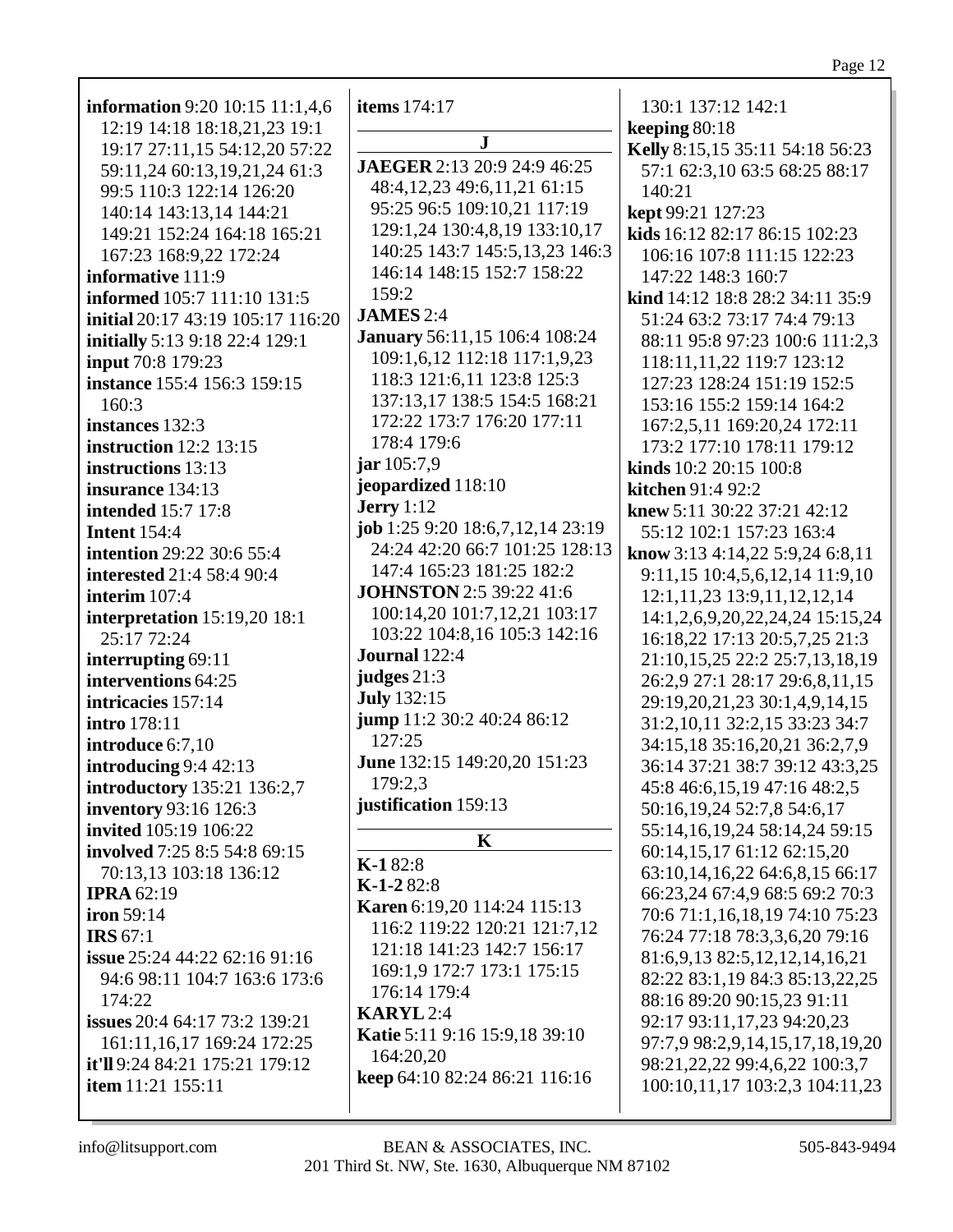| 105:2,6,7,8,10 106:5,18 107:1          | late 66:12 132:7                                                | <b>level</b> 143:16                  |
|----------------------------------------|-----------------------------------------------------------------|--------------------------------------|
| 107:14, 14, 15, 21, 21, 23 108: 5, 5   | lately $113:1$                                                  | level-best 126:13                    |
| 108:6, 10, 21 109: 18, 25 110: 18      | Laurel 6:25,25 134:18 135:10,20                                 | <b>Liaison</b> $2:11$                |
| 111:8,17 112:4,4,11,18 113:2           | 136:1 137:18 138:6 154:3,11                                     | licensed 143:12,18 145:8,15,21       |
| 113:23 114:10,11,15,18,21              | 175:25                                                          | 146:6,11 164:12                      |
| 115:11, 17, 17, 20, 21, 22, 23, 23, 23 | law 15:1099:10                                                  | licensure 126:21 127:7,10,14         |
| 116:8, 9, 10, 13 117:1, 8, 12 118:3    | lawsuits 23:22                                                  | 143:13,14 145:9,17,18                |
| 118:5,10 119:4,16,21 120:4,6,9         | lay 31:17 110:2 153:13                                          | <b>life</b> 16:20                    |
| 120:16,20,23,25 121:2,9,15,24          | lazy $68:14$                                                    | lift $54:9$                          |
| 122:11,15,17 125:19,21,25              | leader 40:15 42:9                                               | lifting $60:12$                      |
| 126:2,6,14,16 127:10 128:3,8,9         | <b>leaders</b> 7:5 8:8                                          | <b>light</b> 134:22                  |
| 128:11, 16, 22 129:17 131:1, 14        | leadership 9:17                                                 | likelihood 119:20                    |
| 132:3,9,19,21 133:1,6,6 134:6          | lean $43:4$                                                     | limit 122:25                         |
|                                        |                                                                 |                                      |
| 134:14,18,21,23 135:8,12               | learn 9:15,24 43:1                                              | Limited 58:11                        |
| 136:23 137:2,3,3,4,10,15               | <b>leash</b> 108:22                                             | limits 47:19 99:15                   |
| 138:12, 16, 22 139:4 140:3 141:4       | leave 17:10 50:14 55:2 125:5                                    | <b>Linda</b> 16:22                   |
| 141:24 142:12 143:10,11,24,25          | 173:17                                                          | line 16:11 28:17 126:12 154:20       |
| 145:24 147:3,4,7,18,18,19              | leaves 42:8,9 127:25                                            | lines 4:11 136:15 152:18             |
| 148:2,14,24 149:12,13,19,24            | leaving $41:20$                                                 | link 114:25 115:2                    |
| 151:15,20 152:1,13 153:4 155:3         | left 9:15 26:20 151:19 164:24                                   | list 46:13,13,22 69:5 91:8 115:1     |
| 155:7,17 156:1,4,11 157:14             | legacy $17:19$                                                  | 126:24 127:23 162:1,15               |
| 158:12 159:15,20 160:1,20,22           | legal 27:17 60:14 158:1                                         | <b>listed</b> 138:10                 |
| 160:22 161:9,11,15,17,18,21            | legislation 18:2                                                | listened 85:23                       |
| 162:3,5,5,14 163:19 164:1,5,23         | legislators 29:7 38:7                                           | listening $21:11$                    |
| 167:21 168:14,15,18 169:7,12           | Legislature 38:15                                               | <b>listing</b> 114:21 137:20 155:13  |
| 169:16,18,20,22,23 170:1,14,15         | legitimate 58:18 59:2                                           | 156:21                               |
| 172:4,13 173:5,21 174:8 177:6          | lengthy 56:8 121:14                                             | lists $87:2,23$                      |
| 177:9,24 178:7,24                      | Leslie 8:15,15 35:2,11 54:16,18                                 | literary 76:21                       |
| knowing 12:25 86:1 101:4               | 56:23 57:1 62:3,10 63:5 64:24                                   | <b>litigation</b> 21:3 49:14,22 51:3 |
| knowledge 18:20,24 101:19              | 68:25 88:17 140:21                                              | little 20:2 35:10 39:17 42:14        |
| knowledgeable 165:25                   | let's 51:25 52:20 55:9 61:13                                    | 47:15 50:9 66:14 67:13 70:8          |
| known 16:20 42:15 161:13               | 67:24 68:3 78:11,12 108:18                                      | 84:20 90:2 93:19 97:20 102:11        |
| knows 64:2 108:9,9 125:17 134:9        | 139:20 147:25                                                   | 108:22 118:12 129:18 134:5           |
| 146:22 161:15                          | letter 48:1,17,20 52:13 59:7 60:6                               | 136:21 167:21 177:17                 |
|                                        | 61:10 65:15,20 106:2,2,3,6                                      | live $122:25$                        |
| L                                      | 107:3 108:25 109:4,12,25                                        | living $113:15$                      |
| La 37:21 155:18 157:5                  |                                                                 | <b>loaned</b> 93:24                  |
| labs $94:14$                           | 110:16 111:8,9,12,13,14,16,19<br>111:22 112:6,7,8,9,13 114:8,16 | local 36:21 119:14                   |
| lack 30:24 61:8 69:23 101:19           |                                                                 |                                      |
| laid $68:1$                            | 115:3, 14, 17, 18, 20 116:6, 21                                 | locked 92:4                          |
| language 77:6 160:2 169:14             | 117:9,15,23 119:7 120:18,22                                     | locking $144:4$                      |
|                                        | 121:15 122:9,10 124:12,19,21                                    | <b>locks</b> 94:23                   |
| languishing 93:21                      | 124:24 125:3,4 127:21 137:1                                     | long 19:10 33:20 56:4 61:5 68:1      |
| large 87:23 105:20 161:22              | <b>letters</b> 47:10,12,23 48:5 49:3                            | 76:20 86:13 90:16 126:11 132:2       |
| 166:23                                 | 52:4 67:3 111:18,23 115:3,5,7                                   | 135:1 149:19 160:20 168:16           |
| largely $17:13$                        | 116:1 120:3 121:5,5,9,10                                        | 173:9                                |
| largest $15:25$                        | 142:15 144:2                                                    | <b>longer</b> 108:14                 |
| Las 118:21 119:1 156:5                 | letting $120:23$                                                | look 3:8, 19, 21 4:8 14:15 15:18     |
|                                        |                                                                 |                                      |
|                                        |                                                                 |                                      |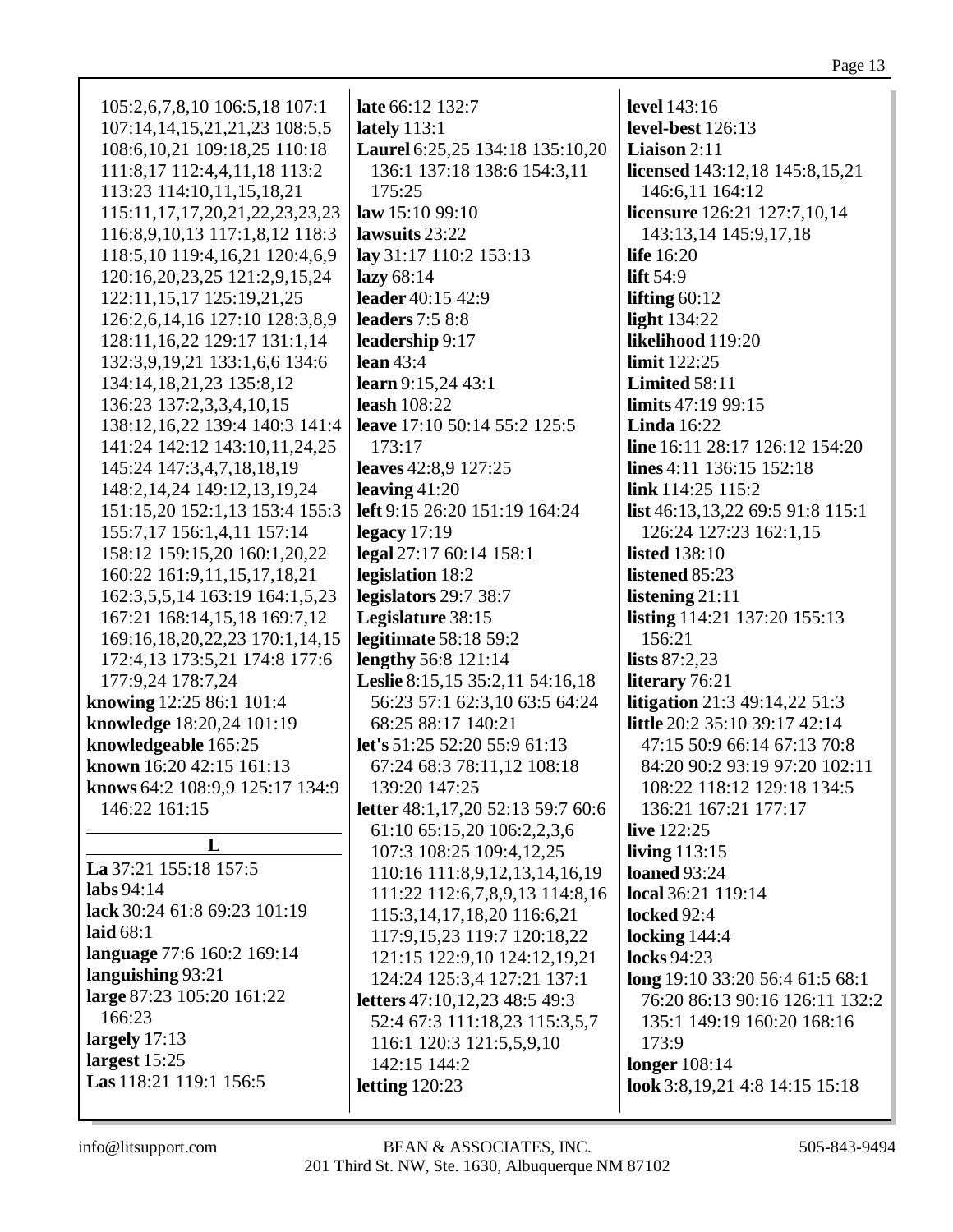| 18:1 29:9 42:1 45:14,21 46:11   | Mabry $1:12$         |
|---------------------------------|----------------------|
|                                 |                      |
| 48:2 51:19 52:2,20 54:7 67:19   | <b>Madam 8:23</b>    |
| 68:4 70:15 74:20 78:23,24 80:7  | 36:14 37:20          |
| 82:21 84:15 88:17,24,25 89:10   | 72:1 75:22 8         |
| 89:18 105:15 106:13 108:11,18   | 112:20 121:          |
| 116:9 118:21 124:25 138:14,18   | magnet 114:2         |
| 139:19 140:16 141:16 151:17     | main 92:9 15         |
| 152:4,5 153:9,12,19 158:13      |                      |
|                                 | maintaining          |
| 159:17 167:1,5,14,16,17 168:20  | majority 142         |
| 170:8 171:4,13 172:22 173:8,10  | making $12:14$       |
| 174:4, 19, 21, 25 175: 5, 6, 9  | 28:10 31:14          |
| 176:10                          | 76:21 93:19          |
| looked 20:9 81:12 106:4 113:8   | manage 8:17          |
| 164:4                           | management           |
| looking 13:9 21:4 29:5,15 42:3  | 80:7 139:4           |
| 45:21 49:16 56:21 60:23 67:25   | manager 8:16         |
| 72:6,12 77:24 79:4,19 84:18     | 148:23 149:          |
| 88:14 95:12 108:23 114:17,18    |                      |
|                                 | managers 7:6         |
| 114:19,20 123:3 143:3 151:1     | managing 80          |
| 163:4 170:3 172:11              | mañana 180:          |
| looks 14:16 88:9 149:25 166:25  | manpower 13          |
| loop 49:9                       | mapping 166          |
| loose 4:1 167:11                | <b>March 56:16</b>   |
| <b>Lopez</b> 16:22              | March-ish 17         |
| losing $86:21$                  | March/April          |
| loss 14:24                      | March/early          |
| lost 22:2 99:7 118:17 128:5     | margin $68:9$        |
| 160:12                          | marginally 30        |
| lot 7:4 9:18,19 38:13,16 54:9   | mark 20:9 61         |
| 65:4,23 78:11,12 80:1,1,3,20    |                      |
|                                 | 95:25 96:1,          |
| 81:3 83:23 84:8 102:10 105:8    | 125:6                |
| 113:5,8 115:2 116:11 119:13     | <b>MAS</b> 161:9     |
| 140:13 143:4 157:1 171:6        | mass 163:6           |
| lots $5:12$ 142:16              | master 127:23        |
| lotteries 113:20 114:3,4        | material 100:        |
| lottery 109:20 112:21 114:13,14 | materials 32:        |
| 114:17 116:18 123:5             | 97:9 103:15          |
| <b>loudly</b> 38:18             | math 78:11,1         |
| love 178:13                     | <b>matter</b> 169:11 |
| low 95:10                       | <b>MATTHEW</b>       |
|                                 |                      |
| low-performing $40:22$ 41:4     | 68:10,14,17          |
| luckily 157:24                  | max 86:25            |
| lucky 85:17                     | maximum 87           |
| lunch 88:23 89:5                | mayor 90:1 9         |
|                                 | <b>McCurdy</b> 37:   |
| M                               | me' 179:1            |
| $ma'$ am 4:13                   | <b>mean</b> 5:6 13:  |
|                                 |                      |

15:1 18:17 29:13,16 36:14 37:20 39:23 57:19 68:10 85:3 99:9 100:14 19 152:10 154:3,18 **magnet** 114:20 **6:5**  $8:7$  $:10$ **mark** 1,18 20:15 24:5 40:20 46:19 70:20 139:25 147:5 16:7 49:16 74:9 141:11 **manager** 8:16 140:15,18 148:10 148:23 149:10 70:8 139:21 **managing** 80:17,21 **mañana** 180:2 **manpower** 132:24 **mag** 125: **March** 56:16 57:7 138:13 175:20  $15:23$ **March/April** 134:7 **March/early** 130:25 **margin** 68:13,18  $0:2$ **mark** 20:43 65:20:86:12 95:25 96:1,1,4,6,13 124:23 **master** 127:23 **material** 100:8 **materials** 32:5 91:7 93:8 94:7  $\cdot$ ,20 **math** 78:11,18 **1** 181:14 **S** 50:18,23 51:22 68:10,14,17,23 69:7,10 70:10  $\cdot 6$ **h** 1:14,19 **Mac mean** 5:6 13:13 17:21 30:8,11

33:7 39:17 48:5 57:21,23 63:10 65:22 79:25 80:3 82:5,11 83:22 84:3,5,19 102:5 103:3,22 113:8 113:16 124:18 127:8 130:16 140:1 145:5 147:14 149:2 155:17 157:8 159:15 161:8 176:7 **means** 20:20 **meant** 96:1 153:1 163:25 **measure** 73:9 76:2 77:3,19 79:25 **measures** 72:5 73:6 76:9 80:1 **meet** 50:11 59:13 70:16,16 71:8 75:20 76:2,10,15 91:19 121:9 **meeting** 20:18 21:2 48:25 63:23 72:14,18,19,21,23 73:3,5,7 95:13 96:5 105:20 106:20,22 107:1 115:21 116:23 120:5,25 132:7 137:9,13 147:8 154:14 165:17 176:1 **meetings** 34:11 66:3 107:5 116:11,14 152:1 172:9,11 **Meets** 71:9 73:10 74:25 76:7 **Megan** 7:21,21 8:5 145:16 146:2 146:7 166:17 175:16 **Melissa** 6:13,14 117:4,5,15 118:24 119:23 125:7 126:9 135:3 136:6,14 137:6 150:20 151:3 156:10,15,22 157:8 160:5 160:14 164:3,9,10,17 165:8,11 165:12 176:17,25 177:16,21,24 178:3,7,9,20 179:5 **member** 2:4,5,5,6,6,7 29:17 156:8 **members** 7:5 38:17,25 136:3 137:23 138:7 157:17 **memory** 177:20 **mentioned** 27:17 100:15 135:6 144:18 **meshing** 23:15 **message** 11:13 12:23 32:3 **messenger** 31:16 **Mexico** 1:2,13,21 77:8 117:7 181:2,9,12,13,21 **mic** 5:5 **mic's** 4:14 **mid-April** 107:7,8 **middle** 75:25 146:19 147:6,7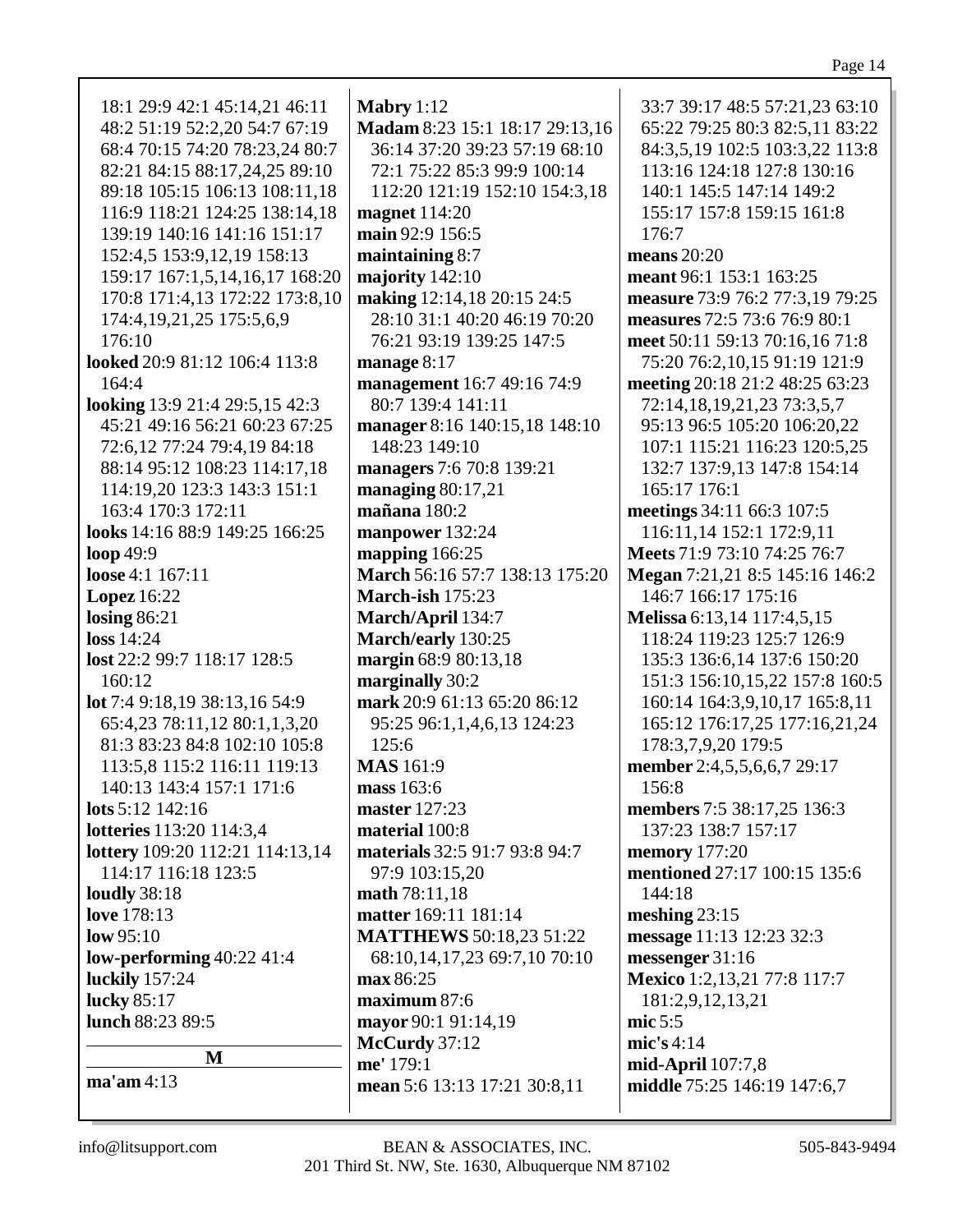**Miera** 16:20 **million** 8:18 66:17 **millions** 23:25 **mind** 31:2 127:24 129:2 167:2 **mine** 17:19 **mini** 131:23 **minimum** 27:15 **minus** 54:20 **minutes** 95:12 136:24,25 175:8 **missed** 21:11 114:5 120:24 **missing** 55:19 67:22 152:2 153:17 **mission-specific** 171:13 **missteps** 49:15 **mistakes** 81:24 **mix** 6:1 **model** 166:24 167:10 170:1 **moment** 11:15 12:24 19:5 31:17 **money** 18:12 35:7 53:13 82:20,24 83:5 84:13 104:11 123:14,15 124:1,9,10 146:13 160:24 **monitor** 58:4 **monitoring** 166:24 167:10 **month** 99:12 100:12 **monthly** 98:4,6,9,13 133:2 **months** 15:23 87:4 154:19 155:13 166:10 **morale** 161:17 **Moriarty** 5:25 **morning** 4:7 5:24 42:13 51:17 **motion** 20:21 48:15,19 129:4,8 129:20,21 130:1,1,9,9,10,15 **motions** 129:7 **mouth** 86:2 **move** 59:21 86:15,17,18 88:21 90:25 113:14 116:17 147:5 170:1 177:12 **moved** 147:18 **movement** 38:11 **moving** 31:10 41:5 113:15 169:18 170:2 **museum** 95:11 **mutual** 18:8 **N N** 2:1

**NACSA** 23:1,10 34:11 35:19

63:23 **name** 6:11,13,20 7:21 8:10,24 25:20 34:18 39:11 46:23 96:4 116:18 **names** 16:3 50:3 **narrow** 9:21 **nature** 77:7 135:14 **necessari-** 115:10 **necessarily** 56:9 129:16 148:13 161:10 163:3 **necessary** 155:24 **need** 3:6,7 6:3 8:14 18:10,25 25:9 25:12,13 36:7 39:3 45:14 47:11 55:21 56:14 61:16,24 62:11 66:6,8,9 68:5 74:21 77:15 86:22 87:14 91:11 93:18 94:16 97:20,25 98:22,22 99:4,4 102:6 103:23 105:11,15 106:13,16,21 108:4,6 112:5 115:9,10,15 116:8 117:20 118:13 125:22,25 126:3 128:2,24 129:8 130:19 131:7 132:21 133:1 134:8,23 139:18,19,23 141:9,16 144:5,7 144:15 148:9,13 150:7 153:19 154:8 156:20 159:5,7,16 166:18 166:19 167:14,16 173:6 174:17 174:23 176:4 177:10,13 **needed** 8:13 38:25 59:23 70:1 99:15 100:12 142:8 167:20 **needs** 4:21 17:24 38:5,13 39:19 48:12 49:13 51:1 56:14 71:5 97:21 106:20 111:8 114:8 124:11 127:21,22 132:11 143:13,23 153:17 154:4,5,14 157:12 161:12,13 168:1 172:15 **negative** 72:15,16,21 73:1,4,5 75:6,9,10,13,18 84:4 122:2,6,19 **neglected** 155:2 **negotiate** 129:5 **negotiated** 57:9,11 129:9 **negotiations** 26:8,10 **neighborhood** 86:16 **Neither** 22:3 26:3 **nepotism** 155:14 156:16 162:2 173:9 175:7,9,10 176:13 **net** 73:12 75:1,4 **never** 17:8 29:22 30:5 42:11

58:13 87:5 141:8 180:3 **new** 1:2,13,21 6:17 7:24 8:19 9:12 12:4 14:4 16:4 17:11,11 17:13 45:16 53:6 71:5 74:6,7 77:8 79:5,9 85:5,14 86:6 87:9 88:24 117:7 136:3 150:20,22 153:19 166:21 167:25 172:19 174:12,25 175:3,4,22 176:14,15 176:19,19 177:20 178:5 179:10 181:2,9,12,13,21 **news** 119:18 **newspaper** 118:25 119:19,21 121:22 123:9 **newspapers** 119:14 **nice** 114:14 168:12 171:22,25 **night** 81:12 **nine** 92:17,21,25 100:16 **nine-** 170:4 **NM** 1:19 181:19 **NOI** 176:1,3,11,24 177:12 179:7 **NOIs** 178:4 **non-certified** 145:11 146:11 **non-charter** 127:9 **non-licensed** 145:10 **non-renew** 117:24 130:2 **non-renewal** 22:8 32:10 129:3 130:5 **non-renewed** 109:25 117:22 **non-school** 132:5 **nonrenewals** 108:13 **notation** 127:7 **note** 74:22 75:2 **notes** 50:21 74:23 **notice** 31:24 109:13,17,22 138:2 154:4 **noticed** 20:18 47:6 50:23 **notification** 33:10 129:22 146:20 147:8 169:25 **notifications** 127:17 **notified** 137:5 **notify** 133:22 159:5,7 171:3 **notifying** 109:1 116:22 133:14 **November** 32:5 53:24 55:25 167:4 168:17 175:14 176:6,16 176:18 178:10 179:9,9,11,21 **nuanced** 50:9 **number** 3:6 15:25 16:21 20:17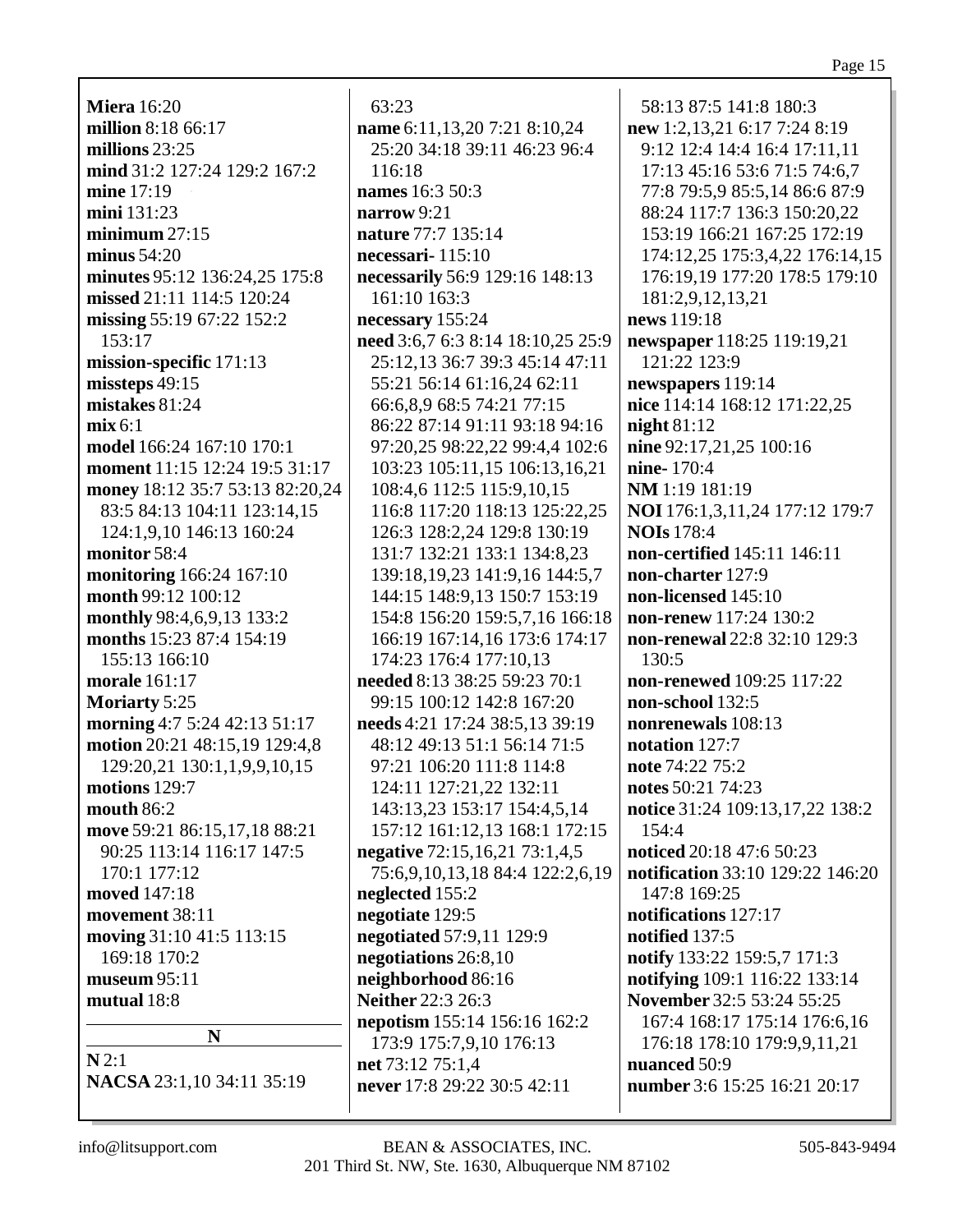| 33:24,24 76:25 78:16 83:22,24    | 70:10 72:3 73:13 75:16 76:19   | original 16:19                   |
|----------------------------------|--------------------------------|----------------------------------|
|                                  |                                |                                  |
| 92:6 122:12 161:22 176:10        | 76:22 77:1,5 83:14 88:18,18    | originally 39:6 168:15           |
| 182:2                            | 89:11,15 92:23 93:9 96:17 97:6 | ought 123:4 127:10 135:6         |
| number-one 110:12                | 101:8 112:3 125:11 126:17      | outline 106:3 115:15 178:1       |
| numbers 83:10 84:5,9             | 127:6,24 130:21,23 134:4 138:6 | outlined 125:15                  |
| numerous 90:3                    | 140:6 144:13 146:17 149:2,16   | outstanding 148:9                |
| NW 1:20 181:20                   | 150:3,3,4,10,12,17,18 152:7,8  | over-project 78:25               |
|                                  | 153:7,25 154:7 161:14 162:8,20 | over-projected 78:13,16          |
| $\mathbf 0$                      | 162:24 163:9 166:5 167:13      | over-projecting 81:7             |
| obligated 48:9                   | 174:23 176:24 179:25 180:2     | overall 17:7 71:8,12 72:17,20,25 |
| obligation 106:15 110:12 128:16  | old 64:15                      | 73:7 172:8                       |
| 146:4                            | once 69:13,23 70:5 71:1 74:18  | overburdened 58:25               |
| obligations 134:23               | 82:5 111:2 120:22 136:15 143:7 | overestimate 85:20               |
| observing 166:23                 | 171:8                          | overestimates 82:4               |
| obviously 10:3 11:22 19:2 34:4   | one's 63:2                     | overseeing 28:18                 |
| 59:14,17 78:7 81:4 105:15        | one-on-one 59:18               | overseen 132:10                  |
| 107:3,21 132:25 134:4 163:7      | one-sided 52:24                | oversight 74:9 131:21 132:11     |
| 171:17,18                        |                                | overturned 158:5                 |
| October 33:5,14 55:25 168:16     | one-year 37:25                 |                                  |
| 174:24 175:12,15 176:1,2,9,10    | ones 50:8 121:21,22,23 133:24  | overworked 58:9                  |
| 181:16                           | 138:25 139:3 141:9 166:12      | owe 82:19                        |
|                                  | 170:21                         | owing 81:5                       |
| October's 167:6                  | ongoing 58:4 83:2 170:7        | owned 92:18 94:21                |
| October-November 57:4 168:25     | online 42:4 168:23 175:22      |                                  |
| <b>Odds</b> 144:2                | open 20:18 21:2 48:24 105:22   | ${\bf P}$                        |
| <b>offend</b> 119:24             | 120:14,14 126:12 137:12        | P2:1,1                           |
| offered 40:7 59:13,18 96:8,19    | 151:20 173:17                  | $P - 97:3$                       |
| 125:10                           | opened 180:4                   | p.m 89:14 151:8,9 180:5          |
| <b>Office 104:4</b>              | opening 91:10                  | packet 20:8 22:15,16 45:18       |
| official 38:24 69:1              | opens 18:21 144:9              | 129:16                           |
| officially 180:4                 | operating 68:8 80:13,18 166:21 | packets 42:5                     |
| officials 69:4                   | operation 57:15 75:3           | page 67:14 75:24 76:24 151:4     |
| offset 72:9                      | opinion 27:22 160:15           | pages 181:10                     |
| offshoot 100:21                  | opportunity 4:18 36:2 56:3,4   | paid 66:16,21 101:21 104:11      |
| oftentimes 63:17                 | 105:19 106:25 113:13 117:11    | 146:12 148:8,14,17               |
| oh 15:19 21:6 22:11 33:18 34:15  |                                | paper 96:15 119:5,5 120:10       |
| 34:24 37:14 53:9 63:24 64:3      | 131:10 177:17                  | 145:18                           |
| 66:22 73:22 82:6 85:14 92:15     | opposed 79:5 145:10 157:19     | paperwork 23:24                  |
| 103:11 104:24 112:22 114:5       | 159:14 165:6                   | paragraph 75:24                  |
| 120:13 123:19 127:4 133:16       | opposite 38:8                  |                                  |
|                                  | opposition 86:8                | parent 105:20 115:21 116:11,14   |
| 150:25 152:13 159:2 161:2,7      | option 116:14                  | 117:6 120:2,3,19,24 134:7        |
| 174:3 178:25                     | options 2:9 105:11 107:5 114:9 | parents 2:9 16:13 23:25 105:18   |
| okay 3:1 5:3,21 9:2,8 10:17 13:8 | 131:2,3,10 134:10              | 105:24 106:3,7,17 107:5,20       |
| 19:18 21:7 22:1,22 24:18,25      | order 3:2 35:2 65:20           | 110:10 111:10,15,17 112:7,25     |
| 25:11 26:5 27:7,8 35:13 37:11    | organization 23:3              | 114:9 115:22 116:2,23 119:25     |
| 43:15 45:1,13 46:9,16 47:8,13    | organizational 3:25 12:6 53:6  | 120:13, 16, 23 121:15 131:5, 12  |
| 48:11 49:10,12 50:7,23 52:1,3    | 56:6,8 67:17 74:8,14 76:16     | 147:5,19                         |
| 52:11,19 64:20 68:6,23,23 69:7   | 171:19 172:1                   | part 11:21,24 13:24 17:6 18:4    |
|                                  |                                |                                  |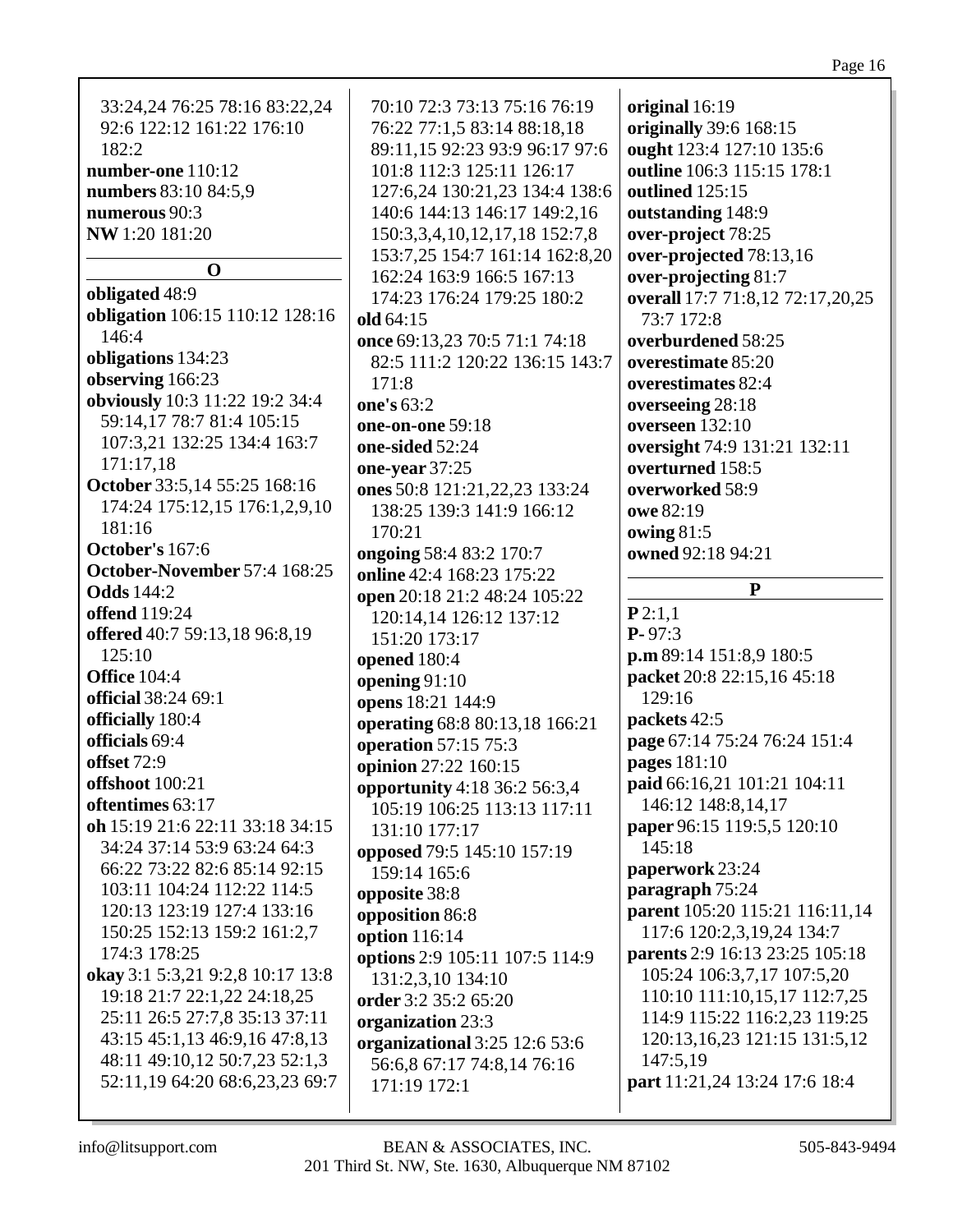| 22:13, 16, 23, 24 24:15 25:8 26:6 | 135:25 136:8 137:8 144:23              | pieces 84:15,16                     |
|-----------------------------------|----------------------------------------|-------------------------------------|
| 30:21,21 38:15 39:5 42:21         | 152:21 163:16,20 164:21                | Pierce 6:25,25 135:10,20 136:1      |
| 48:19 51:3,4 57:13 70:18 83:1     | 165:13                                 | 137:18 138:6 154:3,11 175:25        |
| 85:4 91:20 98:21 107:23 110:9     | people's 179:22                        | place 39:1 87:5 89:23 94:17         |
| 111:5 120:12 123:17,22 129:4,6    | PERALTA 2:3 59:6,11 60:4               | 102:18 106:19 108:4 114:6           |
| 130:12,15 147:3 150:24 155:18     | 75:22 76:6,13 93:23 111:6,21           | 117:12 120:4,6 147:22               |
| 155:21 170:20                     | 112:1 124:13,18 125:5 146:24           | placed 92:9 146:21 148:3            |
| participate 70:2 106:23           | 147:15                                 | places 85:10 113:5 155:19           |
| particular 76:2 101:16 136:17     | percent 17:2 58:22,24 83:10,11         | plainly 6:2                         |
| particularly 51:13                | 83:13,21                               | plan 88:10 109:19 177:10            |
| parties 90:4                      | perfect 84:23                          | planning 7:13 50:20 53:10 69:8      |
| pass 158:15 162:17                | performance 3:25 12:16 14:4,21         | 85:14 86:7 99:13 100:11 110:4       |
| passed 130:9 159:4                | 22:9 28:8 35:14 53:20 65:9             | 178:9                               |
| passionately 40:2                 | 71:6 74:7 166:22 167:17 168:9          | plate 155:8                         |
| <b>PATRICIA 2:3</b>               | 169:15 172:23 174:19 175:16            | platforms 92:25                     |
| Patrick 160:7                     | 176:9                                  | play 95:4                           |
| <b>Pattie 34:10 174:24</b>        | period 109:13 142:4                    | played 122:19                       |
| PATTY 50:18,23 51:22 68:10,14     | peripheral 126:19 127:11               | pleasant 106:11                     |
| 68:17,23 69:7,10 70:10            | person 39:14 44:6,7,10,12 78:11        | please 100:1 129:17 136:4 162:16    |
| pay 17:7 85:21 124:1              | 93:5 101:17,24 103:9 106:23            | plowed 53:5                         |
| paycheck 16:18                    | 128:6, 15, 17, 18, 25 129:6, 10, 11    | plug 8:12 87:5 149:17 172:17        |
| paying 67:8,9 82:24 102:1         | 129:23 130:22 133:13 143:8,15          | plugged 50:4 52:9 174:16            |
| 123:25                            | 145:19 146:9 162:6 164:2,12            | plugging $171:10$                   |
| payroll 140:19,22 141:6           | 165:20                                 | point 11:19 12:8 24:19 27:4 28:7    |
| <b>PDF</b> 62:12                  | person's $166:2$                       | 30:7 31:21 33:11 54:3 55:14         |
| PEC 2:11,12,13 10:6,23 12:22      | personally 161:19                      | 69:2 73:15 87:10 90:18 91:5         |
| 15:16 16:16,16 17:9 20:11,17      | personnel 16:8 17:5,7 60:17            | 94:18 97:25 99:24 105:23            |
| 20:19 21:1 24:10,10 25:15,18      | 139:6, 10, 14, 23, 24 140: 2, 4, 7, 11 | 110:15 158:6 161:3 171:11           |
| 25:20 27:18,19 28:21,24 30:18     | 140:16,20 141:6,17,21 142:3,6          | 174:17 178:13                       |
| 33:4 96:5 110:6 116:23,24         | 142:10,25 143:5,12 144:25              | points 39:24                        |
| 117:10,16 131:5,22 133:11         | 145:1,4,7,8,9,15,20,21 146:15          | police 92:9 119:21                  |
| 157:9                             | persons $165:20$                       | policies 175:5                      |
| <b>PEC's</b> 110:11               | <b>perspective</b> 46:17 49:17         | policy 89:17 108:25 146:9 153:16    |
| PED 2:8,11 10:10,20 15:12,15      | pertained 45:19                        | 158:15,19 159:4 162:18,22           |
| 16:18 17:7,8,9 58:23 63:19        | Ph.D $2:9$                             | 173:8,9 175:9,18 176:12             |
| 65:2 98:9,24 107:12 110:6,16      | phone 39:13 44:20                      | policy/procedure 175:10             |
| 110:25 111:4,16,22 112:7,12       | physical 164:7 170:23                  | pony 124:10                         |
| 124:14 131:22 132:23 138:24       | physically 67:2 132:24 142:24          | poor 61:1 80:4,11 84:11,12          |
| 138:25 143:13 144:23,24 145:9     | pick 100:23 138:25                     | 142:11                              |
| 146:4 148:21,21 158:22 177:3      | picked 67:7                            | portable 90:23 92:25                |
| 182:7                             | picking 127:11 139:24 163:14           | portables 90:5,5,20,21,23 91:2      |
| PED's 12:9 15:15 111:19           | picture 81:20,23,24                    | 91:15, 17, 21 92: 6, 13, 14, 16, 17 |
| pendency 118:16                   | piece 5:6 9:17,24 11:22 52:25          | 92:21 93:15,16,24 94:3,5,15         |
| people 16:19 17:13,22 23:5 42:24  | 55:19 74:8,9,15 78:7,22 81:17          | 97:8 102:17                         |
| 85:14,22 86:13 87:6 90:7,8        | 84:17 88:7 99:18 131:23 132:11         | portion 9:6 166:23                  |
| 91:9,16 105:8 106:20 113:14       | 145:18 150:15 171:18,19,22             | position 9:14 21:1 46:1 94:19       |
| 119:4,5,13 122:15,22 130:14       | 172:1                                  | 159:13                              |
|                                   |                                        |                                     |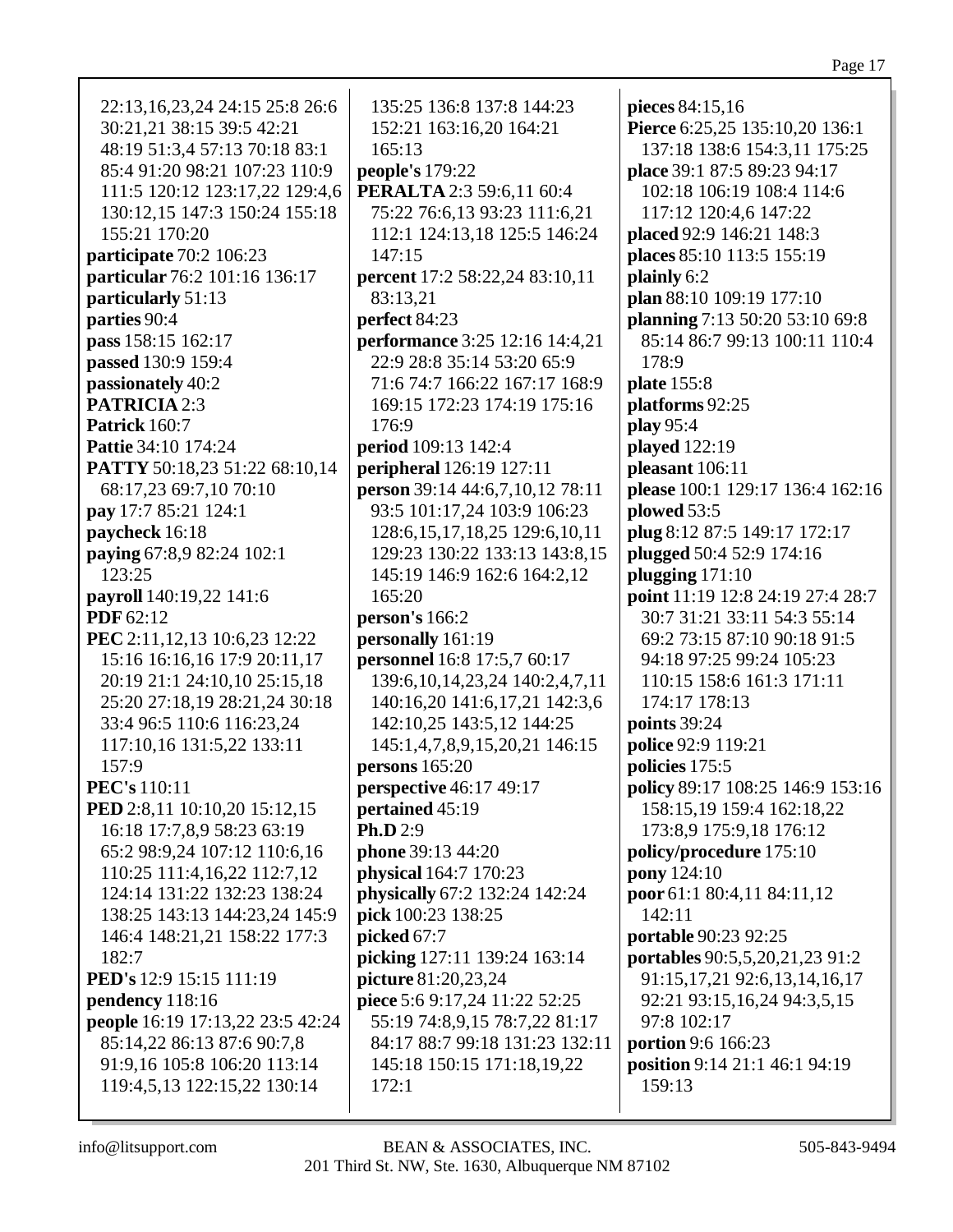| positive 72:17,20,22,25 73:5,7,11 | problem 14:6 58:24 59:20 62:13        | provision $146:5 162:1$                 |
|-----------------------------------|---------------------------------------|-----------------------------------------|
| 73:12 75:2,4,19 80:18,22 84:5     | 71:1,2 75:14 78:18 82:25 83:21        | provisions 104:14                       |
| possibility 53:17,23              | 91:20 103:12 111:5 158:12             | PSFA 93:24 96:6                         |
| possible 20:5 27:16               | problematic 111:7,11                  | <b>public</b> 1:1 3:22 15:13 34:7 52:23 |
| possibly 64:24                    | problems 66:15 83:15 157:3            | 55:5 60:11,18 61:2,16 62:23             |
| posted 154:6                      | 163:4                                 | 93:12 97:4 122:23 133:20,24             |
| potential 28:20 114:9 172:24      | procedural 51:18                      | 159:22,23 168:8 181:1,12 182:4          |
| 177:4                             | procedure 98:2 102:15 103:4           | purchased 93:25 94:2 96:21              |
| potentially 99:7 138:17 143:3     | 125:9,15 127:12 130:12,13             | purely 126:1                            |
| 168:5                             | 153:16                                |                                         |
|                                   |                                       | purpose 36:1                            |
| pound 162:19                      | procedures 89:19 135:13 137:21        | purposes 168:20                         |
| practical 138:21                  | proceeding 130:11                     | pursue 40:3                             |
| Practices 7:8,11                  | proceedings 1:10 180:5 181:11         | pushback 162:23 163:8                   |
| pre 177:1                         | 182:3                                 | pushed 132:12                           |
| pre-NOI 176:18 177:1 178:11       | process 4:9 5:2 11:3 21:5 41:10       | put 3:10 11:22 50:25 53:5,16            |
| precedent 34:17                   | 42:12,22 43:4 51:16 88:24             | 67:17 68:8 79:13 85:10 87:16            |
| predecessor 5:9                   | 89:22 93:18,19 94:17 103:15           | 87:16,17 103:3 109:20 114:25            |
| prefer 19:15                      | 107:2,24 108:4,15 111:3 116:7         | 116:17 117:8 120:7 129:16,20            |
| preference 178:23                 | 116:10 117:21,25 118:15               | 129:21 135:17,20,24 136:2               |
| prejudicing 118:8                 | 122:10 125:24 126:14 131:6            | 145:3 148:5,25 151:22 153:18            |
| preliminary 3:23 11:24,25 21:15   | 133:14,23 134:14 167:8 169:25         | 153:23 154:8,9,13 174:20                |
| 27:20 88:20                       | 170:23 174:4 175:17,18                | 176:17 179:18                           |
| premium 159:16                    | procurement 100:24 103:19             | <b>puts</b> 46:1                        |
| preparations 135:25               | 104:15 133:5                          | putting 114:16 145:1                    |
|                                   |                                       |                                         |
|                                   |                                       |                                         |
| prepared 177:18                   | <b>Professional 1:20</b>              | puzzle 84:16,17                         |
| prepping 7:13                     | program 8:16 95:9,9,10                | $\mathbf 0$                             |
| present 53:19 165:9               | project 3:24 53:14 99:13 100:11       |                                         |
| presentation 157:10 177:7,7       | projected 79:19                       | quality 10:16 35:16                     |
| presenting 152:11 165:11          | projections 84:10                     | quarterly 54:14,21,22 55:1 57:23        |
| pretty 3:5 9:21 10:5,11 19:23     | <b>Promesa</b> 155:18 157:5           | 57:25 58:6 61:24 62:1,8 64:23           |
| 34:13 43:22 55:2 83:9 118:14      | proper $20:21$                        | 65:6,10 66:24 67:6 88:22                |
| prevent 40:18                     | <b>property</b> 92:18 94:21 95:5,6,21 | quarters 77:9                           |
| previous 9:20 98:16               | 96:9 97:4,18 99:7 100:15 104:5        | <b>Questa</b> 36:17                     |
| previously 166:11                 | 132:4,4 133:9,24                      | question 21:9 36:6 43:21,23 44:1        |
| primarily 139:3                   | proprietarial 58:5                    | 44:4,15,18 45:2 61:15 68:11             |
| primary 7:23                      | protect 117:21 118:14                 | 76:21 77:17 126:15,19 137:18            |
| principal 126:21                  | protocol 131:24 168:24 169:8,13       | 141:19 142:24 166:15                    |
| prior 12:25 32:8 72:20            | 169:23                                | questioning 160:21                      |
| priority 63:25 64:4 148:18        | protocols 135:13                      | questions 4:21 42:17 43:16 57:17        |
| 176:11                            | provide 7:2 10:15 15:12 19:16         | 67:11,20 131:13 161:9                   |
| privacy $107:17$                  | 45:23 48:9 54:12,25 56:4 70:1         | quick 67:19 68:11 89:10 118:18          |
| probably 4:10 6:1 30:12 40:25     | 126:4 142:8 167:8 170:5               | 173:10                                  |
| 71:4 75:20 79:18 80:24 83:13      | provided 11:1,4 13:16,17,25           | quickly 62:4 138:18,23                  |
| 83:14 84:21,25 94:25 115:16,24    | 15:14 52:22 106:1 107:15              | quite 10:9 12:4 17:15 30:23             |
| 116:25 118:20,21 126:1 127:15     | 122:14 125:16                         | 67:13 92:5 132:9                        |
| 144:24 152:12 153:10 159:12       | provider 98:12 133:3,4 145:4          | quote 74:7                              |
| 159:20 161:23 175:7,19,23         | providing 67:23 102:1 166:20          | quoting 123:23                          |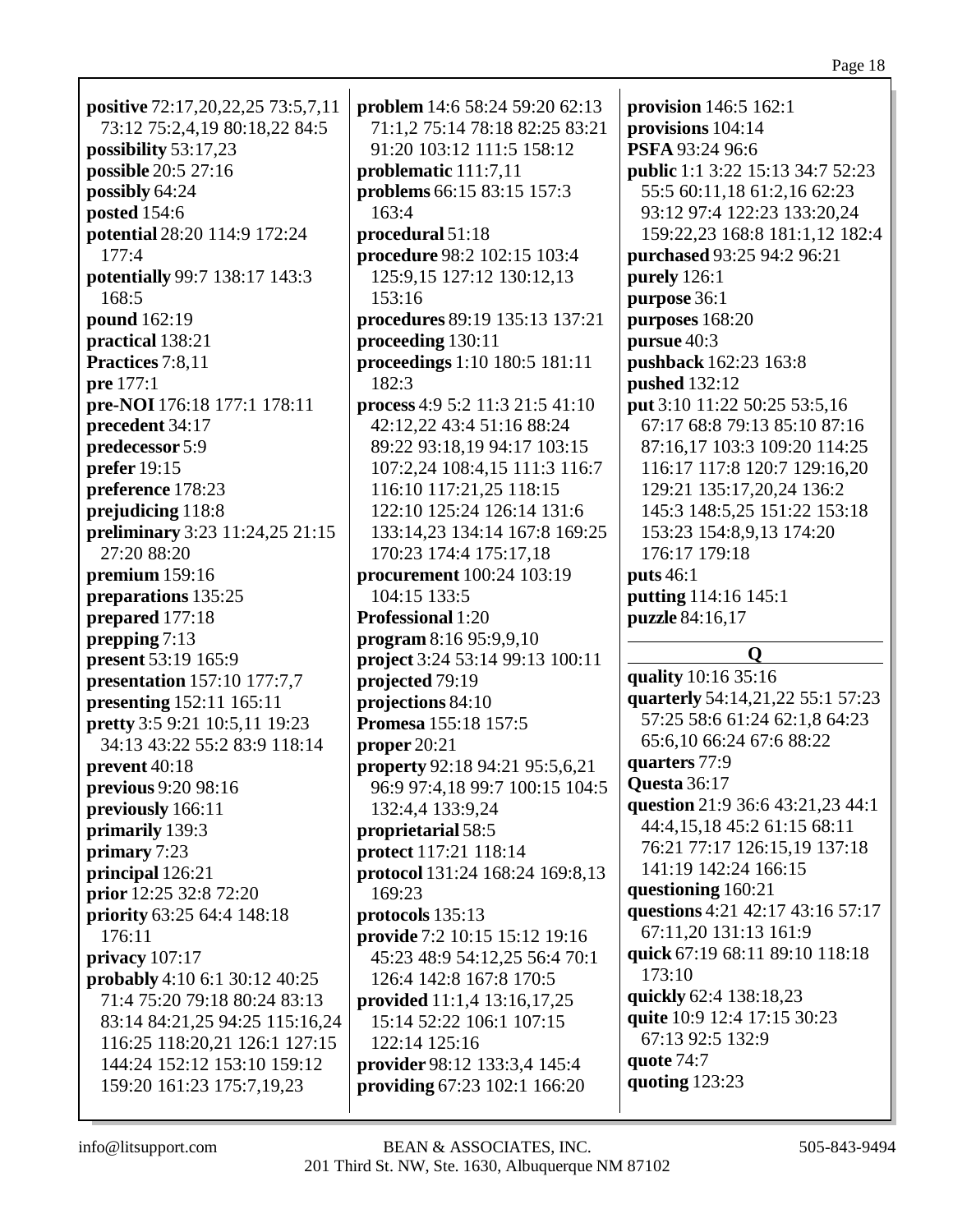**R R** 2:1 **rabble-rousing** 121:21 **racing** 172:15 **radius** 114:22,22 **rain** 5:25 **raised** 89:21 **rarely** 36:1 119:1 **rate** 76:7 **rating** 71:8 **ratings** 75:25 **ratio** 68:9 80:4,8,12 81:11 83:8,9 83:12,18 84:4,11,12 **ratios** 80:8,9,11 **reach** 4:22 40:11 **reach-out** 82:15 173:11 **reached** 54:23 177:3 **reaching** 32:12 **read** 118:24 119:5,13 **reading** 24:7 71:11 **readings** 177:9 **ready** 86:4 87:4 150:12 153:11 167:7 **real** 87:1 157:14,18,23 **realize** 17:21 40:6 **really** 4:18 5:9 6:3 18:3,5 20:14 34:12 35:25 36:2,11 39:4,4 40:2 42:5,18 43:17 49:16 51:6 51:23 57:4 62:12 63:2 67:13 73:17 77:22 86:12 88:11 96:25 106:6,11 109:18 110:11 121:8 128:24 133:12 138:17 153:7 154:10 158:8 162:21 167:10 169:15 **reason** 49:14 51:11 57:20 60:15 112:22 123:17 156:6 **reasonable** 84:22 130:25 146:19 **reasonably** 108:23 **reasons** 48:10 58:18 115:11 127:19 130:5 **REC** 98:10,12,20 **REC'D** 182:10,15,20,25 **recall** 19:12 71:9 77:23 **RECEIPT** 182:1 **receive** 40:10 98:5,6 **received** 8:17 97:17 **recess** 43:11 89:13 151:8 180:2,3

**recommend** 19:19 103:24 155:10 **recommendation** 11:5,25 12:10 12:15,19 13:4 14:10,12 15:16 19:16,21 20:1,4,8,13 22:6 24:2 24:4,6,8,10,11,20 25:4,15,21 26:21,24 27:18,20 28:10 31:1,4 31:24 32:6,9 129:25 **recommendations** 19:11 20:11 20:16,25 26:19 27:17 28:6 46:6 89:18 140:12 **recommending** 14:19 **reconvened** 89:14 **record** 2:11 15:2,3 43:14 89:12 93:12 130:20 147:3 154:20 **records** 60:17 99:19,20 104:3,7 107:11,11,12,14 131:6,8,9 138:19 139:1,3,9,10,11,14,23 139:24 140:2,4,7,12,16,19,20 141:18,21 142:10 143:21 144:15,25,25 145:2,4,7,14 146:10,15 148:6 **rectify** 51:19 **red** 65:11 **redacted** 60:15 **redesignated** 95:10 **refer** 44:24 **referencing** 40:21 51:4 **referred** 90:14 **reflect** 71:15 **reflected** 48:17 68:5 **refresh** 177:19 **refreshed** 53:3 **regarding** 7:15 **regardless** 112:22 146:15 174:11 **regards** 125:7 **Regional** 98:10 100:15,22 **regular** 38:20 99:13 100:11 149:3 159:19,22 **regularly** 153:19 **regulation** 51:9 **regulations** 177:8 **reimagining** 64:11 **reinvent** 34:2 69:21 **rekeyed** 94:24 **related** 50:19 156:1 160:7 **relationship** 39:15 59:16 **relative** 155:24 157:7

**relatively** 79:15 163:16 **relatives** 156:9 161:20,23 **reliance** 110:15 **reluctant** 147:5 **rely** 149:9 **relying** 9:18,19 **remember** 3:23 19:22 23:1,12 37:19 53:3,6,15 66:18,21 71:21 81:10,13 88:14 95:19 106:5 136:9,11 148:16,20 149:6 154:19 **remembering** 22:25 26:7 **remind** 112:1 **reminding** 154:13 **remiss** 9:3 **remove** 144:25 145:4 **removed** 90:22 138:19 144:15 **renew** 12:8 22:7 25:22 33:10 34:15 116:24 117:10 **renewal** 4:9 5:1 6:17,23 11:3,21 21:18 22:5,12,15,16 31:3 32:9 33:16,25 34:13 35:5 45:15 46:7 57:14 120:25 129:16 151:17 152:5 153:3,20 172:19 174:25 175:2 176:23 179:11 **renewal/non-renewal** 12:1 **renewals** 26:11 32:19,20 42:4 43:6 56:12 108:12 **renewed** 11:6,12 40:23 129:17 168:5 **renewing** 37:22 **repeat** 16:3 **repeated** 70:24 **replaces** 39:15 **replication** 8:19 **report** 9:22 13:25 14:5,10,11,15 32:7 56:19 57:6 62:1 64:23 88:22 98:4 99:13 158:25 168:12 170:5,14,16,16,17 **REPORTED** 1:19 **Reporter** 4:13,16 181:9 **REPORTER'S** 181:7 **reporters** 118:22 **reporting** 1:20 7:3 64:10 118:23 158:23 **reports** 6:23 8:7 11:24 12:6 30:17 54:14,21,22 55:1 56:17 57:24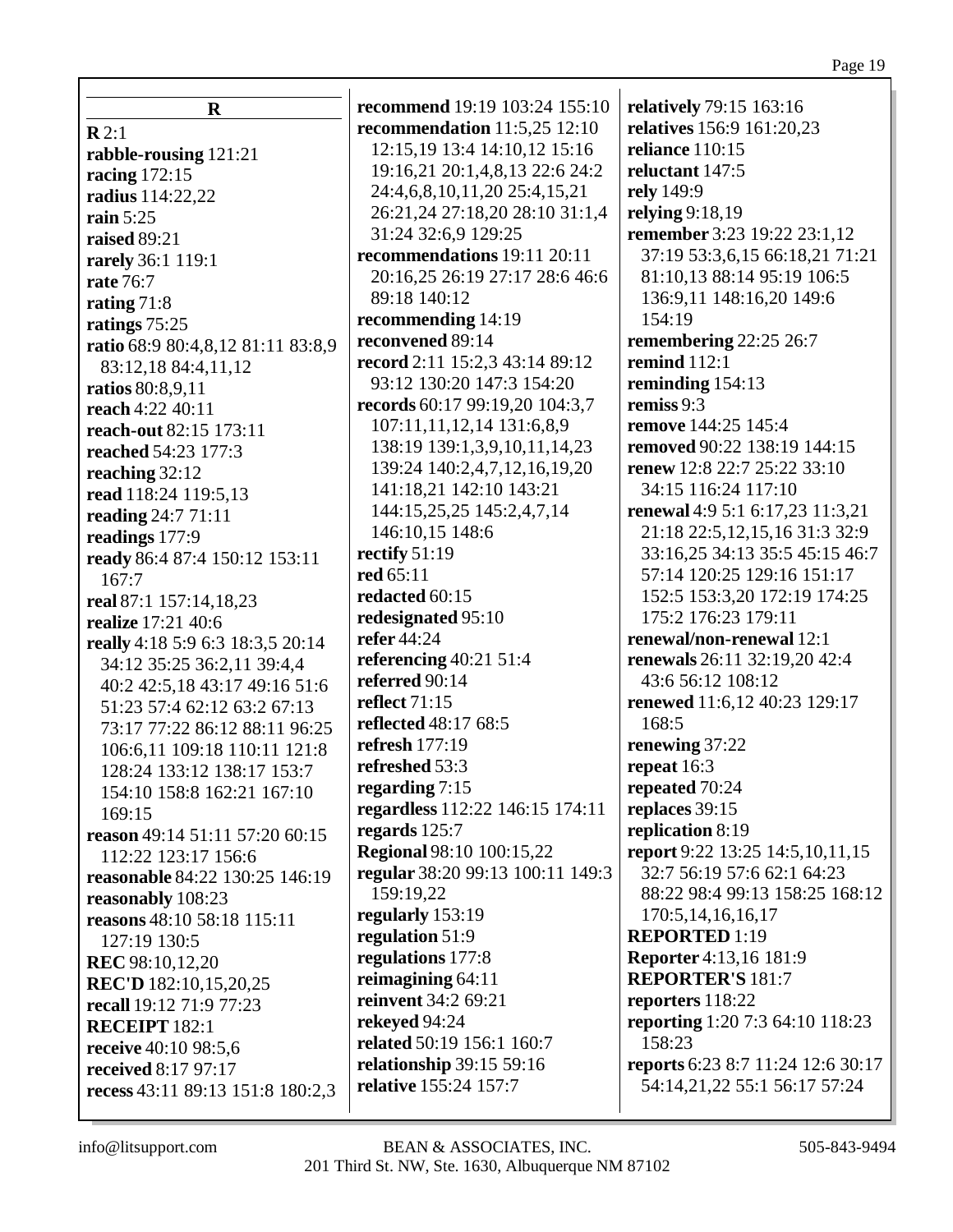58:1,6 61:25 62:8 65:6,10 66:24 67:6 98:7,9,13 100:6,13 133:3 **repository** 99:20 **Representative** 90:14 **representatives** 131:11 **reprimand** 142:15,19 144:2 **reprimanded** 142:18 **reputation** 118:10,16 **request** 60:6 61:2 62:19 142:22 147:2 **requested** 54:21 62:7 154:19 **requesting** 59:9 **require** 64:1 **required** 141:24 146:10 **requirement** 98:13,16 141:25 162:10 **requires** 158:16 159:6 167:7 **reservation** 154:23,24 157:18,21 **reservations** 157:17 **Resolana** 37:21 **resolution** 51:24 **resolved** 64:18 **respect** 145:16 **respond** 30:8 41:14 44:23 61:7 **responding** 67:3 **response** 55:2 58:8,8,20,21 59:22 66:11 **responsibilities** 133:5 138:8 150:11 **responsibility** 10:9 41:8 110:12 119:25 131:19 133:19 143:20 166:2 **responsible** 7:17 10:13 110:6,8 127:13 133:21,25 136:19 160:23 **rest** 172:21 **result** 30:6 45:16 169:21 **results** 21:20 **retain** 145:10 146:10 **retirement** 134:14 **retrospect** 104:2 **review** 20:17 48:5 122:13 129:2 166:22 168:1 175:17 176:15 179:9 **reviewed** 27:24 **revisions** 175:20

**revisit** 173:4 **revocation** 65:14 127:16 129:4 130:5 **revocations** 127:17 **revok-** 108:21 **revoke** 66:13 130:2 **revoking** 108:16 **Rick** 16:20 **ride** 15:8 **rider** 95:10 **right** 11:3 14:24 16:10 19:25,25 21:19 23:2 24:16,22 25:3,6,25 25:25 26:15 29:2 30:23 31:12 31:20 35:1,8,18 39:3 40:3,13 41:2,13 43:5 46:24,24 50:13,13 55:22,24 56:21,24,25 57:3 61:12 62:9 65:12,16 66:22,22 67:18 74:11,11 77:3 81:4,18,25 83:5 85:2,11 87:25 89:11,19 97:9 99:23 100:3,18 105:11 110:14 113:6,12 114:1,7 116:22 118:17,23 119:9,25 120:8,12 122:7 130:3,7,21 132:17 133:10 133:16 134:2,20 136:18 139:16 141:3 145:18 146:2,8,14 150:13 152:4 153:2 159:1 160:3,11 166:5 167:11 168:2,5 171:8,20 171:25 177:15 178:5 179:3 **rights** 117:21 118:1,9,15 146:6 **risk** 30:13 49:16 **RMR** 181:8 **RMR-CRR** 1:19 181:19 **road** 38:14 169:21 **roadblock** 179:18 **Robbins** 2:6 27:9 29:2 30:18 32:11,13 38:21 72:1,4 79:24 83:6 85:11 161:25 162:8,12,20 **rodeo** 101:18 **role** 6:12 7:23 9:12 95:4 97:3 101:10 111:22 **roll** 72:4 116:16 **roll-up** 14:5 71:20 170:14 **rolled** 56:7 **room** 15:19,20 **Roots** 37:7,9 **Rosario** 2:9 5:3,23 6:9 7:18,20 9:3,4,10 11:20 12:13,17,20 13:5

13:10,20,24 21:23 22:13,20 30:8 32:19,25 33:14,17,22 34:3 43:20,24 44:2,5,8,11 45:3,7 46:5,16,22 47:3,7,13,17,20 48:11,22 49:1,10,20,23 50:2,7 50:10,15 52:6,11,15,18 54:16 55:18,23 61:18,21 63:8 70:23 71:4,11,24 74:6,16 78:5 79:2,17 81:16 88:6 89:2,7 98:5 110:22 112:14 113:21,25 116:20 117:3 124:16 125:12 127:12 131:2,16 139:2,11,16 140:1,9 141:20 142:9 143:2 144:10,17 146:16 147:10,13,22 149:2,15,22 150:2 150:10,16,22 151:2,19 152:25 153:25 157:6 161:2 163:2 167:25 168:3,10 170:12,25 171:5,15 172:3 173:13,16 179:2 179:20 **Roughly** 21:23 **route** 45:10 **routed** 44:13,14 **rubric** 88:25 89:1,16 150:21,22 151:11,17 152:3 **rudderless** 42:9 **RUIZ**2:6 151:15 166:14 **rule** 155:14 162:2 **rule-making** 113:20 114:2 158:20,21 **rules** 158:22 **run** 55:5,9,16,17 56:1,20,21 77:22 78:1,13,13,15,20,21 83:15 98:20 111:4 118:15 167:19 168:8,11 171:8,24 **running** 172:2 **rushing** 172:16 **S S** 2:1 77:10,16

**safeguarded** 107:17 **safeguarding** 131:8 **safety** 40:11 **SAHQ** 89:24 94:19,24 102:12 107:14,22 140:3 **salt** 162:19 **sample** 84:21,22 87:11 88:15 121:10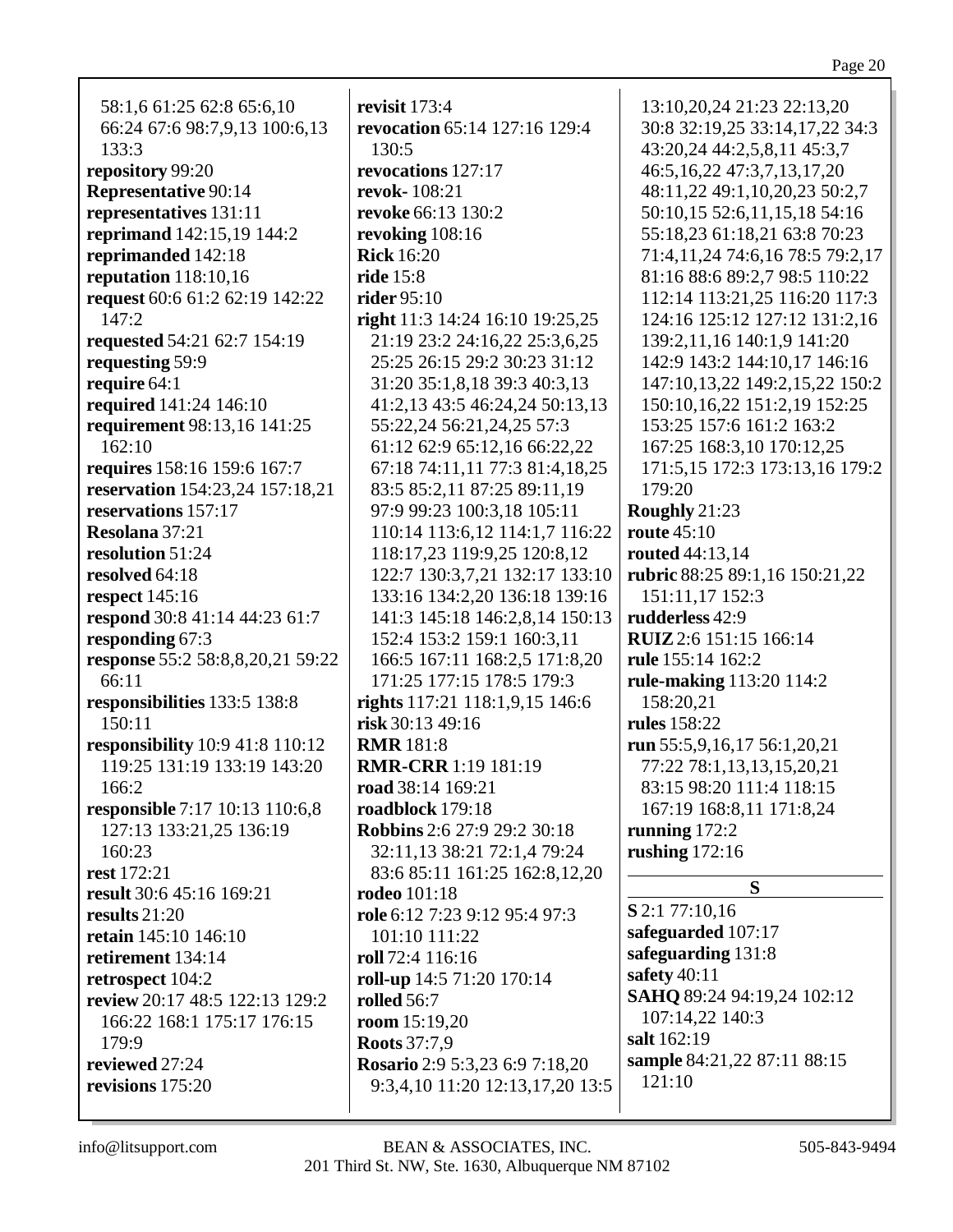| sampling 84:25                     | 160:8, 11, 15 161:3 162:4, 6     | secure 145:13,15                  |
|------------------------------------|----------------------------------|-----------------------------------|
| Santa 1:13 118:20 156:3 181:13     | 164:22 170:4 177:3,4             | see 3:16 5:4 15:20 17:19 25:9     |
| sat 57:10                          | school's 40:3 65:23 119:9        | 34:25 36:8,22 40:14,14 41:7,13    |
| save 65:7 106:10                   | schools 6:10,18,21 7:15,24 8:12  | 47:2 55:9 56:16 74:21 75:16       |
| saw 81:9 149:13 168:25             | 8:20,22 9:23 10:22 11:2,14       | 79:7 84:7 86:13 103:11,13,15      |
| saying 18:15 23:21,23 24:23        | 13:1,3,16,23 14:3,9 16:1,10      | 105:13 126:5 149:8 155:22         |
| 25:15 26:17 27:13,13 28:6,14       | 17:24 18:19 19:4 21:14,14,14     | 167:2,18,20 168:1,22 169:20       |
| 29:4,7 36:15 59:8 65:1 83:22       | 23:8 25:17,19 27:12 28:19,20     | 171:9 172:24 173:5,14 174:20      |
| 102:23 103:23 109:25 110:17        | 29:4, 10, 23 30:1 31: 24 32: 12  | 174:22 179:24                     |
| 111:20 119:7,10,23,24 120:18       | 34:5 36:5,16 37:2 38:12,19,20    | seeing 23:7 111:12 122:4,4        |
| 121:16 128:16 135:19,24            | 39:13 40:1,21 41:3,16 43:17,17   | seen 11:6 112:11                  |
| 147:24 159:25 166:4 177:2          | 44:21 46:13,14,15,19,22 53:21    | selected 122:15                   |
| says 15:11 18:2 48:3 51:21 74:25   | 55:10 56:2,4,18,22 57:9,14,16    | self-disclosed 97:19              |
| 75:2 76:2,6 77:20,25 86:3          | 63:18 64:1,4,9,10,25 68:15 69:3  | send 3:23 48:1 50:5 56:17 109:11  |
| 99:10 110:5,8,9 120:11 126:3       | 69:6,14 75:3 77:8,10 78:12,15    | 109:25 112:7 116:25 119:7         |
| 127:8 156:23                       | 78:24 79:4,5,9,22 81:5 82:22     | 123:11 137:24 142:22 152:17       |
| scared 118:11                      | 84:18,19,24 85:5,5,14 86:20      | sending 109:17 111:12,16,22,23    |
| schedule 173:15                    | 87:9,9,12,12 88:10,12,16 89:23   | 137:19                            |
| school 7:5 8:8,16 10:21 11:4,8     | 90:8 91:8,10 94:12,15 99:8       | sends 112:6                       |
| 12:7,9,24 13:18 14:5,13 15:11      | 102:7 104:24 105:1,10 107:18     | senior 93:4                       |
| 24:12 28:5 32:10 33:4 35:4         | 113:11 114:4,20 115:1,2 121:20   | sense 20:23 34:9,12 38:1,25       |
| 38:5, 16, 17, 25 39:5 40:6, 11, 19 | 122:7 125:10 126:7 131:12        | 48:22 111:7 131:19 153:8          |
| 40:20 41:8,13 45:2,6 48:25         | 135:12 136:17 139:14 141:3,4     | sent 42:4 52:14,23 110:17 121:10  |
| 49:19 56:20 58:2,3 59:24 60:20     | 142:10 149:7 153:2 154:23,25     | 136:16 137:1,2                    |
| 64:1,2 66:13,18,20 67:22 68:19     | 155:13,23,23 156:4 157:16,20     | sentence 77:7                     |
| 70:15 71:7 73:18 74:1,2,4 75:5     | 158:7,7 159:5,7,21,22 161:4      | separate 42:11 140:25 141:6,15    |
| 75:6 77:12 79:18 82:3 83:7         | 162:1 163:18 166:21 167:4        | 149:4,9,10 162:6 170:21           |
| 85:1 86:4, 9, 11, 16 87:4 90:19    | 168:6 169:2,3,17 170:7,11        | separated 141:1                   |
| 92:4,10 93:6,7 94:1 96:7,8,19      | 171:3,11,12,16,17 177:13         | separation 164:23                 |
| 96:23 97:13 99:19,20 100:3         | scope 45:18,19,25 57:18 143:8,19 | September 1:11 3:3 11:23 177:13   |
| 102:23 103:10 104:13,21            | 144:8                            | serious 11:8 66:15 97:10          |
| 105:18,24 106:10,24 108:16,17      | score 28:7 71:20 72:5,8 73:22    | seriously 23:17 101:13            |
| 109:1,5,13,23 110:1,6,9,17         | scored 169:16                    | serve 127:19                      |
| 111:3,14,15 113:3,14 114:22        | scores $75:7$                    | Service 1:20                      |
| 116:2,4,7,9,13,16 117:2,10,11      | <b>Scrutinized 50:10</b>         | session 1:10 3:2,9 56:13,15 89:10 |
| 117:22,25 118:8 120:7,8,15         | scrutiny 48:13 49:13             | 151:17 153:14,24 154:9 163:1      |
| 122:3,5,23,23 123:6,13,14,17       | se 115:16                        | 165:18,20 167:6 172:19 179:14     |
| 123:25,25 124:19 125:16,17,19      | sealed 128:15                    | 182:3,4                           |
| 125:23 126:13,22 127:1,9,9,10      | second 71:18 72:14 75:3,13,19    | sessions 69:25 172:10,12          |
| 128:4,7,18,19 129:22 130:14        | 75:24 77:6 85:24 86:11 120:22    | set 34:17 46:12 172:11 173:11     |
| 131:1,4,6,7,8,9,10,13,19,20        | 129:8 130:8,10 134:8             | 174:6 179:12 181:15               |
| 132:7,15,19,20 133:8 136:12        | second-year 73:6 75:6            | several-fold 24:19                |
| 137:12,15,20 138:13,15,19,20       | seconds 62:17 176:12             | severely 5:11                     |
| 140:2 142:17,18,21 143:1 144:1     | secret 60:20                     | severity 72:8                     |
| 144:1,16,22,24 146:21,22,25        | Secretary 2:4 17:11 63:9 70:3    | Shannon 7:21,22 8:5 145:16        |
| 147:1,9,12,17,20,21 148:19         | 99:24 122:5 158:5,9              | 146:2,7 166:17 175:16             |
| 149:1,5 155:25 156:7 159:23,24     | section 9:6                      | share 56:2 60:16                  |
|                                    |                                  |                                   |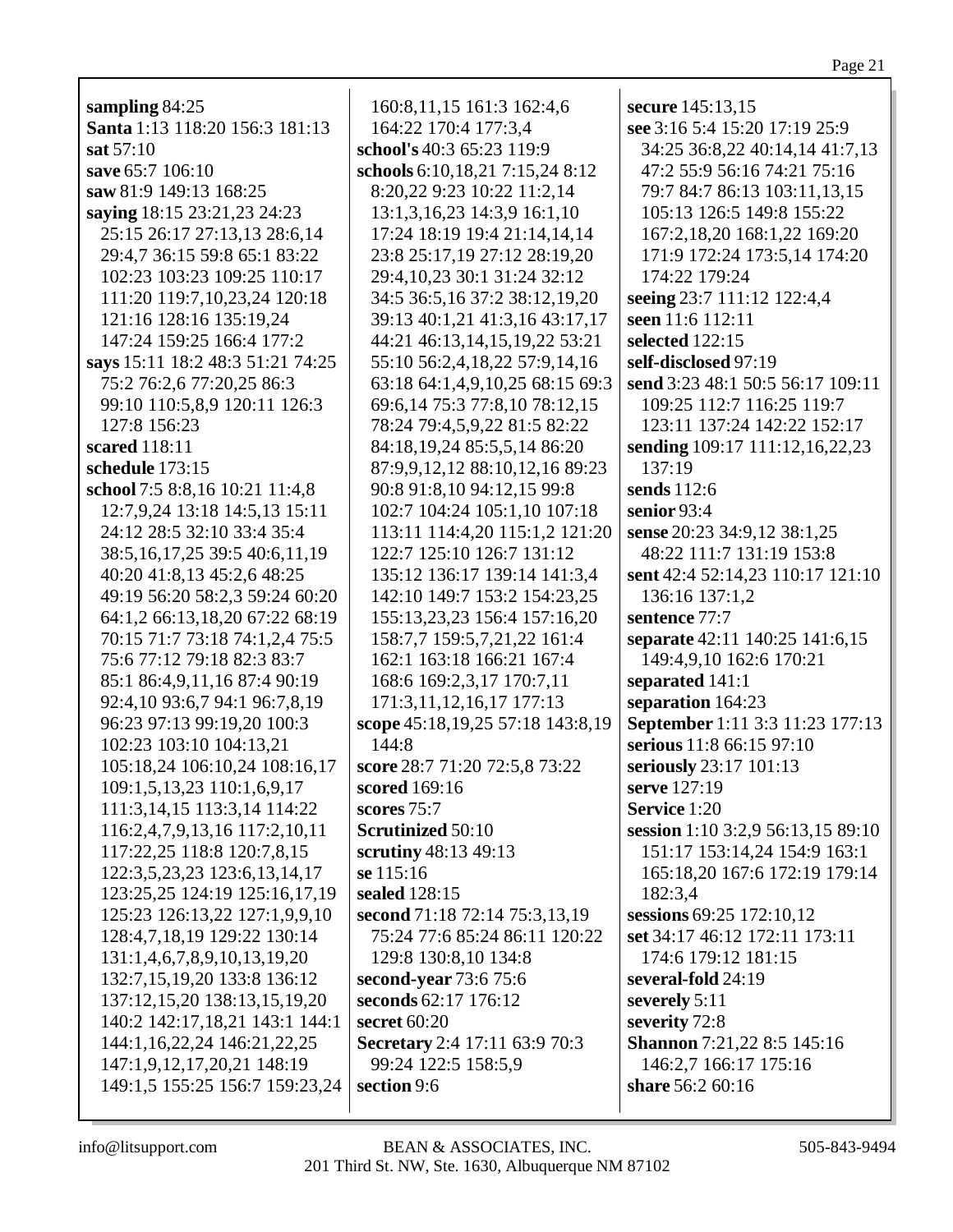**share-out** 56:3 **sheets** 4:1 **ship** 30:2 **shoes** 31:7 **shooting** 31:16 **shopping** 29:1,9 34:23 40:14,18 40:21 **short** 51:11 67:13 108:22 122:25 151:6 **short-staffed** 9:13 **shorten** 108:20 **shorter** 3:24 **shortfall** 83:4,11 **shot** 42:25 **shoulders** 49:22 **show** 83:16 **showed** 99:14 **showing** 67:8 70:20 75:25 **shown** 67:23 131:14 **shows** 122:5 **shred** 143:23,24 **side** 6:22 **Sign** 160:2 **signed** 169:2 **significant** 78:16 82:3 179:17 **silos** 63:11 **similar** 34:13 115:7 **simple** 136:4 **simply** 6:2 60:12 159:4 **simultaneously** 143:6 **single** 72:5 99:12 100:12 117:23 151:3 **singleton** 36:5 **singling** 163:15 **sinking** 30:15,15 **sister** 160:8 164:4,13 **sit** 59:18,18 **sit-down** 59:14 **site** 6:22 7:12,14,23 9:21 12:6 21:18 22:5,12,18 23:24 31:3 44:17,22 46:7 94:3 131:23 155:17 166:23 167:3 168:24 169:10,10,22 **sits** 92:18 **sitting** 23:1 31:19 61:1 92:7 123:8 147:24 **situation** 131:20 158:1 160:16

**situations** 144:11 **six** 21:14 39:6,15 **size** 40:7 144:24 **skew** 79:22 **skills** 18:13,16 **skimmed** 3:14 **slide** 136:4 170:16 **slight** 39:18 **slips** 133:19 **small** 17:4 169:6 **smart** 133:11 **smooth** 41:22 **software** 100:11 **somebody** 38:24 87:3 126:20 135:18 152:17 165:7 **somebody's** 58:5 **someone's** 165:19 **someplace** 36:17 110:25 142:5 **somewhat** 63:11 **soon** 27:15 122:9 158:1 177:21 **sophisticated** 118:14 **sorry** 3:15 7:9 8:3 14:20 21:6 24:18 26:1 67:1 69:11 76:4 98:6 103:5 130:12 151:5 172:7 **sort** 21:11 22:2 23:14 26:9 28:3 41:7 42:9 50:18 103:6,7 135:3 143:11,18 148:15 152:18 **sound** 165:17 **sounds** 28:11,13 127:12 165:17 **South** 86:7,9 **speak** 35:2 143:6 **speaking** 10:23 96:2 **speaks** 25:19 **special** 44:22 159:16,17 160:21 **Specialist** 7:22 **specific** 11:20 15:11 61:17 72:10 159:14 160:2,17 162:4 167:4 **speech-and-language** 164:7 **speed** 41:21 **spending** 84:7 **spent** 90:16 160:24 **spirit** 169:7 **spoke** 10:18 **sponsored** 16:19 **spreadsheet** 125:16 136:19 150:6 **spring** 51:23 108:22 132:12,12 167:15 173:18,20,25

**stacks** 100:2 **staff** 2:8 6:10 9:25 10:21 15:12 15:14 16:16,17 23:18 38:13 42:8 58:11 61:9 112:17 134:9,9 135:2 137:6 143:17 144:19 145:11 146:1 154:22 157:12 **staff's** 23:19 **staffing** 131:20 **staffs** 20:11 **stand** 14:16 **standard** 39:2 70:16,17 71:9 72:18,19,21 73:10 76:1,3,7,7,10 **standards** 34:13 35:4,21 40:24 72:14 75:1 **standing** 14:6 **stapled** 67:13 **start** 3:7 6:13 16:5 74:23 116:10 135:11 176:20,23 177:2,11 **started** 33:16,21 166:25 **starting** 67:14 176:15 **starts** 77:2,7 137:15 **state** 1:2 6:16 10:13 16:6 17:22 32:17,19,20 41:9 43:3 59:3 82:20 84:24 99:10 100:16 102:23 104:5,17 114:19 123:15 130:4 133:14 134:1,25 146:12 160:23 177:2 181:2,9,13 **State-authorized** 38:12 40:6 **State-chartered** 16:1 **stated** 181:14 **statement** 40:16 **stating** 117:9 **stations** 121:23 **statistically** 84:20 **statute** 20:10 28:10 49:18 110:5 110:5,9 115:9,10,16 123:22 146:5,10 148:17,18 156:23 157:2,2 177:8 **statutorily** 10:20 158:16 **stay** 33:4 38:6 48:23 143:13 **staying** 80:22 144:3 **step** 102:5 **steps** 52:24 104:18 **stop** 12:12 29:25 34:23 40:19 111:23 **stored** 102:18 143:22 **straightforward** 151:24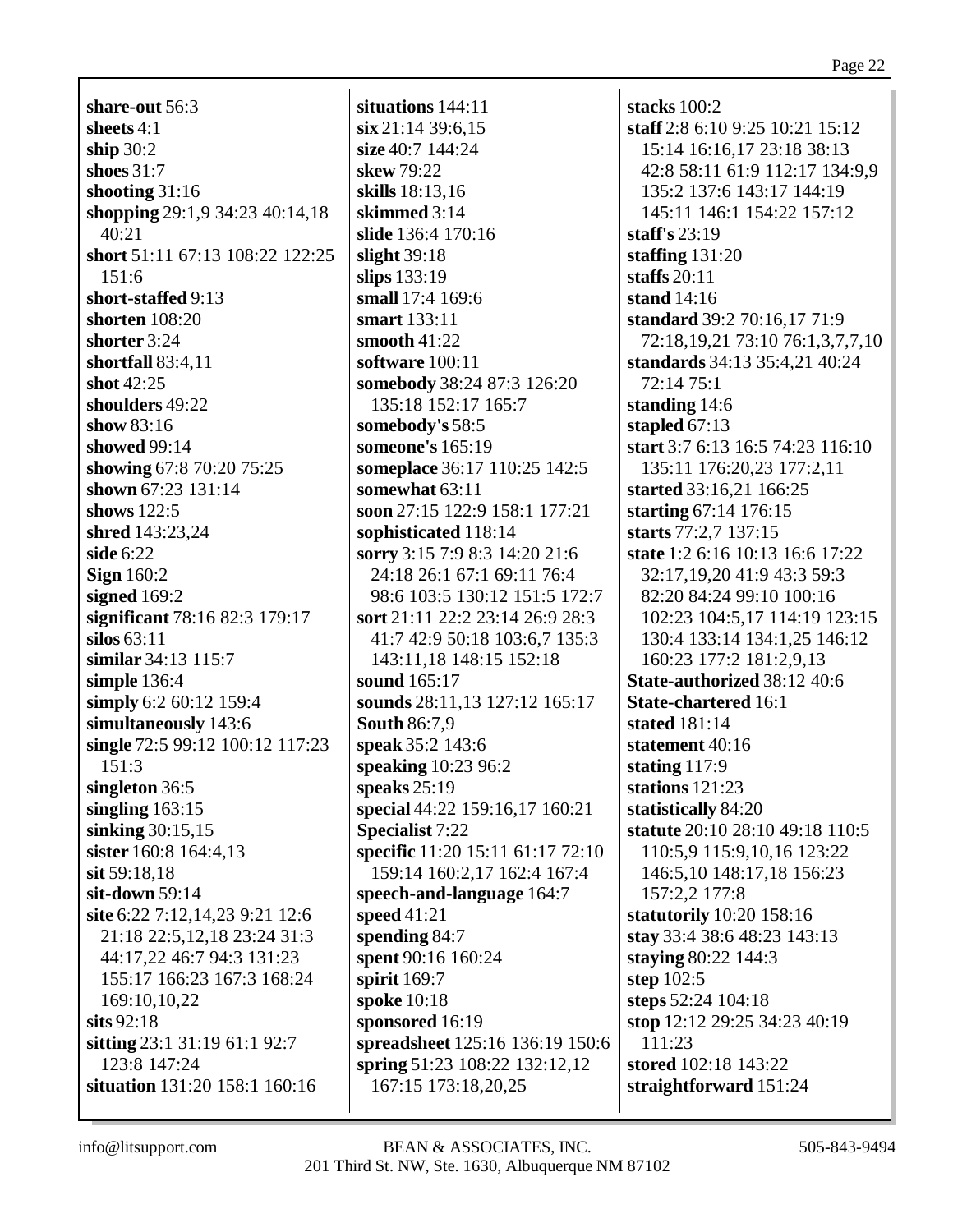**Street** 1:20 181:20 **strengthen** 41:10 **strictly** 157:16 **stronger** 43:3 **strongly** 10:6,11 60:4 **struggling** 85:5 87:8 **student** 60:17 87:2 88:10 104:7 139:9,11 144:15,25 145:14 **students** 39:2 85:9,15,20 86:21 107:6 110:10,13 120:1 144:19 146:21 147:9 154:23 157:19 **study** 85:8 155:12 163:1 **stuff** 5:12 33:8 90:6 122:19 134:24 135:7 166:23 179:22 **subgrant** 8:19,20 **subject** 157:19 **substantial** 169:14 **substantially** 178:18 **substantiated** 41:12 **successful** 30:2 79:4 **Sue** 51:14 **sued** 155:4 157:24 **suggest** 61:1 114:25 143:10 **suggested** 112:9 164:20 177:9 **suggestion** 112:8 151:11,12 **suggestions** 49:12 67:21 146:18 166:10 172:6 **Suite** 1:20 181:20 **summary** 14:15 52:23 67:12 **summative** 14:10,11 32:7 **Sunday** 89:25 91:13 **supervising** 145:24,25 **supervisor** 6:21 55:20 **support** 7:2,4 **supported** 16:16,17 **supports** 40:10 **suppose** 31:3 **supposed** 28:11 61:7 74:1,3 95:8 135:4 **sure** 10:14 16:15 17:10 21:8 28:4 28:16 47:21 50:10 55:18,20 61:18 87:11 91:11 93:19 94:16 96:7 101:14,24 102:15 103:25 106:5,6,14,16 107:7 113:13 117:1 125:22 126:10 128:3 132:13 138:7,23,24 139:12,19 139:25 140:13,15 153:18 155:1

155:11,20 160:22,24 163:24 167:6,7,13 168:21 174:14 175:24,24 176:8 179:23 **surprised** 101:3 **surviving** 41:4 **suspicious** 160:11,12 **system** 17:7 71:6 122:24 140:22 **T T-or-C** 100:19 **tagged** 145:19 **take** 3:19 4:8 15:7 23:17 36:16 43:7,9 45:14,21 51:19 52:1,20 54:7 55:20 61:5 65:3,23 67:19 78:23 84:14 88:24 89:10,16,18 101:13 102:25 105:15 106:13 108:11,18 117:12 119:9 122:2 123:7 124:25 132:10 135:22 139:3,12 140:1 141:9,17 146:16 151:6,12 153:12 160:21 167:1 167:14,15,17 168:15 170:8 173:9 174:4,19,21 175:8 176:12 **taken** 20:24 43:11 79:25 84:1 89:13,22 104:19 107:13 120:4,6 120:7 128:13 136:16 139:5,14 140:3 151:8 157:15 159:8,10 160:25 **takes** 62:13 109:17 140:18 149:19 **talk** 5:18 23:24 35:25 36:3 39:9 47:9 50:20 63:9 64:16 67:24 68:3 69:9 71:7 73:13 **talk-through** 178:11 **talked** 5:18 14:8 16:21 37:22 42:23 50:11 64:8 68:7 81:16 85:14 115:4,5 124:17 137:19 151:20 **talking** 11:21 23:13 24:14 29:8 29:12 38:8 50:25 63:24,24 74:23 91:14 104:8 112:24 135:2 135:3 139:9 145:20,20,25 146:7 172:8 **tangible** 132:4 **Taos** 156:4 **target** 80:19,21 **targets** 77:21 **taught** 80:6

**taxes** 66:21 **taxpayer** 104:11 **teacher** 7:12 159:17,19 **teachers** 146:3 159:16,22 **team** 5:19 6:5,24,24 8:13 9:19 17:14 18:5 44:16,17 **Teams** 9:6 **technical** 6:4,14 7:1,4 8:20 44:16 125:12 **technology** 64:16 **tell** 5:13 13:3 31:9 45:6 55:15 58:7,15 81:2 101:12 106:9 124:14,19 162:18 163:22 164:15 170:11 **telling** 124:20 **tells** 73:1 84:6 **ten** 57:2 **tension** 39:19 158:6 160:13 **tentative** 153:13 **term** 172:21 **terms** 4:24 6:4 27:25 28:5 35:5 46:2 97:25 126:1 128:22 131:7 152:12 170:22 **testimony** 181:15 **textbooks** 94:9,10 102:22,25 **thank** 3:1,4 9:1 18:17 32:13 39:22 41:19 42:7 43:7 121:18 **thanks** 4:17 9:2,8 47:8 52:1 76:17 149:16 150:3,17 154:12 **therapist** 160:17 164:2,7,8 **therapists** 160:6 **they'd** 75:19 143:24 **thing** 21:16 27:9 28:3 34:3 51:18 63:10 65:1 68:7 70:18 74:4 81:22 85:24 105:6 107:19 111:25 112:5 113:4 122:21 123:12,16 127:13 128:2 132:1 135:1 136:10 138:16 152:9 165:8,17 175:19 **things** 3:6,7 4:12 16:4 20:14 23:22,25 38:9,9 40:12 47:22 48:20 62:7,22 64:11 66:18 80:6 80:20 83:17 84:2 86:22 88:3 91:5 100:9 101:1 107:16 110:2 112:23 117:20 132:13,16 134:19 135:14 139:6,8 140:5 141:6 142:16 155:8 157:1

Page 23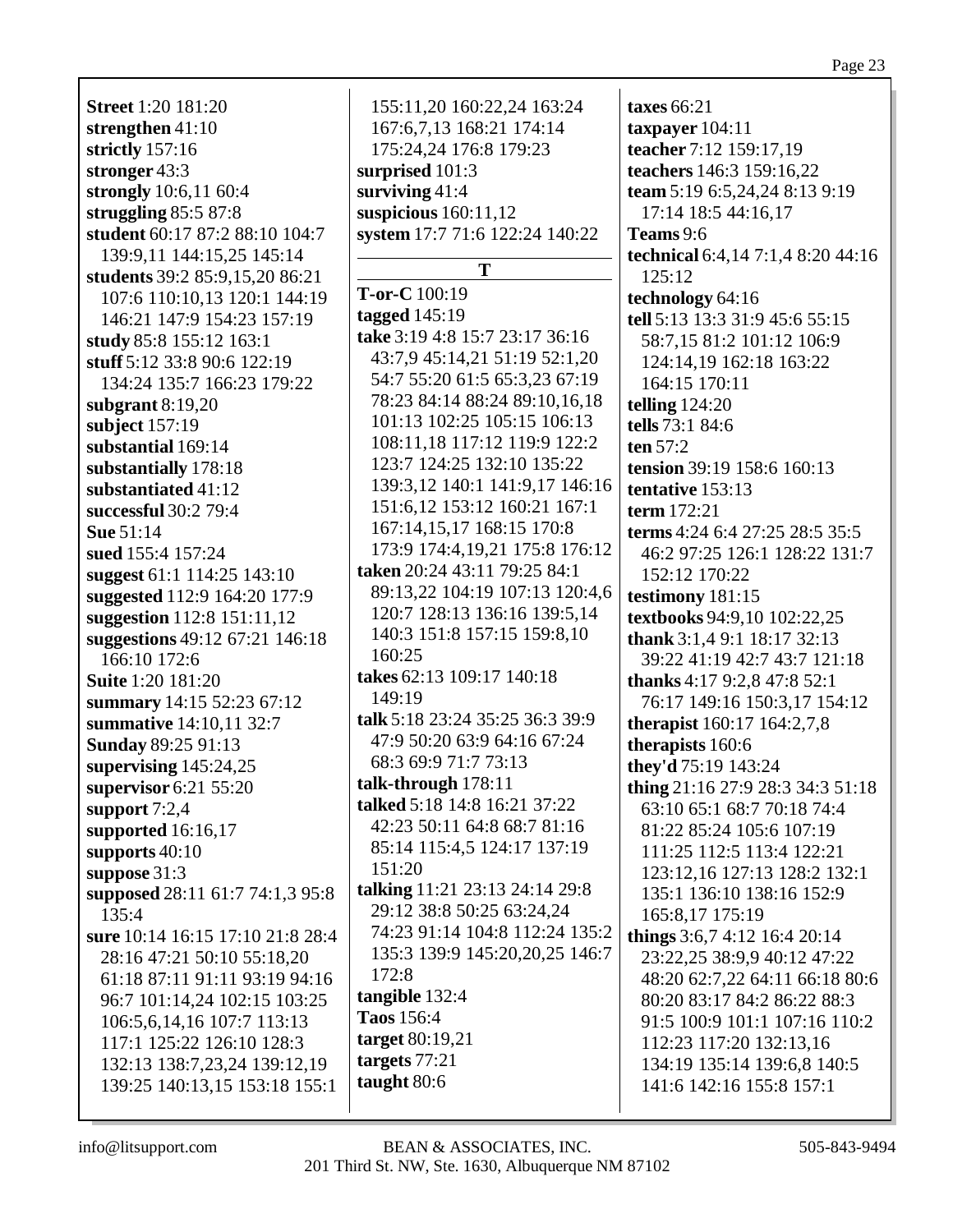| 158:11 161:5 172:13 174:8,10        | three 9:13 12:5 14:8 17:17 34:19   | told 10:10 21:20 25:21 38:18         |
|-------------------------------------|------------------------------------|--------------------------------------|
| 174:12                              | 36:15 56:24,25 57:2,4 61:6,7       | 60:22 69:16 91:5 105:24 106:9        |
| think 4:20 5:19 6:2,7 10:17,24      | 70:17 91:20 94:14 130:14           | tomorrow 150:8 180:3                 |
| 12:7 16:22 18:25 20:14 27:22        | <b>three-year</b> 14:11 72:13 75:1 | tool 73:17 74:2,19                   |
| 28:2,4,13 31:8,12 34:9,17,20        | threshold 134:2                    | top 41:21 60:20 75:24                |
| 35:2 36:14 37:5,23 38:11,14         | threw $26:25$                      | topic 50:19                          |
| 39:3, 10, 14, 19 40: 25 45: 20, 23  | Thursday 3:3                       | <b>tossed 94:11</b>                  |
| 45:25 47:11 48:4 49:4,24 52:3       | tie 18:22 80:24 84:1               | totally 31:5                         |
| 52:7 53:15,16,17 54:14 58:15        | <b>tied</b> 78:6                   | touchy 157:18                        |
| 61:5 62:15 66:2,7 67:7,21,22        | <b>Tier</b> 171:17                 | Toulouse 2:7 15:1 19:13,18,22        |
| 70:18 72:10 73:10,11,14,16          | ties 29:20                         | 29:13,16 30:10 33:3 37:10,12         |
| 77:10 78:21 79:20 82:17 84:18       | Tim 2:5 3:22 4:1 52:22 54:8,10     | 37:16,20 38:22 57:19,25 58:10        |
| 84:18 85:4 86:14,16 87:7 88:15      | 54:20 61:20,21,22 68:4,22 69:1     | 58:12,17 59:1 60:8,25 62:1           |
| 89:2 90:25 97:20,24,25 98:3         | 69:5 73:13 81:15 88:19 171:6       | 85:3,12 87:15,21 88:1,8 99:9         |
| 102:10,11,12,16,25 104:20,23        | 172:24                             | 100:4 119:2 121:19 126:18,25         |
| 105:23 106:19,20 108:13,24          | Tim's 56:16 77:18                  | 127:6,22 140:19 141:7,10,14          |
| 110:19,20,24,25 111:4,14            | time 11:19,25 12:8,24 13:11        | 154:18 156:19,25 157:11              |
| 112:10,18,22,25 114:7 115:6,7       | 16:11,12 19:5,10,15 20:3 24:20     | 158:18,23 159:3,12 160:10,18         |
| 115:15,16 117:19 118:12,20          | 27:4 30:7,14 31:17,21 32:8         | 161:7, 12, 19 162: 3, 25 163: 11, 15 |
| 121:3,4,6,13,14,20 122:8 123:3      | 33:7,11,20 39:8 41:20 42:2         | 164:15 165:1,24 166:8 173:23         |
| 124:7,15,15 125:14,15 126:11        | 47:15,19 51:11 54:4 55:14 56:9     | 174:2                                |
| 126:15,19 129:12,24 130:1,24        | 56:10 58:14 61:14 62:14 65:7       | TPS's 141:5                          |
| 131:16,24 132:17,18,21 133:11       | 68:1 90:16,18 91:6 92:5 94:18      | track 7:14 132:16 152:6 170:10       |
| 134:8, 18, 21 135:1, 3, 5, 25 136:7 | 97:25 99:15,25 100:6 101:22        | tracking 7:2                         |
| 136:14, 18, 20, 22 138: 4 139: 19   | 105:24 108:17 109:13,22            | trail 96:15                          |
| 139:23 141:23 143:7,10 145:2        | 110:15 114:3,14 116:8 119:20       | train 118:18 126:6                   |
| 146:19 147:13 149:12 150:13         | 122:3,25 125:17 129:7 130:6        | training 6:15 8:21 34:6 83:1         |
| 151:1,20 152:4,11,16 153:18,23      | 142:4 144:14 149:17,25 150:14      | 125:10 126:6 135:4,21 136:2,8        |
| 154:9 155:3,15,20 156:2,3,3,21      | 157:22 158:3 167:23 168:19         | 154:21 155:21 157:9,10,13            |
| 156:22 157:2,11 158:8,14,20         | 169:13 171:3,21,23 172:17          | 176:15,18,24 177:18                  |
| 159:20 162:17 163:7,17 164:23       | 174:13,18,18 175:22 177:14,25      | trainings 6:16 33:20 34:7 165:14     |
| 165:3,16 166:1,6,17,19 167:14       | 179:6,19 182:10,15,20,25           | 176:18,20,23                         |
| 167:22 169:6 170:9,17,22 171:1      | time-sensitive 167:5,12            | transaction 96:12                    |
| 172:18,20 173:19 174:10,12,16       | timeline 51:8 108:14,19 109:9      | transcriber 165:19                   |
| 175:18 176:22 177:13 178:16         | 118:5 134:6 137:22 138:21          | transcript 1:10 181:11 182:8,13      |
| 179:10,16,20                        | 145:3 150:11 170:8                 | 182:18,23                            |
| <b>thinking</b> 21:21 26:17 40:23   | timelines 138:2                    | transfer 91:15 95:21 103:15          |
| 42:20 75:17 123:21 125:3            | timely 118:9 153:23 172:14         | 123:2 147:2                          |
| 131:20 154:2,17 167:9 178:15        | times 16:21 90:3 108:1 153:7       | transferring 99:18 131:8             |
| third 1:20 85:25 88:1 181:20        | 161:1                              | transfers 87:3                       |
| third-hand 11:10                    | timing $51:2$                      | transition 5:14 41:19,22 42:16       |
| thoroughness 42:6                   | tiny 155:25                        | transitioned 147:10,11               |
| thought 4:18 5:25 20:3 24:7         | <b>tired 23:22</b>                 | transparency 162:13                  |
| 64:19,20 74:3 75:17 80:19 96:3      | title 94:5 95:22 96:24             | transparent 31:5                     |
| 107:8 118:18 127:24,24 135:16       | <b>titled</b> 150:24               | treatment 95:9                       |
| 157:22 173:21                       | today 3:5 15:2 18:3 41:21 68:15    | <b>trend</b> 72:17                   |
| thoughtful 83:3                     | 69:11                              | trial 56:1,20 77:22 78:1,13,15,21    |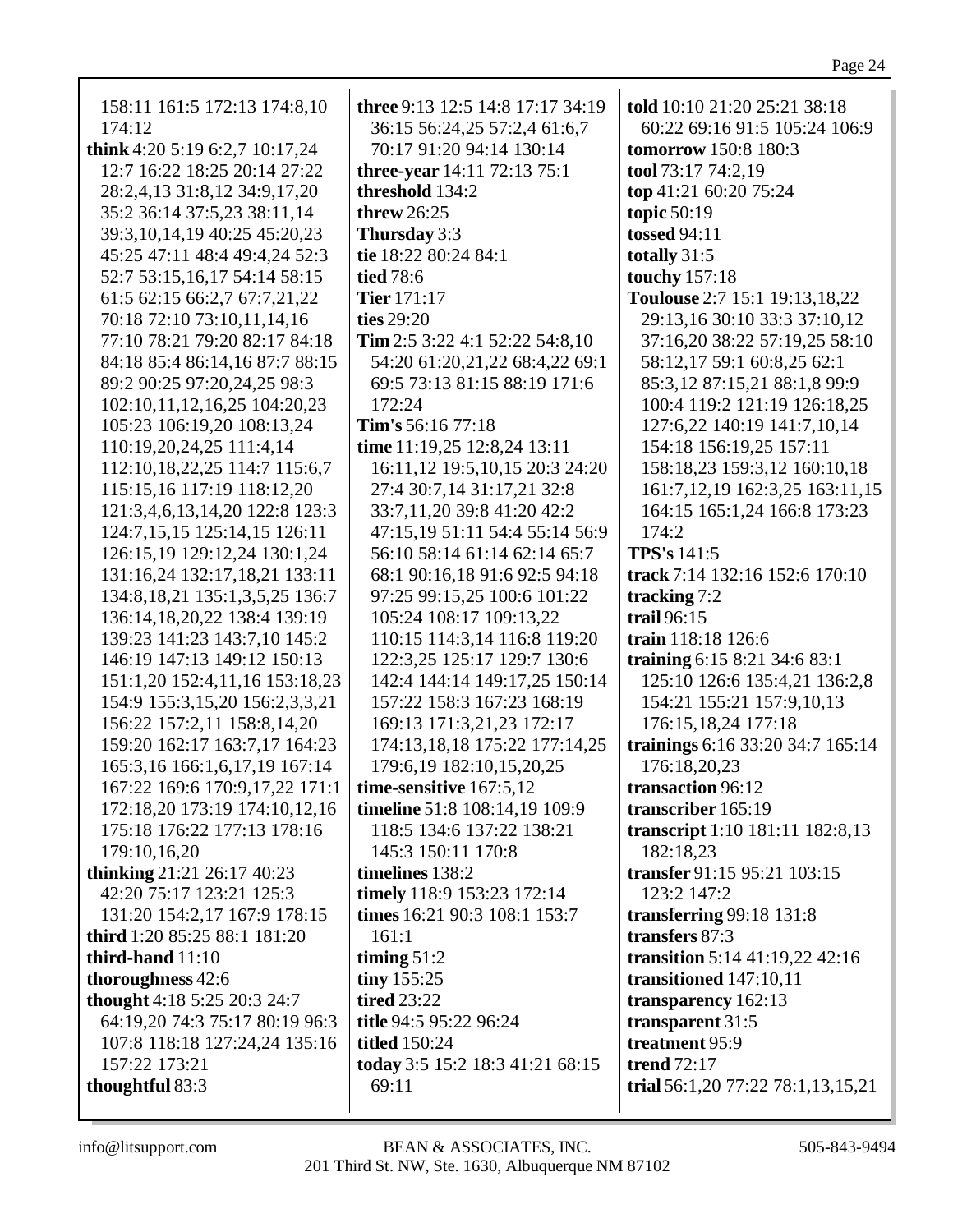Page 25

88:20 171:6,9,10,24 tried 51:14 54:13 95:23 **Trish** 2:6 34:10 trouble 37:24 86:20 155:18,19 159:21 true 38:21 70:19 86:14 113:16  $124:6$  181:10 trust  $16:223:5$ **Truth** 101:5,6,7 truthful  $5:7$ try 9:15 29:25 35:12,20 61:13 63:13 70:25 71:21 72:3 96:7,16  $112:5$ trying 9:11 23:20 28:14 29:4,10 31:20 32:12 34:22 35:17 43:2 56:23 58:15 64:9 66:14 67:4,9 69:20 71:15 72:4 78:19 81:8 88:9 91:16,18 93:4 100:23 102:7.20 129:14 135:12 146:8 153:1 177:16 **TSIs 63:25** Tucumcari 101:3 Tuesday 178:3 turned  $106:11$ TV 119:15 121:22 122:6 tweak 55:13 167:21 169:5 tweaked 153:22 tweaking 56:14 **tweaks** 167:18 twenty  $170:3$ **twice 119:3** two 4:10 16:19 17:14,16 36:18,19 38:8,17 39:24 40:1 53:20 57:16 62:17 69:25 72:20 77:9 82:13 85:13 86:4,23 87:6 89:23 111:17 113:18 116:1 117:20 121:4 129:7 130:14 139:8 144:11 170:21 176:12 two-mile 114:21 two-minute 134:17 type 160:15 typically 22:14  $\mathbf{U}$ ugly 79:14 **Uh-huh** 35:11 Ultimat  $-65:8$ 

ultimately 7:17 40:19 49:13 57:1 73:22 133:20 un-air-conditioned 102:17 unattended 92:7 unaware  $27:14$ unbeknownst 105:21 uncomfortable 43:6  $nnd-98:23$ **under-58:23** underlining  $42:23$ underscore 119:23 120:11 understand 5:4 9:15 14:2 17:23 18:4 22:7 24:3 25:23 36:6 41:6 51:2,12 60:22 62:16 82:1 100:24 123:24 134:11 142:23  $164:1$ understanding 19:6 31:8 58:22 67:17 68:21 88:7 93:14,21 94:13.22 98:23 101:9 104:19 111:2 131:17 132:6 140:18 understands 133:4 **understood** 57:12 90:18 121:12  $155:2$ unfortunate 34:20 35:1 55:3 59:23 60:1 62:18 63:16 96:23  $97:16$ unfortunate-106:13 unfortunately 31:19 37:3 64:14 64:19 66:2 67:6 110:14 unique  $160:1$ unit 39:4,20 unnecessary 46:1 unrealistic 79:12 unreasonable 178:16 **update** 98:1 151:21,21 updated 100:12 153:17 154:4 **updates** 97:23,24 upfront  $161:13$ urgent  $45:11$ use 15:23 23:4 33:25 35:14 62:24 62:25 74:4 76:15 94:8,12,16 99:8 106:2 110:17 123:14 178:17,24 usual  $98:19$ usually 85:9 121:6 utilize  $43:2$ 

 $\mathbf{V}$ vaguely 26:7 Valley 37:13 86:7,9 valuation 95:7 valued  $40:12$ values  $133:23$ variance 77:20 78:3,14,17 79:1  $79:10$ **varies** 113:18 varying  $92:24$ vast 142:9 vendor  $140:4$ verbalized 153:4 verbatim 58:5 verification 142:8 verifications 142:12 **vetted** 132:13 Vice  $2:3$ Vigil 68:18 139:5,13 vigilant 93:19 visit 12:6 22:5 31:3 44:17 131:23 155:17 160:22 168:24 169:22 visited  $41:15$ visits  $6:22,23$   $7:12,14,23$   $9:22$ 21:18 23:24 44:22 46:7 167:3 voice  $7:12$ vote 48:16 120:4,6,6 124:4,25 136:16 150:6,7,9 154:7 159:6,8 159:10 162:9,11 167:8 174:3 178:2 179:15 voted 20:22 111:2 116:24 117:10 117:16,24 137:12 159:5 166:18 W wait 86:13 109:12,19,21 170:19 waited 170:22 waiting 59:22 87:2,23 waive 156:16 waived 156:24 161:6 162:7  $163:20$ waiver 156:18 waiving  $162:2$ walk 16:12 want 5:21 13:20 15:23 16:15 17:10 18:1,15 23:4,21 24:14 28:3 29:23,23 30:20 31:17 36:15 38:16 39:4 40:17 41:18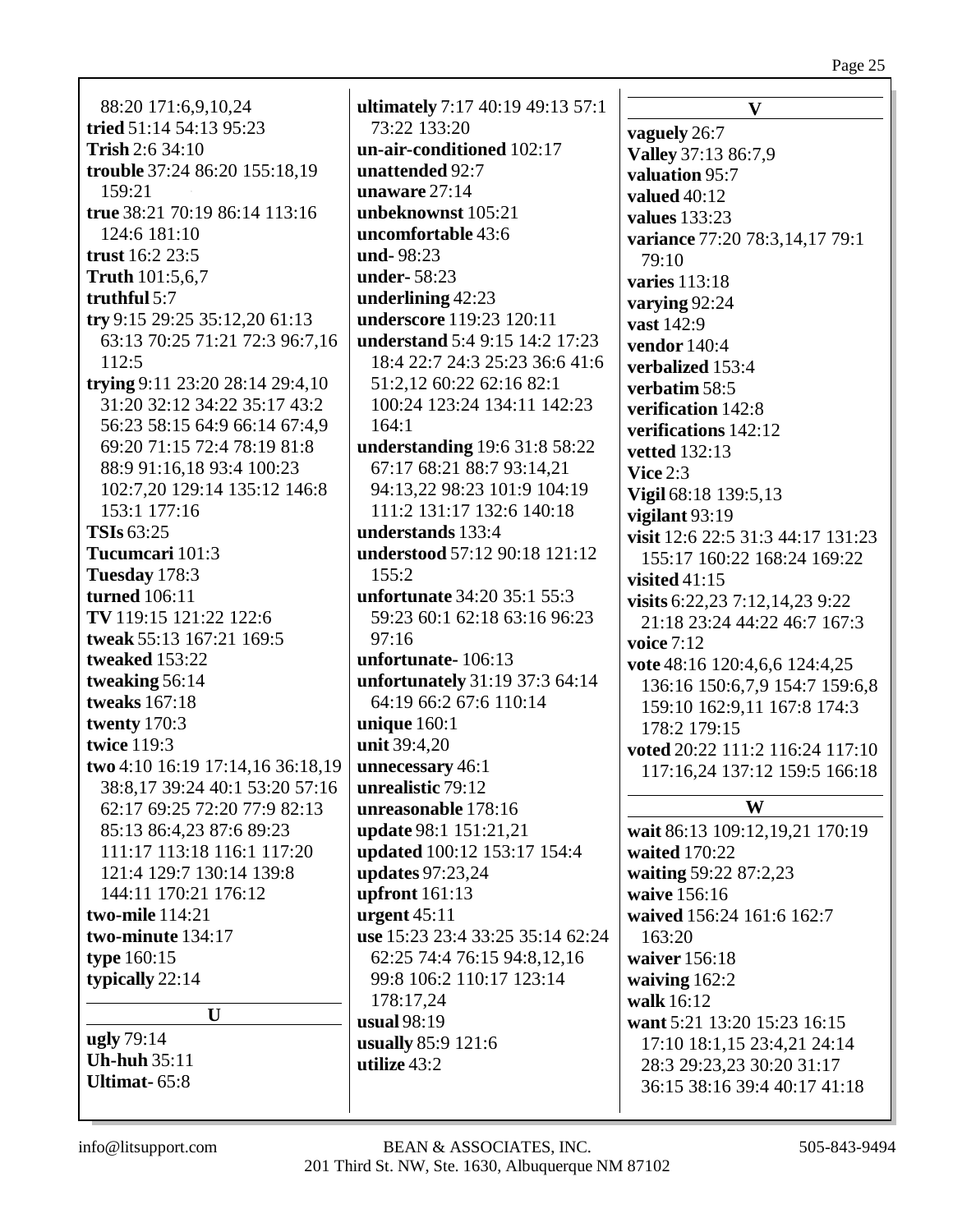| 47:9,21,25 49:2,2 51:18 54:5    | we're 3:16,20 4:8,9 6:24 11:11,11   | <b>Wings</b> 37:7,9                |
|---------------------------------|-------------------------------------|------------------------------------|
| 55:8,10 62:16 70:5,6,10 79:6,7  | 14:19 16:4 18:16 25:21 27:1,14      | wish 152:22,22,23                  |
| 81:19 85:21,22 86:15,17 87:15   | 28:2, 14, 14, 25 29:5, 15, 25 31:20 | wishes $45:22$                     |
| 87:16,17,22 88:23 90:8 91:8,9   | 31:25 32:2,2 34:22 35:13 45:20      | Woerner 6:19,20 114:24 115:13      |
| 95:23 101:24 104:3 105:9        | 47:16 48:6 49:17 50:24 51:23        | 116:2 119:22 120:21 121:7,12       |
| 109:10,11,19,20 110:18 111:10   | 55:3 56:2,21,23 57:5,21 58:9        | 121:18 141:23 142:7 156:17         |
| 112:24 116:14,15 118:7 119:8    | 60:23 63:10 64:21 65:14 66:14       | 169:1,9 172:7 173:1 175:15         |
|                                 |                                     |                                    |
| 119:22,24 120:3,4,5,9,11        | 67:9 69:20 75:20 76:20 79:19        | 176:14 179:4                       |
| 122:22 126:6 129:15,16 130:1    | 82:17,18 85:15 87:11 88:19          | wondering 103:7                    |
| 133:12,17 134:6 135:24 136:10   | 89:16 102:6,7 103:13 105:13         | word 23:5 86:2                     |
| 138:19 140:9 142:2,2,4 144:14   | 108:1,7,16,23 111:12,13,20          | worded 16:25                       |
| 145:7,9,14 146:18 156:11        | 113:15,15 120:23 122:6,21           | wording 15:9,10,17 76:11 148:13    |
| 160:24 161:20,24 162:3,4,14,21  | 123:1,10 125:20 138:13 139:2,8      | work 1:10 3:2,9,20,23 4:24 7:1     |
| 163:7 172:17 174:13 176:6       | 143:3 145:1,20 146:7,8 147:24       | 7:13 8:9,21 10:10,20 17:3 18:9     |
| 177:2 178:4                     | 148:1 151:13 153:11 160:23,25       | 35:15 42:2,8,17 43:2 49:7 51:1     |
| wanted 11:7,14 14:3 15:3 28:16  | 163:14,15 166:23 168:3,4            | 52:25 53:11 55:6,11 56:13,15       |
| 55:11 57:3 74:24 90:6,12 91:1   | 169:24 170:1,2,5 172:11,14,16       | 57:18 58:3 59:21 60:23 62:13       |
| 91:3,4 93:8 109:24 113:12       | 173:20 175:6 178:15 179:17,18       | 63:3 65:4,23 67:12,16 69:19,22     |
| 126:10 150:21 153:12 155:12     | we've 5:18 11:15 14:2 15:21         | 69:25 85:18 89:10 94:3 99:3        |
| 166:11 174:3 177:5              | 18:16,24 35:19 43:2 46:14           | 108:6 143:8, 19, 21 149: 13 150: 5 |
| wanting 29:8 90:4               | 48:24 54:13,17 55:6 57:9 61:13      | 151:17 153:13,24 154:9 155:11      |
| wants 90:24                     | 64:3 67:4,17 75:13 89:23 94:15      | 157:25 160:7 161:21,23 163:1,1     |
| warehouses 100:2                |                                     |                                    |
|                                 | 97:23 100:6 104:23 108:13,13        | 165:18,20 167:6 170:20 171:2       |
| warranted 56:9                  | 108:22 112:23,25 126:13 139:9       | 171:24 172:10,12,18 179:14         |
| wasn't 26:10 29:6 48:18 55:2    | 139:21 144:10 153:22 155:2          | 182:3,4                            |
| 56:9 69:15 71:23,24 74:12       | 168:6 172:13 174:16                 | worked 7:23 67:15 113:22 155:5     |
| 75:17 152:14 155:8 164:19,19    | <b>Web 8:7</b>                      | 168:23                             |
| 168:18,18 178:9                 | website 39:12 114:25 170:6          | working 6:23 17:18 39:19 40:15     |
| watch 86:19 87:8                | week 95:5 172:16 176:21,22          | 41:21 63:11 70:16,19,21 73:2       |
| watched 86:24                   | weeks 121:4                         | 73:16 74:19 75:20 76:2,10,14       |
| watching 123:9                  | weigh $20:2$                        | 76:15 133:25 139:15                |
| water 92:19 94:2                | weight $72:10$                      | <b>Workings</b> 71:8               |
| way 10:24,25 16:25 35:9,17 38:6 | weighting $72:7$                    | works 57:12                        |
| 39:1 42:20,25 47:22 51:23       | welcome 18:3 49:25                  | worksheet 74:5                     |
| 66:12 71:11 73:8 75:11 77:14    | well-taken 73:15 87:10              | workshop 32:24 33:1 53:18          |
| 83:15 89:4 99:10 103:16 121:25  | wellness $40:12$                    | workshops 32:22 53:21              |
| 134:22 149:16 153:9 164:20      | went 16:24 24:11 45:18,18 52:17     | world 132:2                        |
| 165:20 179:12                   | 70:7 106:8 112:18 118:9 121:5       | worth $12:5$                       |
| ways 4:10 122:8                 | 121:6                               | wouldn't 17:4 18:6,12,15 67:7      |
| we'll 3:2,21 10:4,4 35:16,16    | weren't 14:12 17:1 67:9 155:5       | 111:19 129:15,15 146:10            |
| 42:21 44:19,23,24 45:10 48:23   | 157:24 164:19                       | 161:24 168:15                      |
| 49:6,7 55:2,25 56:11 74:20      | wheel $34:2$                        | wow 5:25 53:9                      |
| 77:1 88:17 89:7,10 108:3 110:1  | whereof $181:15$                    | $\mathbf{wrap}\,9:11$              |
| 116:25 130:21,22 138:14 150:5   | wife 163:5                          | wrapped 100:7                      |
| 153:24 154:13 171:9 172:20      | willing $71:22$                     | write 15:7 30:16 45:4 124:19,21    |
| 173:8, 10, 10, 17 174:6 176:11  | <b>Wilson</b> 7:7,7,10,10           | 150:11                             |
| 179:21,23,23                    | win 112:25                          | writes 47:9                        |
|                                 |                                     |                                    |
|                                 |                                     |                                    |